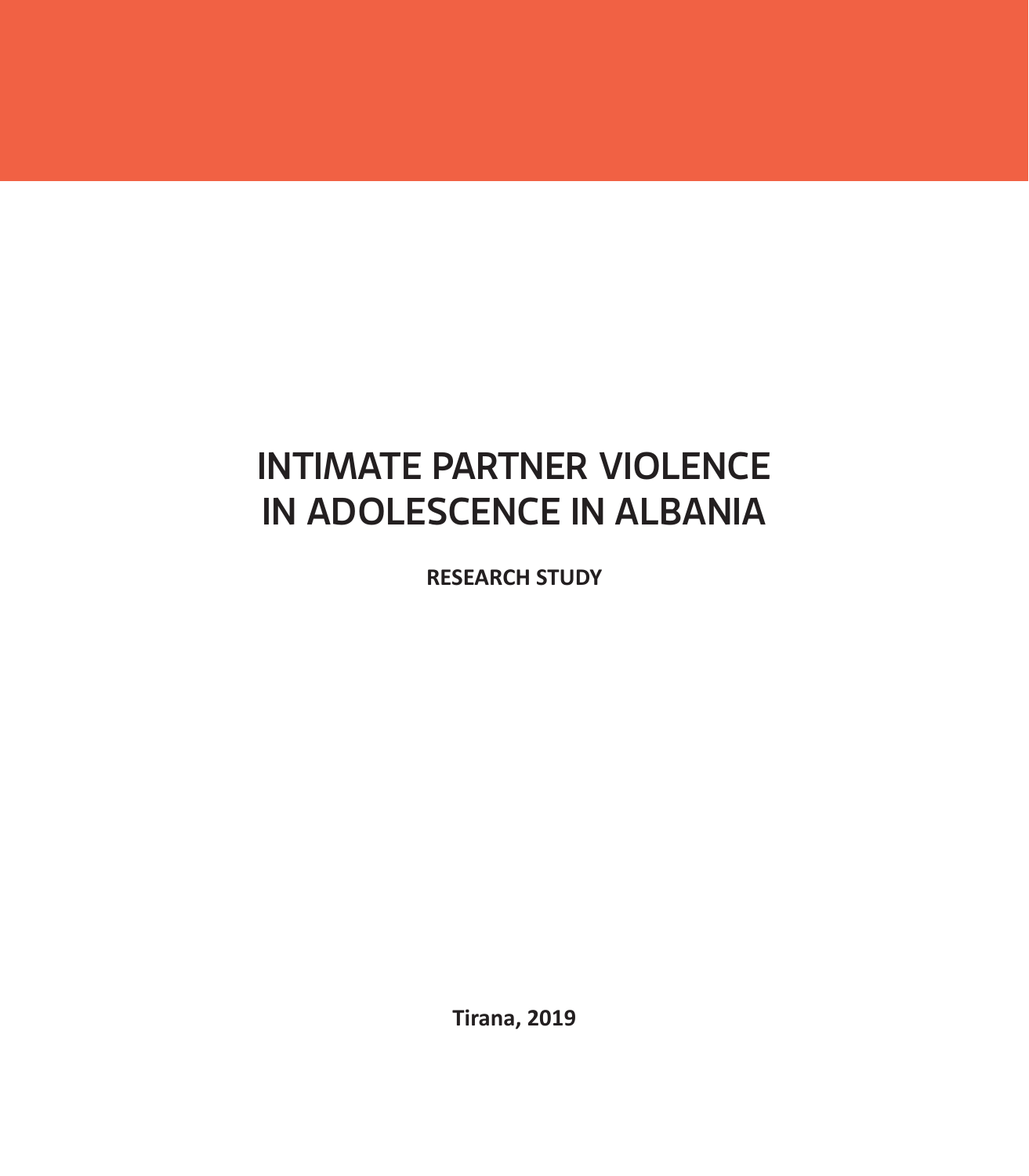This research study was realized by the Albanian Women Empowerment Network (AWEN), in the framework of the programme "Protection and Promotion of Women Rights in Albania", with the financial support of the Swedish Government.

"This pubblication is fully funded by the International Development Cooperation Agency (Sida). Sida does not necessarily share the opinions expressed herein."





**Authors** Mirela Arqimandriti Odeta Lena Ana Uka Migena Kapllanaj

#### **Contributed during all the stages of the research:**

Ines Leskaj Irena Shtraza

@Albanian Women Empowerment Network Address: 'Vaso Pasha' Str., B.16/1, 2nd floor, Tirana Web: www.awenetwork.org Contact: info@awenetwork.org

Publication reference: *Argimandriti M., Lena O., Uka A., Kapllanaj M.*, Intimate partner violence in adolescence in Albania, AWEN, 2018.

Design & Layout Elzana Agolli

Printing House: Media Print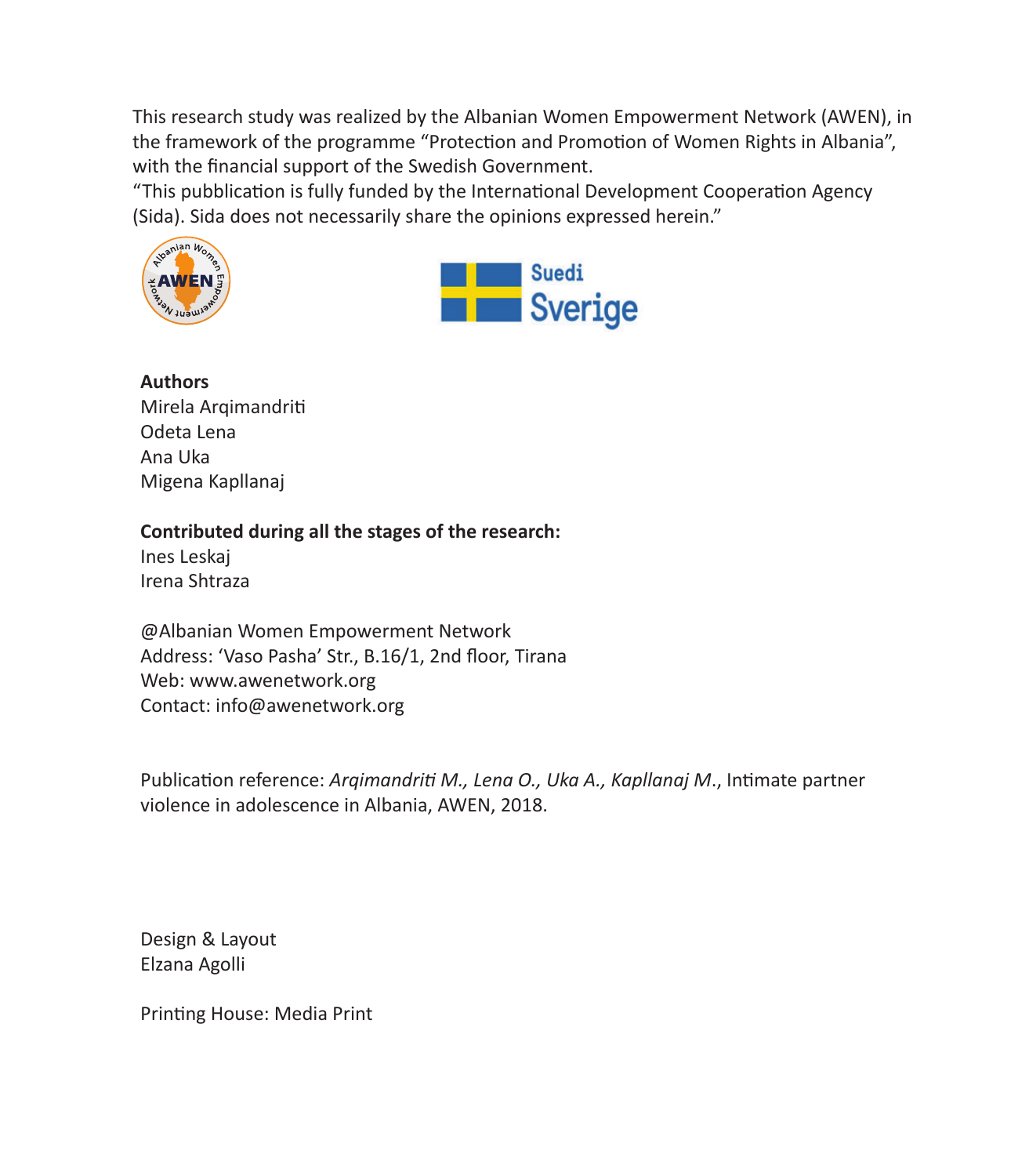# Acknowledgements

The research study "Intimate partner violence in adolescence in Albania" is conductedby the Albanian Women Empowerment Network (AWEN) through the financial support of the Swedish Government. AWEN thanks the Swedish Government for supporting the idea of conducting this first national research about intimate partner violence among the youth, an idea which sprung out of the need to better understand the dynamics of and perceptions about violence in the first intimate relationships among youth, in the absence of such a study in our country. The realisation of this research study is of special importance to the Albanian Women Empowerment Network.

AWEN and the group of researchers are deeply grateful to the representatives of all the AWEN member organisations, from north to south, as mentioned below, which facilitated the collection of information by contacting the young boys/girls and distributing the surveys throughout the country.

- • Gender Alliance for Development Centre, Tirana
- • Women Forum Elbasan
- • "Vatra" Psycho-Social Centre, Vlora
- • Association for Women with Social Problems, Durrës
- "Me, the woman" Association, Pogradec
- • Counselling Line for Women and Girls, Tirana
- • "Agritra Vision" Association, Peshkopi
- • The organisation "Woman to Woman", Shkodra
- • "Jona" Association, Saranda
- • Centre for Legal Civic Initiatives, Tirana

In particular, AWEN and the authors gratefully thank all those young boys and girls throughout Albania, who became part of this research study by sharing with us their intimate perceptions and experiences and thus, opening up a new window for us towards a better understanding of the phenomenon of intimate partner violence in adolescence.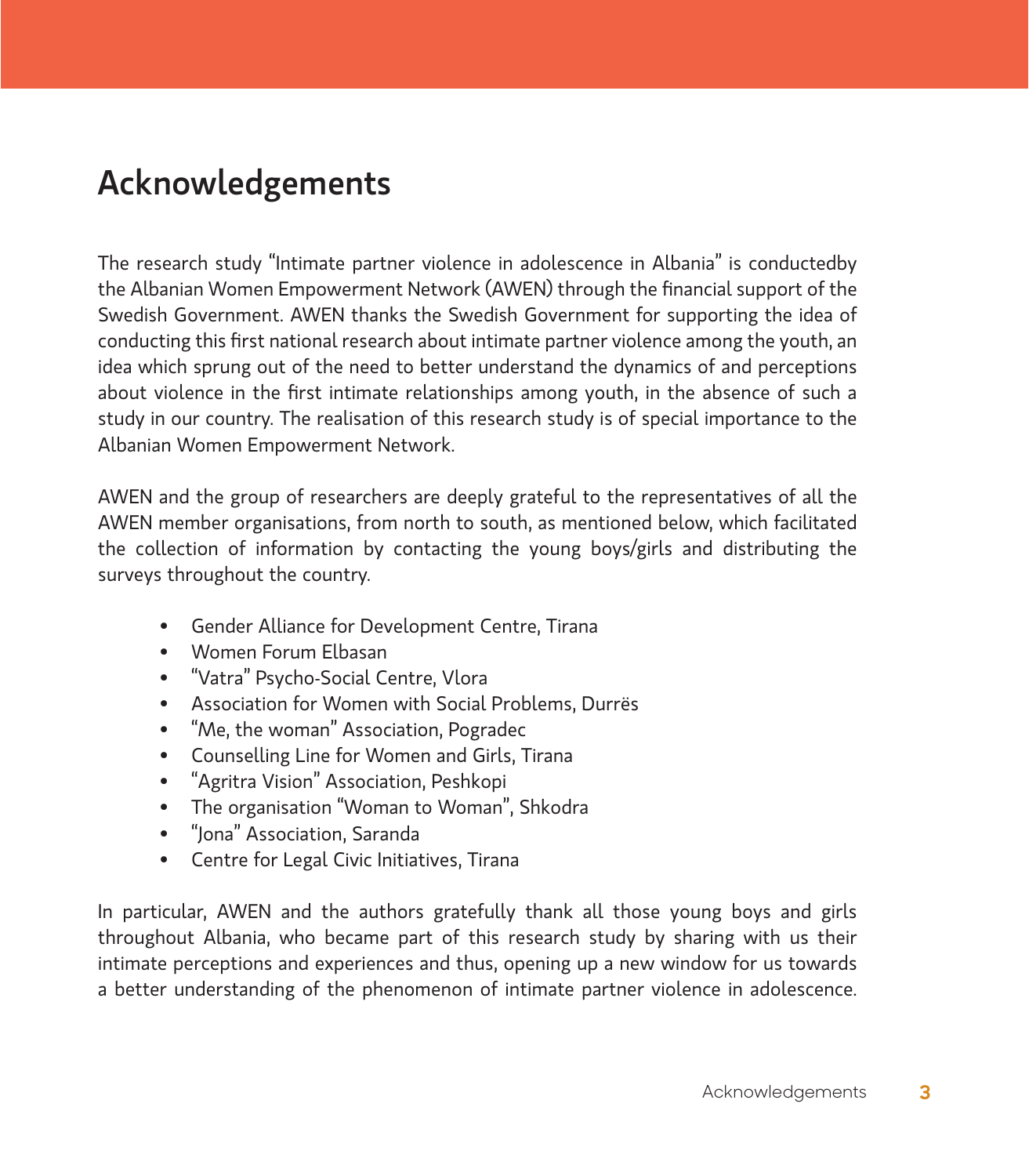The successful realisation of this research study would have been impossible without the contribution of these young people.

AWEN is very thankful to the authors for their professionalism and dedication to the realisation of this national study during the period January - September 2018. AWEN also expresses its gratitude to the member organisation "Gender Alliance for Development Centre", which made available its databases about the public high schools, as well as the premises and assets of the organisation's office.

*Pleasant reading, Albanian Women Empowerment Network*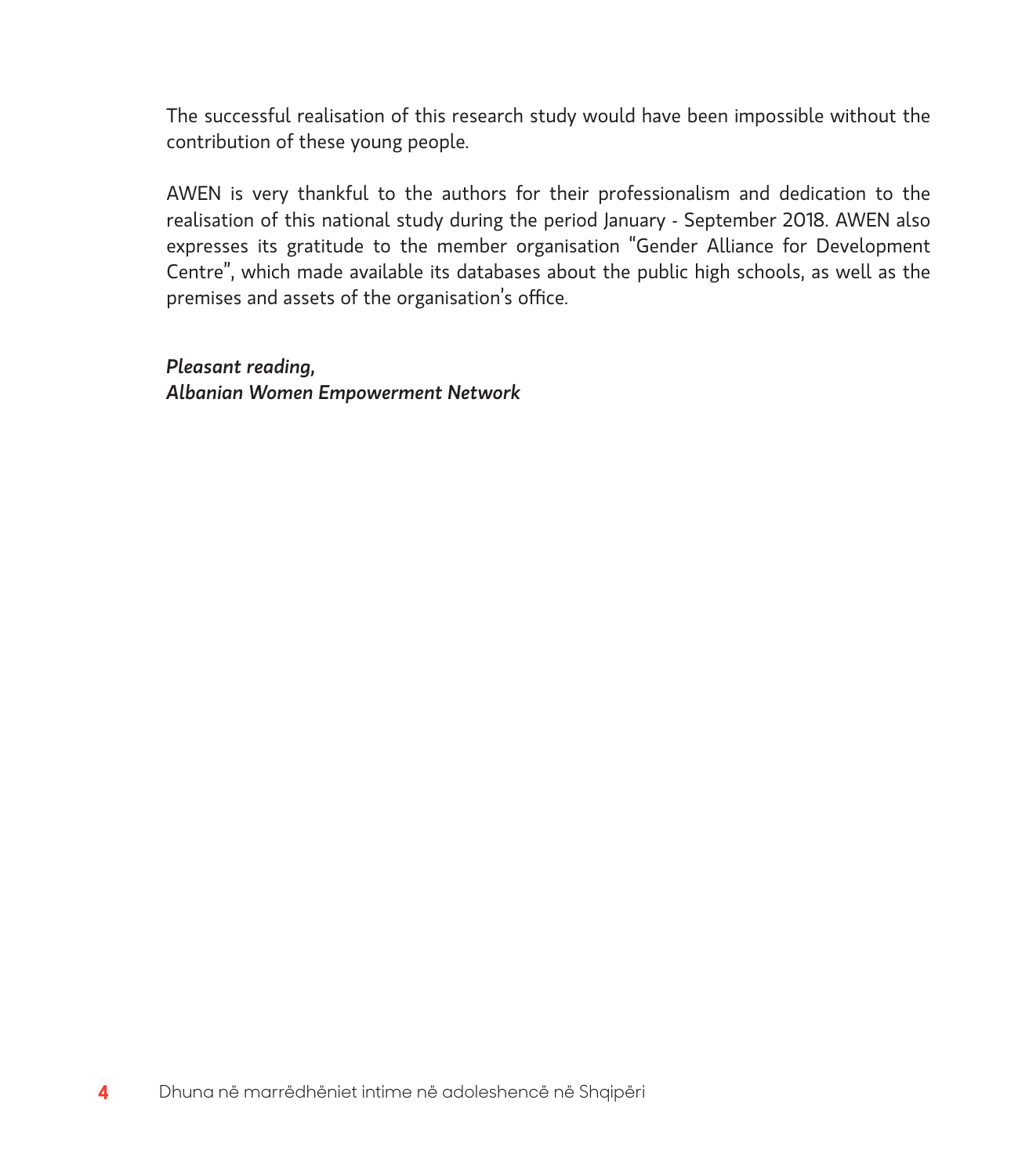# **Table of contents**

| ALCOHOL, TOBACCO AND DRUGS AND THE RELATIONSHIP OF THESE SUBSTANCES WITH INTIMATE PARTNER |  |
|-------------------------------------------------------------------------------------------|--|
|                                                                                           |  |
|                                                                                           |  |
|                                                                                           |  |
|                                                                                           |  |
|                                                                                           |  |
|                                                                                           |  |
|                                                                                           |  |
|                                                                                           |  |
|                                                                                           |  |
|                                                                                           |  |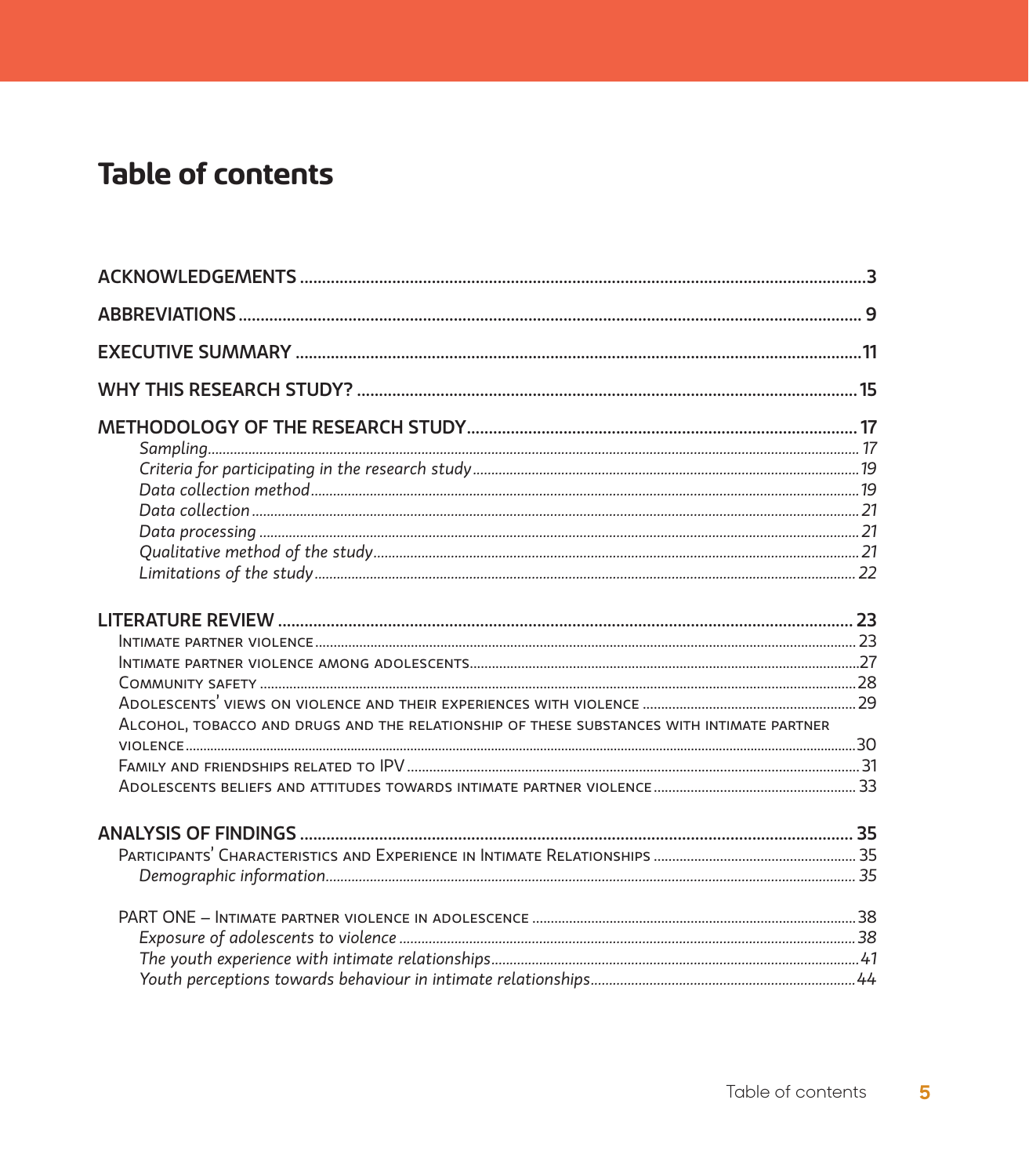| Appearance of intimate partner violence among young people aged 16-19 years 47                 |  |
|------------------------------------------------------------------------------------------------|--|
|                                                                                                |  |
|                                                                                                |  |
|                                                                                                |  |
|                                                                                                |  |
| Association between violent behaviour and the consumption of alcohol, tobacco and drugs57      |  |
|                                                                                                |  |
|                                                                                                |  |
|                                                                                                |  |
|                                                                                                |  |
|                                                                                                |  |
|                                                                                                |  |
|                                                                                                |  |
| DISCUSSIONS, REFLECTIONS AND SUGGESTIONS RELATED TO INTIMATE PARTNER VIOLENCE AMONG            |  |
| SUGGESTIONS FOR ACTION REGARDING INTIMATE PARTNER VIOLENCE AMONG ADOLESCENTS IN THE            |  |
|                                                                                                |  |
|                                                                                                |  |
|                                                                                                |  |
| Proposals for strategies for the avoidance of IPV based on the best international practices 74 |  |
|                                                                                                |  |
|                                                                                                |  |
|                                                                                                |  |
|                                                                                                |  |
|                                                                                                |  |
|                                                                                                |  |
|                                                                                                |  |

## List of tables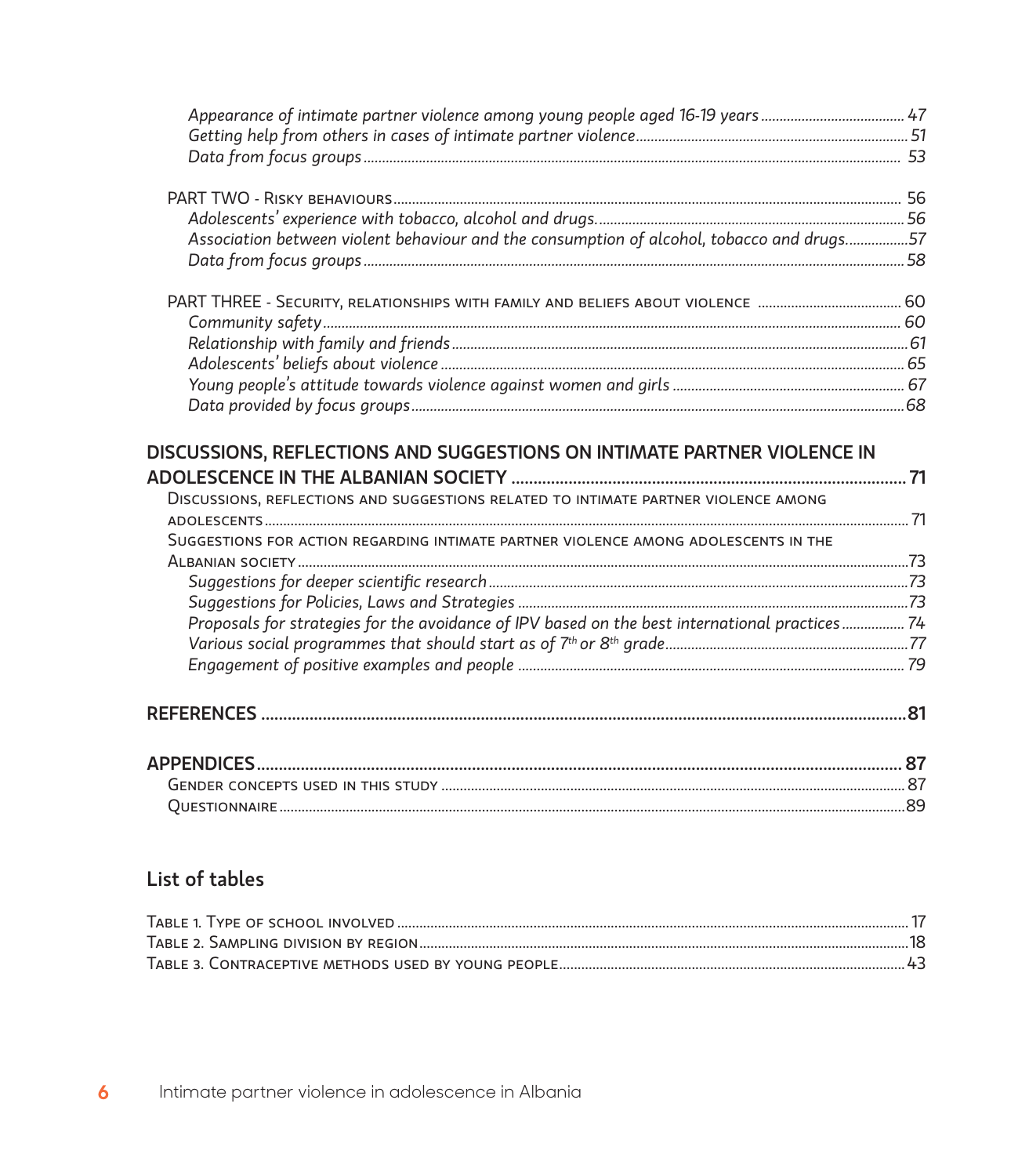## List of figures

| FIGURE 3. FORMS OF VIOLENCE TO WHICH YOUNG PEOPLE ARE EXPOSED TO - BY THE PARTNER OR THE FAMILY 40  |  |
|-----------------------------------------------------------------------------------------------------|--|
|                                                                                                     |  |
|                                                                                                     |  |
|                                                                                                     |  |
| FIGURE 7. USE OF TOBACCO, ALCOHOL AND OTHER SUBSTANCES IN THE LAST 12 MONTHS AND THEIR              |  |
|                                                                                                     |  |
|                                                                                                     |  |
| FIGURE 9. RATE OF IPV ACCEPTANCE AMONG ADOLESCENTS WHO HAVE HAD SEXUAL INTERCOURSE VERSUS           |  |
|                                                                                                     |  |
|                                                                                                     |  |
| FIGURE 11. TYPE OF INTIMATE PARTNER VIOLENCE. ONLY THOSE WHO ARE OR WHO, AT A MOMENT IN THEIR LIFE, |  |
|                                                                                                     |  |
|                                                                                                     |  |
| FIGURE 13. THE ASSOCIATION BETWEEN DOMESTIC VIOLENCE AND INTIMATE PARTNER VIOLENCE 50               |  |
|                                                                                                     |  |
| FIGURE 15. MODELS OF HELP-SEEKING IN THE CASE OF INTIMATE PARTNER VIOLENCE BY GENDER 52             |  |
| FIGURE 16. MODELS OF HELP-SEEKING IN THE CASE OF INTIMATE PARTNER VIOLENCE BY SEXUAL ACTIVITY  53   |  |
|                                                                                                     |  |
| FIGURE 18. USE OF TOBACCO, ALCOHOL AND OTHER SUBSTANCES AND ARRESTED BY THE POLICE, BY GENDER,      |  |
|                                                                                                     |  |
| FIGURE 19. RELATIONSHIP BETWEEN THE CONSUMPTION OF NARCOTICS AND VIOLENT BEHAVIOUR 58               |  |
|                                                                                                     |  |
|                                                                                                     |  |
|                                                                                                     |  |
|                                                                                                     |  |
|                                                                                                     |  |
|                                                                                                     |  |
|                                                                                                     |  |
|                                                                                                     |  |
| FIGURE 28. VIOLENCE AGAINST WOMEN AND GIRLS IS A SERIOUS PROBLEM IN THE COMMUNITY  67               |  |
| FIGURE 29. VIOLENCE AGAINST WOMEN AND GIRLS IS A SERIOUS PROBLEM IN THE COMMUNITY 68                |  |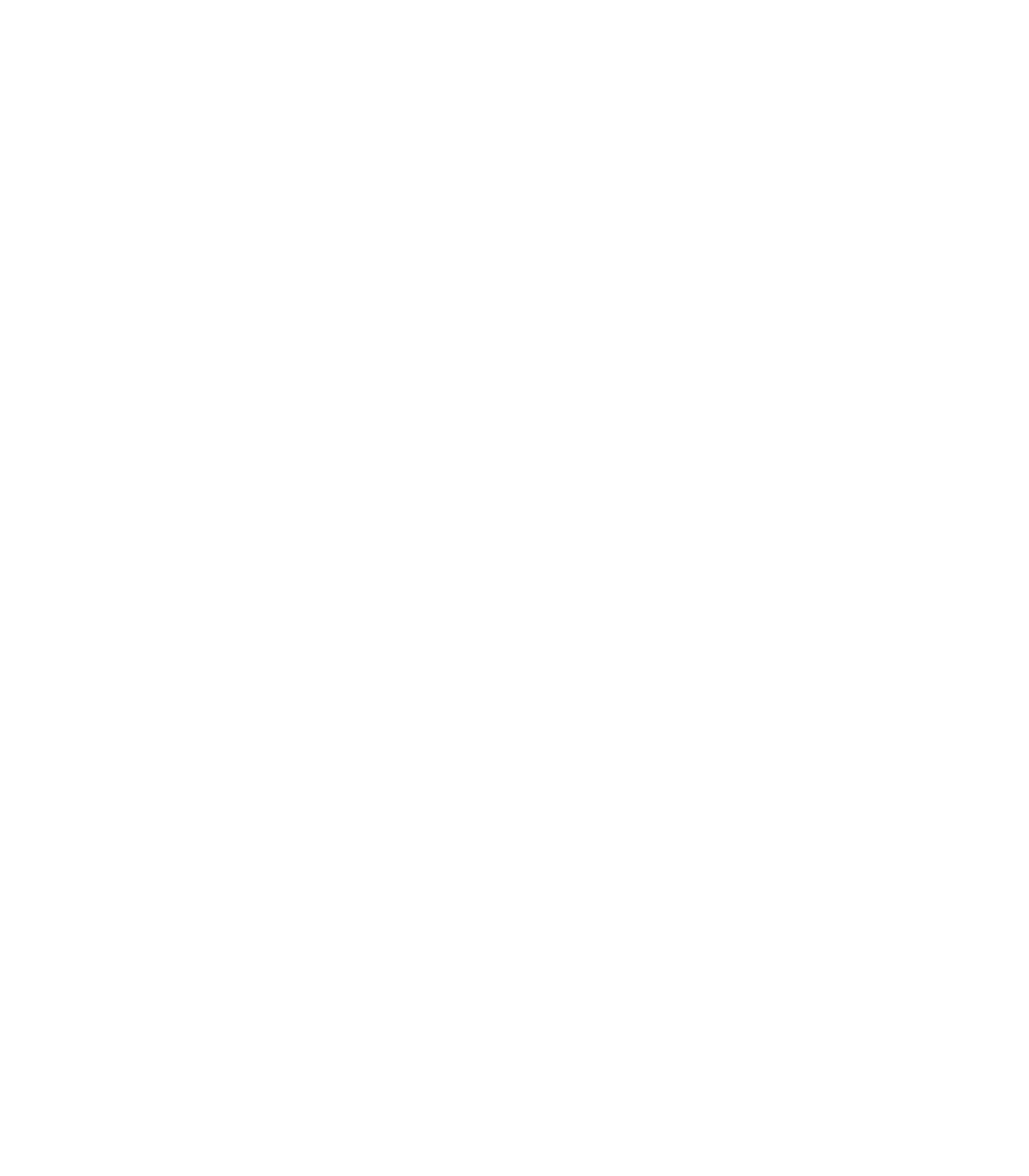# **Abbreviations**

| Albanian Women Empowerment Network                                                                       |
|----------------------------------------------------------------------------------------------------------|
| Gender equality                                                                                          |
| Gender-based violence                                                                                    |
| Domestic violence                                                                                        |
| Violence against women                                                                                   |
| Intimate Partner Violence                                                                                |
| <b>Interdisciplinary Technical Group</b>                                                                 |
| Institute of Statistics in Albania                                                                       |
| Convention on the Elimination of all Forms of Discrimination<br><b>Against Women</b>                     |
| Council of Europe Convention on preventing and combating<br>violence against women and domestic violence |
| <b>Steering Committee</b>                                                                                |
| Ministry of Justice                                                                                      |
| National Referral Mechanism                                                                              |
| Ministry of Health and Social Protection                                                                 |
| Non-Government Organisation (Non-profit)                                                                 |
| Civil Society Organisation                                                                               |
| Organization for Security and Cooperation in Europe                                                      |
| <b>National Action Plan</b>                                                                              |
| Albanian State Police                                                                                    |
| Gender Alliance for Development Centre                                                                   |
| <b>International Development Cooperation Agency</b>                                                      |
| National Strategy on Gender Equality                                                                     |
| The United Nations Development Programme                                                                 |
| The United Nations Entity for Gender Equality and the<br><b>Empowerment of Women</b>                     |
| Decisions of the Council of Ministers                                                                    |
|                                                                                                          |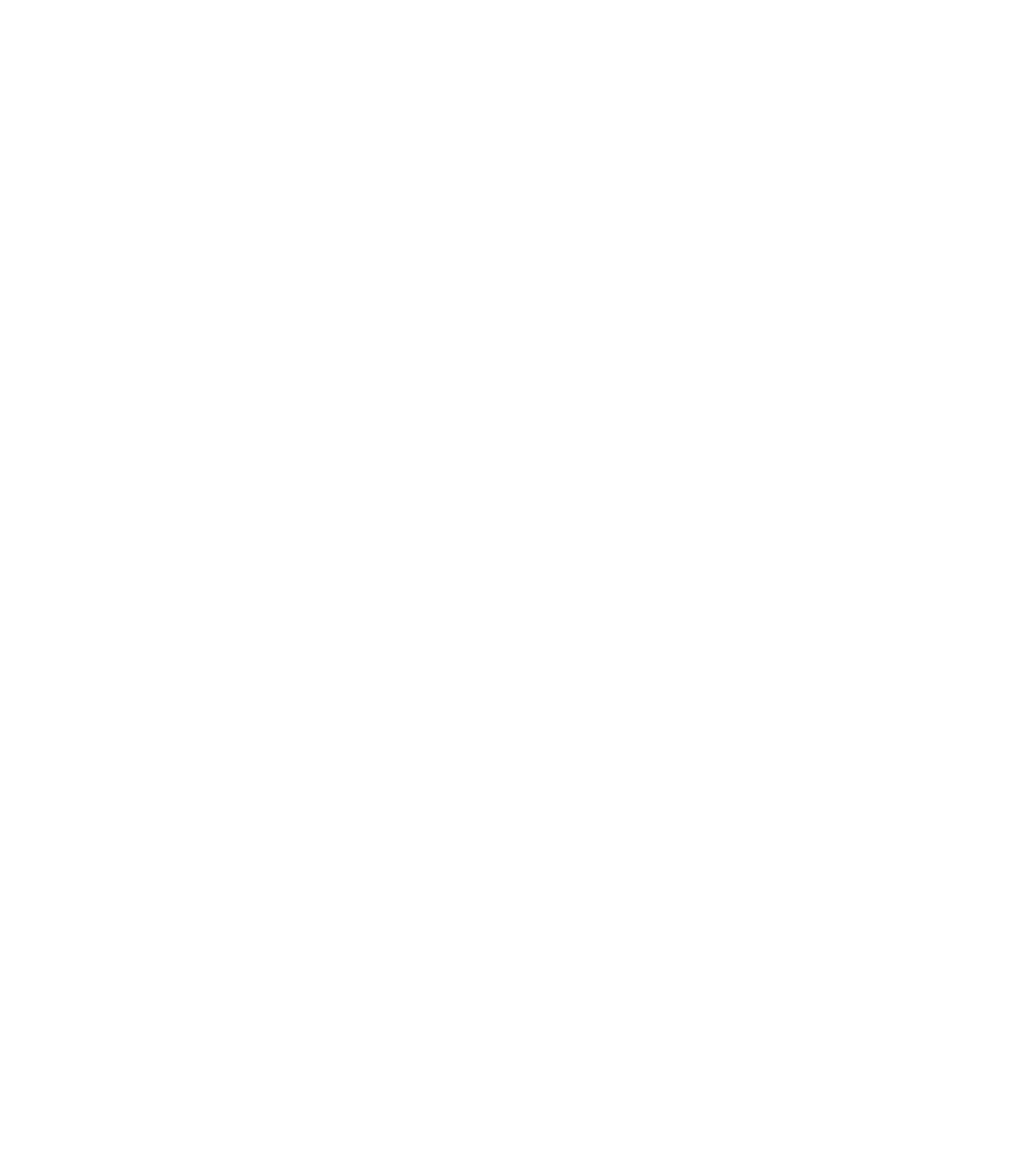## **Executive Summary**

Intimate Partner Violence (IPV) in Albania, the same as all around the world, mainly affects girls and women and any attempts to combat it require an understanding of its prevalence and nature through reliable, systematic and comparable data. The data are necessary for measuring the spread and consequences of IPV in adolescence, for monitoring the state response to it and evaluating the policies for combating it. The requirement for high-quality administrative data is also in line with the international commitments to combat violence against women, as determined in the Directive 2012/29/EU (The Victims' Rights Directive) and the Council of Europe Convention on preventing and combating violence against women and domestic violence (The Istanbul Convention).

The main purpose of this research study is to present an overview of the intimate partner violence in adolescence, by providing a comprehensive analysis of the appearance of the phenomenon and characteristics of intimate partner violence between the ages 16-19 in Albania, from a gender perspective. Furthermore, the research study aims to identify the risk factors at individual level (*use of tobacco, alcohol or drugs*), family level (*domestic violence*) and community level (*community safety*) which foster victimisation and/or the exercise of violence among the teens.

Intimate Partner Violence (IPV), which is described as the control of one person over another person through physical, psychological, sexual, financial and/or digital abuse, has long-term health, psychological, educational and economic consequences for people who have experienced and survived it, or continue to be in a violent relationship, as well for the entire society.

The participants of this study were 1036 young people aged between 16-19, students of the country's high schools, 428 of whom were boys and 593 girls, and 15 participants did not specify their gender. 56 percent of the respondents lived in urban areas and 44 percent in rural areas. 2 percent of the young people belonged to the Roma and Egyptian communities. The entire study has been analysed from a gender perspective.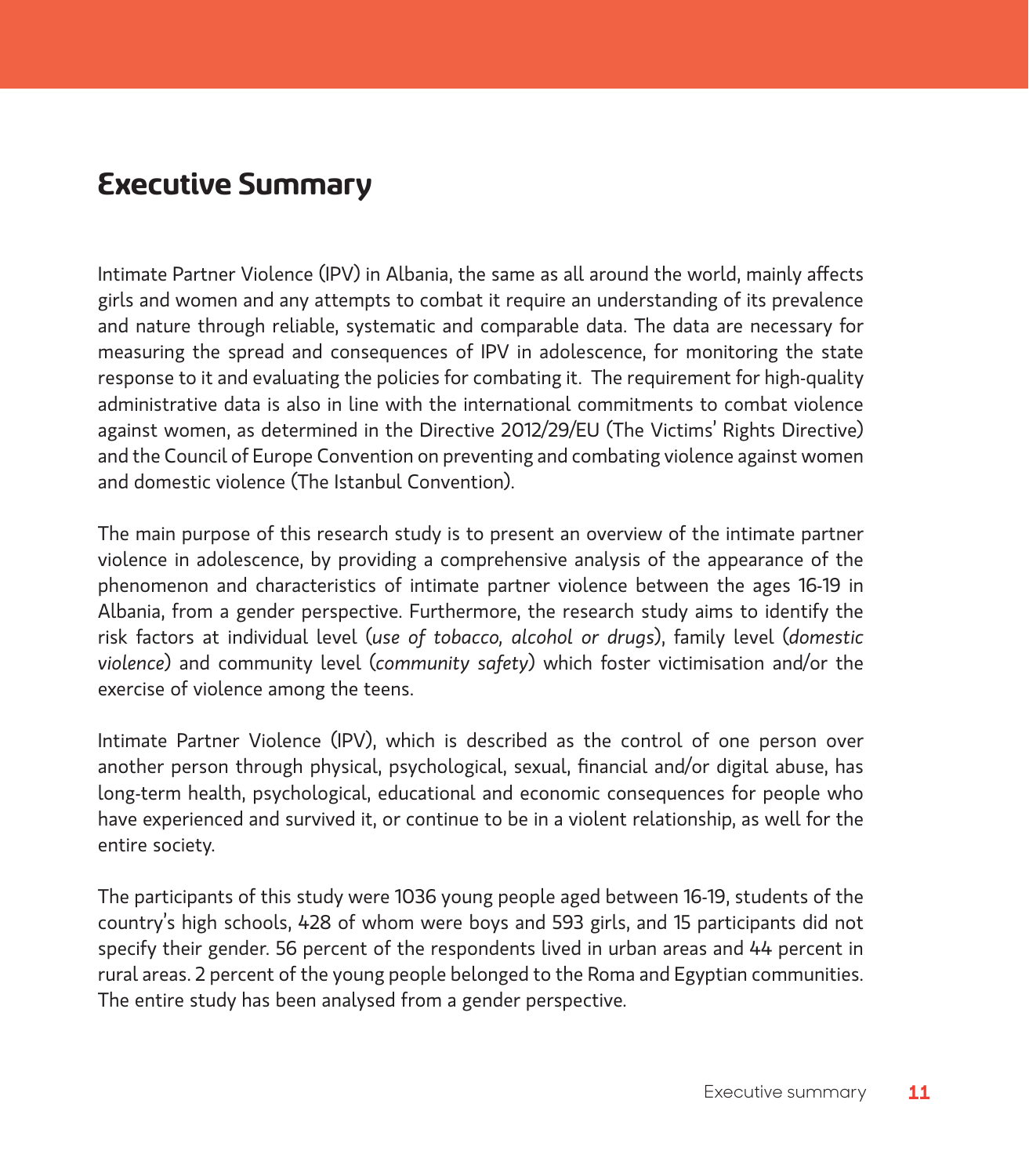## Main findings of the research study on violence in intimate relationships among young people aged 16-19:

- • Among adolescents who have been in an intimate relationship, 22 percent report to have experienced violence from the partner.
- • IPV among girls who have been in an intimate relationship is reported to be 28 percent, whereas among boys 20 percent.
- 3 times more girls than boys are physically abused (18 percent girls vs 6 percent boys). 20 percent of girls versus 8 percent of boys are threatened or humiliated.
- • Domestic violence, exposure to violence, tolerance to violent behaviour, use of substances, customs and prejudices double the probability of experiencing violence in intimate relationships in adolescence.
- The probability of entering the cycle of violence in intimate relationships in adolescence is almost tripled among young people who have experienced domestic violence.
	- The data indicate that 43 percent of the young people who have been victims of domestic violence are also victims of intimate partner violence, versus 16 percent of those who have not experienced domestic violence.
	- Adolescents who have in their circle victims of violence or perpetrators are almost twice as likely (24 percent) to be victims of violence than those who do not have in their circle any victims or perpetrators (13 percent).
	- Among adolescents who consider violence to be somewhat acceptable, the percentage of victims is higher, 36 percent compared to about 18 percent who consider violence as unacceptable.
	- Those who have consumed substances more frequently result to be perpetrators and/or victims of intimate violence. 27 percent of substance users are victims of IPV compared to 16 percent of non-users.
- 82 percent believe that girls and women are more often victims of violence than boys and men. Furthermore, 89 percent consider violence against women and girls as a serious issue in their communities.
- 35 percent know at least one girl violated by her partner and 38 percent of them know one girl who has suffered from domestic violence.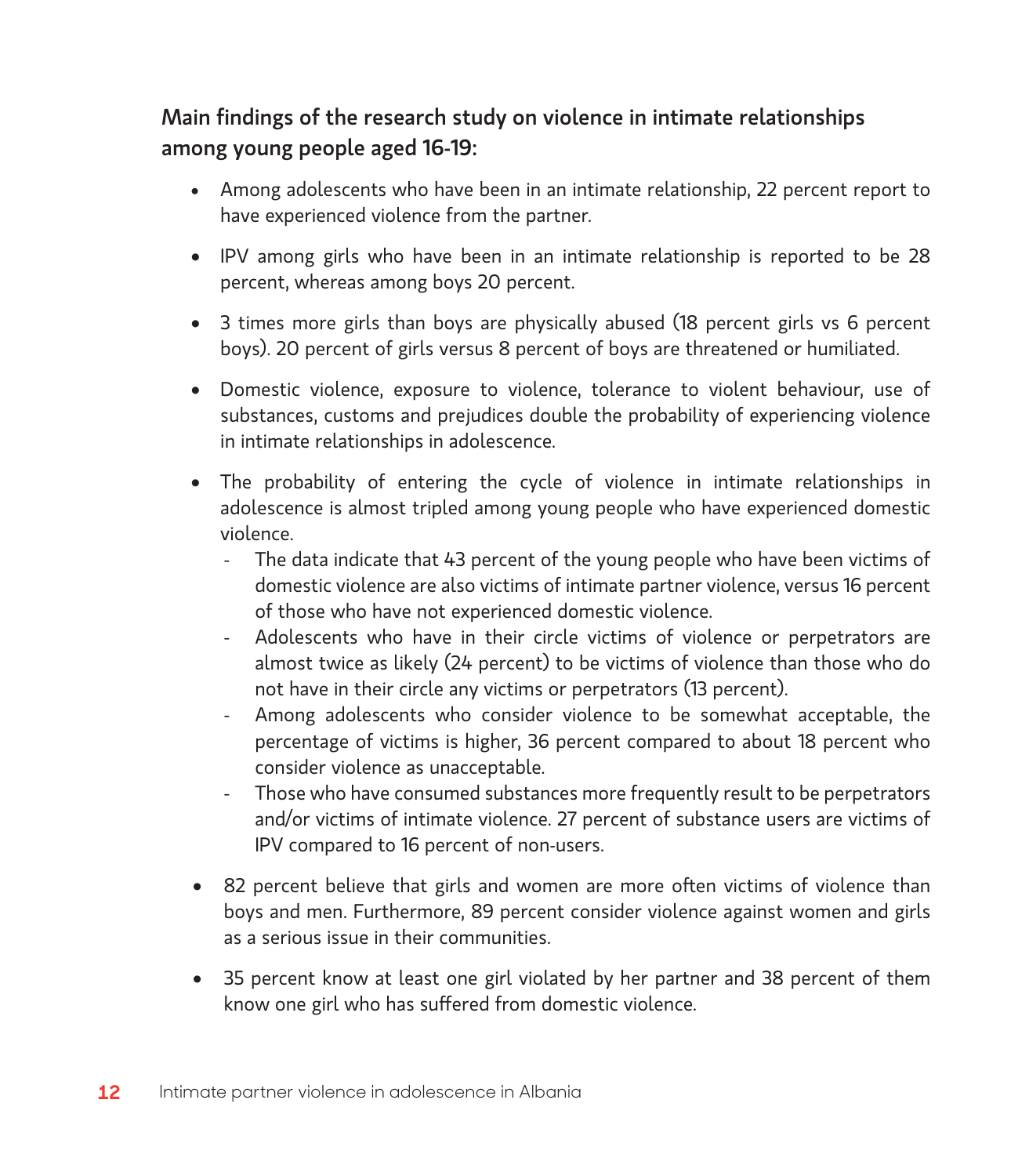- • About half of them report being little or no likely to tell someone if they are the victim of a psychological, physical or sexual violence. They generally talk rarely to their parents, but even more rarely about intimate relationships. Such conversations continue to remain a taboo for the Albanian society, but on the other hand, parents continue to exercise control over the adolescents' life.
	- The data show that about 40-45 percent of the young people talk rarely or very rarely with their parents.
	- About 60 percent talk with their parents about their future plans.
	- 58 percent never talk with their parents about their intimate relationships and about 19 percent of them talk very rarely.
	- Over 80 percent say their parents want to know whom they socialize with and where their children are.
- The study revealed the controlling behaviour of adolescents towards their intimate partners.
	- 64 percent consider controlling their partner's activity on social media as acceptable.
	- 52 percent consider acceptable to determine in whose company their partner should be.
	- 38 percent consider shouting out at their partner when they are alone as acceptable.
	- 28 percent of them consider ignoring the partner and refusing to talk to him/ her as acceptable.
- About 90 percent say their neighbourhood is a safe place to live, they feel safe at home during the night, they feel safe when spending time in the neighbourhood during the day and feel safe at school.
- • 75 percent believe that criminal activities occurring in their neighbourhood are carried out by persons living outside their neighbourhood, but other 25 percent believe they are carried out by persons living nearby.
- • 75 percent agreed or totally agreed with the statement that gender-based violence is caused by the use of alcohol and drugs, versus 24 percent who were against or totally against this statement.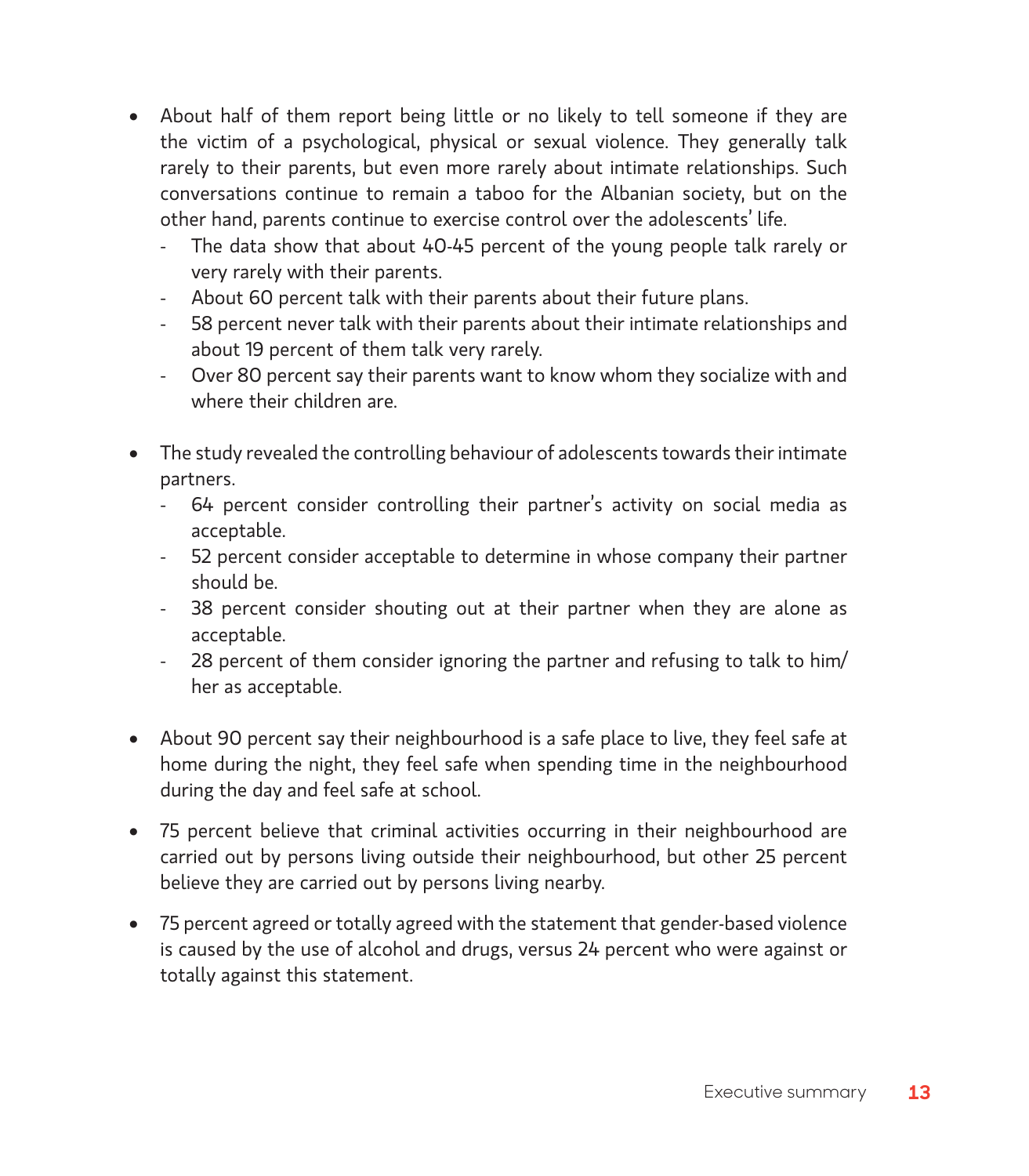- 77 percent of them agreed with the statement that violence is permissible in case it is used for self-defence.
- 34 percent declared to have been involved at least once in an intimate relationship, and 19 percent of them refused to answer.
- The average age reported for starting an intimate relationship is about 16 years old, with the boys entering an intimate relationship at the age of 15.8, about one year earlier than girls (16.8 years old).
- The data show that 54 percent of girls and 32 percent of boys who have been in intimate relationships had used no protection during sexual intercourse.
- Almost 1 in 2 high-school young people interviewed have tried alcohol or smoking in their life and 1 in 10 interviewees have tried marijuana/or cannabis.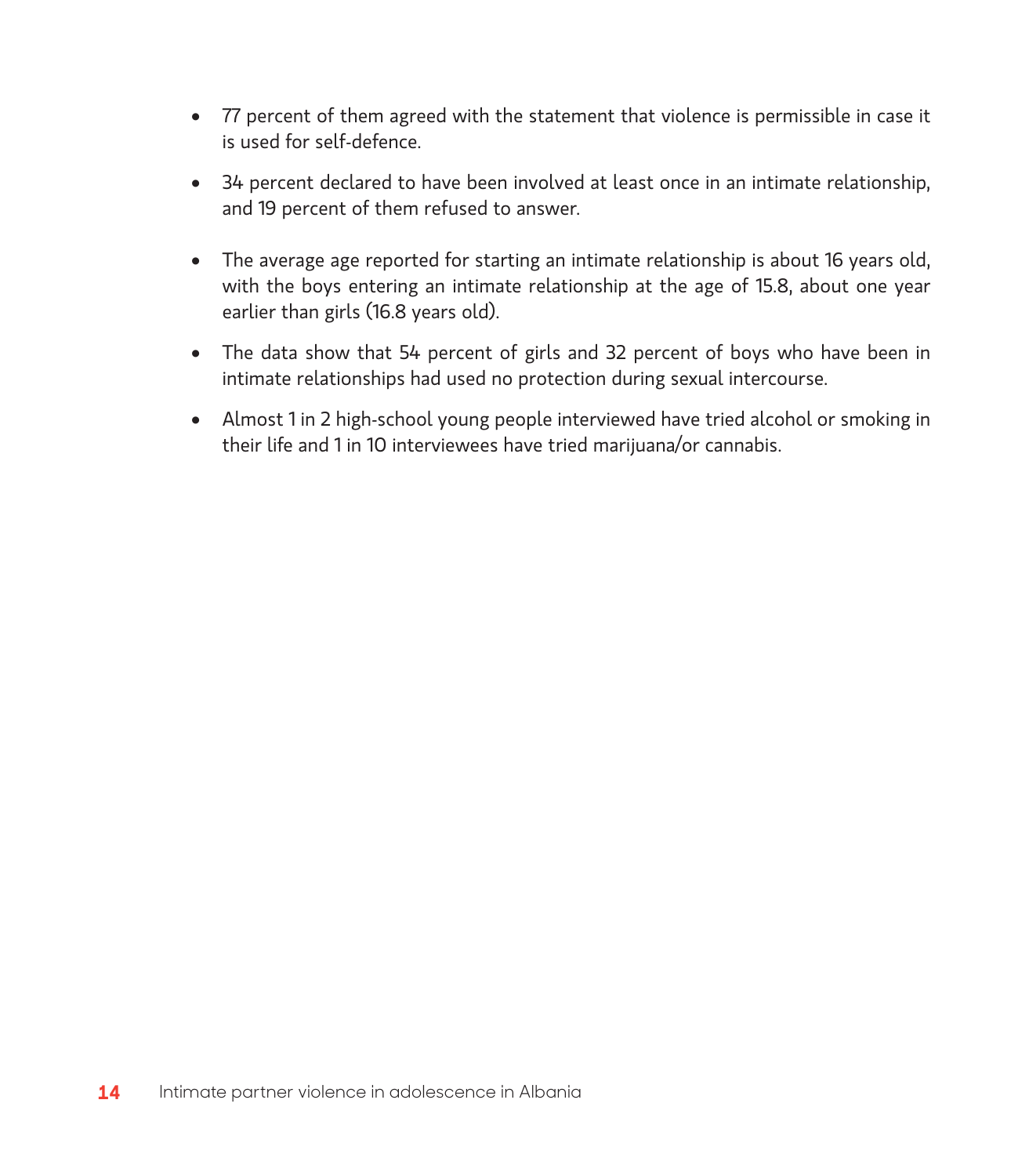# Why this research study?

Intimate partner violence in adolescence is an issue never studied before in Albania. There might have been students'papers, but they are unknown. As far as violence against women and domestic violence is concerned, in 2017, in absolute terms 3.243 violated women have reported to the relevant bodies (Institute of Statistics, 2018). The highest percentage of women who have reported domestic violence is in the district of Tirana, with 36 percent of the total, followed by the district of Durres with 14 percent, whereas the district of Kukes and Dibra have the lowest percentage, with 0,9 and 1,5 respectively of women who have reported, this maybe because of the low reporting culture and prejudices that prevail in these districts (ibid. INSTAT, 2018).

Intimate partner violence among adolescents is associated with consequences such as: psychological distress, low grade-point average and disciplinary problems (Fincham, Cui, Braithwaite, and Pasley, 2008). Many studies around the world have found that boys and girls have been victimized by intimate partners (Brooks-Russell et al, 2013). Also, the relationship between domestic violence and the violent behaviour among adolescents and victimization in their relations during adolescence has never been observed. Other previous quantitative research studies, mainly in the USA, indicate that there is a strong correlation between victimization, the exercise of IPV and the use of alcohol or various substances (Temple and Freeman, 2011). Data on such factors could be found in Albania, so we included them in our study. Adolescents' perspective on violence is an important indicator on the presence of intimate partner violence among the youth (Reed et al, 2011; Temple et al, 2013), because the way they think about this phenomenon increases or decreases the risk of IPV appearance (McDonell et al, 2010). This is also an issue not addressed, about which there was a lack of studies in Albania.

#### Research Study Objectives

The main objective of the research study "Intimate partner violence in adolescence" is to present an overview of violence among the young people in Albania, by providing a comprehensive analysis of the appearance of the phenomenon and characteristics of intimate partner violence between the ages 16-19 in Albania. Another objective of this study was to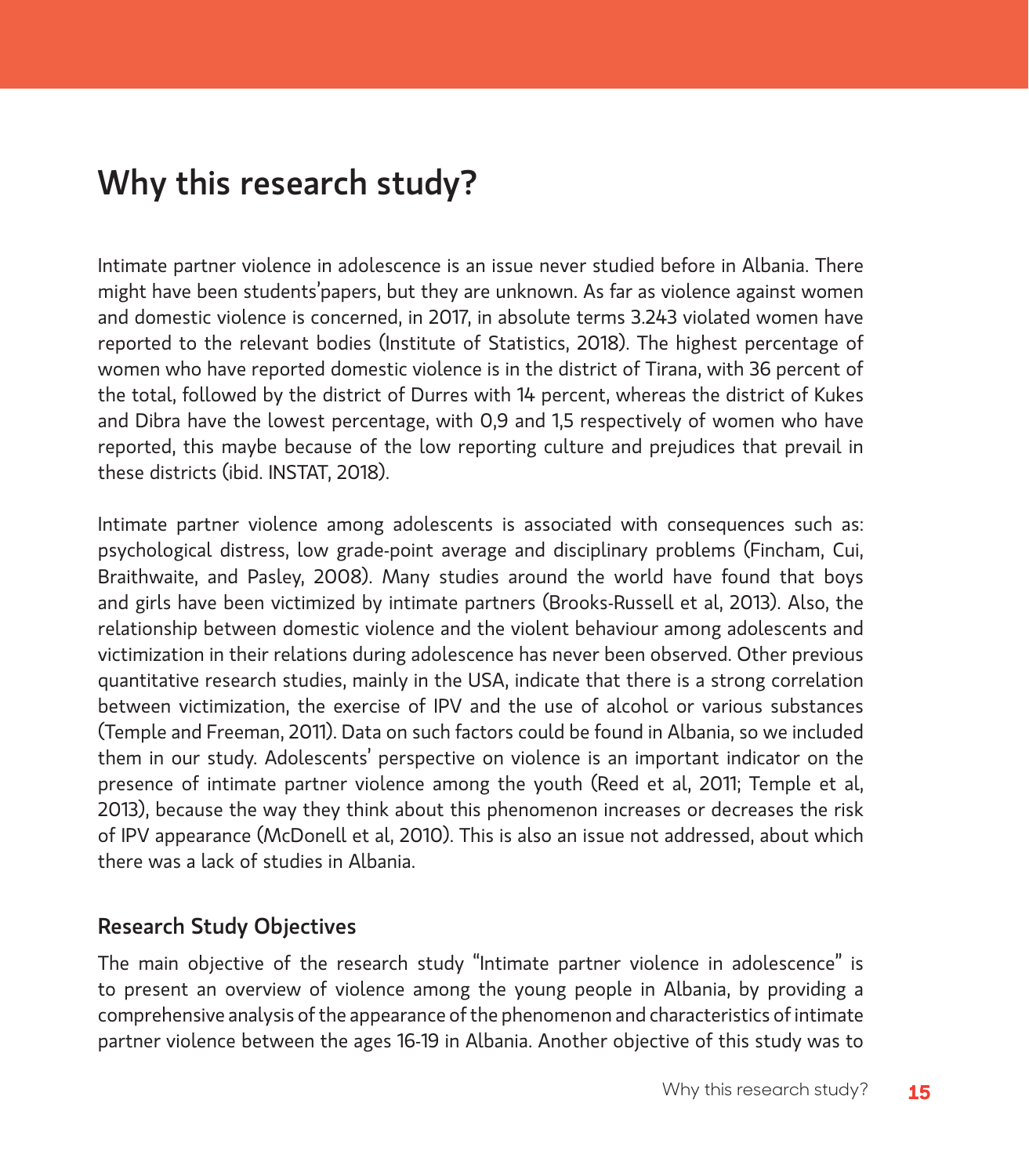discover the risk factors at individual level (*e.g. the use of tobacco, alcohol or drugs*), at family level (*e.g. domestic violence*) or at community level (*e.g. community safety*) which foster victimisation or the exercise of violence among the teens. Lastly, the aim of the study was to provide an overview of intimate partner violence among the adolescents from a gender perspective.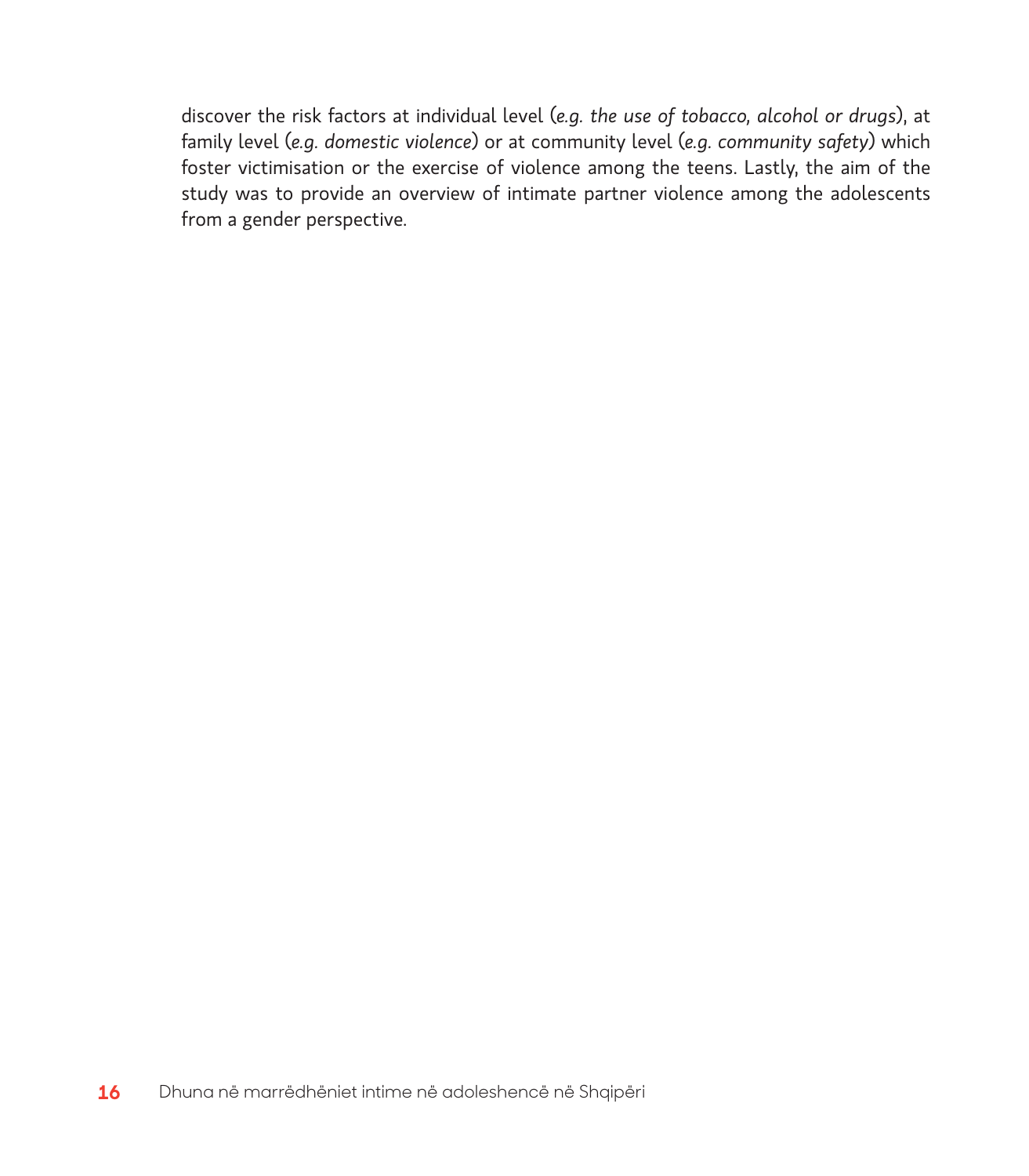# Methodology of the research study

For the realisation of this study, with the aim of collecting all the available information about this phenomenon at national level, two research methods were used: 1) The quantitative research method and 2) The qualitative research method.

### Quantitative methodology of the study

For the purpose of this study, a survey was carried out at national level with the participation of 1036 persons aged 16 - 19 years old, attending public high schools in Albania during the academic year 2017 - 2018. A sampling scheme which enabled a full representation of this age group from all around Albania was used in selecting the respondents.

#### *Sampling*

Selection of the respondents was carried out according to the PPS method<sup>1</sup> stratified as per geographical regions. As sampling frame was used the list of public high schools (comprehensive and vocational), which served as primary sampling units, whereas the number of students enrolled in schools served as size measurement unit. According to the PPS, the algorithm used gives a greater opportunity to schools that have a larger number of students, or, to put it differently, the more populated schools have a higher possibility of selection than the less populated ones. The total list of schools includes 397 public high schools and information on the number of students enrolled in that school.

#### Table 1. Type of school involved

| Type of school                | Involvement |
|-------------------------------|-------------|
| High school                   | Yes         |
| Artistic Lyceum               | Yes         |
| Vocational high school        | Yes         |
| Private                       | No          |
| Other (specialised education) | N٥          |

<sup>1</sup> Probability Proportional to Size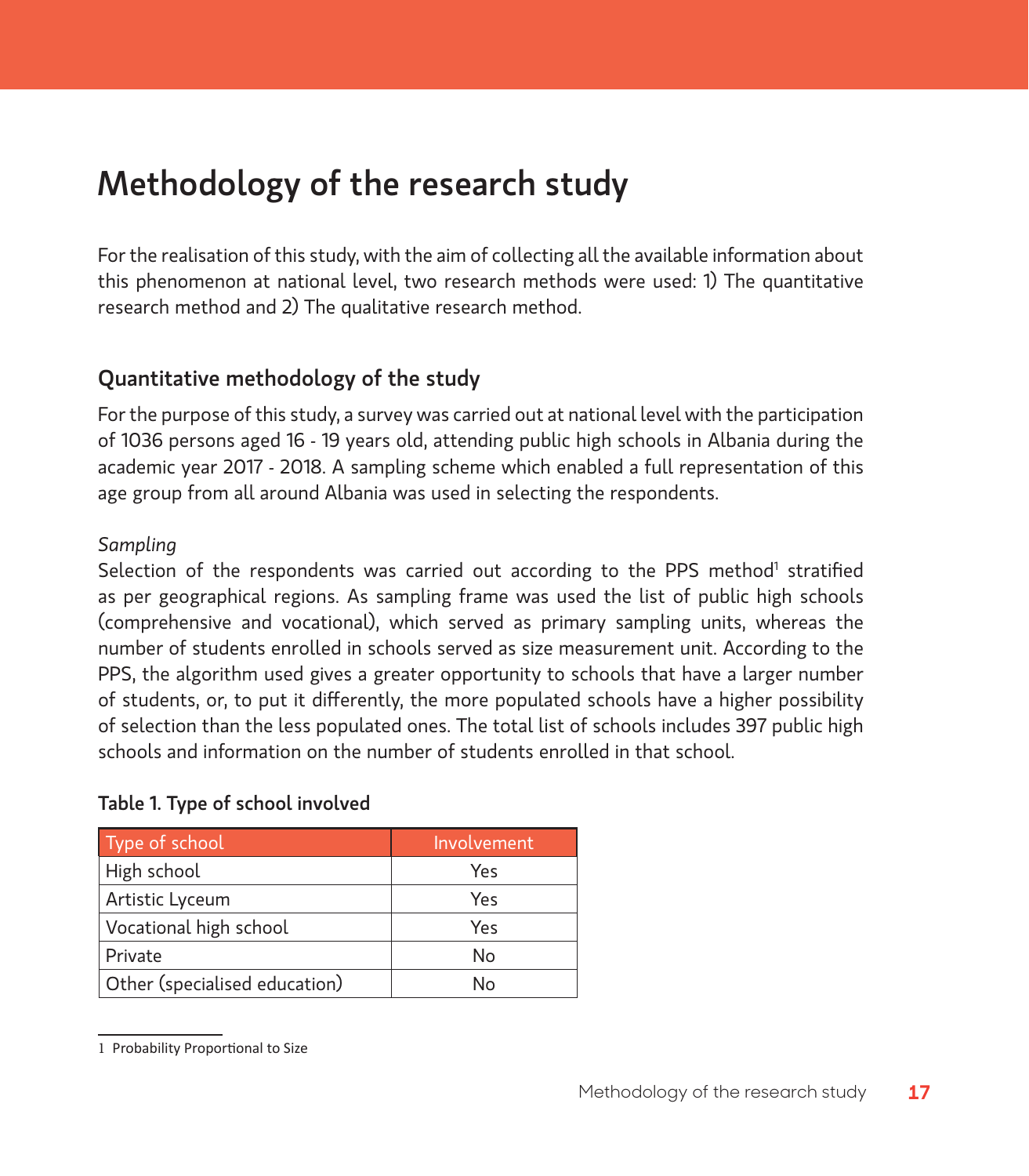During the first phase, 100 sampling units (corresponding to 87 schools<sup>2</sup>) were randomly selected, in proportion to the number of enrolled students, stratified as per three statistical regions: Middle, North and South as determined by INSTAT for national surveys. Afterwards, a total of 10 interviews were carried out for each sampling unit selected, a reasonable number to preserve the balance between the sampling structure and accuracy.

| Region | <b>District</b> | Number of schools | # of interviews |
|--------|-----------------|-------------------|-----------------|
| North  | Dibra           | 7                 | 100             |
|        | Durres          | 7                 | 70              |
|        | <b>Kukes</b>    | $\overline{2}$    | 20              |
|        | Lezhe           | 7                 | 70              |
|        | Shkodra         | 6                 | 70              |
| Middle | Elbasan         | 9                 | 110             |
|        | Tirana          | 20                | 270             |
| South  | Berat           | $\overline{7}$    | 70              |
|        | Fier            | 5                 | 70              |
|        | Gjirokastra     | 3                 | 30              |
|        | Korça           | 9                 | 110             |
|        |                 | 5                 | 50              |
| Total  |                 | 87                | 1040            |

Table 2. Sampling division by region

*The total number of interviews carried out is 1036, as 4 of them were excluded.*

The system for selecting the grade and class (e.g. Grade I, Class A) was parametrized with the two variables "grade" and "class", for which the random selection was executed three times. In the third phase, after selecting the school, grade and class, the interviewer selected the 7th student to interview, starting the count from his left, until reaching the number 3 of interviews in that class. The 10th interview is carried out in the selected class of the senior year (third grade). If the selected person was under 16 years old, or refused to participate in the survey, the person next to him would be selected. The ten selected students were later gathered in a room, and after having been explained the purpose of the survey, were left to complete the questionnaire independently. The margin of error for this study is  $\pm 3.4$ percent, with a confidence interval of 95 percent.

<sup>2</sup> PPS algorithm to the required parameters selected 87 schools, in 11 of which more than 10 interviews were carried out.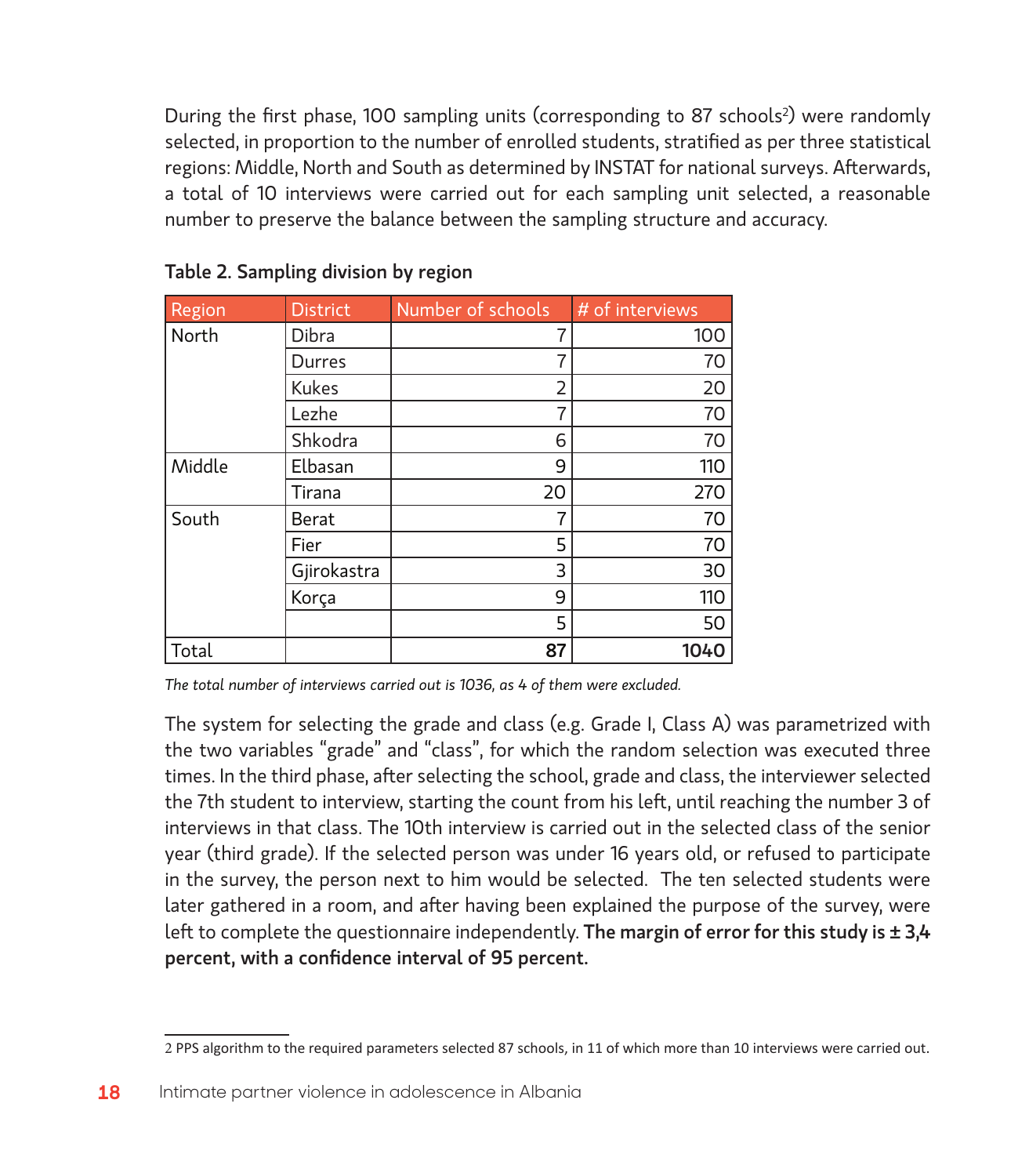#### *Criteria for participating in the research study*

All the students 16 years old and above who attended public high schools in Albania during the academic year 2017 - 2018 were suitable for participating in the study.

#### *Data collection method*

A questionnaire previously used by a 4-year-long study conducted in South Carolina, the United States of America was used in this study. This study aimed to examine the developmental trajectory of victimization and intimate partner violence among adolescents in the rural part of that area. This questionnaire has been adapted to the Albanian culture and context and later implemented on a stratified, random national sample of teens aged 16-19, attending public high schools in different regions of Albania.

The questionnaire measures the attitudes and perceptions of public high school students to domestic violence and violence in intimate relationships; their experience with violence during their life and their peers'; views on acceptance of violent behaviour in intimate and family relations; their attitudes and experiences with the use of different substances such as tobacco and alcohol; and their views towards various aspects of intimate partner violence.

The questionnaire includes 11 sections:

- 1. Safety. This section includes questions about safety in the neighbourhood, such as *'My neighbourhood is a safe place to live in'* or *'I feel safe in my house at night'*. The measurement was carried out in the Likert scale from 1- 'totally agree' to 4- 'totally disagree'.
- 2. Adolescents' perspective on violence includes statements on the different opinions on what may generate violence or contribute to violent behaviour, such as: *'Violence may be the only way for people to get what they want in life'* or *'Girls/women are violated more than boys or men'* with various options from 1- 'totally agree' to 4- 'totally disagree'.
- 3. Adolescents' experience with violence: this section includes questions on the attitudes and experience with domestic violence, such as: *'Do you think that violence against women and girls is a serious problem in your community?* ' with options ranging from 1 – 'A serious problem' to 4- 'Not a problem at all' or *'Was any of the girls you know personally violated by her family members'* with options ranging from 1- 'Yes' to 2- 'No'.
- 4. Adolescents' experience with intimate relationships: this section includes questions about their experience with intimate relationships, including questions such as: *'How old were you when you first had sexual intercourse'* with options ranging from 1 – '11 or earlier' to 8 – '18 or later'.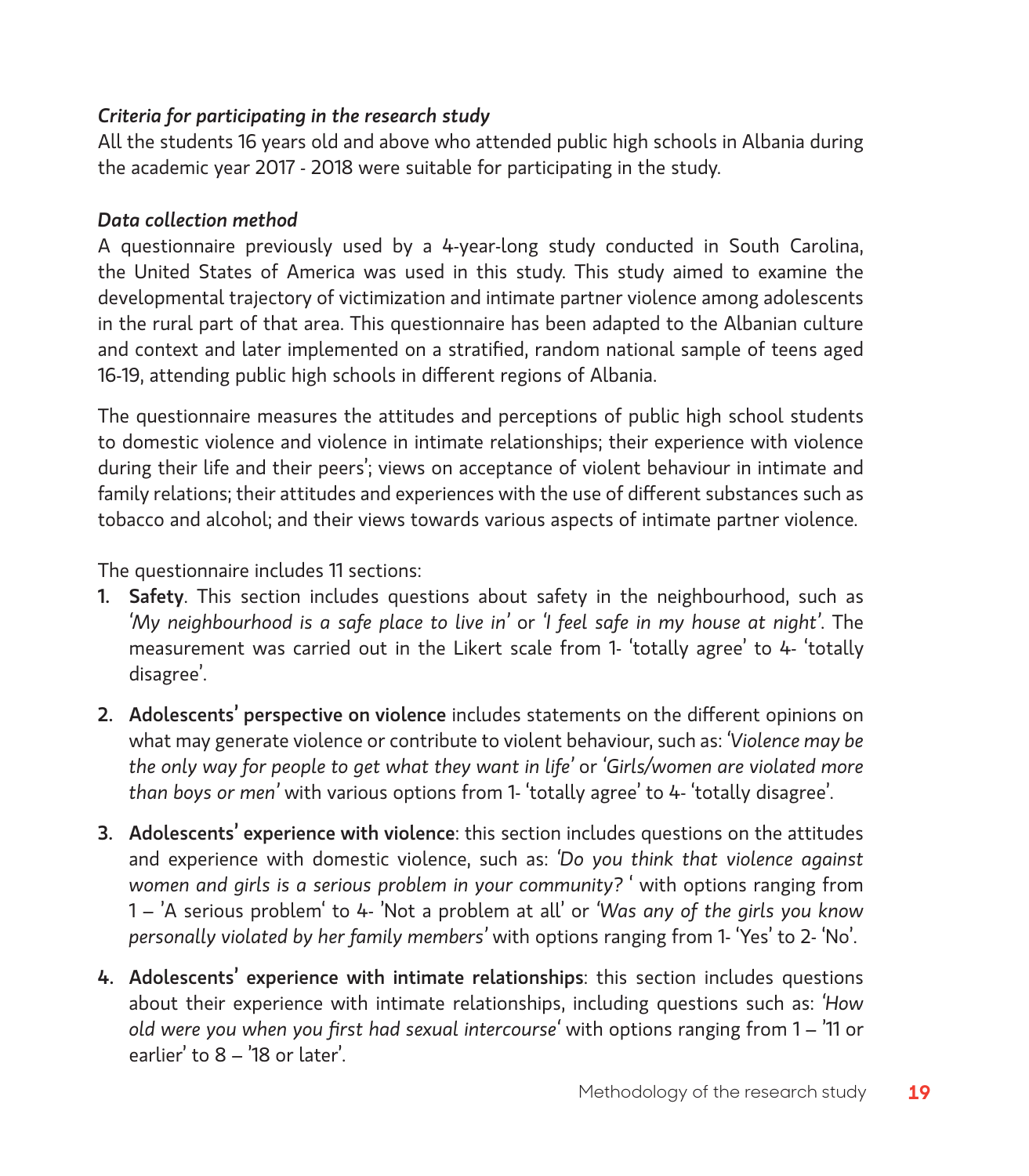- 5. Adolescents' points of view related to behaviour in intimate relationships includes questions on the attitudes to possible behaviours manifested by partners in an intimate relationship, such as: *'Determine who they may socialize with, and who they may not' or* '*Slap or hit him/her*' with options ranging from 1 – 'absolutely unacceptable' to 5 – 'totally acceptable'.
- 6. Their experience with intimate partner violence: This section includes questions about their experiences with intimate partner violence, such as: *'Have you ever felt threatened, humiliated or controlled by a partner in an intimate relationship, 'If yes, has this happened in the last 12 months'* or *'Have you ever been forced by a partner to have sex when you did not wish to do so, If yes, has this happened in the last 12 months',* with options ranging from 1- 'Yes' to 2- 'No'.
- 7. Adolescents' experience with tobacco, alcohol and drugs: This section includes questions about some risky behaviours that young people may manifest during the age of 10 or earlier up to the age of 17 or later, such as: *'How old were you when you first smoked a cigarette, even if it was just a puff'*, or *'Did you have more than one or two sips of beer, wine or any other alcohol' with* options from 1- 'Never' to 9- '17 or over 17 years old'.
- 8. Family and friends is a section which includes questions related to the respondents' perceptions on what they think about the family or the group of friends which they usually spend their time with, such as: '*Think about a boy/girl or group of friends who you stay with, can you tell us whether they: Get into trouble (dangerous activities)'* or '*Have a good performance at school'* with options ranging from 1 – 'Not at all true' to 4 – 'Totally true'.
- 9. Family this section includes the respondents' experience in their family, with questions such as: *'Have you ever been afraid your family members could put your life at risk?' 'If yes, has this happened in the last 12 months'* with options ranging from 1 –'Yes' to 2- 'No'.
- 10. Getting Help: this section includes questions such as: *'Whether the person you are in an intimate relationship with is threatening, humiliating or trying to control you,* or *'If the person you are in an intimate relationship with physically hurts you, what are the chances you tell*: *one or both your parents, a friend, a doctor* with options ranging from 1- 'Not likely' to 4- 'Very likely'.
- 11. Demographic information a section that includes questions related to age, gender, nationality, etc..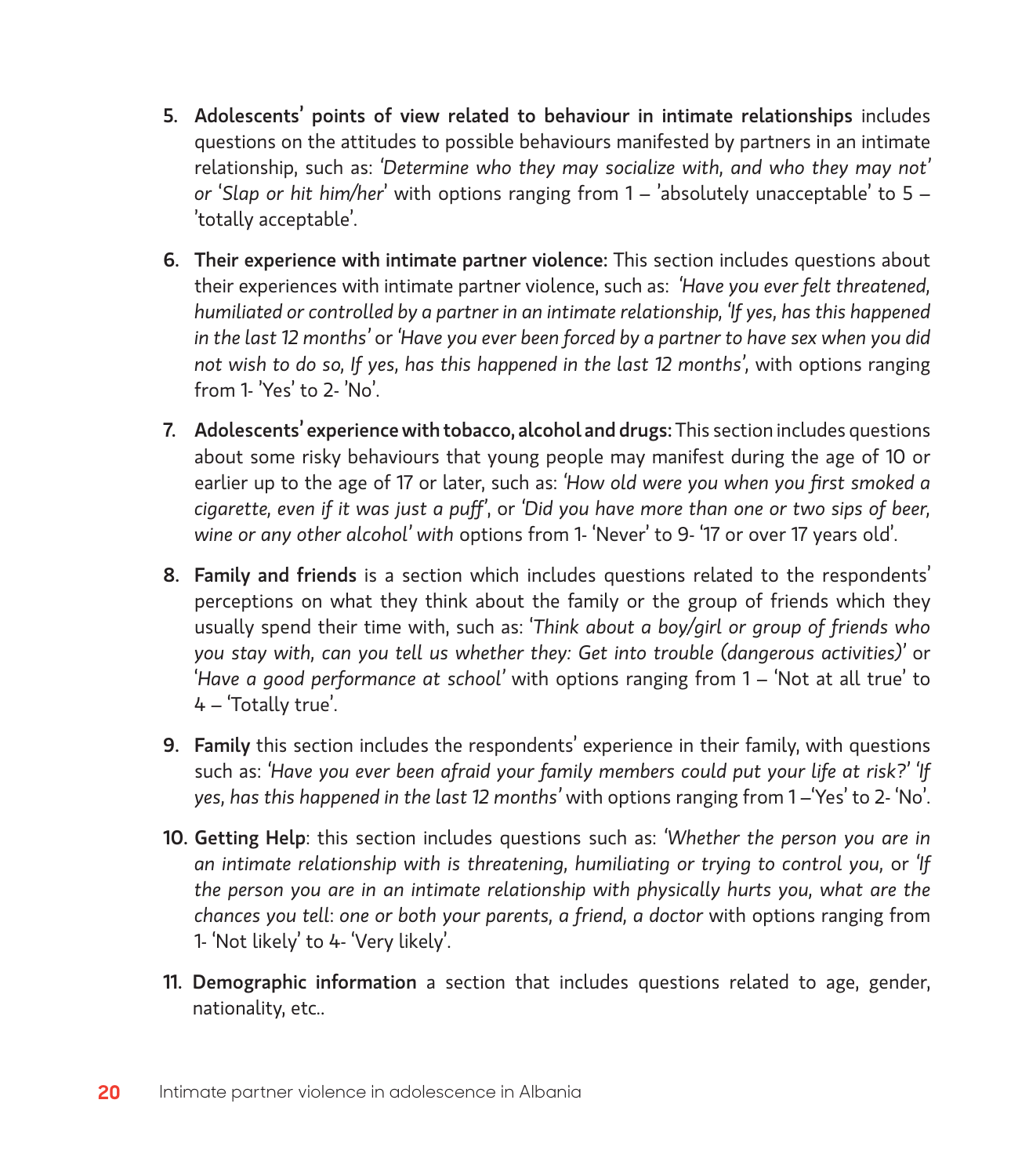### *Data collection*

The data for this study have been collected during the period March - May 2018. All the interviewers involved in the study, a total of 24, received formal training on the manner how the data would be collected by the adolescents. The interviewers were provided with the names of the respective schools, classes and addresses, where they were supposed to physically appear in order to gather the data from the adolescents. The interviewers informed the selected young persons on the purpose of the study and read the definitions on some of the topics elaborated in the questionnaire/survey. This research study's protocol required the preservation by all means of anonymity of the person participating in the study. The questionnaire was self-administered by the participants from the beginning to the end. At no time did the interviewers interfere or control its completion.

#### *Data processing*

The data were analysed using the IBM SPSS 20 statistics package. The *chi-square* statistics test was used for testing the statistical relationships between categorical variables. Simple proportions were used to estimate the prevalence, while numerical variables were compared using student's *t - test*. Only the statistically significant results have been included in the report. A statistical significant level of 95 percent was used in comparing proportions. In creating youth profiles based on a set of questions, they were used separately or in combination.

#### *Qualitative method of the study*

The qualitative research method enables us to provide complex descriptions of how individuals perceive or experience a particular issue, influenced by the behaviour, beliefs, thoughts, emotions or conflictual relationships with other individuals. This research method is very effective in identifying the social factors such as the social norms, gender roles, domestic violence, etc. When this method is used together with the quantitative method, it may contribute to an objective and macro-level interpretation and understanding of a complex reality of a given situation and the implications of the quantitative data (Denzin & Lincoln, 2000; Marshall, 2003).

With regards to the qualitative approach as a technique in this study, the focus groups were used. This technique is effective in eliciting data on the cultural norms of a group and in generating broad overviews of issues of concern to the cultural groups or subgroups represented (Kelly, 2003; McLafferty, 2004).

Selection of focus groups' participants was carried out in cooperation with the representatives of AWEN partner organisations operating at national level, by means of the "purposive"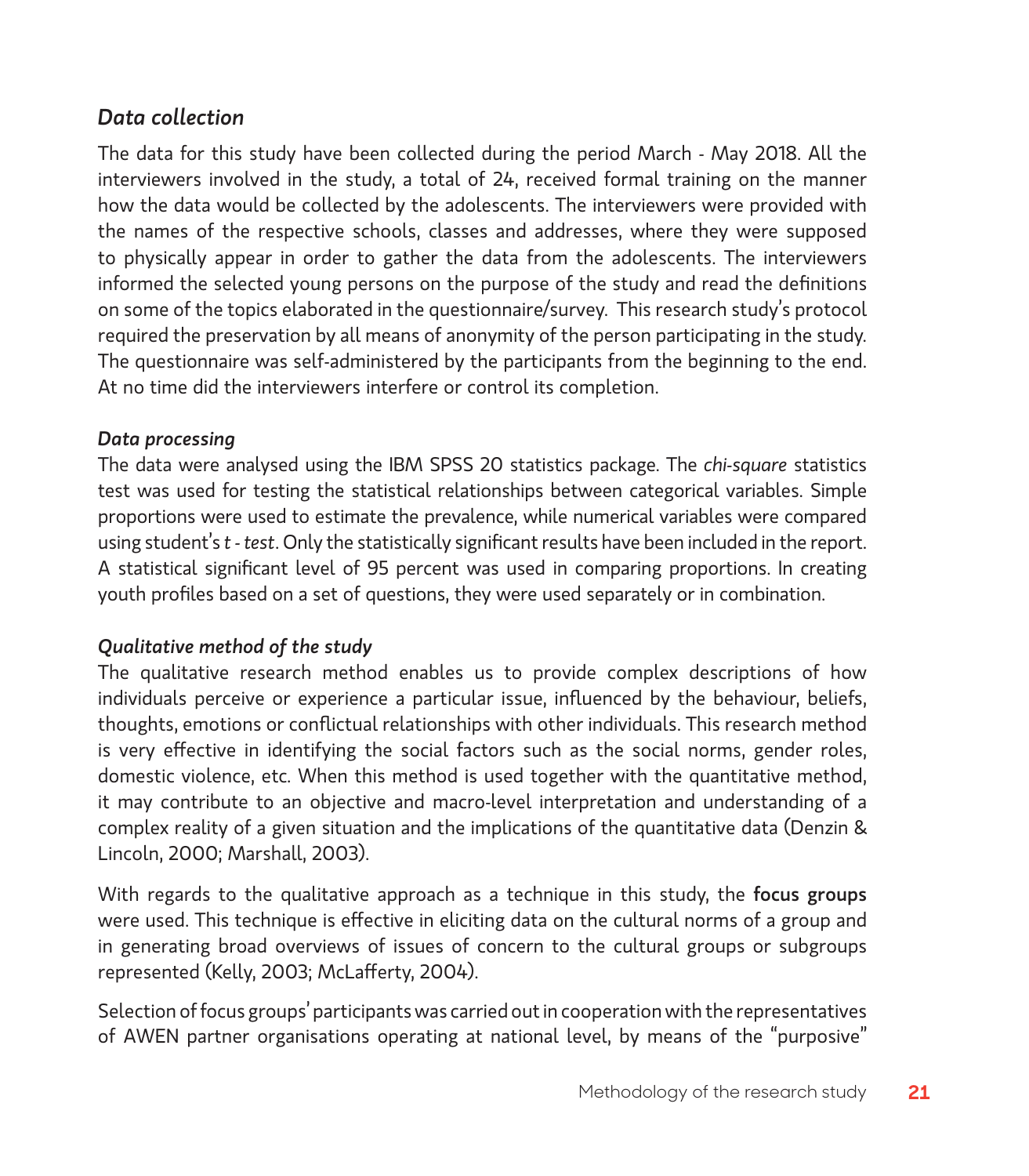sampling, meaning that members of the age group 16-19, public high school students, were selected to take part in this study, who were believed would enable collecting the best possible information on this phenomenon. The data collection method was based on notetaking by the interviewers and voice recording, upon approval, during the interview which lasted for about 60 minutes.

A total of 6 focus groups were realised in this study, which consisted of 8-10 participants, public high schools students aged 16-19 years, from the regions of: Tirana, Korça, Vlora, Lezha, Peshkopi. In order to make sharing of perceptions and experiences as easy as possible, the focus groups were divided by gender. A total of 49 persons, of which 23 girls and 26 boys participated.

The participants were also informed on the study and their right to participate. From the selected group there was not any one who refused to participate. No identification data of the participants were collected, only their age and the rural or urban place of residence was required. Upon the youth consent, the focus groups were audio recorded for the purpose of transcribing the data collected during the conversation. The data were transcribed and grouped under the data analysis sections. During the interviews conducted with the focus groups, participants were addressed a number of questions which followed the logic of the questionnaire, such as: 1) their attitudes and perceptions to domestic violence and violence in intimate relationships; 2) their experience with violence during their life and their peers'; 3) views on acceptance of violent behaviour in intimate and family relations; 4) their attitudes and experiences with the use of different substances such as tobacco, alcohol or drugs; 5) and their views towards various aspects of intimate partner violence.

#### *Limitations of the study*

This study has some limitations. First of all, the data are self-reported, and as such, the degree of under-reporting or over-reporting related to the topics addressed in the study can not be accurately determined, although the data throughout this report have been consistent. Also, only data collected from adolescents were used in this study, and no data on this phenomenon were collected by parents/custodians or teachers who are often aware of cases of victimization or intimate partner violence. Furthermore, the results of this study represent the young people 16-19 years of age attending public high school, and consequently they do not represent all the youth of Albania. According to official data of INSTAT, participation of pupils in the public secondary education during the academic year 2017-2018 is 88 percent. Whereas data from other studies outside Albania have shown that the young people not attending school are more inclined towards violent or risky behaviour than those who attend school. There is a very low representation in the study of adolescents belonging to other communities, such as Roma or Egyptian community (2 percent of participants).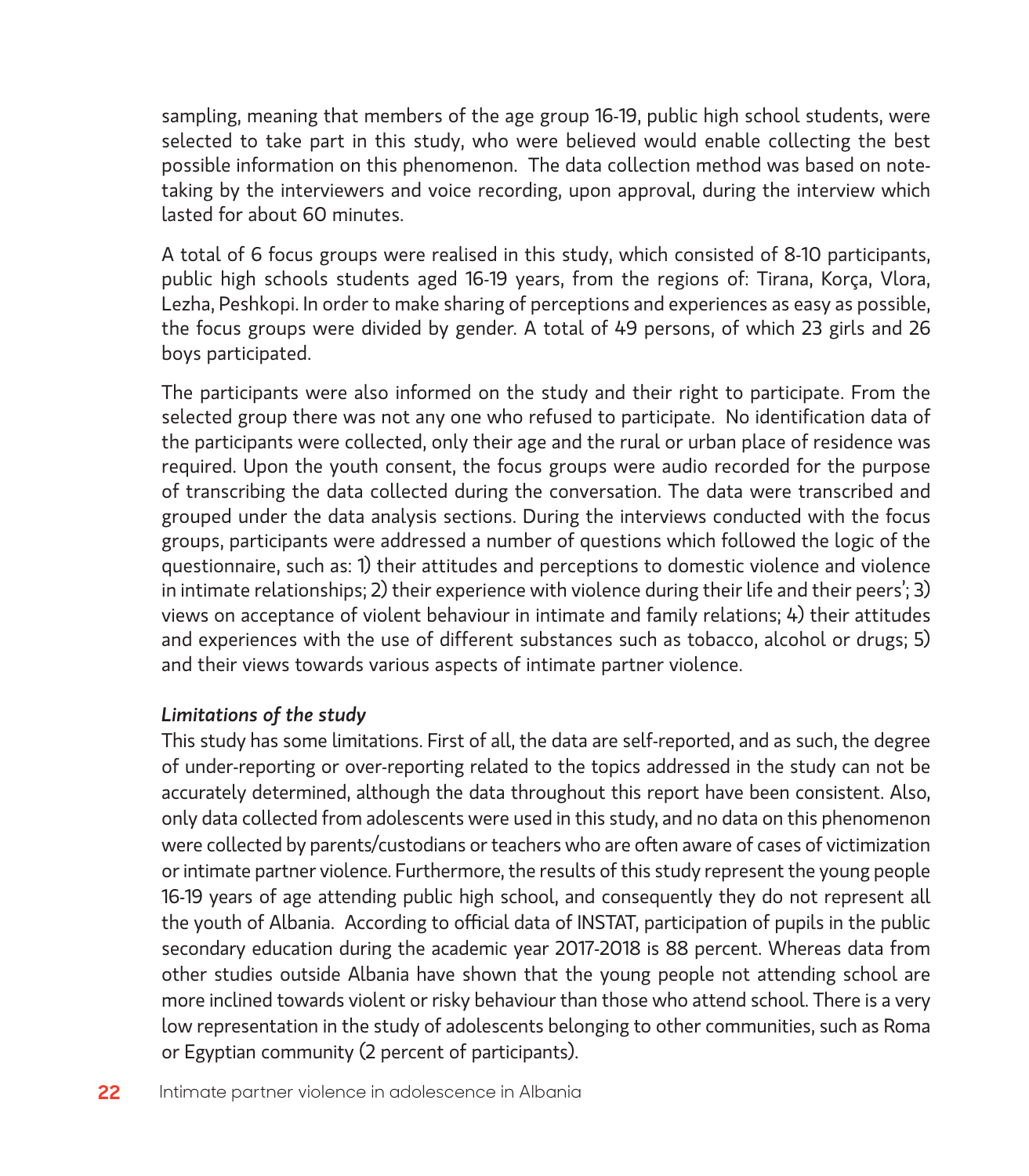# Literature review

#### Intimate partner violence

The term *Intimate Partner Violence (IPV),* describes the control of one person over another person through physical, psychological, sexual, financial and/or digital abuse, which has long-term health, psychological, educational and economic consequences for people who survived it. Previous researches indicate that IPV has substantial social and economic costs for the entire society (Hess and Del Rosario, 2018). Such costs are related to heal problems, lost productivity and criminal justice costs (Hess and Del Rosario, 2018). In addition to this direct costs, the IPV victims often experience other effects, such as lost educational opportunities, diminished ability to work, and loss of control over the choice and timing of childbearing (Hess and Del Rosario, 2018).

Intimate partner abuse has multiple effects, and that is why it is critical to develop programs and policies against IPV, that increase safety and economic security for the people. IPV is a human rights' issue and a very serious issue for the people's public health. IPV often involve children also. Based on the reporting of Albanian battered women in the study (Haarr, 2013), about 87 percent of them reported that their children witnessed domestic violence and about 43 percent reported that domestic violence had caused learning problems for their children. Further in the same study, women themselves reported that 31 percent of their children lived in fear, 19.2% reported that their children had been hurt or injured by domestic violence and 5.5% reported that their children had left home to live with relatives (Haarr, 2013).

Generally, there are societies that accept and justify IPV, and unfortunately Albania is one of these countries. In a gendered ecological analysis in 49 low- and middle-income countries, including Albania, IPV is justified and accepted in certain situations by 36 percent of the people (Sardinha and Catalán, 2018). As we mentioned above, apart from the various consequences to IPV victims, this phenomenon also affects their children, if they have any. The latter, if witnessing domestic violence, are at risk of exercising violence in the future. A study carried out by (Forke, Myers, Fein, Catallozi, Localio, wiebe, Grisso, 2018), found that adolescents witnessing domestic violence, in intimate relationships is associated with perpetration for boys and combined victimization/perpetration for girls. Overall, the study (Forke et al, 2018)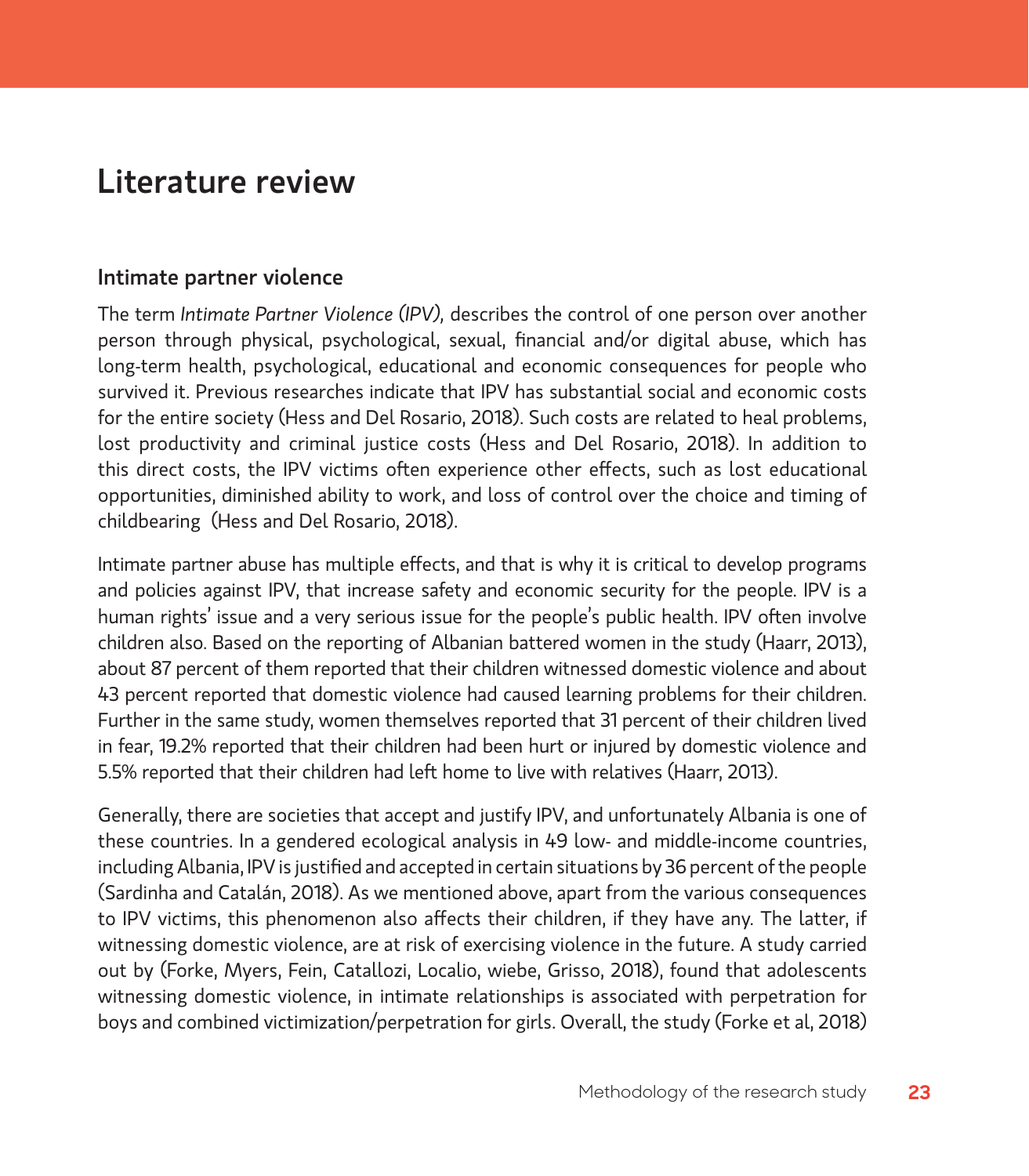proves that there is an increased risk for perpetration or victimization during adolescence if you have witnessed domestic violence. The report prepared by IDRA and UN Women (2018) informs that 44 percent of the respondents to the study admit to having a friend or family member who has been subject to sexual harassment or sexual violence.

Gender-based violence has a range of negative consequences, ranging from the physical to the psychological and emotional ones for the victims and the perpetrators (Caldwell, Swan and Woodbrown, 2012; Cornelius et al., 2009; Foshee and Reyes, 2012). According to these researchers, IPV starts at an early age, often in the first intimate relationship and occurs without exception among all socio-economic, religious and cultural groups. IPV has been broadly conceptualized, including forms of physical, sexual, emotional abuse and persecution by the intimate partner (Breiding, 2014, World Health Organisation (WHO), 2012) The International Centre of Damage Control and Prevention (ICDCP, 2003) and WHO (2002) reach the conclusion that IPV is one of the main causes of injuries and many physical and emotional damages incurred among partners of different ages. WHO (2017) has declared violence against women as a global health problem of epidemic proportions. Existing literature suggests that different types of violence often coexist: physical IPV is often accompanied by sexual IPV, or is usually accompanied by emotional abuse.

More often than not, violence against women is committed by an intimate partner. It is a fact that of all women killed in different years in Albania, more than half died at the hands of a partner or family member. It is not an exaggeration but a fact that the overall greatest threat to women's lives is men, and often the men they love (Mlambo-Ngcuka, 2014). A number of theories and approaches exist to understand the causes and risk factors for IPV. Researchers have identified dozens of risk factors that degenerate to IPV, (Finkel and Eckhardt, 2013), but they have been less successful in identifying the processes through which such risk factors foster IPV. In the last decade, there has been an increase of empirical studies related to IPV and theoretical models have been developed on these studies. A theoretical model that helps study this interactive process is the I3 model (Finkel, 2008). This model ascertains that there are three main processes that combine to trigger IPV (*impelling force*, *inhibiting force* and *instigating trigger*). From a socio-cultural perspective, IPV is a way of showing aggression by men to trigger fear and enforce a patriarchal social order in all important social institutions, including the workplace, health care, the legal system and the family. Girls and women in Albania live under the effect of domestic violence, norms and prejudices imposed for them, and the Kanun rules (CEDAW, 2016). In some regions of Albania, the code of conduct allows for forgiveness of the girls and women' murderers in the name of what is called "honour".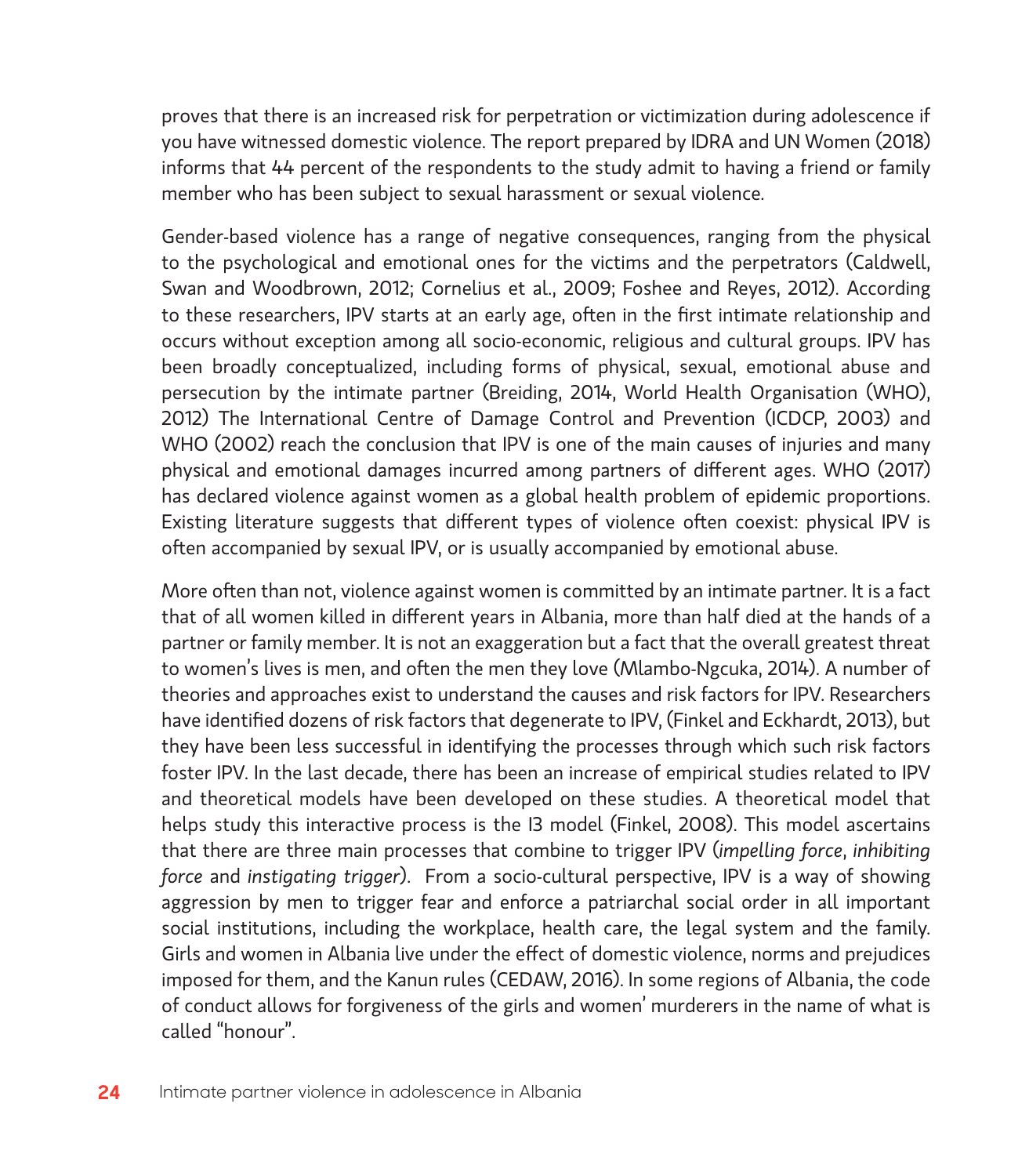In the evaluation regarding violence against women, published by GREVIO in 2017, it was stated that the public opinion in Albania lacks a gendered understanding of violence against women and girls because in general they, including various experts, tend to view violence restrictively as a by-product of low socio-economic development (GREVIO, 2017), disregarding the widespread evidence that women's position in society and their susceptibility to violence are affected by a combination of political, cultural, social, religious, ideological and environmental considerations, and are not determined by economic factors alone. The same report (GREVIO, 2017) informs that there is a tendency in Albania to promote forgiveness under the pretext of traditional family values. Even worse, in Albania there is a tendency which transpires, for instance, in the actions of public officials in law enforcement and the judiciary who promote mediation outside any legal framework and without proper consideration for the safety of victims (GREVIO, 2017). On the other hand, another study carried out on safety in urban areas emphasises that, despite the various efforts of different stakeholders to create mechanisms and instruments on reporting violence against women and girls, there exists a common belief women and girls share, on keeping violent episodes private and putting up with violence in order to keep the family together (IDRA and UN Women, 2018).

Women and girls believe, to a large extent, that they should put up with violence in order to keep the family together. About 30 percent of Albanian women agree that the husband is justified in exercising violence against women if he has at least one reason (UNICEF, 2017). The same report (UNICEF, 2017) informs that in Albania, 31 percent of women who had ever experienced any form of IPV reported that their children live in fear, and 19 percent reported that their children had also been hurt or injured by the perpetrator (Haarr, 2013).

Many researchers believe that sexism and gender inequality in a patriarchal society are among the main causes of IPV (Bell and Naugle, 2008). Gender roles imposed by the society are taught to individuals during childhood, and these are believed to give men the power over women (Dobash and Dobash, 1977). Unequal division of gender roles leads to victimization and violence against women by men. Women victimization rates are higher in countries where strong sexiest attitudes exist. The findings of many studies, which have contributed to the formulation of the feminist theory, show that families are more affected by IPV when men retain traditional attitudes of the sexual role and when there is great discrepancy among the spouses about accepting patriarchal values. According to Straus (1976, 1977), it is argued that the roots of violence stem not only from within the culture, but also from within the family structure. *Family conflict, social acceptance of violence, and gender inequality are hypothesized to interact and lead to the development*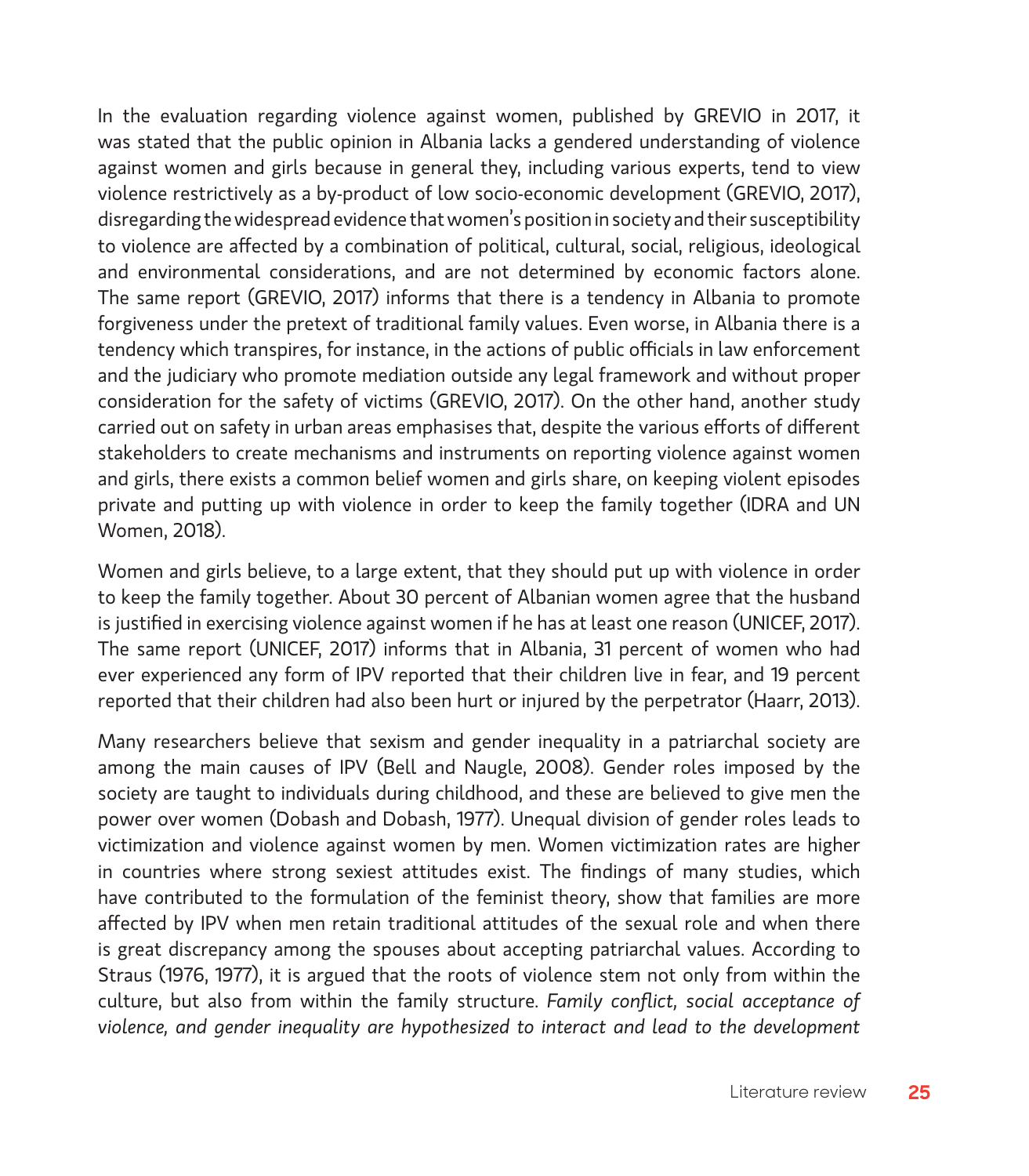*and maintenance of IPV*, which may then result in the continuation of family violence. The use of violence to address family conflicts is believed to be learned in childhood by either witnessing or experiencing physical abuse. This theory also suggests that power imbalances between husbands and wives may increase the amount of tension within the family, thus, increasing the risk of intimate partner aggression. Other studies have found that families high in conflict, with greater levels of stress or coming from lower socio-economic statuses have higher IPV rates (Johnson and Leone, 2005; Straus, Gelles and Steinmetz, 2017).

From the individual perspective, researchers explain IPV through the theory of social learning, situational model or the personality theories. The social learning theorists hypothesize that IPV is initially acquired through modelling during childhood. According to Lewis & Fremouw (2001) this in turn results in the development of tolerance or acceptance of violence within the family. IPV is believed to be maintained if it serves a purpose or has been appropriately reinforced. Thus, positive outcomes following partner abuse may increase a person's expectations that future violence will result in similar outcomes, and consequently result in continued use of violence. This theory also emphasizes that direct reinforcement of violent behaviour is not required to maintain that behaviour. Instead, simply witnessing of violent behaviour may be sufficient in determining whether or not an individual will engage in future violent episodes.

Riggs and O'Leary (1989, 1996) developed a model to explain IPV. This model is composed of two components: 1) background factors and 2) situational factors *Background factors* include a history of witnessing or experiencing abuse, aggressive personality characteristics, prior use of aggression, psychopathology, and social acceptance of aggression as a means to handle conflict. The second component refers to *situational factors* that set the stage for violence to occur. Interpersonal conflict, substance use, relationship satisfaction, intimacy levels, problem-solving skills, personal expectations of outcomes to violence, and communication styles are all situational factors that are believed to be related to the onset of a violent episode. Riggs and O'Leary (1989, 1996) propose that *the interaction between these two components may impact the intensity of conflict within a couple,* and, thus, determine whether or not physical violence will occur.

Lastly, it is the personality theories that may explain psychopathology and personality characteristics of an individual which may make him violent. The personality theories emphasize the role of attachment, early childhood experiences, and impulsivity in IPV perpetration (Dutton, 1995; Holtzworth-Munroe & Stuart, 1994). According to these theories, the propensity to perpetrate IPV in adulthood stems from insecure attachment and shaming arising during early childhood and later during adolescence. Individuals with this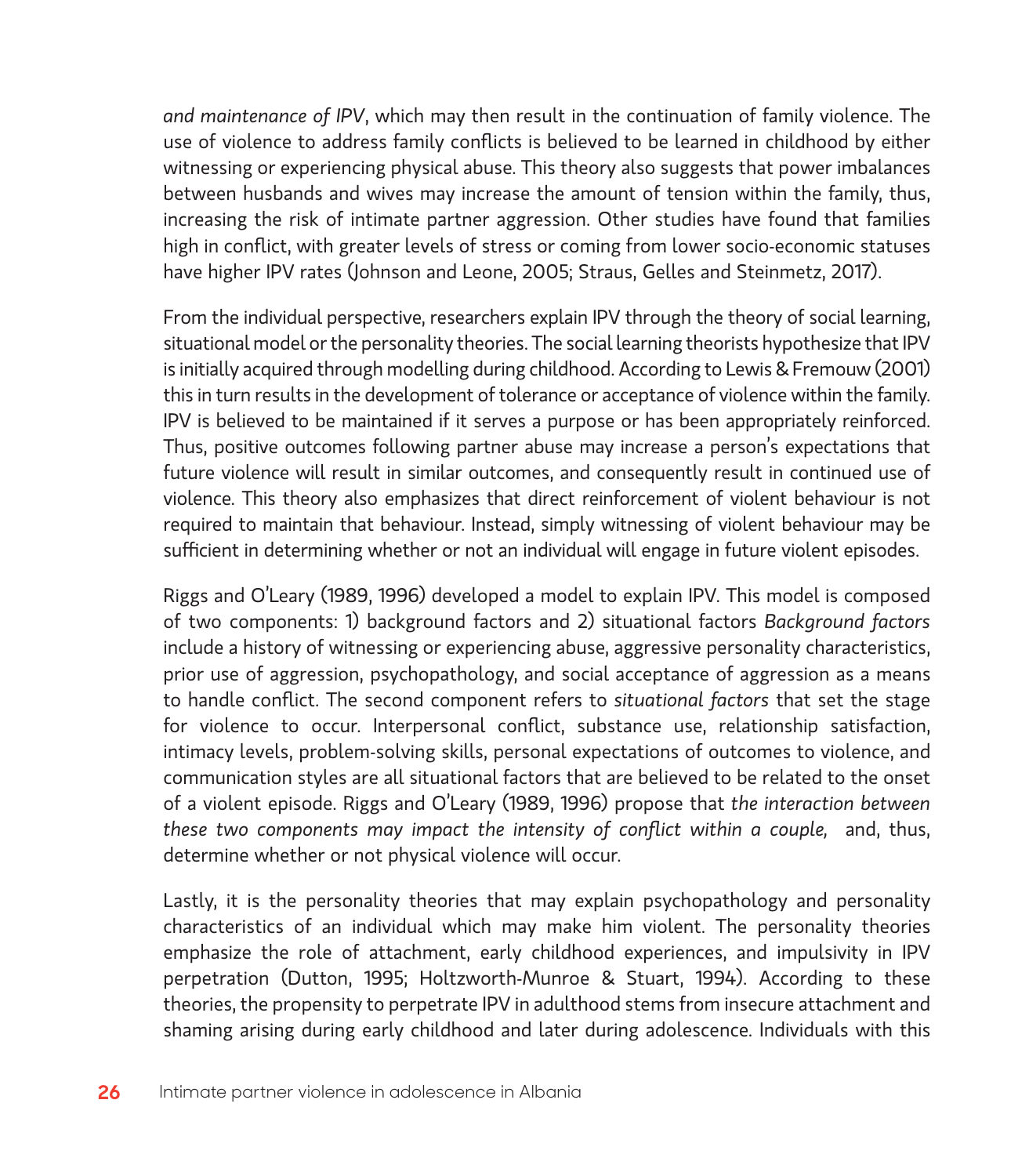attachment style are characterized by having a desire for intimate social contact while also experiencing a fear of rejection and distrust of others, resulting in frequent dissatisfaction with intimate relationships. These theories explain how a combination of different factors, such as genetic factors or peer experiences affect the formation of a violent individual, who is characterized by one of the different types of personalities, family only aggressive, antisocial and perpetrators (Bell and Naugle, 2008).

#### Intimate partner violence among adolescents

Intimate relationships among adolescents have attracted the researchers' attention ever since adolescence was distinguished as a developmental stage separate from childhood and adulthood. The one area that seems to have escaped the attention of researchers is the prospect of violence accompanying intimacy in adolescence. Such violence does not exist only among married couples as previously thought, but it exists among every couple having an intimate relationship (O'Keeffe, Brockopp, and Chew, 1986). Especially in the last decade, this phenomenon has been considered as a social problem open to be explored, studied and addressed.

The first research done by Henton and Cate (1983) only in one high school, since other 6 schools refused to be part of this study in California, the United States of America (USA) on intimate partner violence among adolescents, found that 12 percent of participants had experienced intimate partner violence (O'Keeffe, Brockopp, and Chew, 1986). Other studies suggest that dating violence among high school students is more widespread than previously believed, and may have serious developmental consequences. Adolescents are especially vulnerable to this form of violence since it may interfere with two tasks that are integral to healthy social development: 1) establishing caring, meaningful relationships, and 2) developing interpersonal intimacy (Powers and Kerman, 2006).

According to estimates made by the World Health Organization (WHO, 2017), one in three (35 percent) women worldwide have experienced physical or sexual violence by an intimate partner in their lifetime. *Research with adolescents show that one in ten adolescents are victims experiencing physical, sexual or psychological violence in an intimate partner relationship* (Fry et al, 2013; Hickman et al, 2004; Mulford and Giordano, 2008).

This type of violence in high schools ranges between 9 percent and 57 percent (O'Keefe, 2005). According to Powers and Kerman (2006), based on data from the Centers for Disease Control (2000) in the USA using a national sample, reported that the average prevalence of dating violence for high school and college students is 22% and 32% respectively. According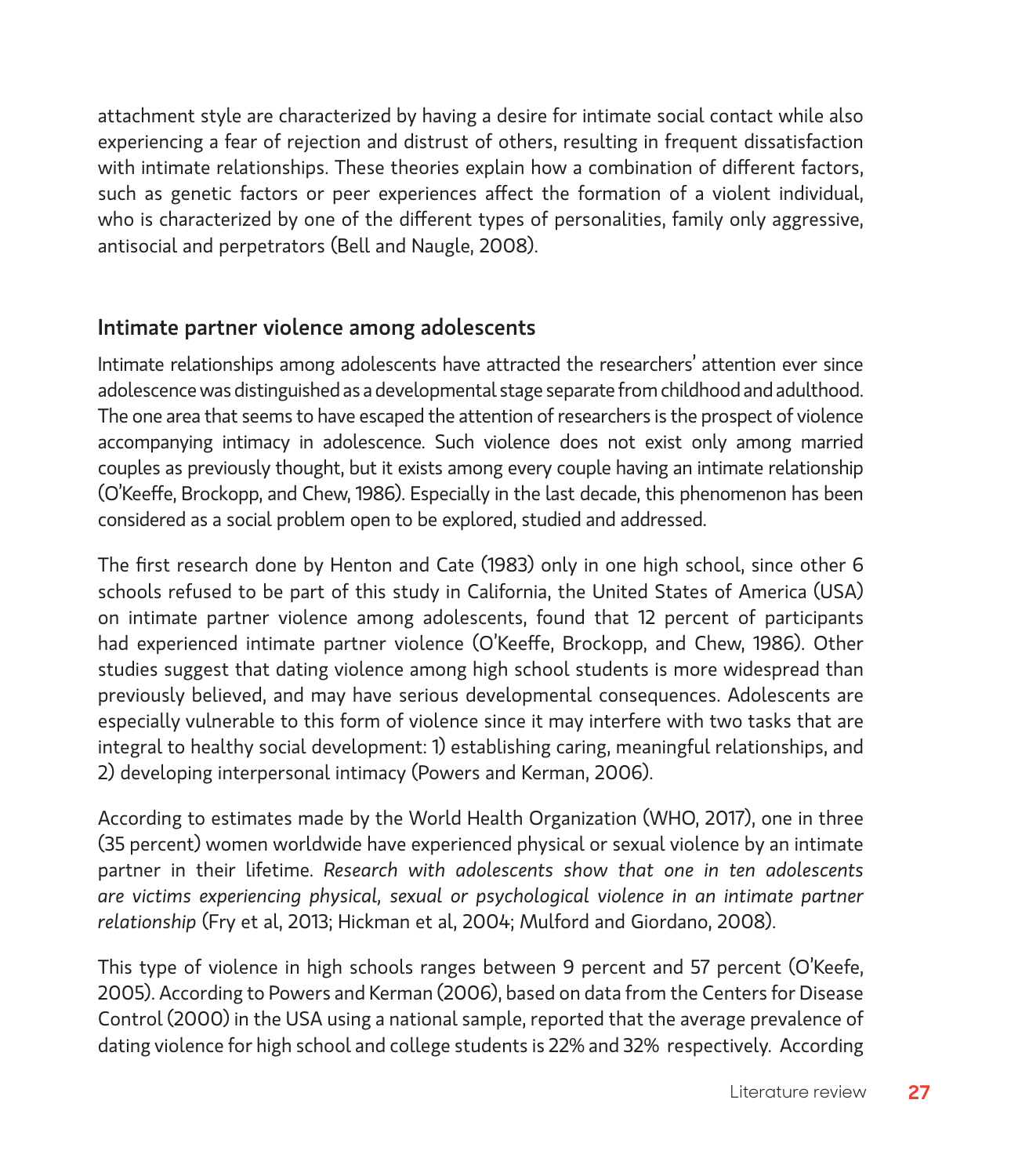to the IDRA and UN Women (2018) report, in Albania 38 percent of respondents reported to have been at risk of or exposed to sexual harassment or violence before or after the age of 15 (some have experienced both). Intimate partner violence among adolescents includes any kind of behaviour displayed by a girlfriend or boyfriend for the purpose of manipulating, exercising power and control over the other person, to make a person feel bad about himself or to make a person feel frightened of his safety (Network ODV, 2013). This type of violence has a number of consequences on their health, thus increasing the risk of depression and suicide (Banyard and Cross, 2008; Exner-Cortens, Eckenrode, and Rothman, 2013), low self-esteem (O'Keefe 1997), low academic achievements (Smith, White, & Holland, 2003), binge-eating disorder, posttraumatic stress disorder, anxiety, substance abuse, risky sexual behaviour (Temple and Freeman, 2011), poor emotional well-being or unwanted pregnancy (Cornelius, Shorey, and Kunde, 2009; Fincham, Cui, Braithaite, and Pasley, 2008). *There is no proper study to date in Albania about the intimate partner violence in adolescence.*

Among the main risk factors contributing to the appearance of these behaviours is the use of substances such as tobacco, alcohol or drugs and the exposure of adolescents to violence in the family and the community. Many researches found that there is a significant correlation between the substance use and violent behaviour, with both boys and girls who have had episodes of alcohol, tobacco or narcotics use were being more likely to be victimized or to exercise violence (Mcdonell et al., 2010; Rothman et al., 2012; and Temple and Freeman, 2011). Meanwhile, exposure of adolescents especially to domestic violence is a robust predictor of IPV (Jouriles et al., 2012; and Wincentak et al., 2017). Furthermore, community safety is a factor contributing to the prevention of such behaviour. According to some studies, areas with a low economic level or residential instability have a higher rate of violence and crime (Buka, 2001; and Molnar et al, 2004).

### Community safety

Studies conducted with young adolescents found that neighbourhood safety is one of the environmental factors contributing to the level of crime and violence. The neighbourhood were residents live is determinant of the person's economic, political and social status. It also has en impact beyond the family, in the health and behaviour of the residents (Ben-Arieh, McDonell, and Attar-Schwartz, 2009; McDonell, 2007). According to some recent studies, with the decline of the global economy, many neighbourhoods are depleted, and many of these are regarded as "urban war areas" or "toxic social environments" because they lack opportunities and have access to weapons trafficking and high level of community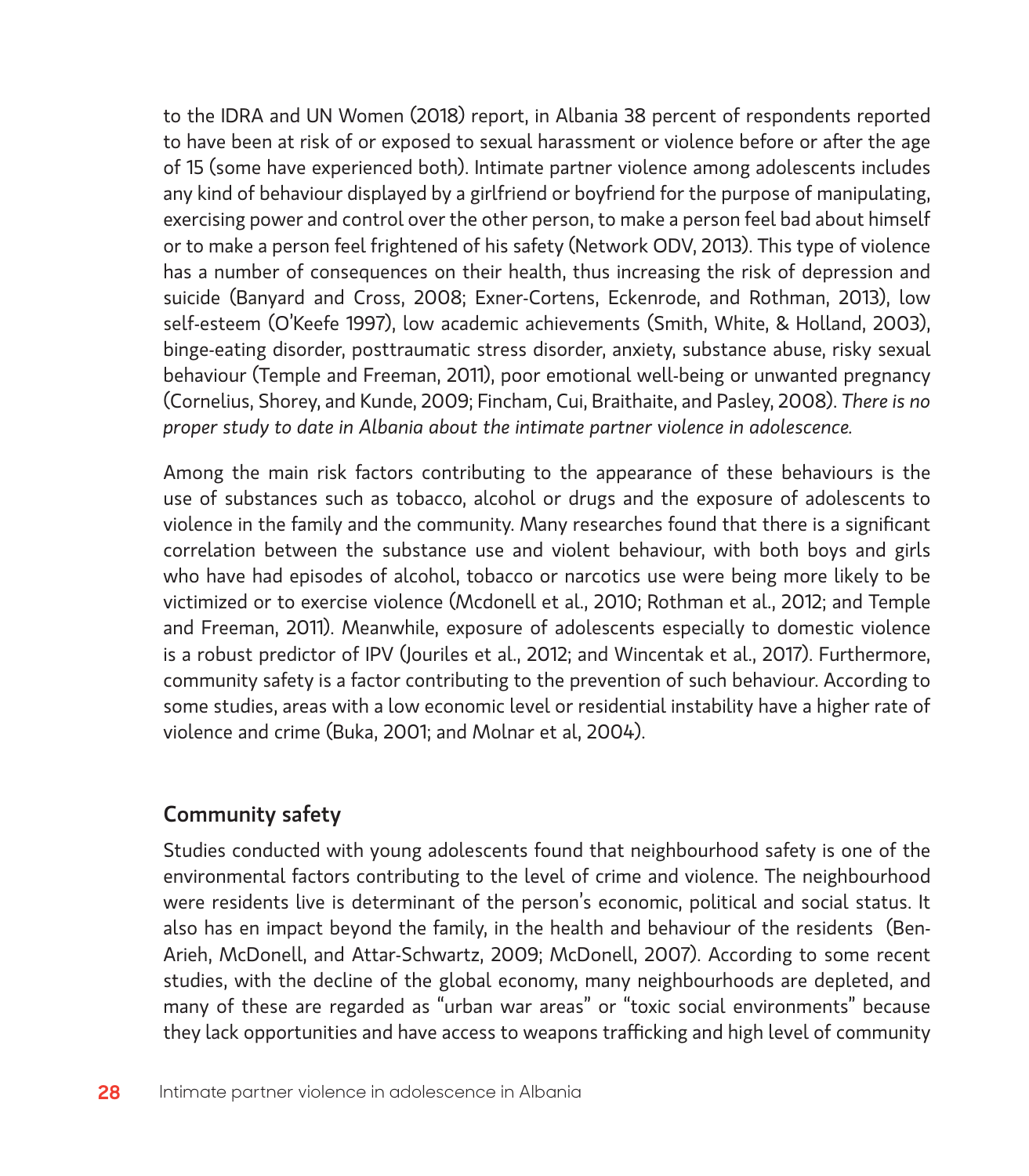violence. According to Buka and his colleagues (2001), young people living in urban areas experience higher levels of community violence, especially in those lower economic status neighbourhoods where murders often occur (Molnar, Gortmaker, Bull and Buka, 2004)

The social disorganisation theory suggests that contextual factors predicting IPV have an impact on the emergence of crimes and victimization. Of a special importance are the neighbourhood constituent factors related to the low level of economic status, ethnic heterogeneity and residential instability. According to this theory, the most disadvantageous neighbourhoods, ethnic heterogeneity and residential instability have a higher crime rate, because they have insufficient capacities to exercise formal and informal social control. This theory emphasizes that social processes existing between neighbourhood residents may influence the association between structural factors and crime. Such factors are collective efficacy, social ties, and cultural norms which if present in the community, the crime levels are lower despite the economic levels, including the impact on intimate partner violence (Pinchevsky and Wright, 2012). Also, the neighbourhoods with residents having a high level of responsibility and rust have lower crime and violence rates (Lynch, 2002).

#### Adolescents' views on violence and their experiences with violence

Adolescents' attitudes to violence influence victimization and IPV. Many researches found that the perspectives and beliefs that adolescents create about violence are of particular importance in the literature about this phenomenon, with them often seeing it as a norm and acceptable (Reed et al., 2011; Shamir et al., 2001; and Temple et al., 2013). If the youth believes that there is no excuse to violence, this shall reduce the IPV manifestation (McDonell et al, 2010). According to Riggs and O'Leary (1989, 1996), adolescents who witness aggressive behaviour between their parents are more likely to view it as acceptable and justifiable, and consequently to be more likely to act abusively when conflicts arise with a romantic partner. This kind of viewpoint towards IPV is one of the most consistent predictors of IPV (Kinsfogel and Grych, 2004).

Researches have found that both women and men result to be IPV victims (Brooks-Russell et al, 2013). But especially girls aged 16-24 years are particularly vulnerable to IPV. Girls' victimization is also associated with a number of risk factors such as: the use of alcohol, the use of marijuana, or even sexual intercourse at a young age (Wekerle et al, 2009). Moreover, women suffer more negative consequences of violence, especially physical violence (O'Keefe, 2005). According to some studies, mutual aggression involves both women and men.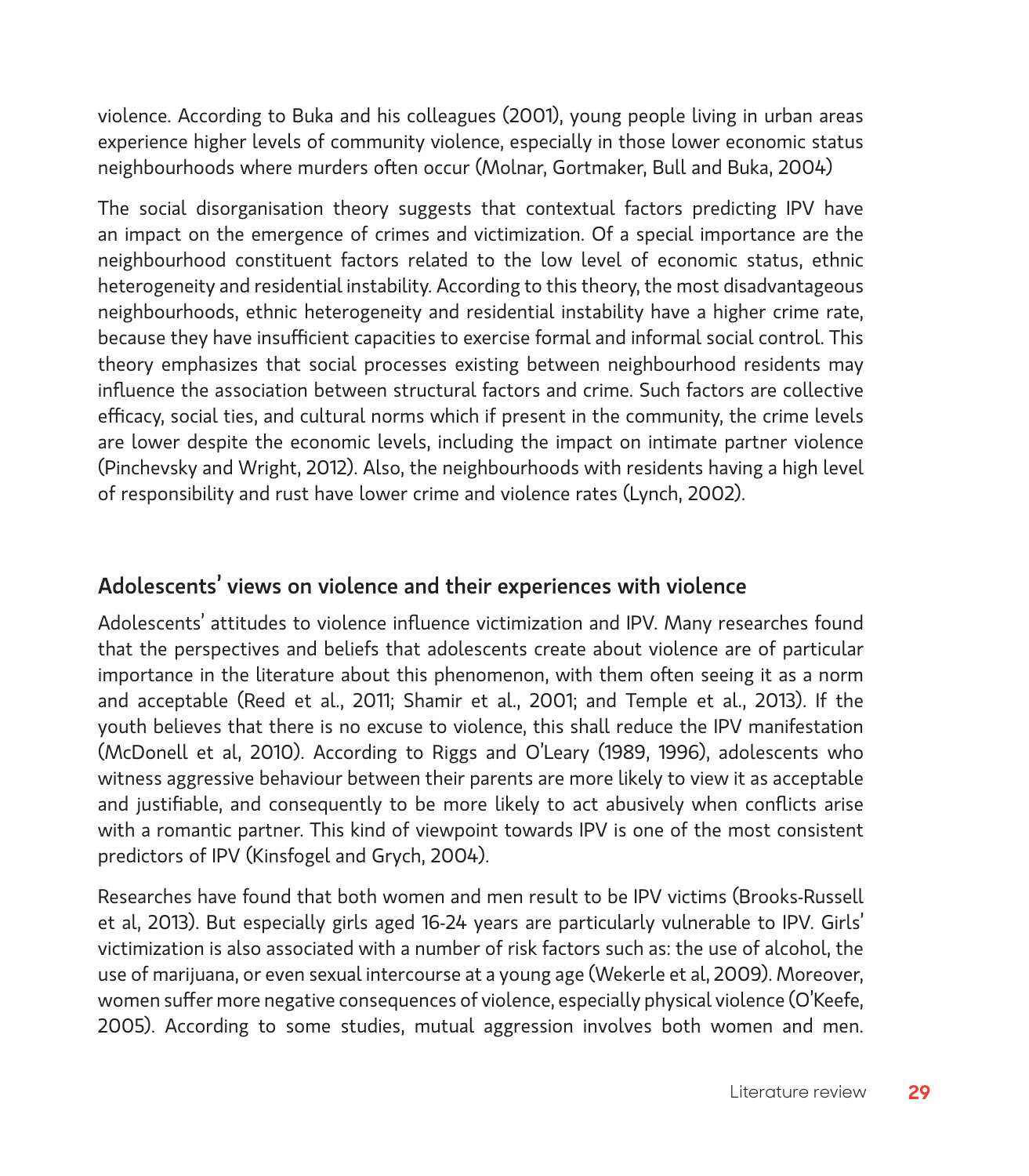Teenage boys inflict more injuries to girls victims. Makepeace (1987), reports that compared to boys, girls are more likely to sustain injuries and require medical treatment as a result of the IPV. However, adolescent girls exercise more physical violence than boys adolescents, with violence rates ranging from 28 percent to 33 percent compared to the boys' violence rates ranging from 11 percent to 20 percent (Powers and Kerman, 2006).

According to a long-term study on adolescents' health, 2-3 in 10 adolescents reported to have been verbally and psychologically abused a year ago. Whereas according to Coker and colleagues (2000), in a study with adolescents in South Carolina, nearly 8 percent of adolescents reported being physically violent to a romantic partner. Interestingly, the rates of reported victimization versus perpetration were similar for boys and girls. However, when it comes to severe teen dating violence, including sexual and physical assault, girls were disproportionately the victims (Mulford and Giordano, 2008). Hence, *experiencing intimate partner violence during adolescence may increase the frequency of anti-social behaviours in particular among boys and victimizing behaviours in girls.*

## Alcohol, tobacco and drugs and the relationship of these substances with intimate partner violence

The use of alcohol, tobacco and other substances has an impact on the everyday life of young people in Albania (IPH, 2013). The start of use of substances at a young age may turn into factor which affects the appearance of other problems during adolescence, and it may even cause their continued use and addiction in adulthood (IPH, 2013). Their continued use is linked to domestic and intimate partner violence. Many previous observational or cross-sectional studies, primarily in the US, found that there is a close correlation between substance use and victimization and IPV (Temple and Freeman, 2011). McDonnell et al (2010) in a study with adolescents on intimate partner violence, confirmed the fact that the use of alcohol was one of the factors having the highest impact in the appearance of risky behaviour among adolescents, including IPV. The use of alcohol also increases the appearance of risky behaviours, given that adolescents may make decisions and do things they would not do had they not consumed any alcohol. In Albania, men and boys dealing drugs or substance abuse was identified as a common problem that affects the personal safety feeling for women and girls (IDRA and UN Women, 2018).

Researches show that the youth, both boys and girls with a history of serious episodes with the use of alcohol, tobacco or marijuana were more inclined to exercise IPV. Rothman and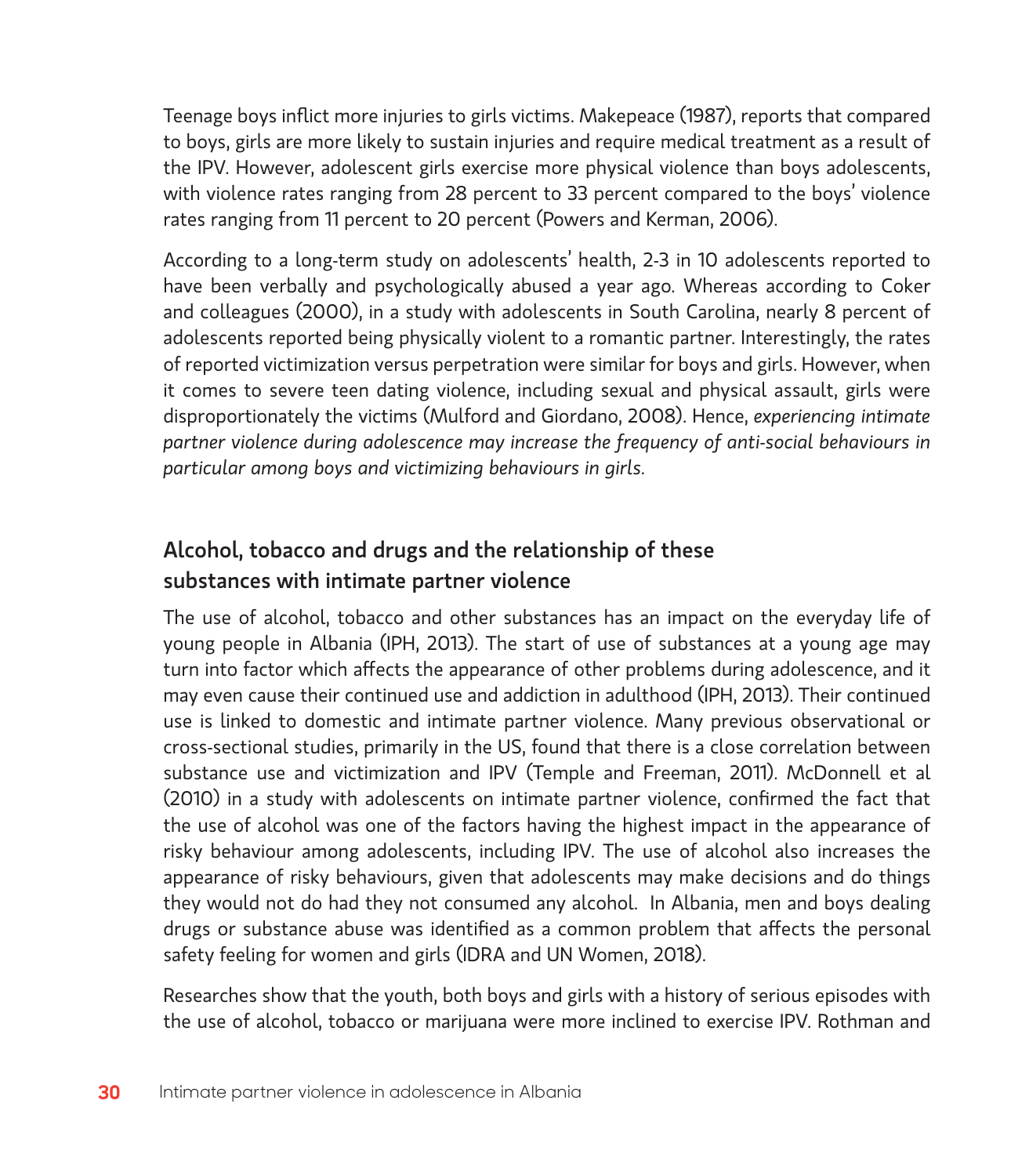colleagues (2012), in a meta-analysis of 28 studies published prior to 2011 concluded that alcohol use significantly increased the risk for perpetrating teen dating violence (Temple et al, 2013) and has a direct impact in the creation of a more vulnerable context for the minor, thus increasing the possibility of being a perpetrator or even a victim of intimate partner violence (Fry et al, 2014). However, when the data were examined longitudinally, alcohol use was only predictive of subsequent perpetration of dating violence for adolescent girls, but that the strength of this association diminished as adolescents progressed through high school. Especially when young people go to university, the correlation between substance use and IPV is significantly reduced. According to the IPH report (2013), the percentage of young people using substances increases with age, with the boys more often than girls use substances and the difference increases with age.

Although it is not only alcohol, but rather the abuse with other substances that inflicts violence, studies indicate that it is especially alcohol that affects the frequency of violent behaviour and its severity. According to the INSTAT survey (2013) on domestic violence, it was found that the women whose husbands/partners consumed alcohol were three times more likely to sustain physical violence, and six times more likely to sustain sexual violence in their marriages/intimate relationship compared with the women whose husbands/partners did not drink alcohol. Hence, Reyes and colleagues (2012) reached the conclusion that the correlation of substance use with IPV is affected by adolescents' experience with domestic violence or having friends involved in IPV.

### Family and friendships related to IPV

Adolescents are often reluctant to share their experience of IPV with adults, and prefer to talk more with their friends. Even though the young people involved in IPV have few friends to rely on (Wekerle et al, 2009), they prefer to talk about intimate partner violence with those few friends rather than seek the help of their families (Black et al, 2008). The lack of social support, both from the family and the young people's friends makes dealing with such situation even more difficult for them. However, Wincentak, Connolly and Card (2017) in a meta-analysis of 96 studies related to intimate partner violence and 31 studies on sexual violence among them, concluded that the family structure was not a factor contributing to the appearance of aggressive behaviour and victimization of adolescents in intimate relationships, but what influenced the most was the level of parental monitoring and exposure of adolescents to parental intimate partner violence. Adolescents growing up in a violent family are supposed to be inclined to IPV perpetration. Although empirical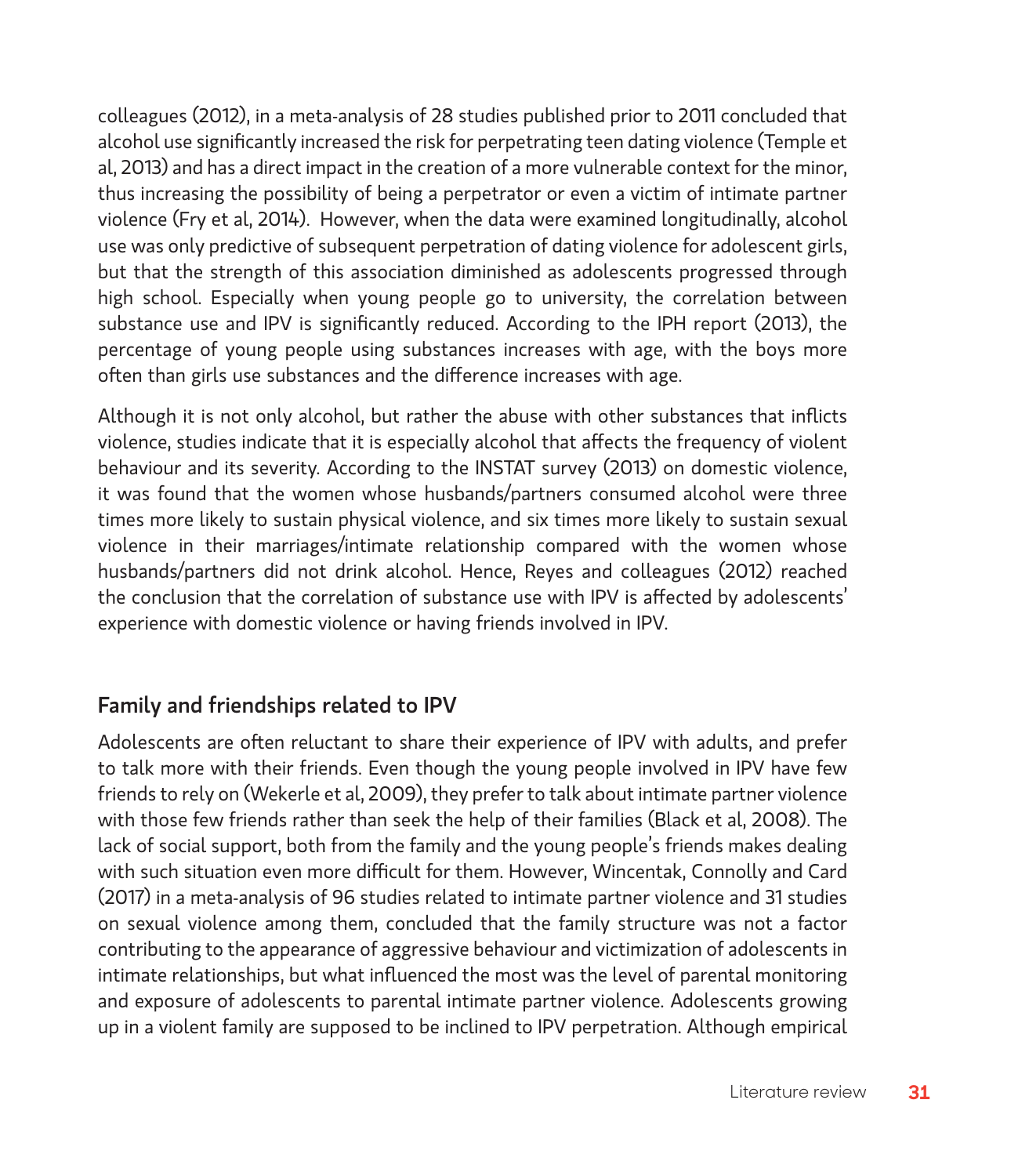studies constantly support the idea that domestic violence is one of the main predictors of IPV, it is still unknown how exposure to domestic violence encourages IPV. Research related domestic violence to IPV, by considering domestic violence as the intimate violence among parents or parental violence towards children which appear in the family simultaneously. If a child being exposed to domestic violence reaches the conclusion that violence is justified in certain circumstances and certain relationships, that child will have a more receptive attitude towards IPV. From a broader context, domestic violence has a significant correlation to IPV (Jouriles et al, 2012).

Adolescents spent a lot of their time with their peers and their impact on the lifestyle is extremely important. Various researchers in the field of developmental psychology emphasize that peers turn to be the centre of influence thus reducing somehow the parents' influence. The socio-ecological model theory developed by Bronfenbrenner (1979) is an important basis for understanding the fact that adolescents are easily influenced by the social environment where they live and the individuals who are close to them have a lot of influence on their behaviour. They are in the process of building their identity and are in continuous need for role models and social acceptance. In this context, the group of peers may influence the timing for establishing the first relationships, entering into relationships itself or the intimate relationship quality. Peers may play an important role in managing conflicts within the relationship and the provision of support (Garthe, Sullivan and McDonnell, 2017).

There are few studies that analyse the relationship between the community factors and IPV among adolescents. However, existing data show clear connection between the level of violence in the community and the level of intimate partner violence among adolescents (Vézina and Hérbert, 2007). McDonnell and others (2010) reached the conclusion that adolescents who had in their circle friends victims of violence or perpetrators, were more likely to become victims of violence or perpetrate someone else. Girls who had friends victims of violence were more likely to experience violence compared with boys who had friends perpetrators. They also noticed that in their sample, the girls more often than boys reported to have been victims of different forms of violence in intimate relationships.

Fry et al (2014) observed that less than half of adolescent victims of relationship violence ever seek help. They predominantly disclose to informal support sources like their friends and then family. Hébert et al (2014) in a study with adolescents (14-18 years old) in Canada reached the conclusion that peers were the main source of support for the young people victims of intimate partner violence. Furthermore, they noticed some gender differences where the girls, according to them, were more likely to seek help compared to boys, but they were also more likely to offer support when they witnessed intimate partner violence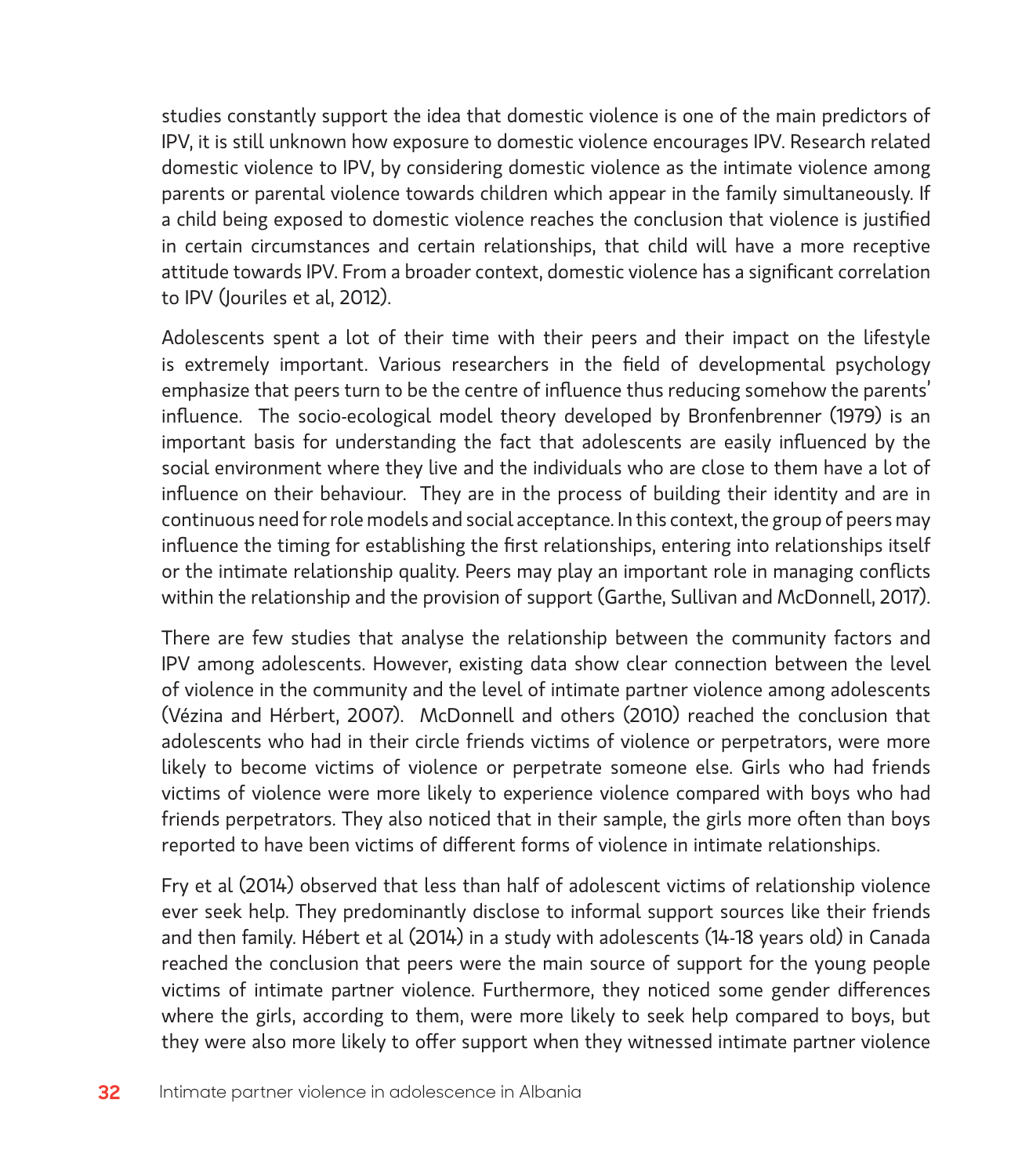compared to boys. They also noticed that the young people victims of violence in other contexts were less inclined to seek help in cases where they were perpetrated by their intimate partners. Of 286 reported cases of sexual harassment and violence, only 16 percent asked for help and assistance (IDRA and UN Women, 2018). Most of them have requested help from their relatives and friends, whereas a very limited number went to the police (IDRA and UN Women, 2018).

Data from the studies speak clearly about the relationship between violence in the community and the family environment and the intimate partner violence. Although there are not yet many studies analysing intimate partner violence among adolescents in the Albanian context, findings of studies on domestic violence in Albania (Haarr, 2013) and communities (Qirjako et al, 2013) provide us with sufficient data on the size and presence of the IPV instigating factors among adolescents. According to the results obtained by Haarr (2013), it was found that 28.6% of participants believed that children could be slapped for the mistakes they made, while 7.7% said that they beat their children with a belt or hard object. A study about violence against children in Albania (UNICEF, 2006) found that every second child at home and every third child in school stated that violence against them was justifiable.

#### Adolescents beliefs and attitudes towards intimate partner violence

Beliefs and attitudes about the violence outcomes largely influence the exercise of IPV. Hence, if a person thinks that violence has positive effects, this facilitates the use of violence. Exposure to maltreatment and violence in childhood significantly raises the risk for both perpetration and victimization across a range of contexts (Grych and Swan, 2012). Goncy et al (2017) confirmed the findings of other previous studies that, *adolescents who were aggressive in their intimate relationship were also aggressive in other settings*. Showing of aggression when it turns to be a "normal" pattern of interaction, may become a sustainable behavioural trait throughout life. Adolescents victims of IPV were either victims or perpetrators in other types of relationships as well (ibid. P. 65). Likewise, tolerant beliefs and attitudes towards violence interact positively with experiencing intimate partner violence among adolescents (McDonnell et al, 2010).

Other studies related to intimate partner violence and domestic violence in Albania indicate a high rate of intimate partner violence. According to the domestic violence survey conducted by INSTAT and UNDP in 2013, in Albania more than half of women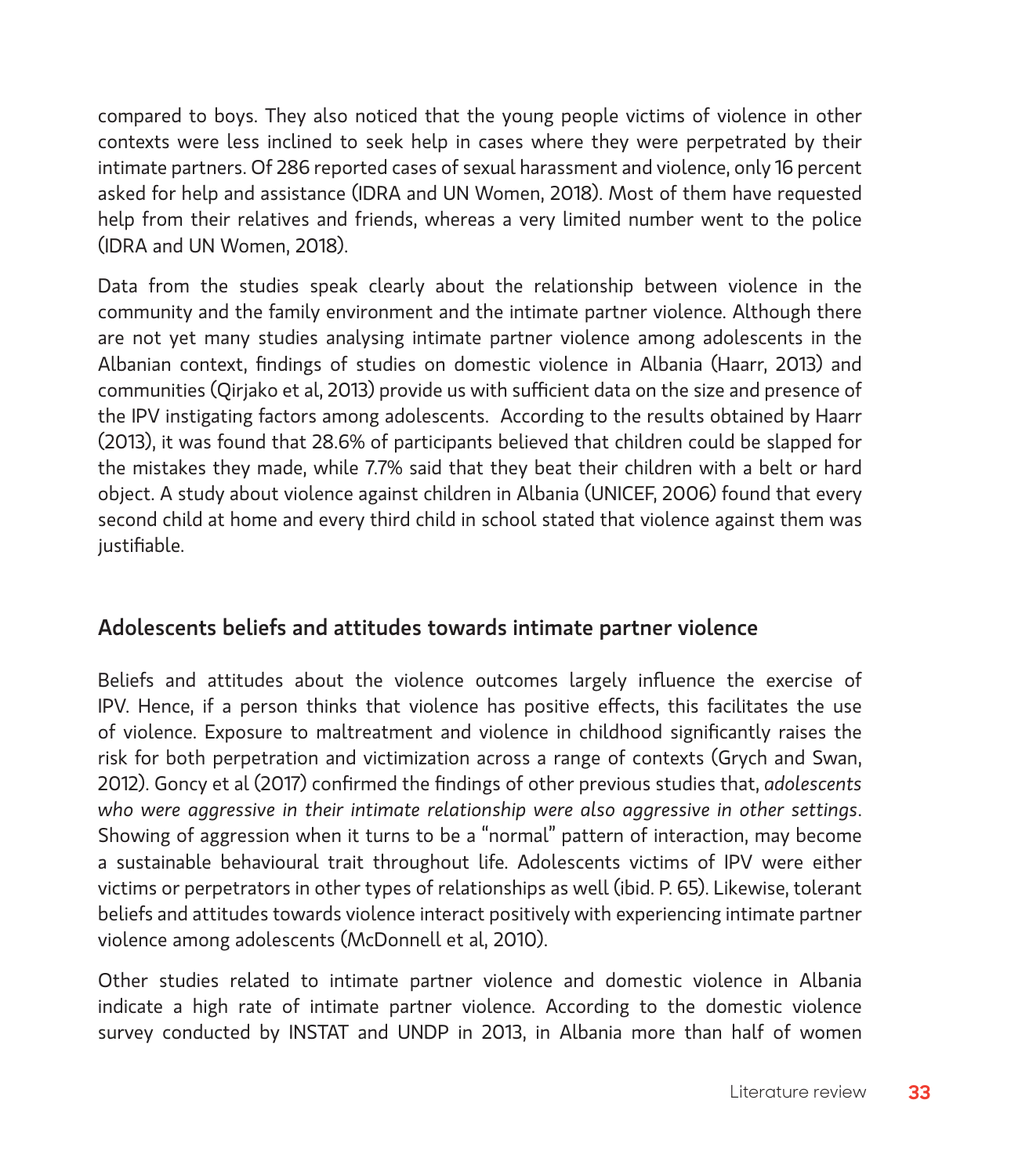"ever" experienced domestic violence in their marriage/intimate relationships, and half of them were "currently" experiencing domestic violence (within the 12 months prior to the interview). Such a high level of domestic violence within Albanian families undoubtedly affects the violent behaviour of children and adolescents. This further has an impact on the establishment of a violent pattern as a "normal" manner of interaction also among girlfriends/boyfriends. Not only is the violence pattern inherited as a "functional" interaction pattern, but so are the patterns of asking for help. Various studies suggest that girls more often than boys are victims of intimate partner violence and that boys more often than girls are the perpetrators (McDonnell et al 2010; and Wincentak, Connolly and Card 2017). As emphasised above, adolescents coming from family or community contexts with a high violence rate in interpersonal relationships are less inclined to seek help (Hébert et al, 2014).

Adolescents' beliefs and attitudes towards intimate partner violence are strongly influenced by the community, family, and friendship context of the adolescent. But what is more important is that even breaking the cycle of violence and reacting to violence seem to be affected by the same context. The more exposed adolescents are to violent behaviours in their environment, the more they become familiar with violence by accepting it as a reality, and the less likely they are to react when they are victims themselves or witnesses of violent behaviour.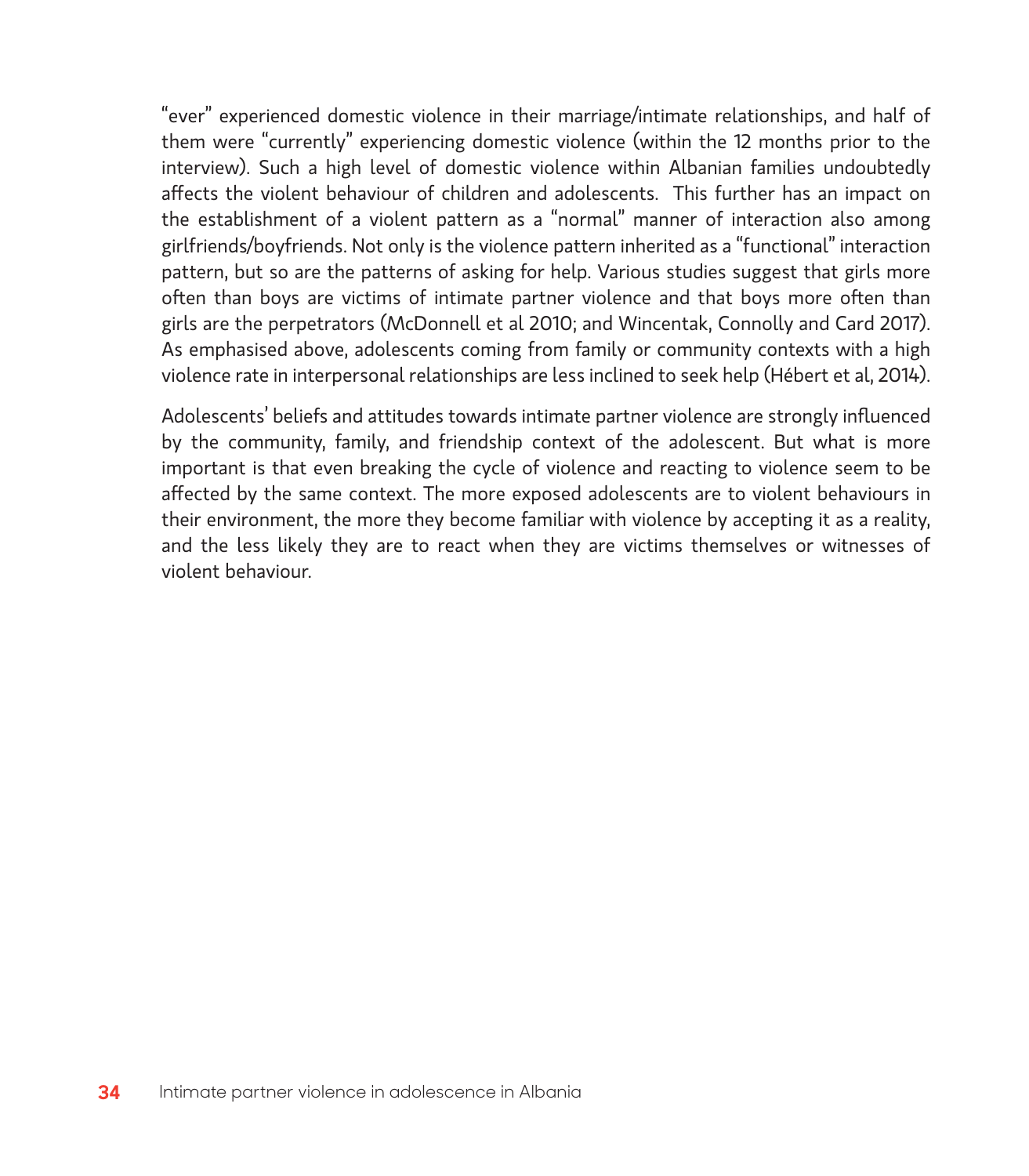# Analysis of findings

### Participants' Characteristics and Experience in Intimate Relationships

#### *Demographic information*

Demographic data were analysed by age, gender, ethnicity, class of high-school students, attendance, family income divided by the parents' gender and their educational level.

1036 young people participated in this study, of which 428 were boys and 593 girls, and 15 participants did not specify their gender. Age distribution shown in graph no.1 explains that 27 percent of the respondents were 16 years old, 38 percent were 17 years old and 31 percent were 18 years old. Only 3 percent of them were over 18 years. 56 percent of the respondents lived in urban areas and 44 percent in rural areas. 2 percent of the young people belonged to the Roma and Egyptian communities<sup>3</sup>. This data may be an indicator of failure to attend high school by the young people belonging to this community, with reference to the discrimination they feel and the other well-known issues pertaining to this community in the country.

Young people were asked about family income and the parents' employment. About a third of the children, 30 percent, reported that their family income varies between ALL 30.000 - 70.000 per month, 19 percent reported that their family income are less than ALL 30.000 per month and 17 percent reported that their family income are more than ALL 70.000 per month. About a third of young people said they had no information about their family's average income (33 percent).

<sup>3</sup> Today in Albania, the Roma ethnic-linguistic minority and the Egyptian community are recognised, but there are no accurate data pertaining to their size. The general population registration of 2011 identified only 8.300 Roma and 3.368 Egyptians, about 3-4% of the total population. Data from the National Action Plan for the Integration of Roma and Egyptians, 2016-2020, based on various studies conducted by the community organisations recognised by international institutions in the country, report for 18.276 up to 120.000 Roma and more than 200.000 Egyptians. If we refer to the latest figures, this community constitutes more than 10% of the total Albanian population and makes us believe that the youth of this community are not sufficiently represented in this survey.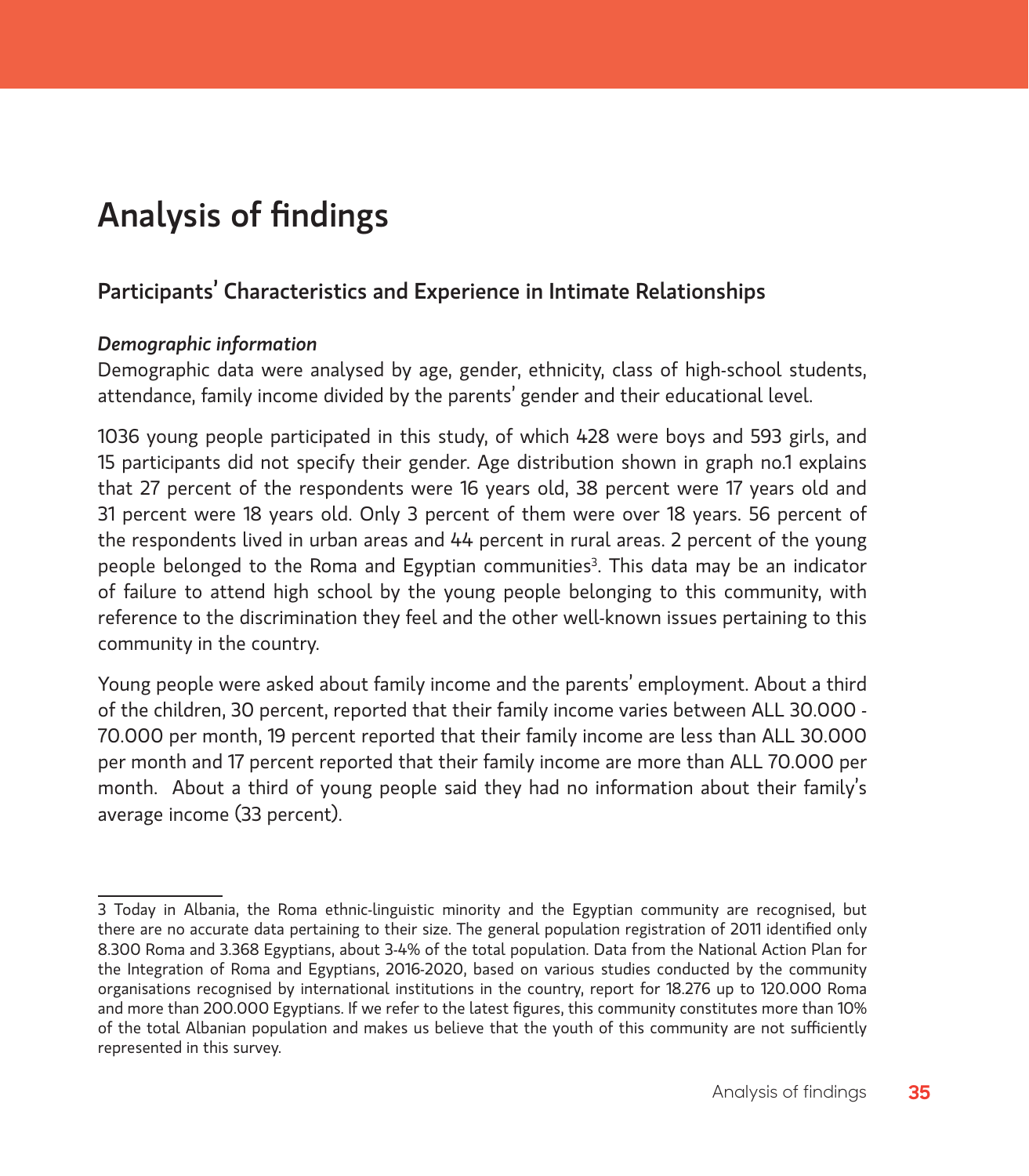

#### Figure 1. Demographic distribution of the sample

The young people' parents had a high school degree, 49 percent of the fathers and 44 percent of mothers. 18 percent of fathers and 25 percent of mothers had primary education and an insignificant number had no education at all. About one fifth of the young people' parents had a university degree, 17 percent of the fathers and 18 percent of mothers. Data on the parents' education and employment speak of a representative sample of families in Albania, with reference to the official data of the census of population and housing of 2011.

With regards to employment, 36 percent of the fathers were employed in the private and public sector, whereas 26 percent were self-employed. Only 8 percent were unemployed or not involved in the labour market. Meanwhile, as regards the mothers, 36 percent were housewives and 8 percent were unemployed, 32 percent were employed in the private and public sector and 14 percent were self-employed.

This part of the study displays the findings and analysis of results of the questionnaire on intimate partner violence among adolescents of the age group 16-19 years, as well the findings from the focus groups. The questionnaire was composed of closed questions, and most part of the questionnaire allowed the participants to select the answers "I don't know" or "I prefer not to answer". These answers are included in the data analysis, but they are not included in most tables and figures contained in this report.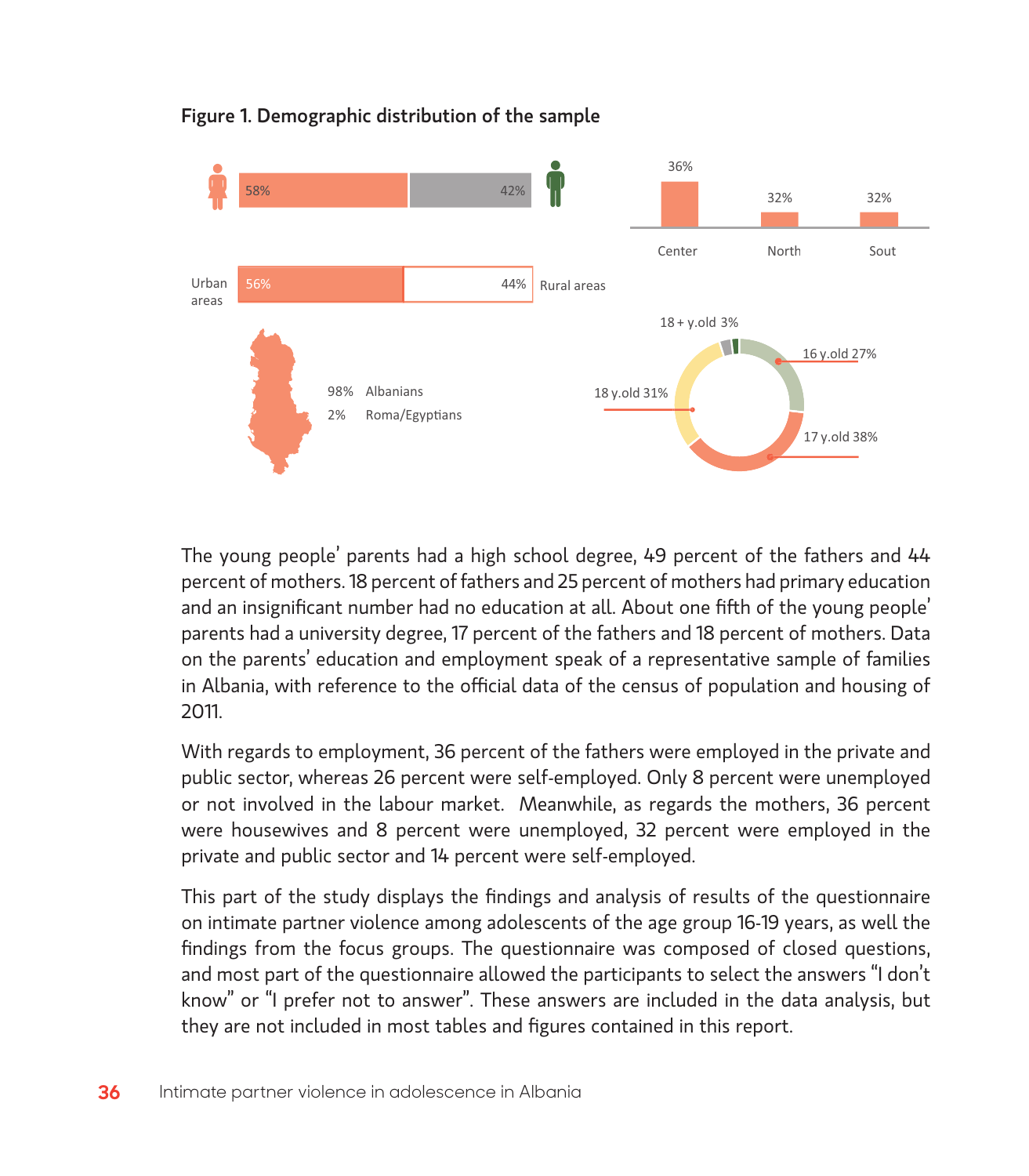The research study results have been grouped in three parts:

- • *Part one* provides the data with a number of variables related to the community safety, relationship of young people with their family and friends, their beliefs and attitudes towards gender-based violence.
- • *Part two* examines the results related to the perceptions on violence and their experience with violence in general. This part further addresses the youth experience with intimate relationships and their perceptions towards behaviour in intimate relationships, as well as intimate partner violence. Part two closes with an analysis of how and what they think about the help they may seek from family members or friends in difficult situations.
- • *Part three* analyses the young people's answers related to the use of alcohol, tobacco and narcotics. This part reveals the correlation between their use and the exercise of intimate partner violence.

*All the findings of this study have been analysed from a gender perspective.*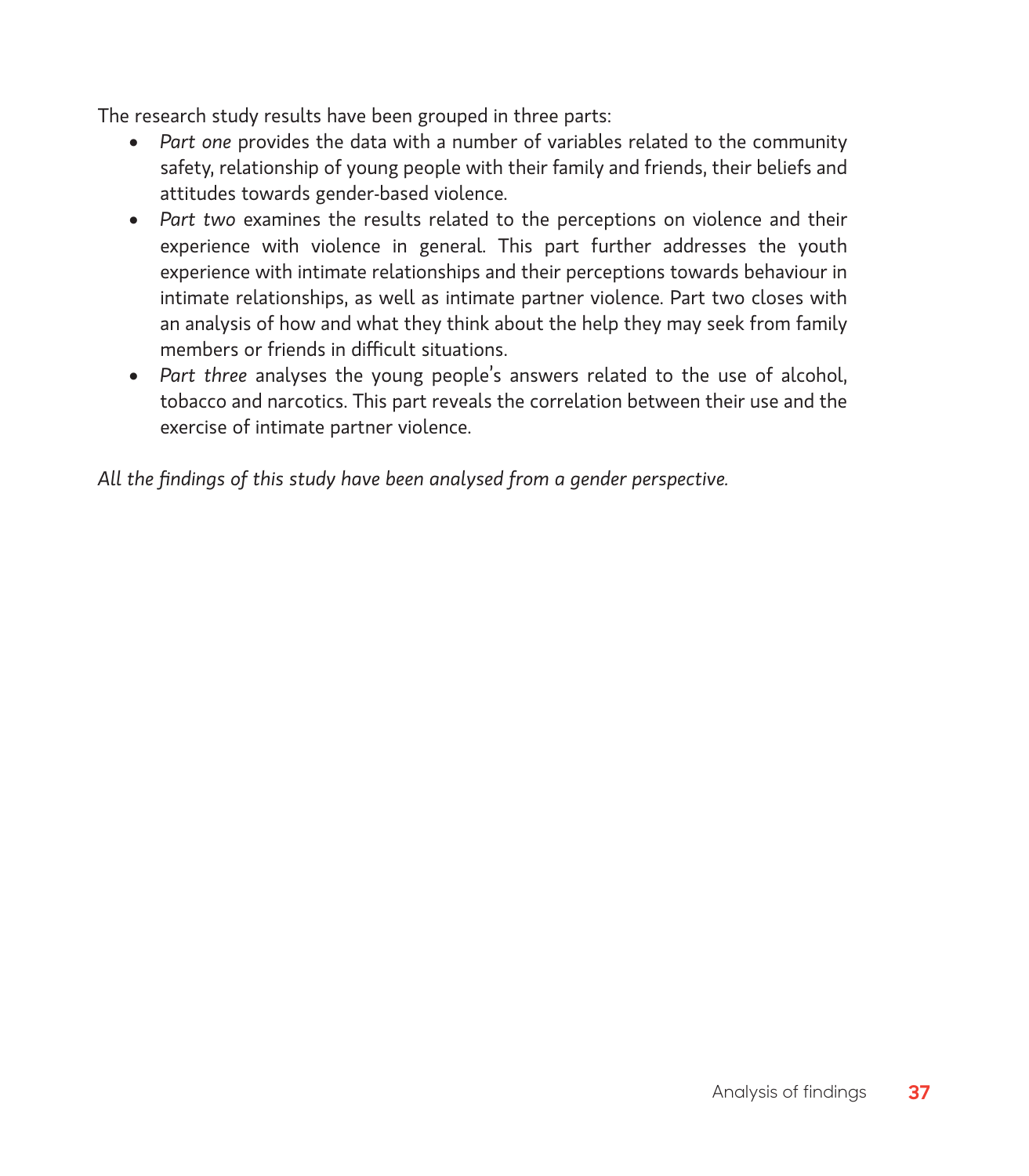# *PART ONE* Intimate partner violence in adolescence

This part addresses the youth experience with intimate relationships and their perceptions towards behaviour in intimate relationships, as well as intimate partner violence. In this part, the young people are asked about the consumption of alcohol, tobacco and narcotics, and the correlation between their consumption and the exercise of intimate partner violence may be seen. An important section of this part is related to what participants think regarding the help they may seek from their family members or friends when they become victims of intimate partner violence.

## Exposure of adolescents to violence

Exposure of adolescents to domestic violence, both parental intimate partner violence and violence towards children, significantly increases the appearance of aggressive behaviour and victimization of adolescents in intimate relationships (Wincentak et al, 2017). To calculate the level of exposure to various forms of violence, several variable used in the questionnaire were combined.

In this questionnaire, exposed to violence shall be considered every young person who:

- Knows a young person perpetrated by the partner
- Knows a young person perpetrated in the family
- Knows a young perpetrator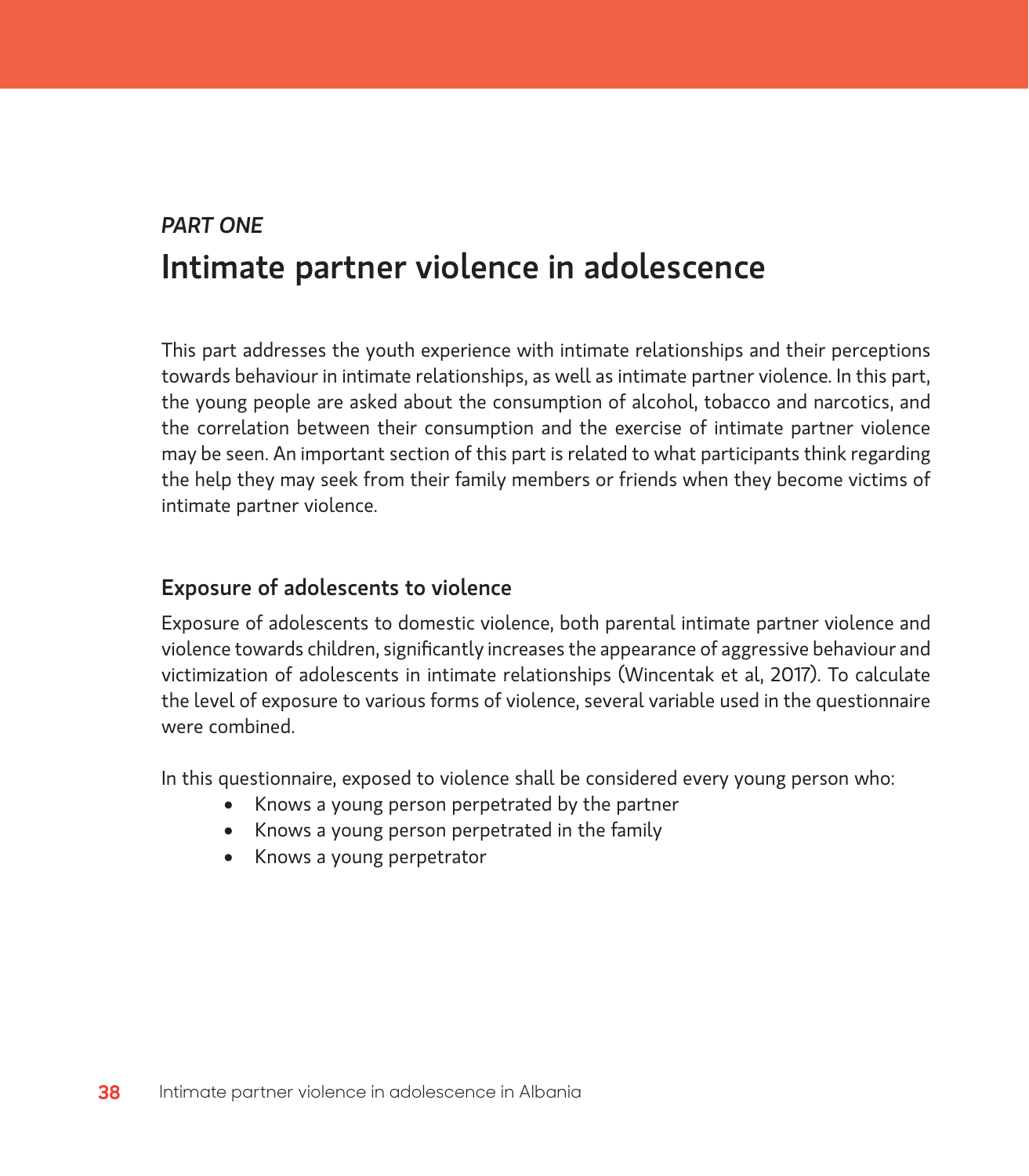

# Figure 2. Exposure to violence through friends/acquaintances

The combination of variables revealed that *two in three adolescents know friends who are victims of their partner or family, and/or know a violent girl/boy.*

As it may be noticed from figure 2, the chances for young people to know girls victims of partner or family violence are higher than boys victims of violence. 38 percent of the young participants know at least one girl who has suffered domestic violence and 29 percent of them know one boy who has suffered domestic violence. Gender differences are much higher when it comes to intimate partner violence. The data indicate that *young people know 4 times more girls who have suffered intimate partner violence than boys who have suffered intimate partner violence.* This data matches almost all the findings of international studies on intimate partner violence (Jouriles et al, 2012; McDonell et al, 2010; Vézina and Hérbert, 2007). This finding also confirm the presence of violence against girls and women in our society. Even though, as previously pointed out, there are no studies on the intimate partner violence among young people, studies about violence against women in Albania reveal different realities for men and women, with the latter being more often than not the victims.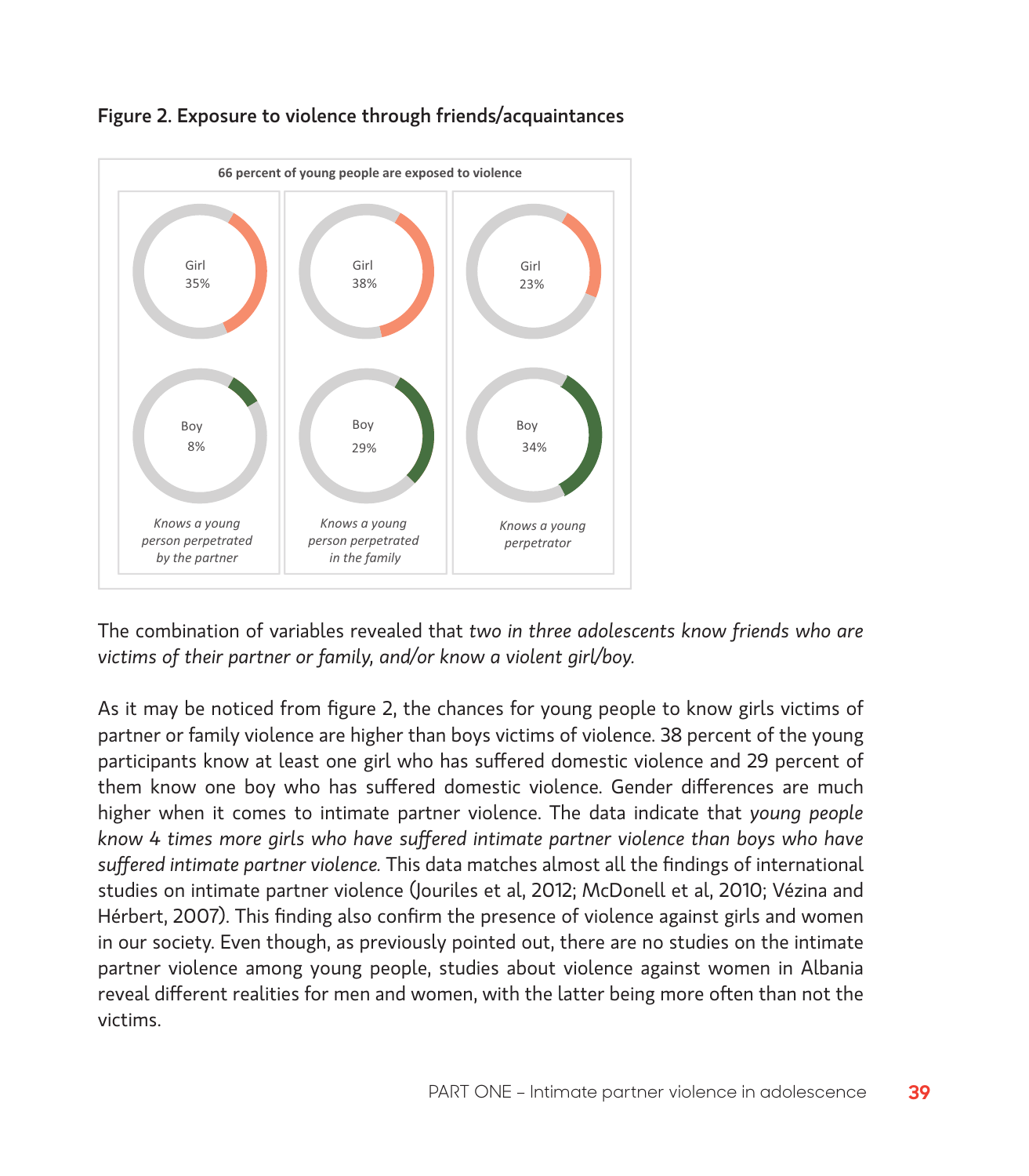Furthermore, 23 percent of young participants state they know one girl perpetrator versus 34 percent of young participants who state they know one boy perpetrator. In addition, based on some longitudinal studies, IPV has a number of adverse outcomes (such as low self-esteem, anti-social behaviour, suicidal attempt, extreme weight control behaviour or substance use) on the health of adolescent girls, especially as they transit to adulthood (Ackard and Neumark-Sztainer, 2002; Exner-Cortens and others, 2013). Other researches show that IPV contributes to significant social and economic costs for the entire society (Hess and Del Rosario, 2018). IPV victims often lose educational opportunities, ability to work, and lose control over the choice and timing of childbearing (Hess and Del Rosario, 2018).

There are no data available to analyse whether exposure of young adolescents to violence has increased or decreased, however, the data speak clearly of a problematic situation and violence as an interaction pattern present in the young people's life, despite the high level of violence rejection by the participants in this study (about 75 percent as examined above).

With regards to the forms of violence that young people have encountered more often among their friends, exercised by their partner or family, the most frequently reported are the physical and psychological violence. Researches conducted in the USA also indicate that the most widespread form of violence to which young people are mostly exposed to is the physical violence and then the psychological and sexual one (Finkelhor et al., 2009; Finkelhor et al., 2011; Herrera and Mcloskey, 2001).



### Figure 3. Forms of violence to which young people are exposed to – by the partner or the family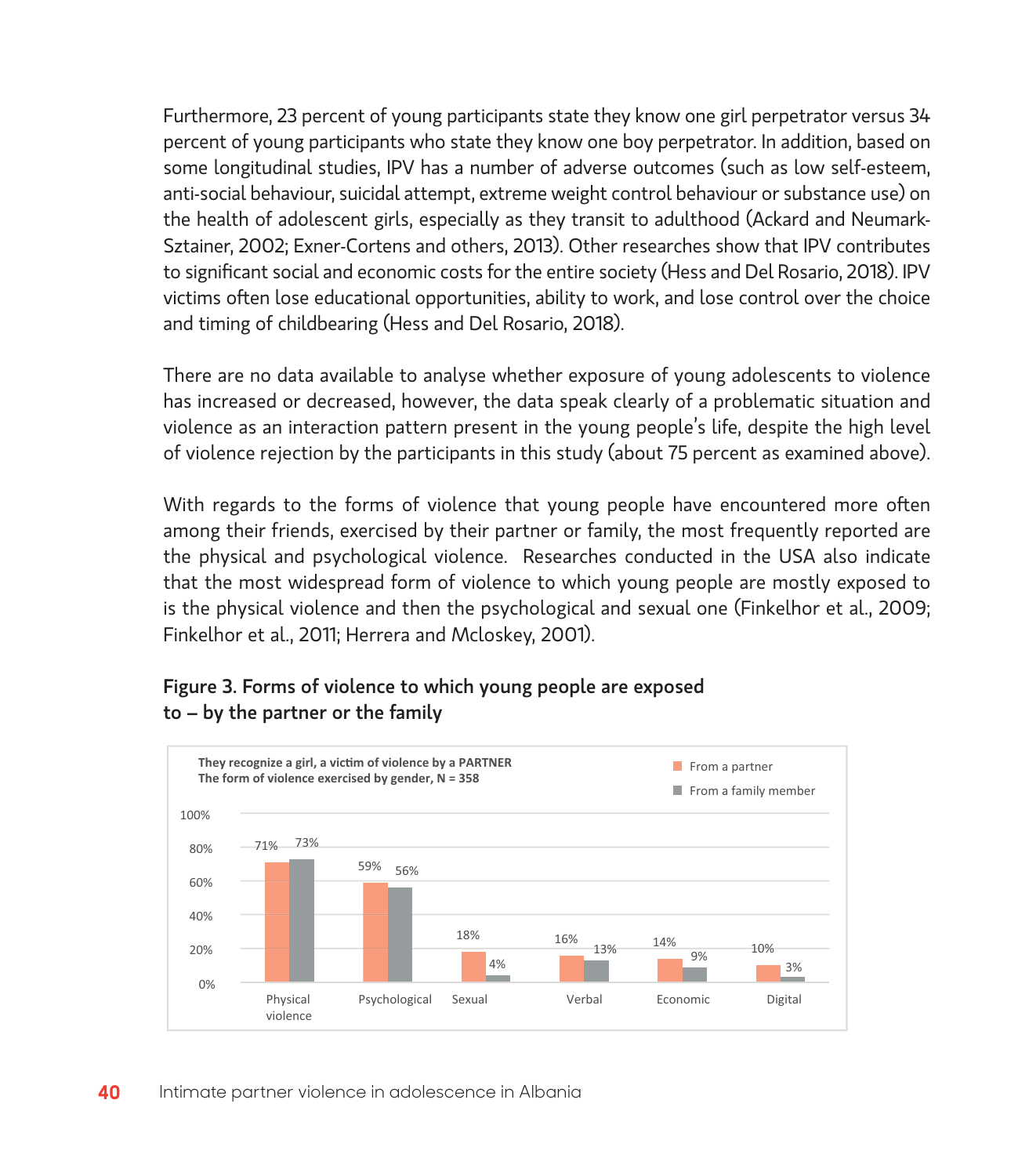When asked about the forms of violence against girls, both from the partner or the family, adolescents reported that about 70 percent of cases of violence against a friend were of a physical nature, followed by psychological violence with about 60 percent. The above graph indicates that the direct or indirect witnesses of violence against girls once again admit that *girls are abused almost at the same rate by their partners as by their family.*  Moreover, the forms of violence exercised against them do not differ substantially. Hence, the witnesses of violence against girls admit that about 71-73 percent of abused girls have experienced physical violence, both by their partner and their family and about 60 percent experience psychological violence.

Figures regarding partner physical violence do not differ much from those regarding physical violence by the family, but the psychological and sexual violence differed by 3 percent from the economic and digital violence.

Domestic violence is a phenomenon which includes all types of violence such as intimate partner violence, gender-based violence, spousal violence, violence against children, etc. In most of the cases it is the girls/women who suffer the consequences the most, especially those of physical and psychological violence (Foshee et al., 1999; Hornor, 2005; Molidor and Tolman, 1998). This study also reports of the same situation with 391 participants (38 percent) reporting to have known one girl victim of domestic violence and 358 participants reporting to have known a girl victim of intimate partner violence.

## The youth experience with intimate relationships



#### Figure 4. Average age of establishing the first relationships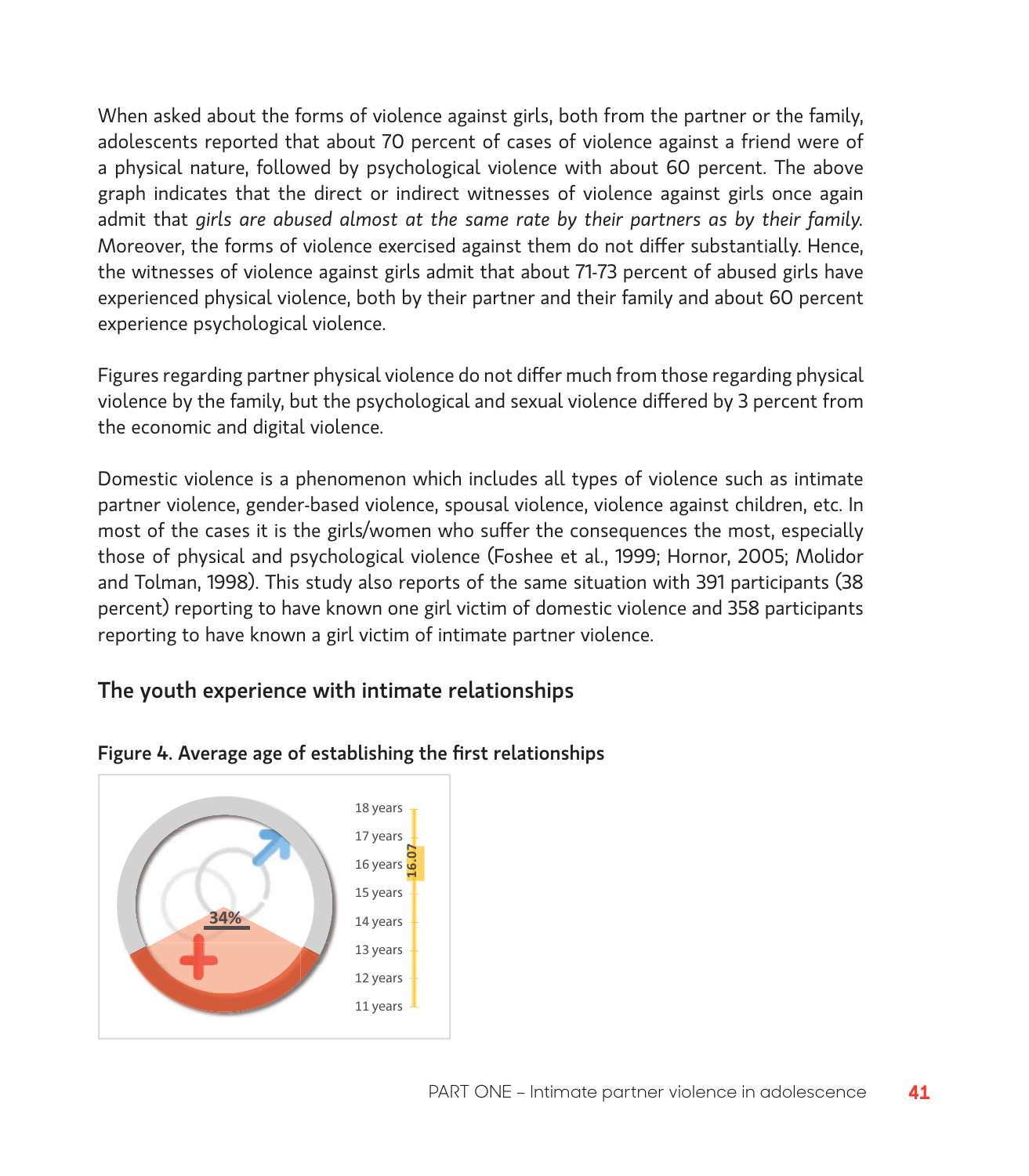

#### Figure 5. Number of intimate partners

The young people were asked abut their experiences in intimate relationships. 49 percent declared to have been involved at least once in an intimate relationship, and 19 percent of them refused to answer. The average age when they started to have intimate relationships is 16 years old. Boys start their sexual activity one year earlier than girls (15.8 years old versus 16.8 years old). The average number of intimate partners throughout the life of a young person aged 16-19 year is 2 up to 3 (2.4 on average). Along the last 12 months, adolescents report that their average number of partners was 1 to 2 (1.4 on average), with boys reporting a larger number than girls, 0.8 for girls and 1.6 for boys.

The study reveals some really concerning data regarding the sexual and reproductive health among young people, especially among girls. More than half of girls (54 percent) and one third (31 percent) of boys have never used a contraceptive method, or have used only the withdrawal method. Failure to use the contraception methods exposes boys ad girls to sexually transmitted diseases. Research conducted mainly in the USA report even more concerning facts, where in the last two decades only, about 1 million adolescent girls aged 15-19 years have become pregnant and about 90 percent of them were unintended. According to the same research, every year there are cases of sexually transmitted diseases, and one fourth of them are reported to be mainly girls aged 15-19 years (Cubbin et al, 2005). In our study, of all the young people involved in sexual relationships, about 62 percent use contraceptives or condoms.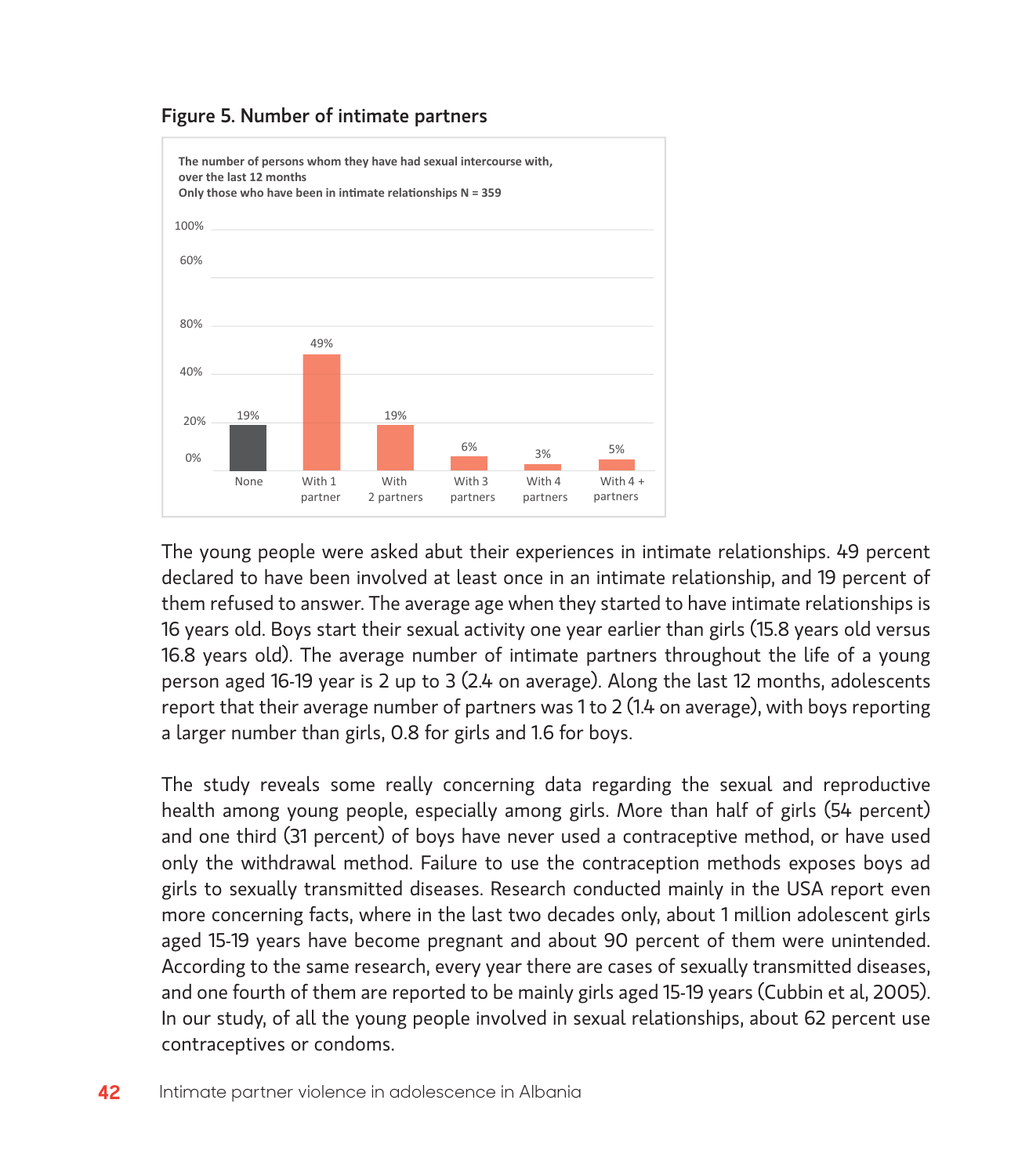

#### Figure 6. Use of contraceptive methods

#### Table 3. Contraceptive methods used by young people

|                       | Girls | <b>Boys</b> | All of them |
|-----------------------|-------|-------------|-------------|
| None/Withdrawal       | 54 %  | 31 %        | 37 %        |
| Contraception/Condoms | 44 %  | 68 %        | 62 %        |
| Other/I don't know    | 6 %   | 5 %         | 6 %         |

It may be noticed that *boys are more attentive to the use of protective measures during sexual intercourse.* 57 percent of boys have used a condom and only 39 percent of girls have used protective methods the last time they had sexual intercourse. There are gender factors contributing to this issue, such as the fact that boys start their sexual activity one year earlier than girls and are more inclined to change partners more often. However, studies show that there are many other factors which contribute to the youth involvement into intimate relationships, such as the family socio-economic status or the community safety (Billy et al, 1994).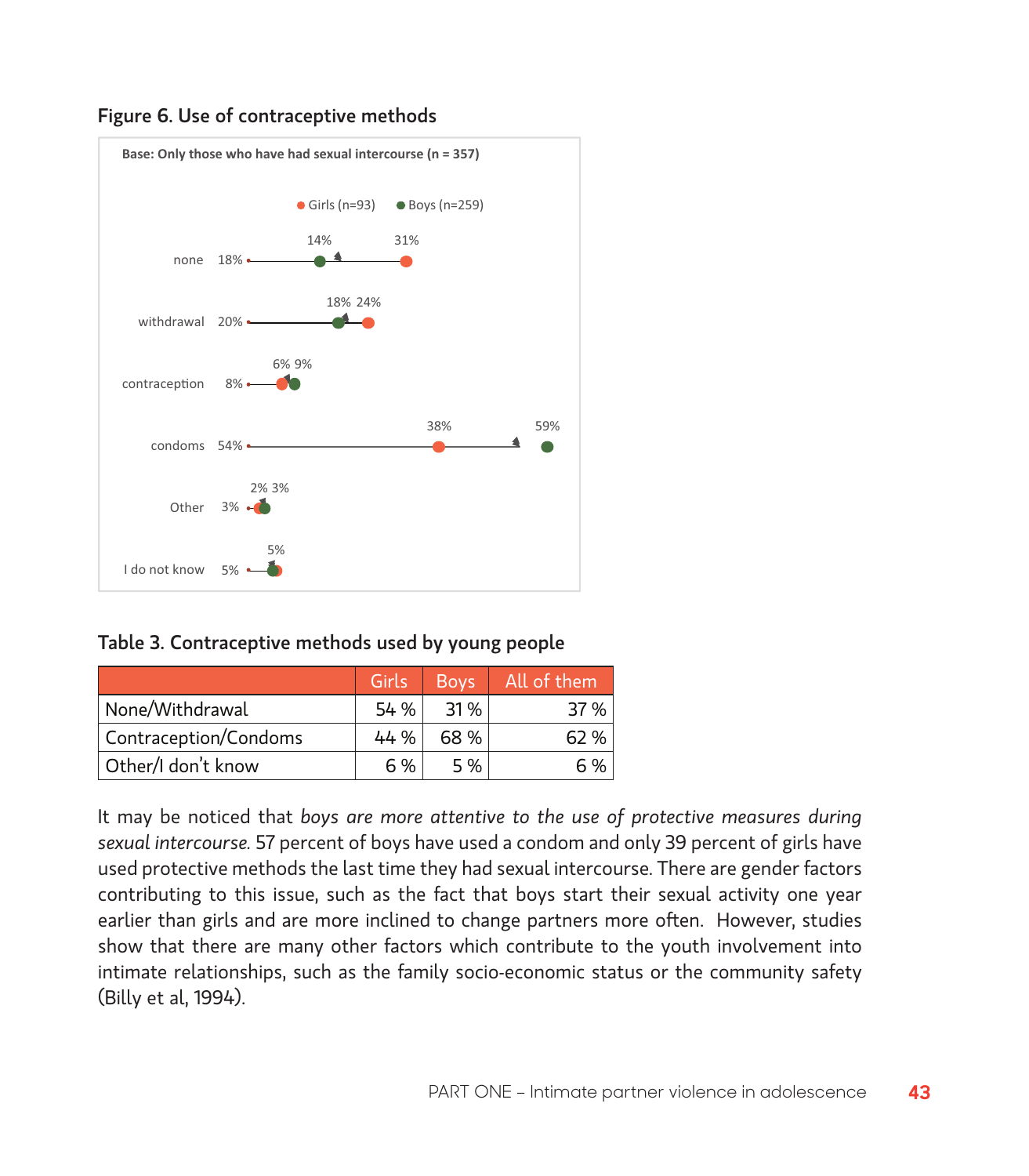Figure 7 displays data regarding the young people who have consumed narcotics, tobacco and alcohol, grouped into young people who have had sexual contact and young people who have not had sexual contact. The data indicate that the young people who have had sexual contact are more likely to try using narcotics, tobacco, and alcohol or to be involved in criminal behaviour and be arrested by the police.

### Figure 7. Use of tobacco, alcohol and other substances in the last 12 months and their relationship to sexual activity



# Youth perceptions towards behaviour in intimate relationships

Adolescents' attitudes to violence continuously show that they influence victimization and IPV. Based on the research, if the youth believes that there is no excuse to violence, this reduces the risk of IPV manifestation (McDonell et al, 2010).

The young people participating in the study were asked how acceptable are to them a number of violent behaviours in intimate relationships. The questions measured mainly the young people's attitudes towards psychological and verbal violence, physical and sexual violence. On a scale one to five, they considered as acceptable and unacceptable each of the behaviours listed in the questionnaire.

Data were later grouped into three categories: 1) unacceptable, that includes totally unacceptable and unacceptable; 2) somehow acceptable and; 3) acceptable, that includes totally acceptable and acceptable).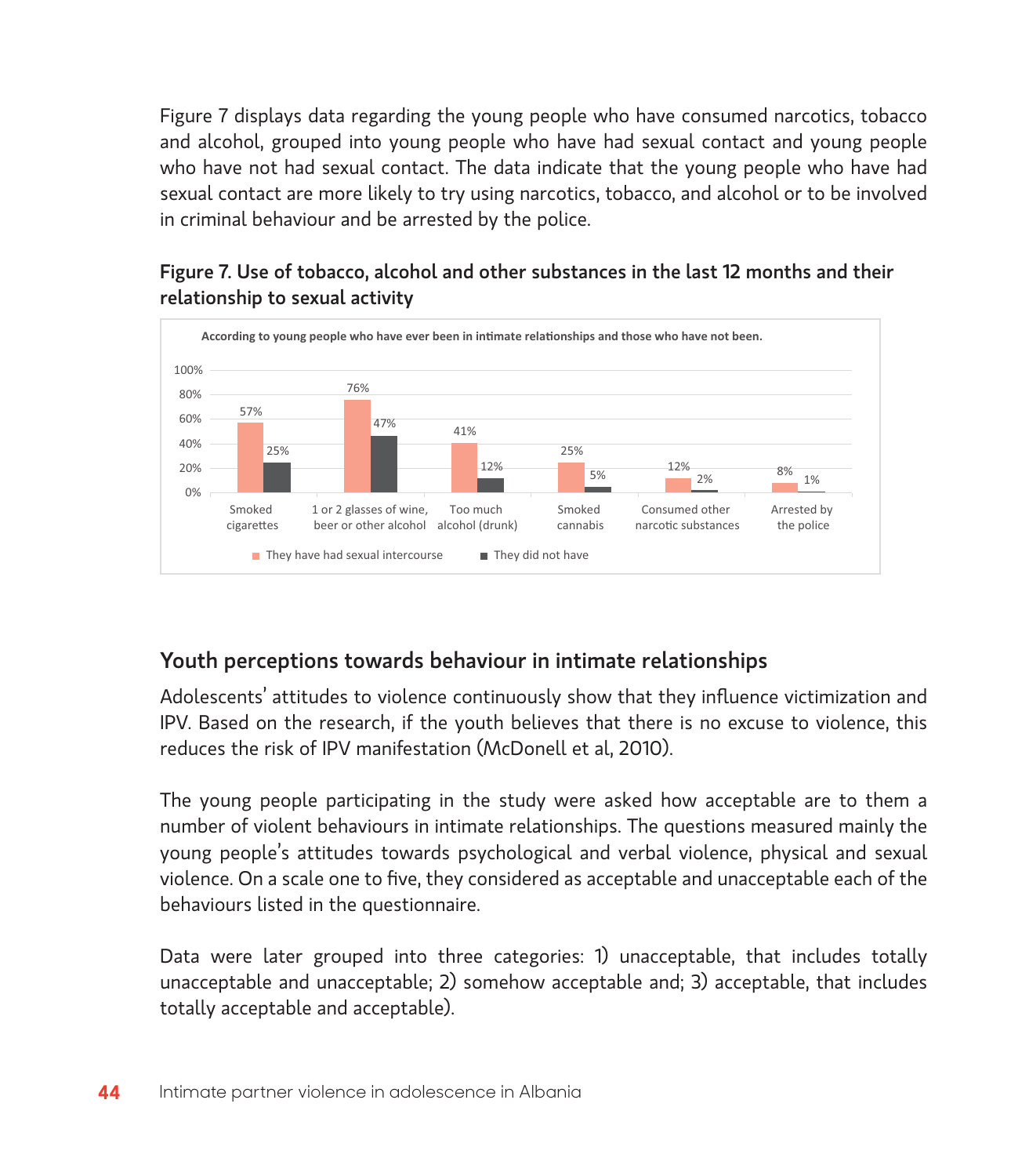| Somewhat acceptable<br>Unacceptable                                  |    | Acceptable | $\blacksquare$ DK / NA |
|----------------------------------------------------------------------|----|------------|------------------------|
| E.14. Control his/her activity on social networks                    |    | 54%        | 23%<br>19%             |
| E.3 To determine with whom he/she should or shouldn't socialize with |    | 56%        | 24%<br>16%             |
| E9. To yell at the partner when they are alone                       |    | 59%        | 12%<br>25%             |
| E5. Impose on how to act                                             |    | 71%        | 16%<br>8%              |
| E8. Ignore or refuse to talk to her                                  |    | 69%        | 19%<br>8%              |
| E1. To use offensive nicknames                                       |    | 76%        | 12%<br>8%              |
| E2. To laugh at the clothes worn or the way they look                |    | 82%        | 10% 5%                 |
| E4. To damage personal belongings                                    |    | 82%        | 5% 4%                  |
| E6. To shove or push                                                 |    | 86%        | 5% 4%                  |
| E7. To slap or hit                                                   |    | 88%        | 5%4%                   |
| E10. Yell in public places                                           |    | 88%        | 5% 4%                  |
| E.11 To persecute and harass constantly                              |    | 89%        | 4%4%                   |
| E.12 To put pressure for having a sexual act                         |    | 91%        | 2% 3%                  |
| E.13 Force to commit a sexual act                                    |    | 91%        | 2%4%                   |
|                                                                      | 0% | 25%        | 75%<br>50%<br>100%     |

### Figure 8. IPV acceptance by the youth

As it may be noticed from the above figure, about 95 percent of young people consider sexual violence as unacceptable. Over 80 percent of them consider physical violence as also unacceptable; "*shoving or pushing, slapping or hitting*"; and some behaviours related to psychological and emotional violence: "*to persecute and harass the partner constantly, yell at him/her in public places",* "*damage personal belongings of the partner*", and "*to laugh at the clothes worn or the way they look".* This results match all the findings of many other researches, *which have concluded that different approaches tend to make young people more inclined towards exercising violence or not (Reed et al., 2011; and Temple et al*, 2013).

64 percent of young people consider acceptable controlling the partner's activity on the social networking sites, 52 percent consider acceptable determining who the partner should or shouldn't socialize with, 38 percent consider acceptable yelling at the partner when they are alone and 28 percent consider acceptable ignoring the partner and refusing to talk to him/her.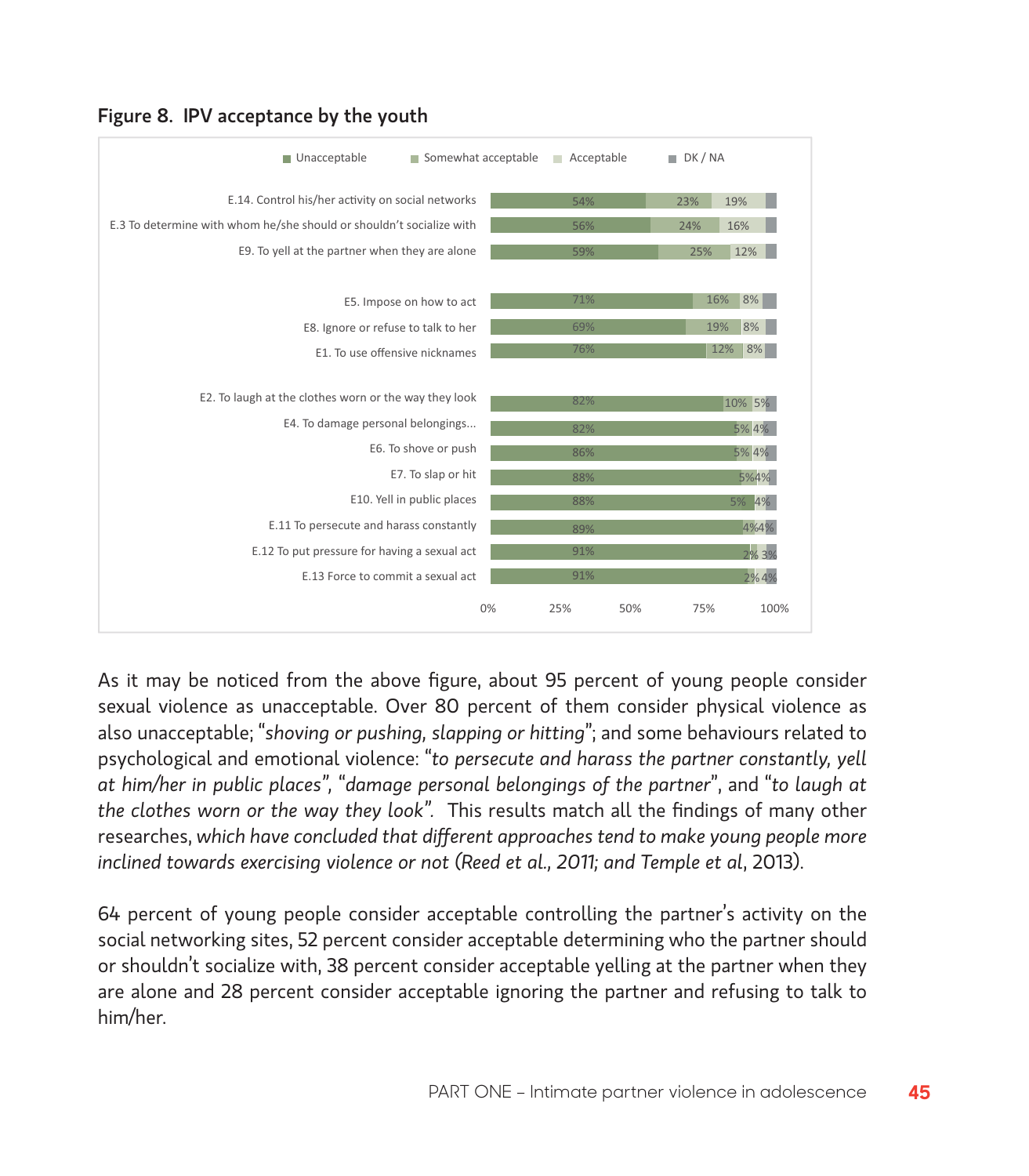|                                                                      |            | Those who have not previously<br>had sexual intercourse | Those who have had sexual<br>intercourse |            |  |  |  |
|----------------------------------------------------------------------|------------|---------------------------------------------------------|------------------------------------------|------------|--|--|--|
| E.14. Control activity on social networks                            | 24%<br>14% | 61%                                                     | 46%                                      | 24%<br>30% |  |  |  |
| E.3 To determine with whom he/she should or shouldn't socialize with | 23%<br>12% | 65%                                                     | 48%                                      | 30%<br>23% |  |  |  |
| E9. To yell at the partner when they are alone                       | 8%<br>24%  | 67%                                                     | 53%                                      | 18%<br>29% |  |  |  |
| E5. Impose on how to act                                             | 5% 13%     | 82%                                                     | 60%                                      | 15%<br>25% |  |  |  |
| E8. Ignore or refuse to talk to her                                  | 6% 17%     | 77%                                                     | 63%                                      | 12%<br>25% |  |  |  |
| E1. To use offensive nicknames                                       | 5% 8%      | 86%                                                     | 68%                                      | 20% 13%    |  |  |  |
| E2. To laugh at the clothes worn or the way they look                | 3% 8%      | 89%                                                     | 76%                                      | 15% 9%     |  |  |  |
| E4. To damage personal belongings                                    | 3% 2%      | 95%                                                     | 86%                                      | 7% 7%      |  |  |  |
| E6. To shove or push                                                 | 3% 3%      | 95%                                                     | 81%                                      | 11% 8%     |  |  |  |
| E7. To slap or hit                                                   | 3% 2%      | 94%                                                     | 85%                                      | 7%7%       |  |  |  |
| E10. Yell in public places                                           | 4% 2%      | 94%                                                     | 87%                                      | 7% 6%      |  |  |  |
| E.11 To persecute and harass constantly                              | 2% 1%      | 96%                                                     | 87%                                      | 6% 7%      |  |  |  |
| E.12 To put pressure for having a sexual act                         | 1% 1%      | 98%                                                     | 90%                                      | 3% 7%      |  |  |  |
| E.13 Force to commit a sexual act                                    | 1% 1%      | 98%                                                     | 90%                                      | 2% 8%      |  |  |  |
| Unacceptable<br>Somewhat acceptable<br>Acceptable                    |            |                                                         |                                          |            |  |  |  |

## Figure 9. IPV acceptance among adolescents who have had sexual intercourse versus those who have not had sexual intercourse before

*Acceptance scale of almost all forms of couple pressure increases when young people have been or are in an intimate relationship*, as it may be seen in the above figure.

Such violent behaviours seem unacceptable among young people who have never had sexual intercourse. Whereas the young people who have had sexual activity start to see such violent behaviours as more acceptable.

Especially "controlling" behaviour such as "*checking on his/her social networking sites", "who you may socialize with", "becoming obtrusive*", are considered as acceptable at a larger scale by those who have ever been in an intimate relationship than those who have never been in one. Respectively, 55 percent versus 38 percent, 53 percent versus 36 percent and 40 percent versus 16 percent have reported the above behaviour as acceptable.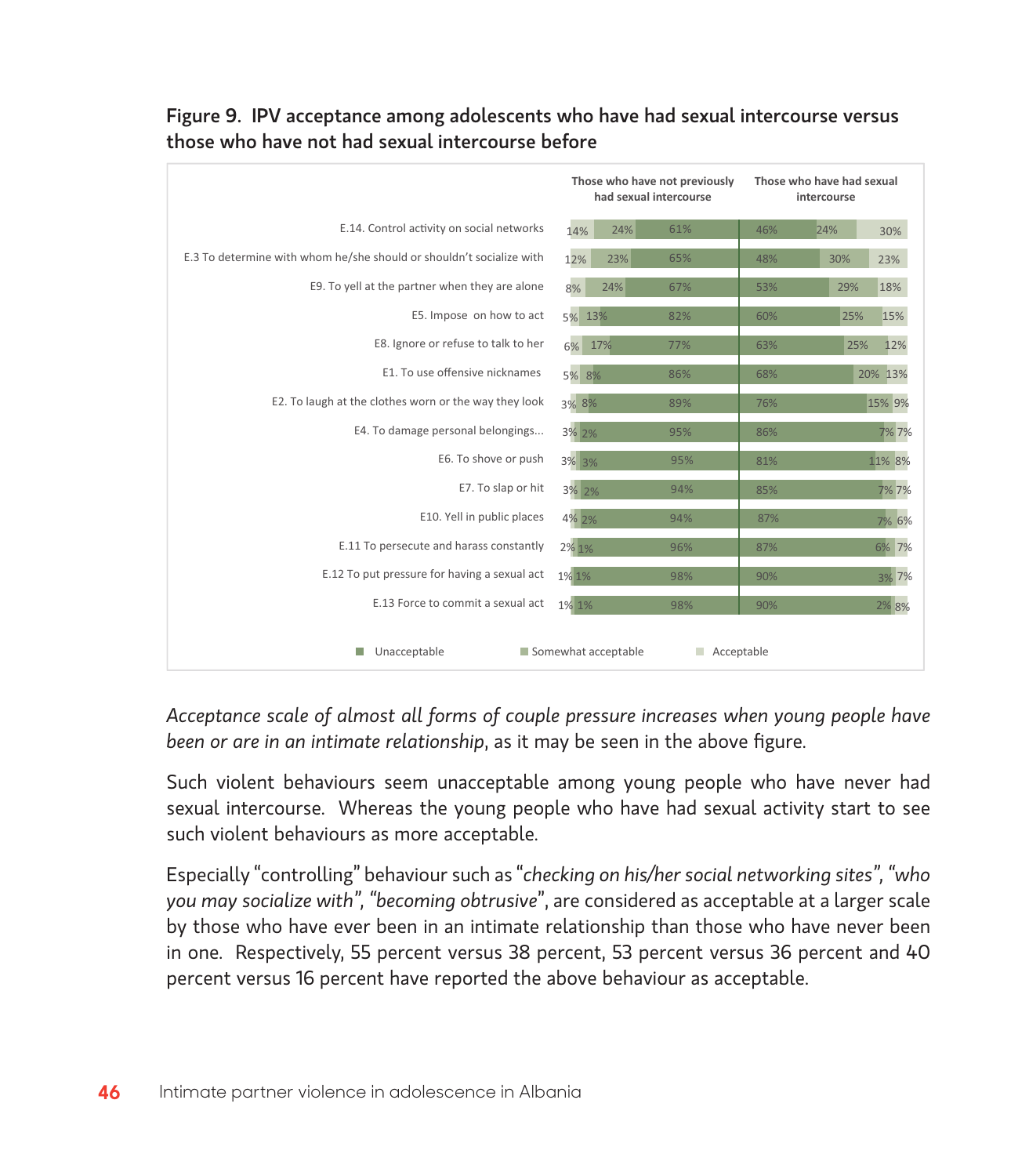# Incidence of intimate partner violence among young people aged 16-19 years

The research data indicate that 22 percent of young people who have been at a moment in their life in an intimate relationship with someone, have declared to have been victims of at least one form of intimate partner violence (psychological, physical, sexual, etc.). It is worth pointing out that 20 percent of young people refuse to respond to whether they have ever been in an intimate relationship, which makes it difficult to make a complete estimate of the extent of violence in intimate relationships. McDonnell et al. (2010) based on other studies conclude that one in three adolescents have experienced some form of intimate partner violence during adolescence.



#### Figure 10. Incidence of intimate partner violence (IPV) among adolescents

## *The data also indicate that girls were victimized more than boys by their partners. Respectively, 28 percent of girls and 20 percent of boys have declared to have been victims of violence by their partner.*

Similar results have been found by other researches in other contexts. Hence, Exner-Cortens et al (2013) noticed that even though victimization or infliction of violence on an intimate partner exists both in boys and girls, it is the girls who more frequently fall prey to physical and sexual violence by boys.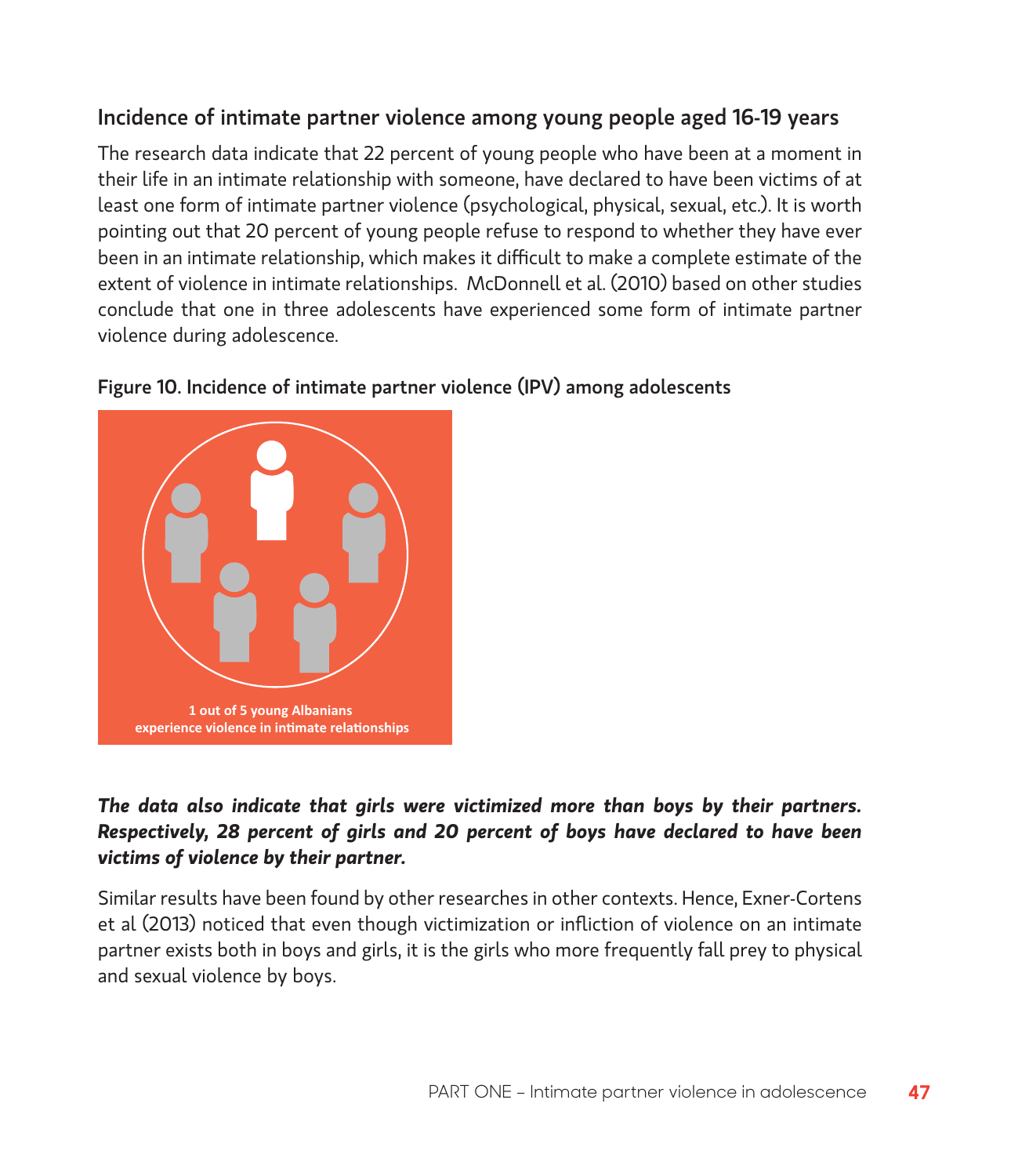

Figure 11. Type of intimate partner violence. Only those who are or who, at a moment in their life, have been in an intimate relationship

The *type of violence inflicted also varies depending on the gender.* Girls are threatened, humiliated (20 percent versus 8 percent) or physically abused (18 percent versus 6 percent) by their partners almost 3 times more than boys by their partners. Whereas sexual violence exercised by partners, as seen through either forced touching of intimate parts of the body, or coerced sex, is reported almost at the same rate by girls as by boys (13 percent versus 10 percent, a statistically insignificant difference).

Small differences were noticed as regards the dimensions of sexual violence. 13 percent of girls declare to have been forced to touch the intimate body parts of the partner and have been forced to have sex against their wish, 14 percent of girls and 10 percent of boys for both questions.

The group of young people who reported to have been at least once in an intimate relationship was further analysed to see whether there was a correlation between intimate partner violence and the other research variables.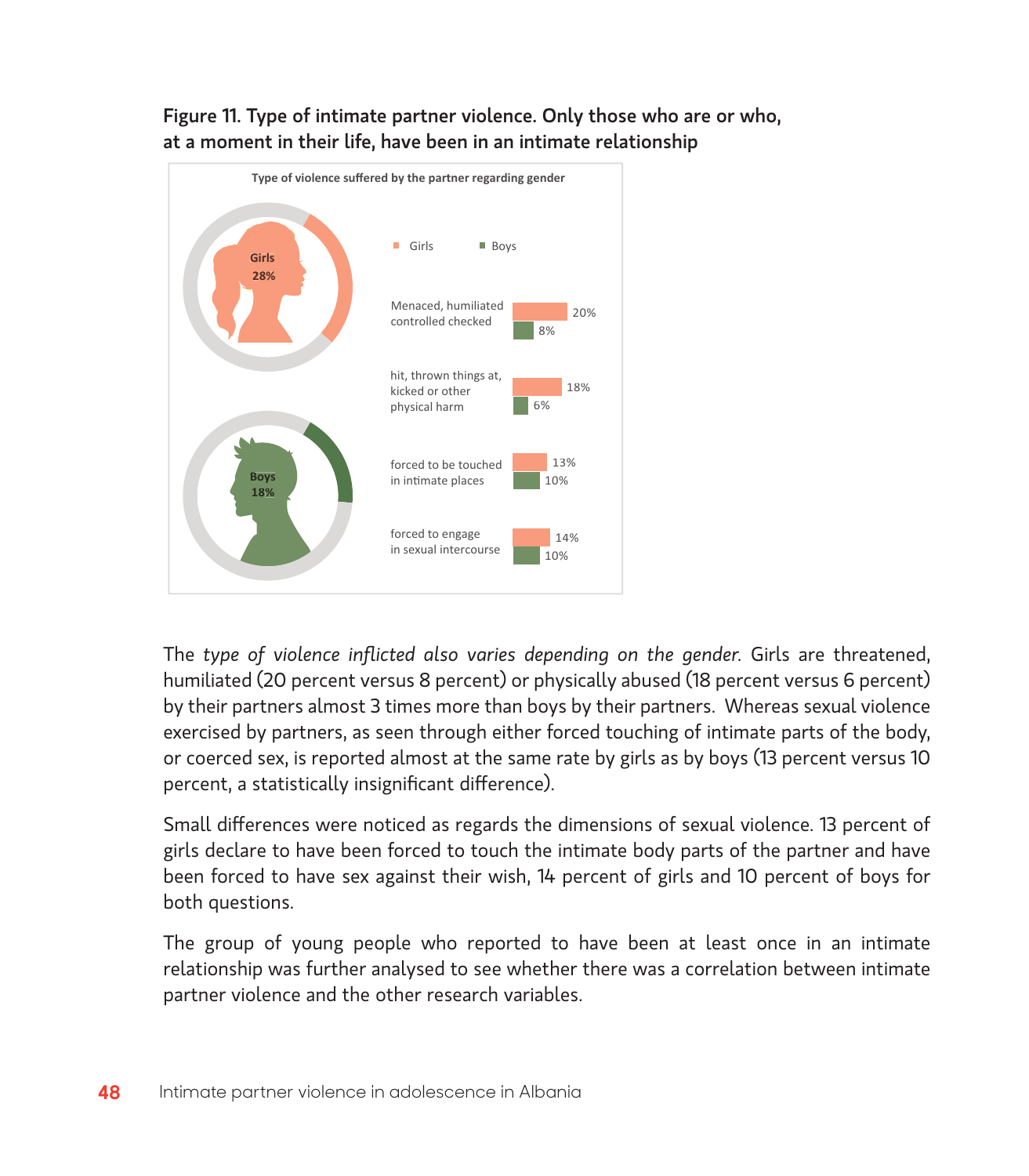*Young people who have been victims of domestic violence are three times more likely to also be victims of intimate partner violence*. Domestic violence determines also whether intimate relationships will be affected by violence As reported by many other studies (Brendgen et al, 2002; Lichter & Mcloskey, 2004) the data in this study suggest that 43 percent of the young people who have suffered domestic violence are also victims of intimate partner violence. *Young people who have not suffered domestic violence are three times less victimized.* 

Exposure to forms of violence also plays an important role in our sample. Adolescents who have in their circle victims of violence or perpetrators are almost twice as likely (24 percent) to be victims of violence than those who do not have in their circle any victims or perpetrators (13 percent).

Findings related to the acceptance of intimate partner violence are also of interest. Tolerance to violent behaviour increases the probability of experiencing intimate partner violence. Among adolescents who consider violence to be somewhat acceptable, the percentage of victims is higher, 36 percent compared to about 18 percent who do not accept violence. An association may be noticed between the use of narcotics, where people who use them are 27 percent more likely to be victimized compared with those who have not used narcotics.



#### Figure 12. Incidence of intimate partner violence, according to the risk factors

Although the connection between those behaviour that we identified as risky behaviours and intimate partner violence was expected, the strong link between them is surprising. Most of them double the probability of entering the violence cycle*:* exposure to violence, violence acceptance level and the use of narcotics. Meanwhile the data show that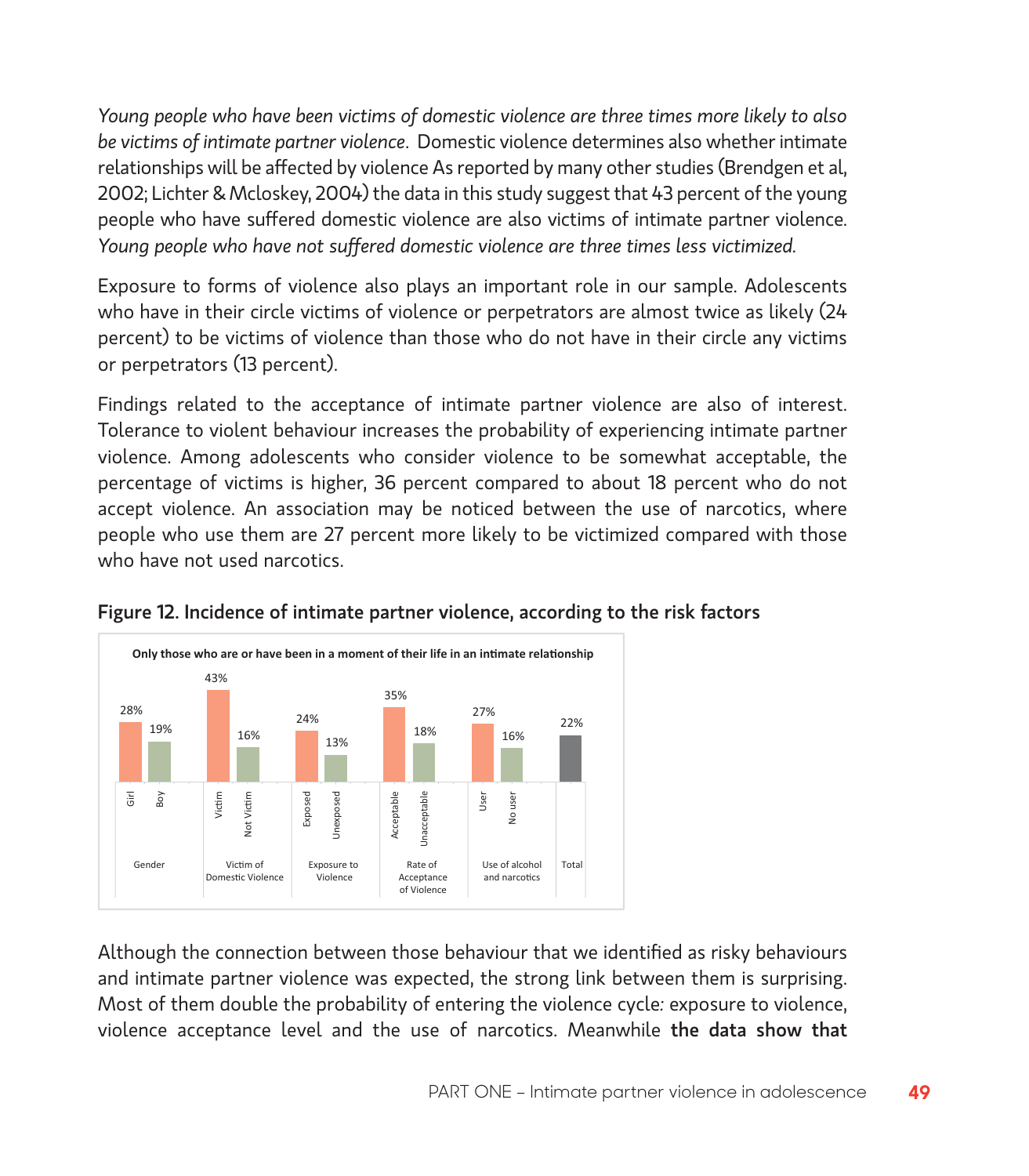domestic violence almost triples the probability for young people to enter the cycle of intimate partner violence. Studies (Naved and Persson, 2005; Xu, Zhu, O'Campo, Koenig, Mock and Campbell, 2005) show that this phenomenon is more prominent in urban rather than in rural areas. But this comparison is made taking into account a number of factors, since IPV usually occurs more frequently in urban areas with a higher poverty rate, where crimes occur or were there live young people coming from families that belong to different communities such as the Roma or Egyptian community.



### Figure 13. Relationship between Violence in Family Relations and Violence in Intimate Relations

*In the three question related to domestic violence exposure, it resulted that victimised adolescents are several times more in number than those who are not victims of intimate partner violence.* 32 percent of intimate partner violence victims were afraid their family would put their life at risk, versus 13 percent of young people who were not IPV victims. 21 percent of them had seen their family members being victimized, versus 3 percent of those who are not IPV victims. 10 percent of victims know of family members being sexually abused, compared to 2 percent of young people who are not IPV victims.

The obvious association between domestic violence and intimate partner violence among adolescents is an indicator of great concern for the youth well-being and the influence of the family in modelling aggressive and protective behaviour on them. The violence cycle apparently does not remain within the family, rather it turns to be the main factor in generating the domino effect in spread of violence as an acceptable interaction pattern among the youth and later on at all the levels of the society.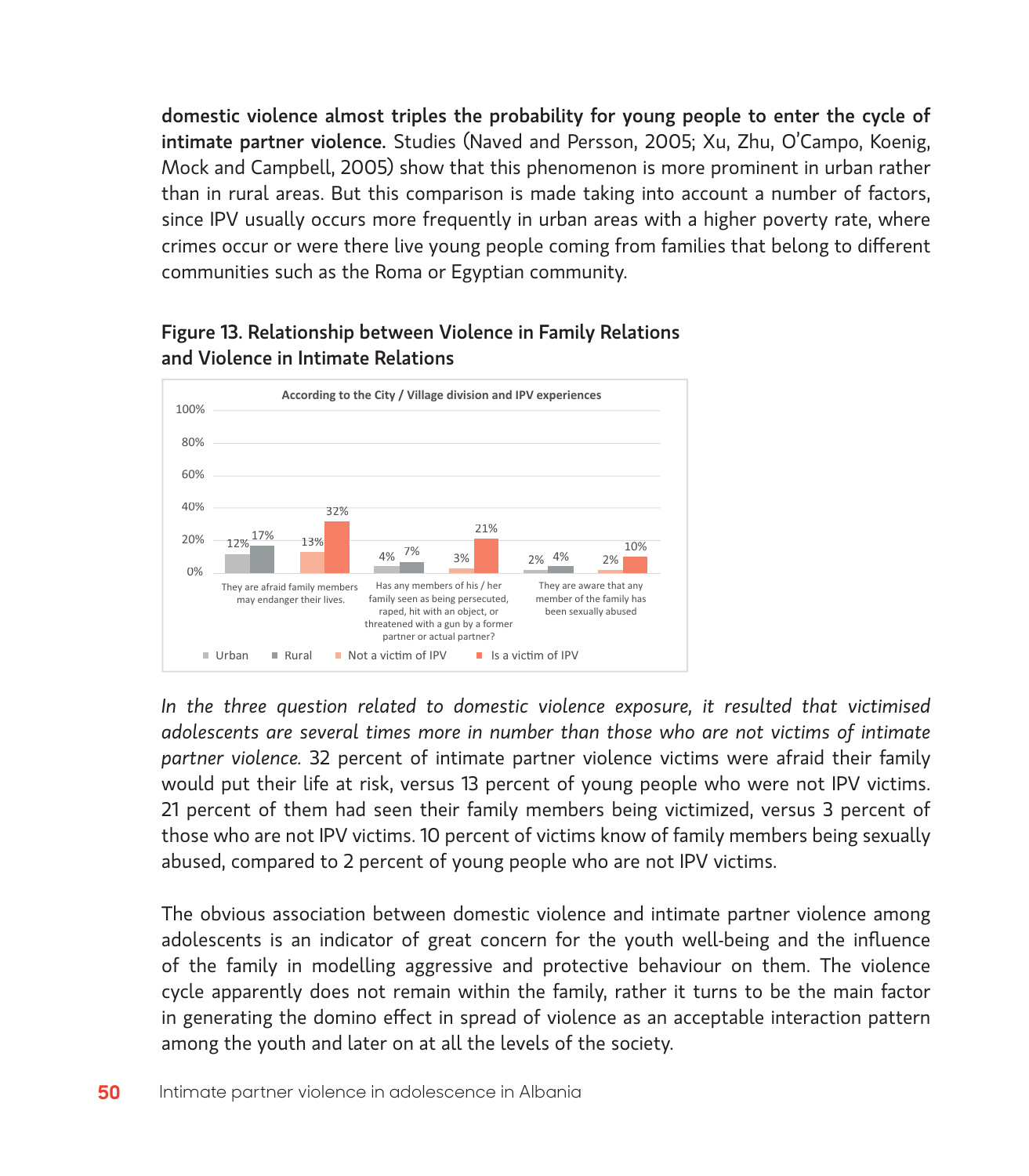# Getting help from others in cases of intimate partner violence

About half of the young people report being little or no likely to tell someone if they are the victim of a psychological, physical or sexual violence. As it may be noticed in the following graph, it is the parents, friends and the psychologist where the young people would seek support from. There are not significant differences between preferring the parents or peers. In the case of sexual violence, 44 percent of adolescents would rather go to their parents compared to 41 percent who would seek help from their peers and 40 percent to the psychologist.





The data were also compared between boys and girls As it may be noticed, boys are more likely than girls to not seek for help when they are victims of violence. The sample does not allow us the possibility to analyse only the violated boys, as their percentage was very low. Boys would first seek help from their friends. There is a sustainable difference for the three forms of violence.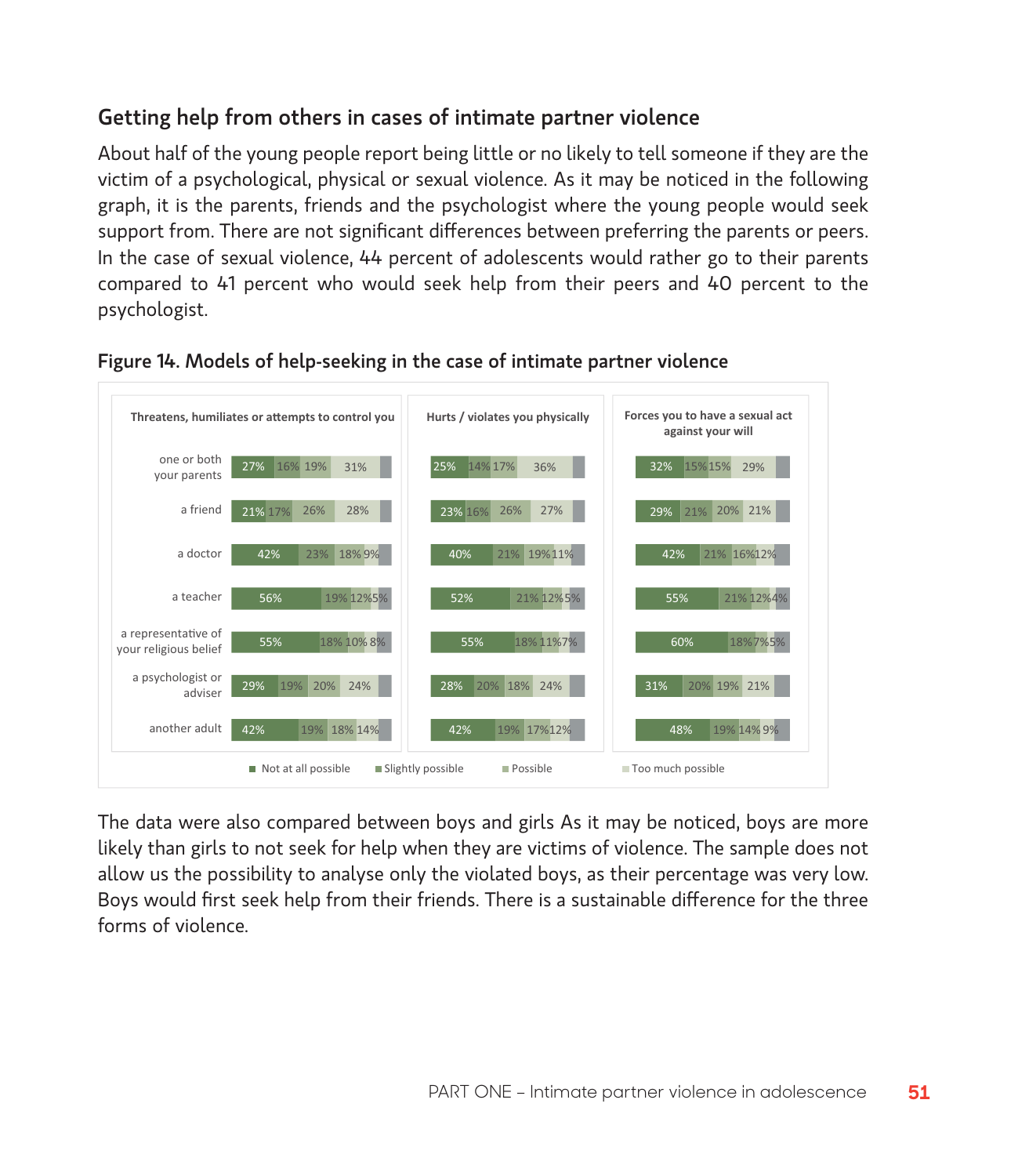



The data appear concerning when they were compared between young people who have had sexual intercourse and those who have not had sexual intercourse. As the data indicate, when young people actually experience or have experienced an intimate relationship, they become more tolerant to the forms of violence and more receptive to violent behaviour. What may be particularly noticed is a decrease in the percentage of young people would speak with their parents and a slight decrease of young people who would speak with the psychologist. The difference between friends and other groups becomes more distinct.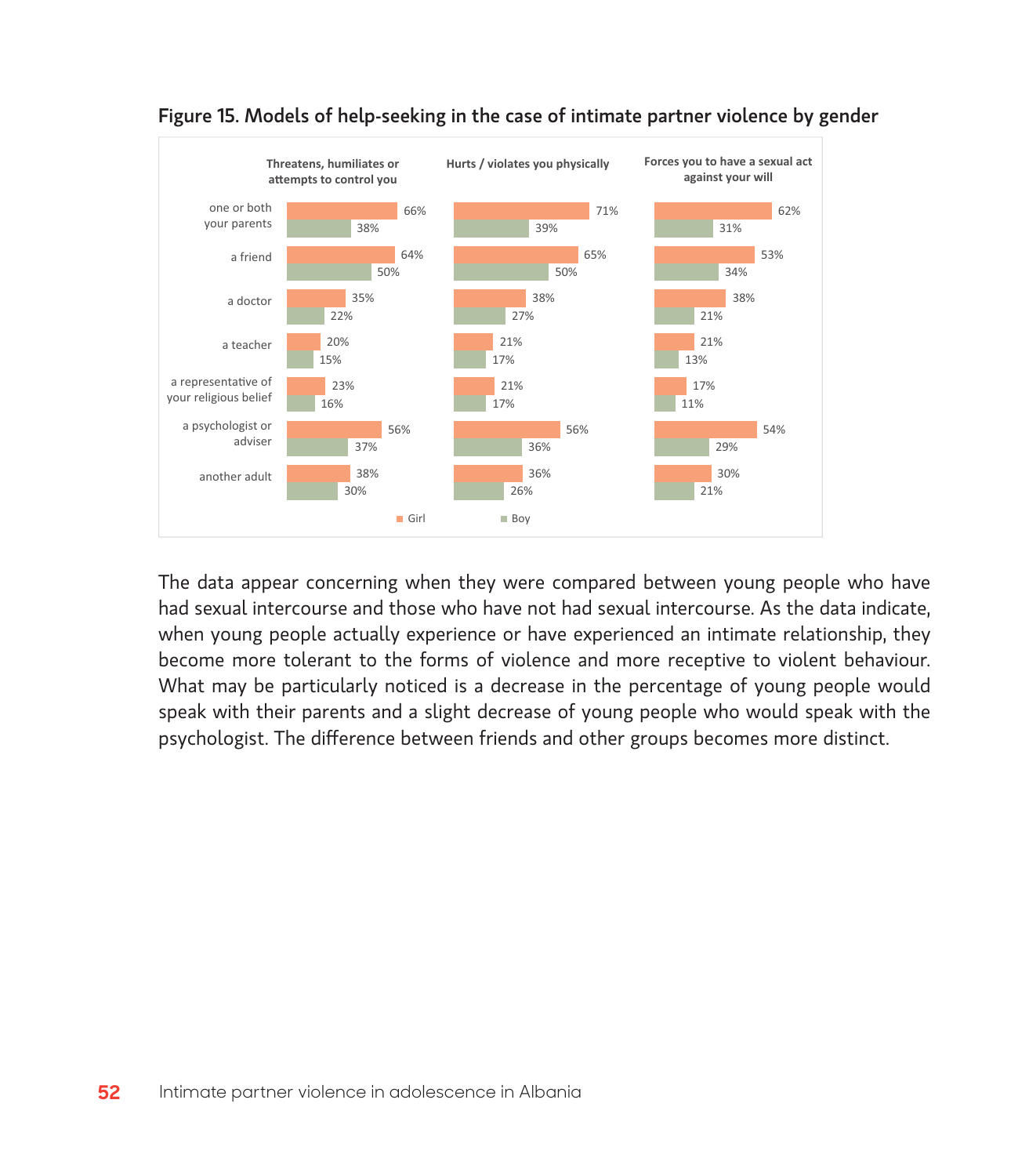



This data corresponds with other research in the filed of intimate partner violence (Garthe et al, 2017; Hebert et al, 2014; McDonell et al, 2010). Young people are more likely to seek the support of their friends when they are victims of intimate partner violence.

## Data from focus groups

Young people participating in the focus groups told they had friends who had sexual intercourse as of 13 years old. They said that being in an intimate relationship is to a certain extend acceptable among adolescents and in certain cases, parents were also aware of their relationships, mainly the girls.

When asked about birth control methods, it could be noticed that a part of them did not have much information about such methods. Whereas some of them mentioned the contraception pills.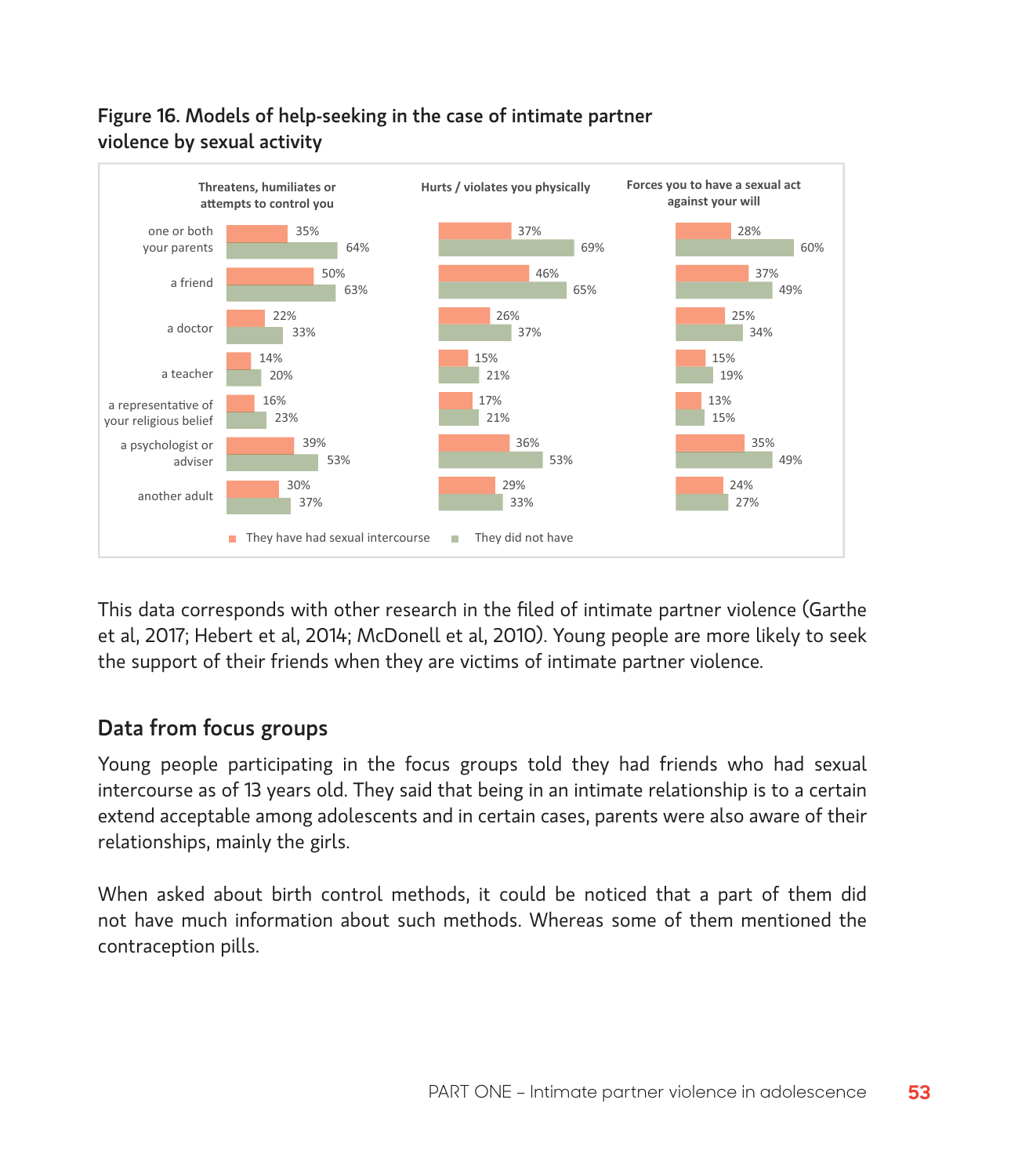*"My friend's boyfriend buys her a pill which she takes one hour before having sex." (Girl, 17 years old, Vlora, city).* 

*"A friend of mine had an abortion in a private clinic, from that moment on, she is not happy and joyful, she doesn't talk as before (girl, 18 years old, Tirana)*

Adolescents reported several cases of their friends who suffered violence by their intimate partner. The mentioned cases involved girls dating boys of the same age, or older, girls engaged to get married, etc.

*"A friend of mine who is my age, is engaged to a boy 10 years older than her. Since she got engaged, her fiancée controls the kinds of clothes she wears, the activities she will attend, he doesn't allow her to come to excursions" (girl, 17 years old, Vlora, city)*

*"A friend of mine has been facing a great deal of psychological violence by her boyfriend. She feels very bad about the insults, resentments and threats she gets from her boyfriend. I think it's a question of mentality" (girl, 16 years old, Lezha, city)*

*"A friend of mine got pregnant when she was 15 years old and her parents had her have an abortion" (girl, 15 years old, Vlora, city)*

According to the girls participating in the discussion, intimate partner violence had to be initially managed by themselves, and if they did not manage to solve the problem they would seek the help of their mother and/or elder sister, for those girls who had elder sisters.

*If you have accepted a violent relationship, you should handle it, this is the choice you made... (Girl, 17 years old, Vlora, city)*

*If my partner exercised violence on me... depending on how much.. I would forgive him if this happened only once, if it persisted I would try to handle it myself, and if I could not, I would talk to my mother or sister. (girl, 17 years old, Vlora, city).*

Some participants were more tolerant to form of couple control, such as control of social networking sites, or who the boyfriend/girlfriend socialized with.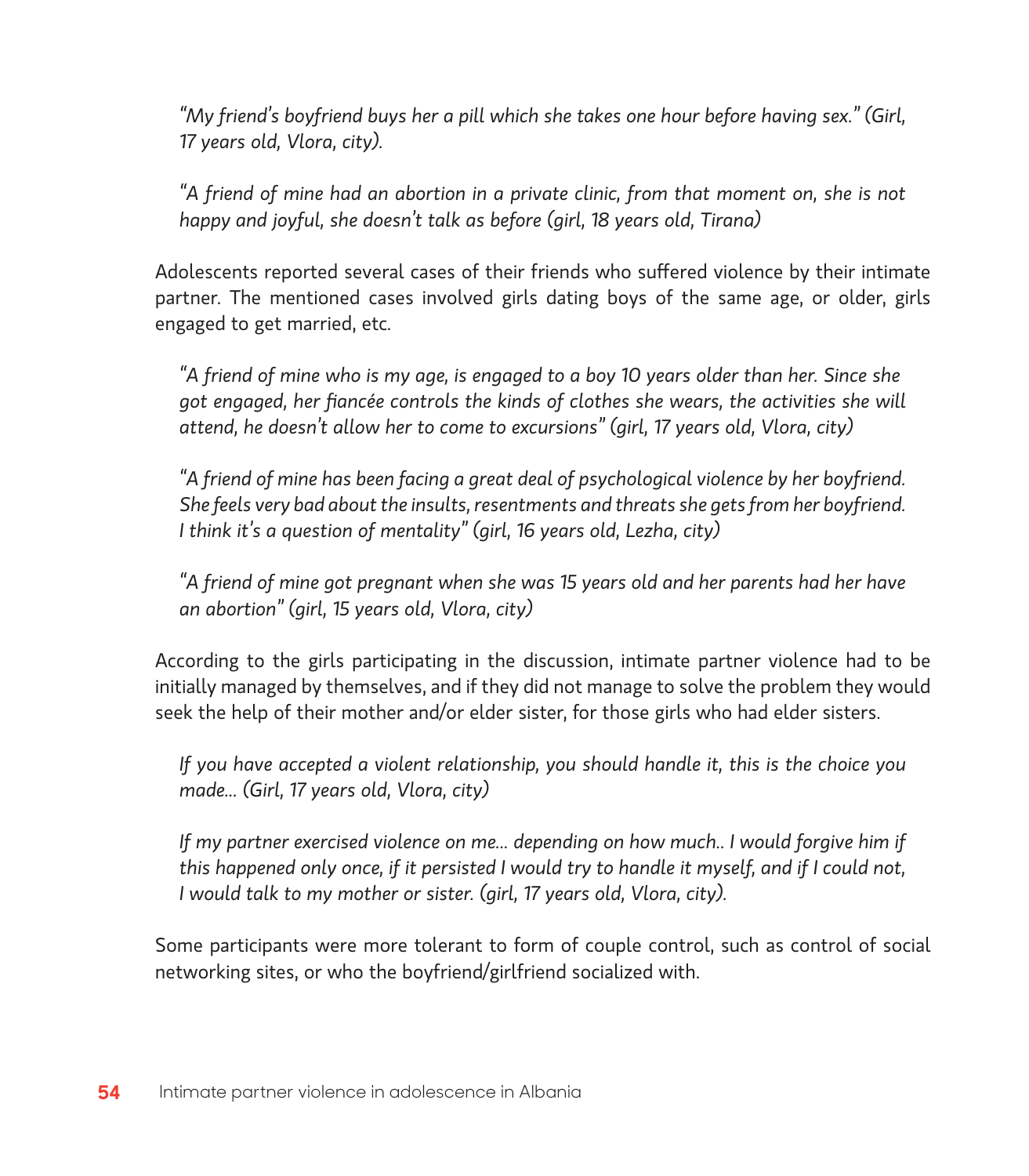*"I would be very curious to check his activity on the social media, I would check it, but I would try to keep it secret" (girl, 17 years old, Vlora, city)*

*"It is not normal for partners to check on each-other. A relationship works well if there is trust." (girl, 17 years old, Vlora, city)*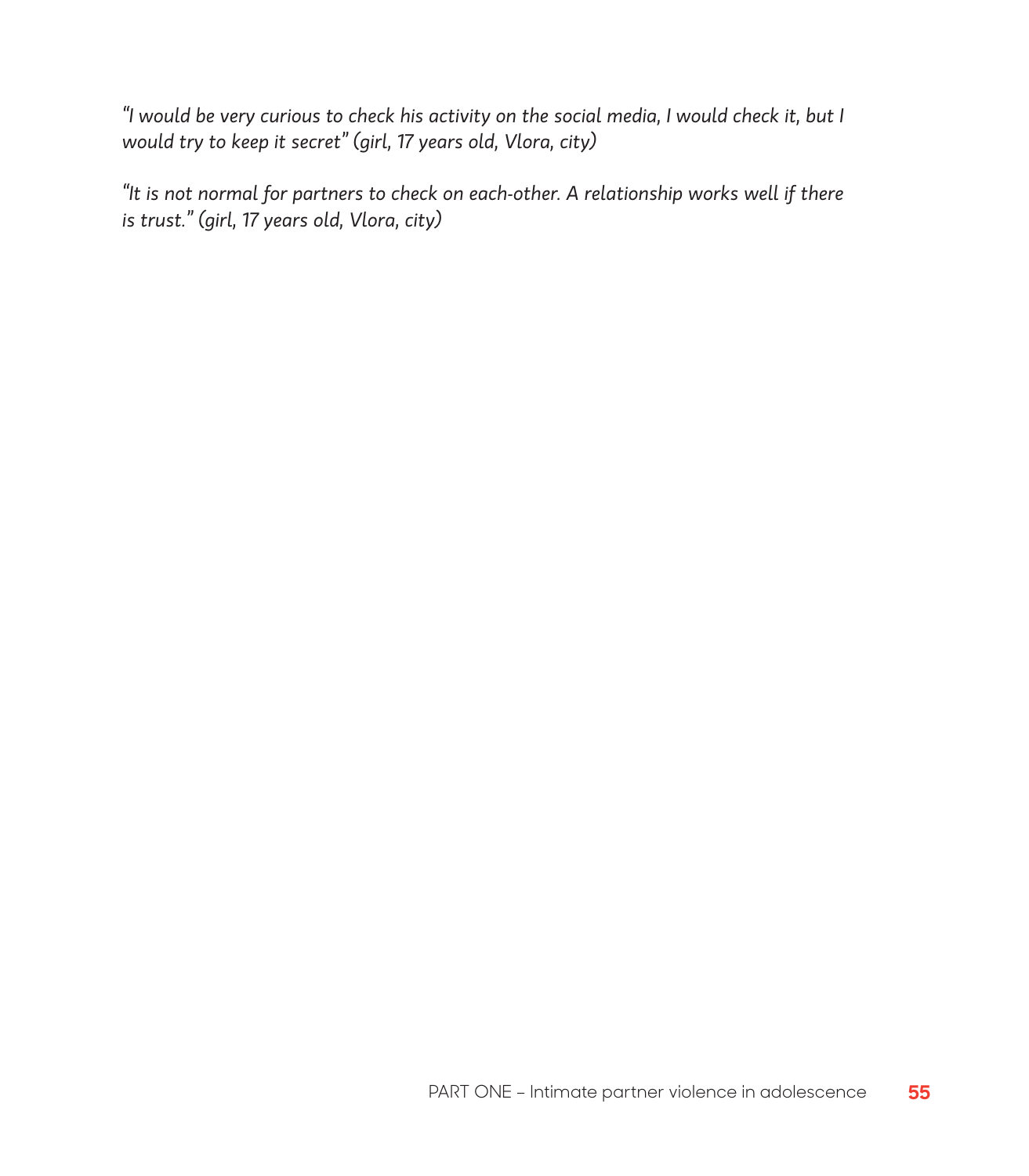# *PART TWO* Risky behaviours

Part two of this study analyses the young people's answers related to the consumption of alcohol, tobacco and narcotics. This part reports on the correlation between their use and the exercise of intimate partner violence.

# Adolescents' experience with tobacco, alcohol and drugs.

An important part of this study was also the measurement of the extent of substance abuse among the young people. Based not only on the survey results, but also on the data provided by focus groups, a great deal of tolerance in the use of alcohol in the family environment from a very young age could be noticed. In the focus group conducted with a group of girls in Vlora regarding the intimate partner violence, they stated that since 12 years of age, they had the right to drink alcohol at family celebrations.



#### Figure 17. Consumption of tobacco, cannabis and alcoholic drinks

Almost one in two high-school students interviewed have tried alcohol or smoking in their life and one in 10 interviewees have tried marijuana/or cannabis.

When asked whether they had consumed alcohol, tobacco and other drugs in the last 12 months, it was revealed that more than half have consumed alcohol, 1 or 2 glasses of wine, beer or other type of alcohol and 22 percent stated they have got drunk. 36 percent of the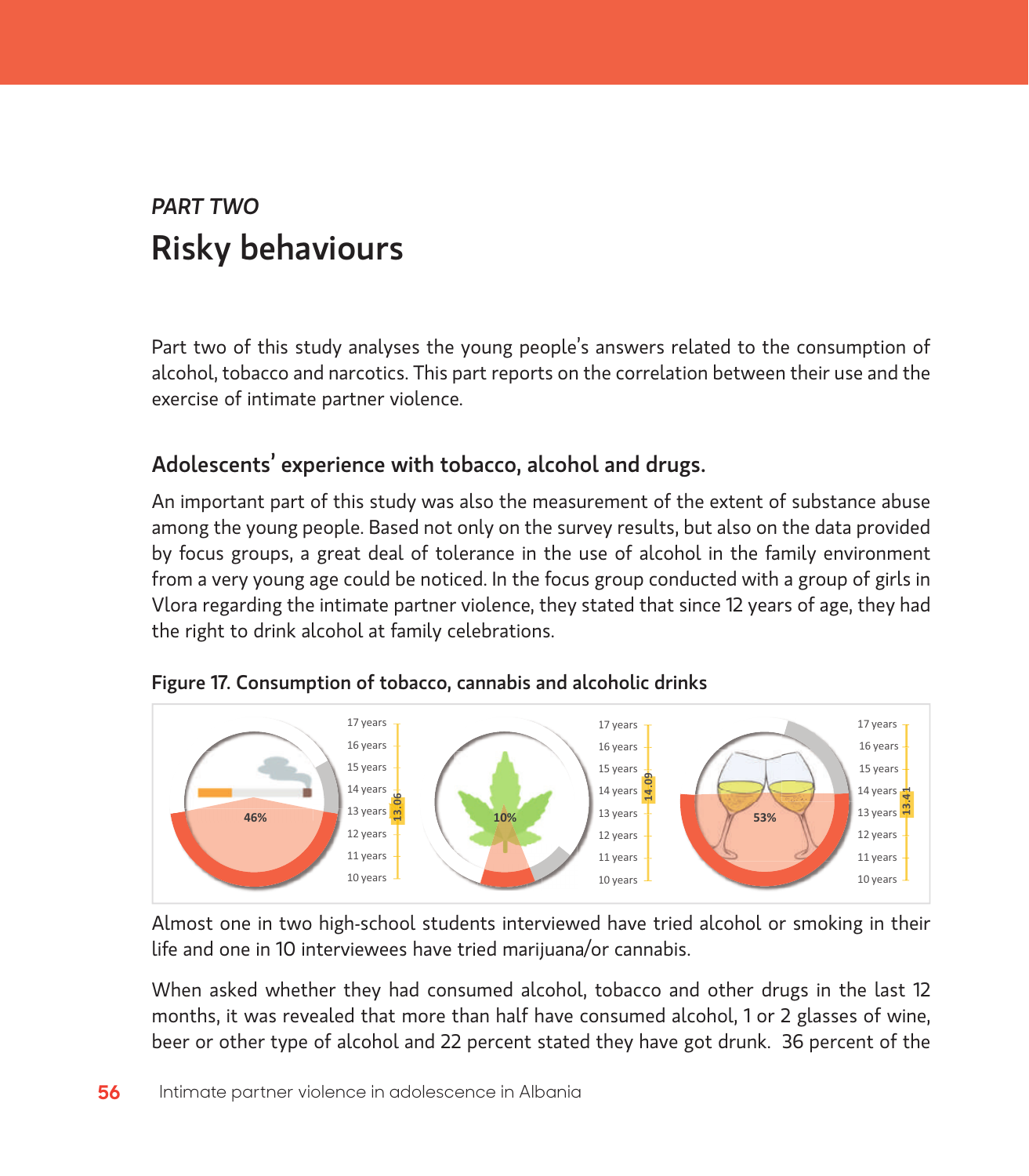young people stated they have smoked cigarettes in the last 12 months, 12 percent have smoked cannabis and 5 percent have tried other narcotics. However, regardless of the percentage of the consumption of either alcohol, tobacco or cannabis, what puts them over a common denominator is the young age when the latter have been tried for the first time. Among the aforementioned habits, alcohol is the first to be started, at about 13 years old, followed by tobacco at 13 and a half years old, and the last is cannabis just after turning 14.

## Figure 18. Use of tobacco, alcohol and other substances and arrested by the police, by gender, in the last 12 months



Analysed by gender, the data indicate that boys have smoked cigarettes, consumed alcohol and used other drugs more than girls. The differences are considerable in all categories.

# Association between violent behaviour and the consumption of alcohol, tobacco and drugs.

Young people are asked whether they have consumed narcotics and alcohol over the last 12 months, so they are not necessarily regular users of such substances. From an intersection of data with the perpetrators and the victims' features, it results that the use of substances over the last 12 years has a significant impact on the violent behaviour. Those who have used substances result more frequently to be both perpetrators and victims of intimate partner violence.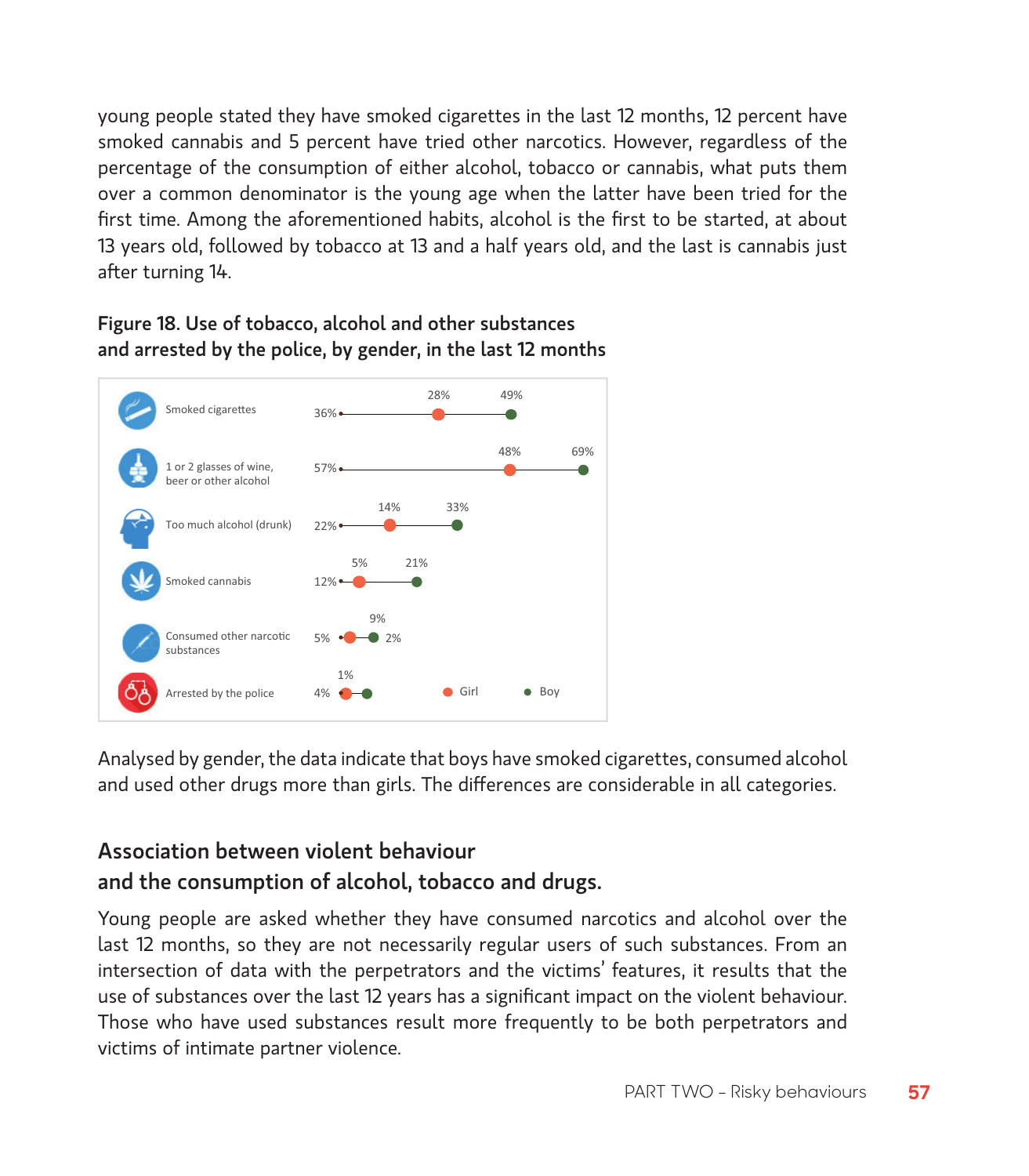This finding is in line with the findings of many other studies which indicate that adolescents who use or abuse with substances are more likely to be involved in risky behaviour, such as the intimate partner violence (Temple and Freeman, 2011, Roberts et al, 2003; Tapert et al, 2001).





Such sustainable difference between those who have consumed and those who have not consumed narcotics in the last 12 months makes us believe that there is a correlation between the consumption of narcotic substances and violent behaviour. Moreover, this data corresponds to national surveys (INSTAT 2013, PHI 2014) and international studies (McDonnell 2010). However, further studies are necessary to explore this relationship.

# Data from focus groups

A tolerance regarding the consumption of alcohol from a young age could be noticed during conversations with adolescents. So, the girls participating in the focus groups declared that it was acceptable to their family member for them to drink wine or beer in family celebrations since the age of 15-16 years.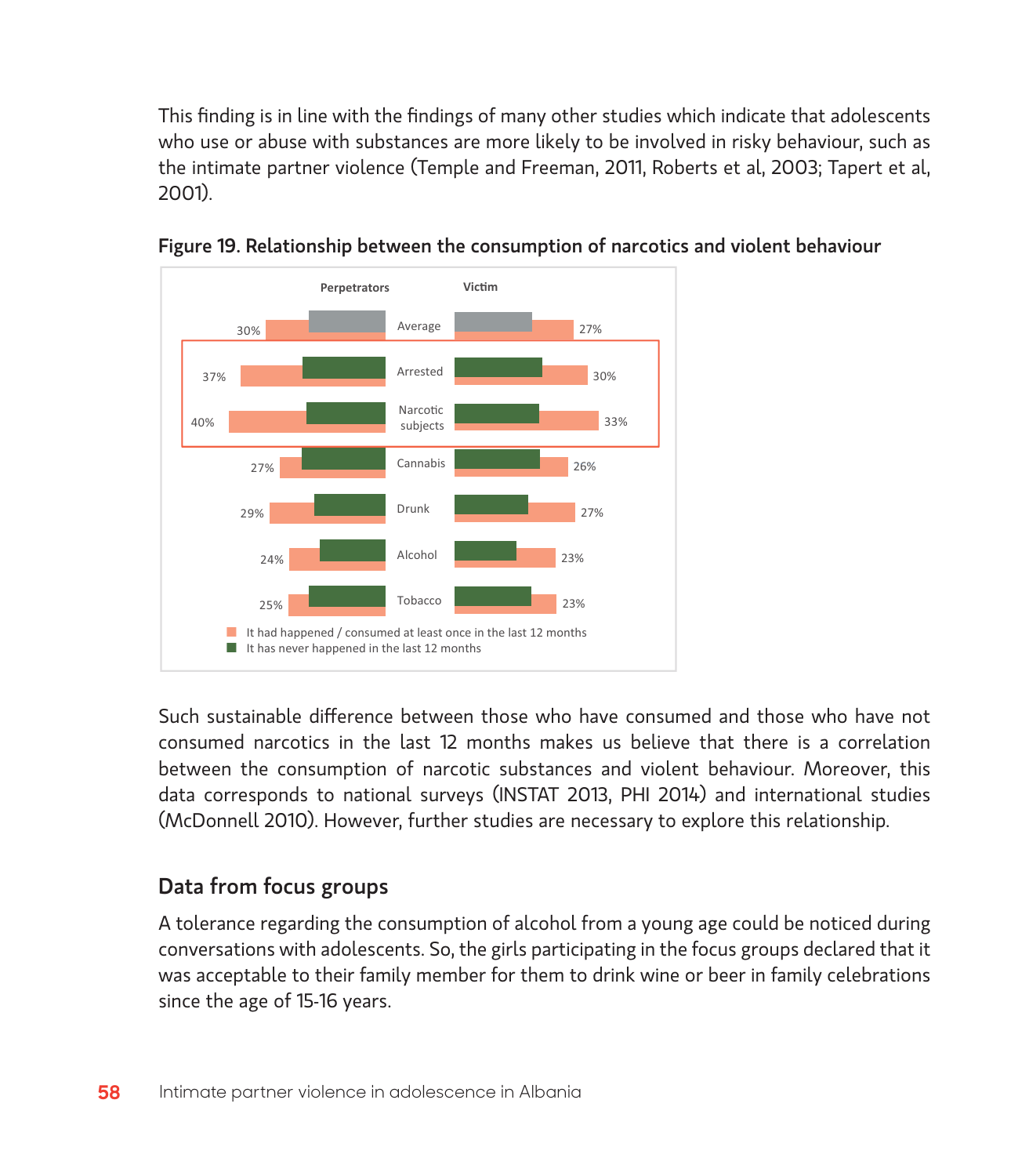*"My parents have a winery and they have asked me to try the wine and get used to it. I have tried wine since I was 11 years old. When I was about 15 years old, I have had wine or beer at family celebrations". (girl, 17 years old, Vlora, city).*

*"When watching football matches, it happens that I drink alcohol with my parents... I have beer..." (girl, 16 years old, Vlora, city)*

*"My experience with smoking started when I was 13 years old, with my first cigarette, and now at 17, I have about 2 packets a day." (boy, 17 years old, Tirana).*

Participants revealed various cases of their peers who have used cannabis, alcohol and tobacco. However, they stated that such behaviour is more widespread among boys rather than girls, even though there is no clear gender division.

*"At the class parties, more than half of participants have got drunk... We have parties almost every month." (girl, 16 years old, Vlora, city)* 

*"Once we were at the beach, and one of the girls had brought cannabis which she smoked together with the class boys... (girl, 17 years old, Vlora, city).*

*"I tried weed for the first time when I was 15, at a class party." (boy, 18 years old, Peshkopi, city)*

*"All of my classmates consume alcohol at parties that are organized. Some of our friends have been bad drunk and we could barely take them home." (Boys in the Tirana focus group)* 

*"We have heard that when girls get drunk, they get in trouble, we have even heard they get raped" (boy, 18 years old, Tirana)*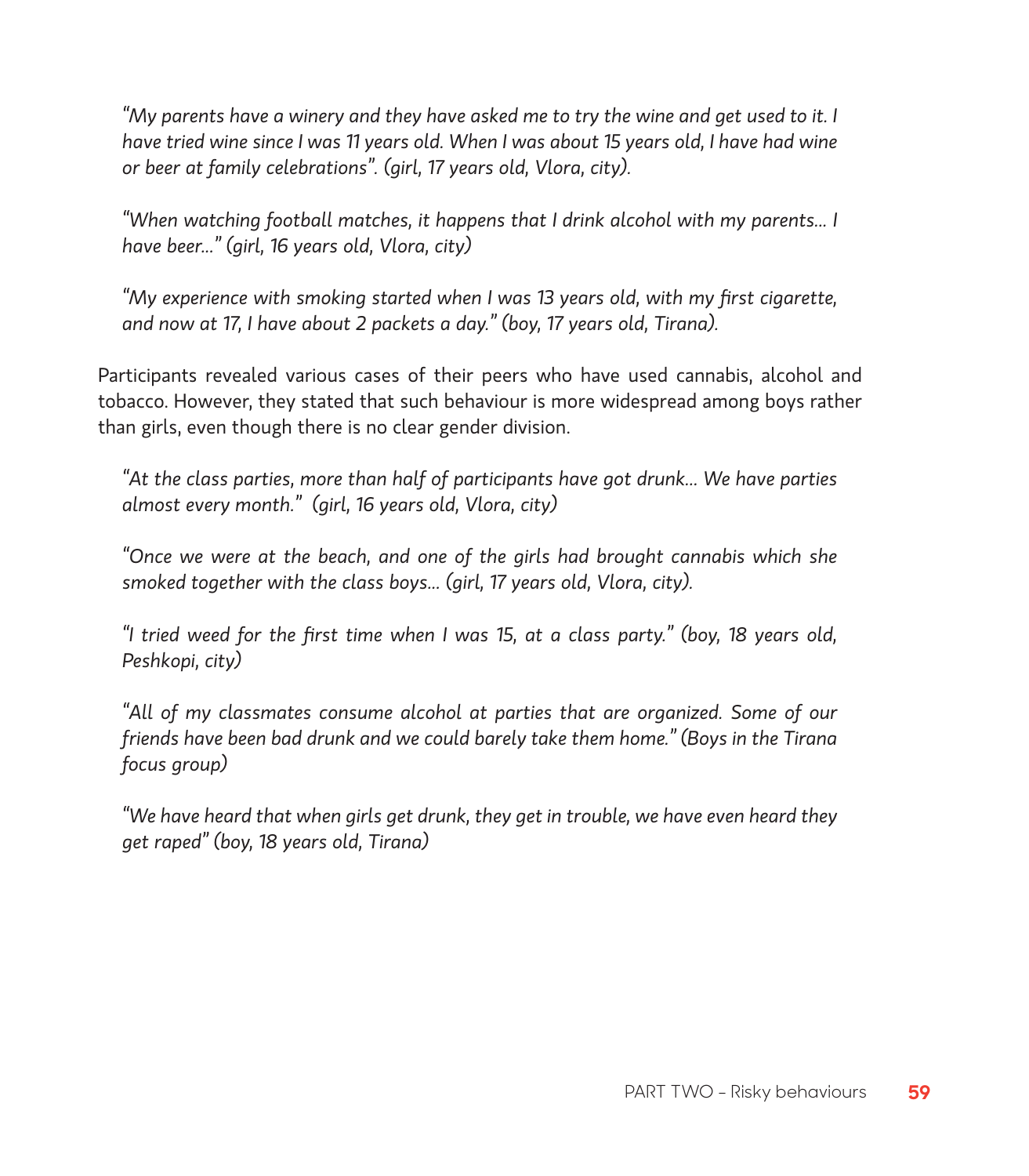# *PART THREE*  Security, relationships with family and beliefs about violence

This part provides data related to community safety, relationship of young people with their family and friends, their beliefs and attitudes towards gender-based violence.

## Community safety

Adolescents were asked about how safe they feel in their environment, the neighbourhood, the community, school, etc., and 92 percent of them stated they feel safe at home and in the community where they live. About 90 percent say the neighbourhood they live in is safe, they feel safe at home during the night, they feel safe when spending time in the neighbourhood during the day and feel safe at school. 75 percent of them believe that criminal offences occurring in their neighbourhood are carried out by other persons living outside their neighbourhood, but other 25 percent believe they are carried out by persons living nearby. They were asked whether they would answer to someone stopping them overnight to ask for anything, and their answers are almost equally divided among those who would reply yes or no.



#### Figure 20. Perception about safety at home, community and school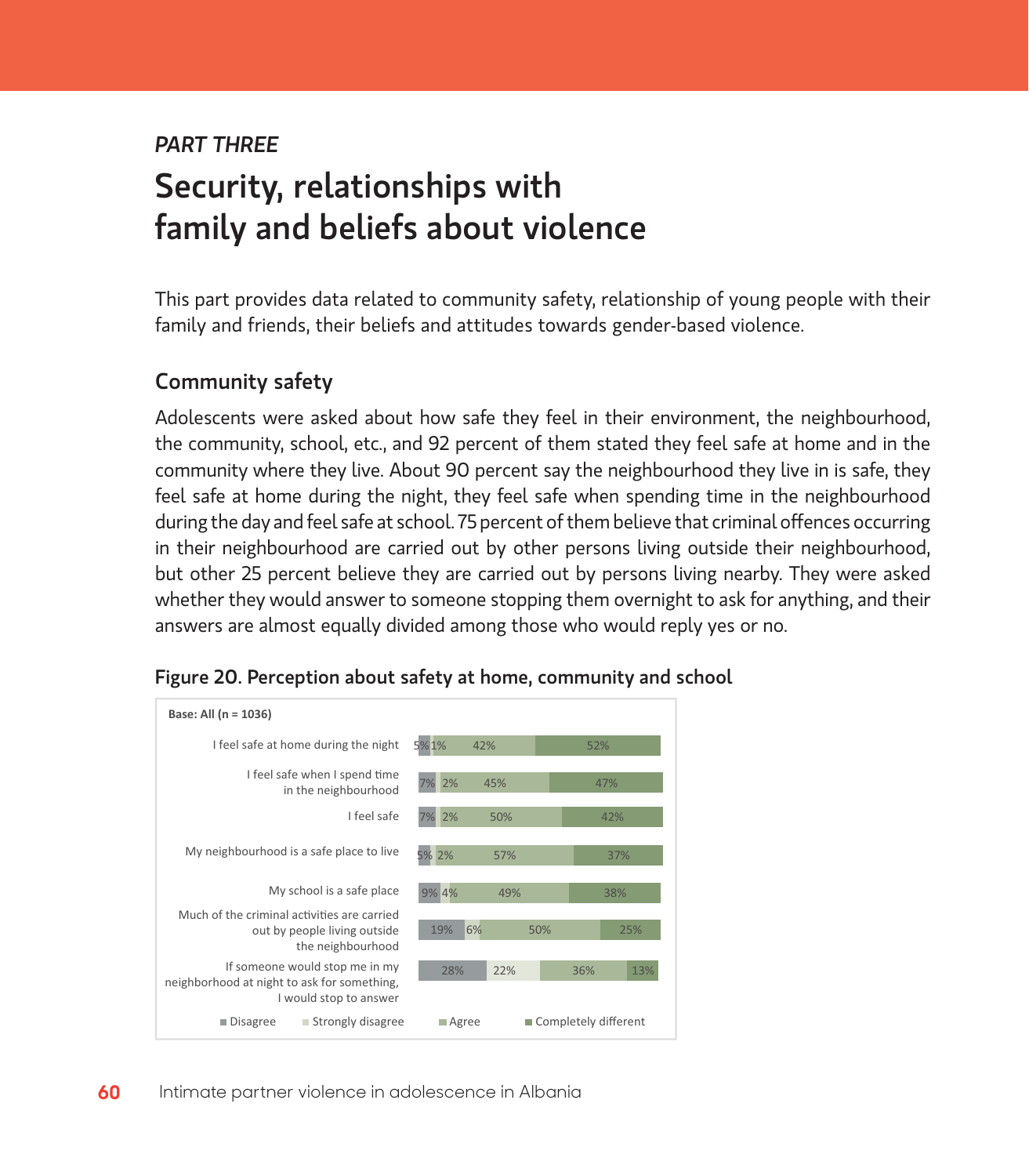Community safety was also viewed from the gender perspective. Classified by gender, the data indicate similar patterns among girls and boys in all the safety dimensions. Great differences among girls and boys are noticed in the question "*Would you answer to someone who stops you in your neighbourhood at night to ask for anything"*, since twice more boys (68 percent) than girls (36 percent) would stop to answer.



Safety 21. Perception about safety at home, community and school, by gender

# Relationship with family and friends

The relationship with the family is an important factor that affects the human development dynamics in all its life cycles. Especially during adolescence, this relationship becomes highly important. Nevertheless, both parents and children are in a period of reshaping their relationship, the transition from childhood to adulthood is often difficult to be understood by both parties and to be handled. While adolescents demand more independence, parents can not give up trying to control them. This seems to be the main source of conflict between them.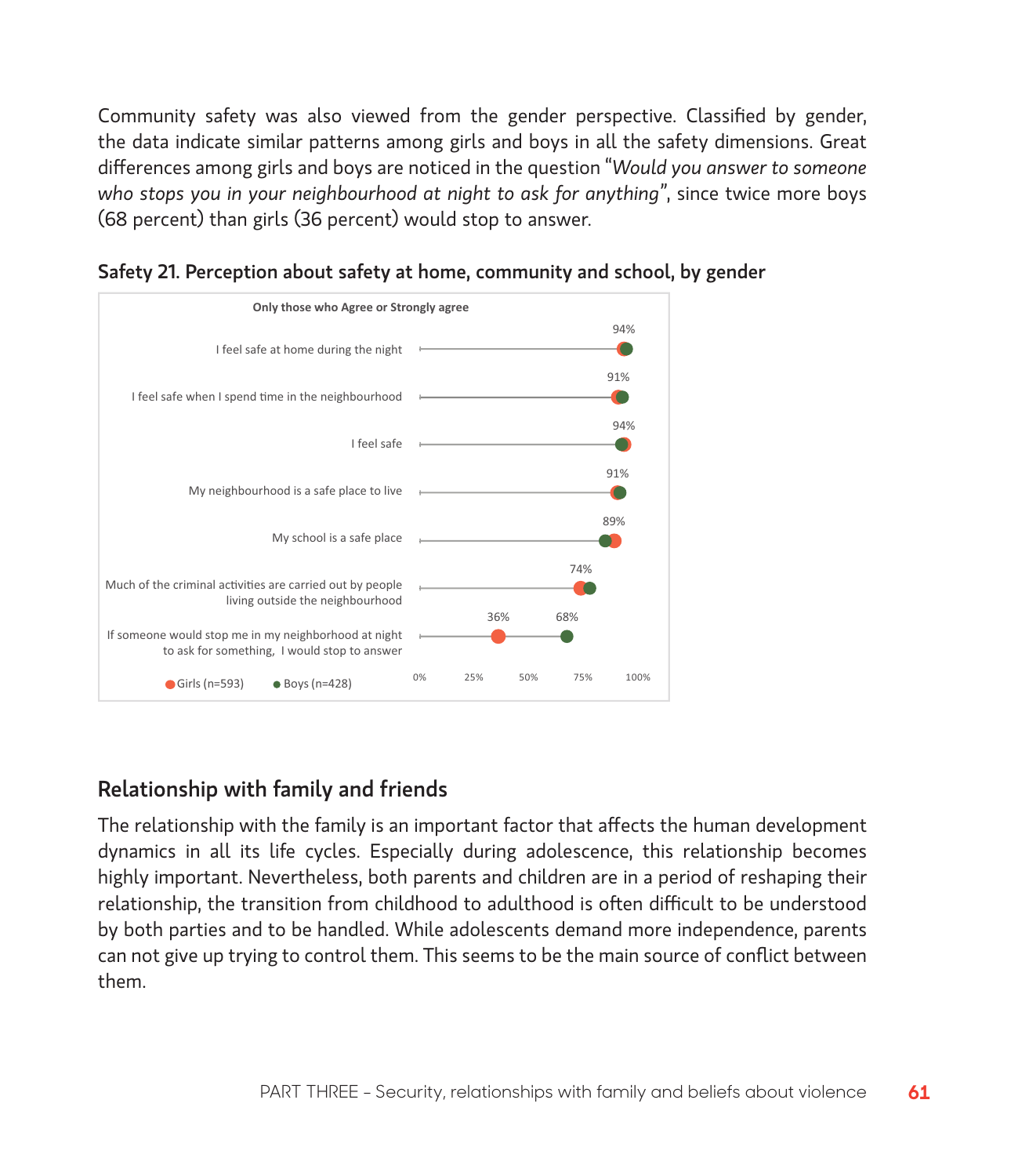



Over 80 percent of young people interviewed say their parents want to know when adolescents go out with friends and who are their friends, they want to know where their children are and who they socialize with. Many parents want to be informed if their children get out of their everyday routine. Due to different gender roles, the parents' control over girls is much stricter. Hence, the level of control on girls reaches 89 - 97 percent, while parental control on boys varies from 75 - 85 percent. These data are similar to the finding of several researches, which conclude that the parental monitoring level or the parents' persistence to exercise control on the young adolescents is high (Allison and Schultz, 2004; Holmbeck, 2018). These researchers emphasize that this is among the main factors contributing to the generation of conflict between parties.



#### Figure 23. Relationship with parents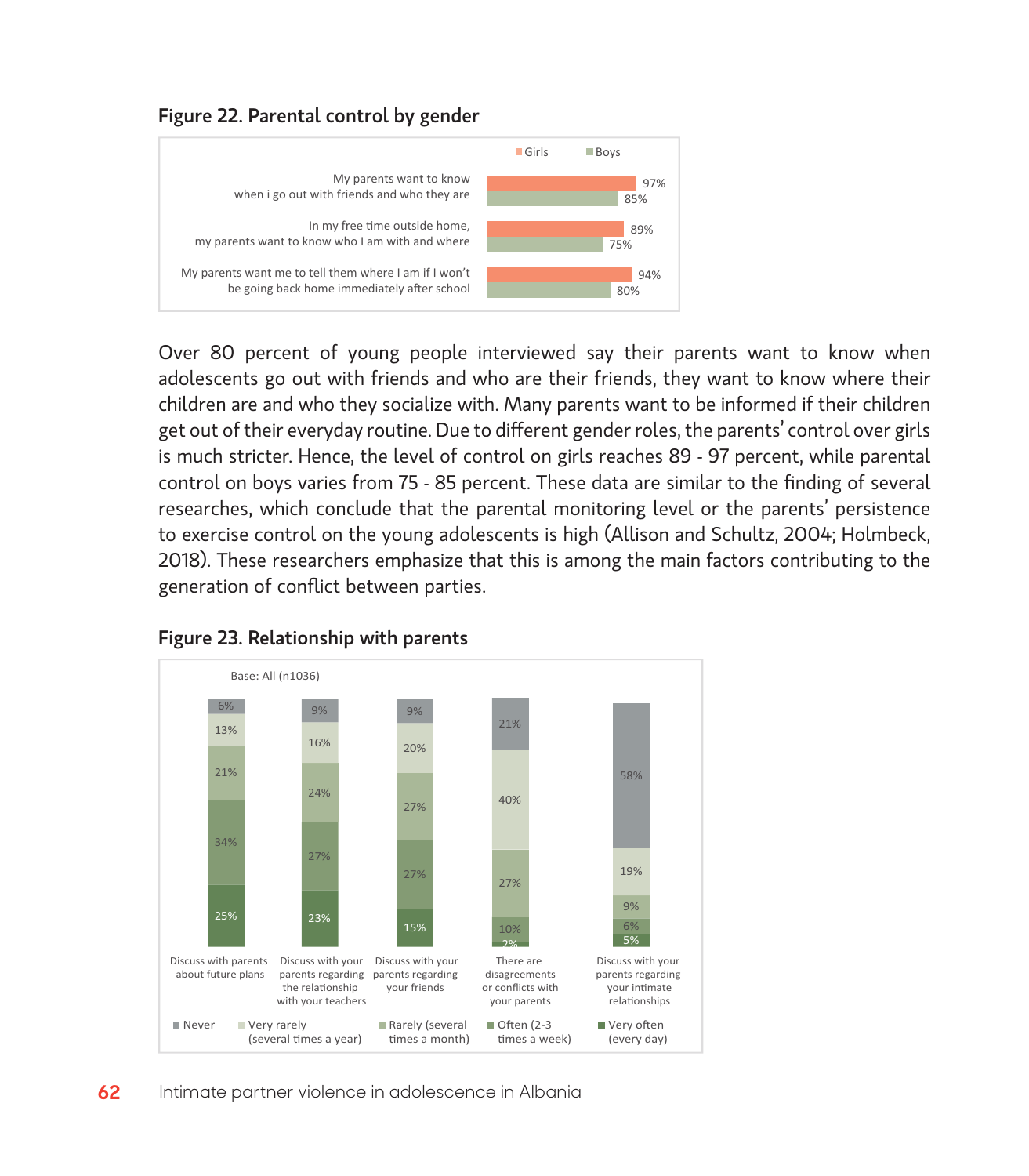Various researchers in the filed of psychology devote special attention to the parentadolescent relationship. Continuous parent-child communication, where both parties discuss with each-other and both parties listen to and respect each-other becomes crucial during adolescence. (Baumrind, 1991)

The data of our research show that about 40-45 percent of young people talk rarely or very rarely with their parents. 12 percent of them even state they have frequent conflicts with their parents. However, more than half of adolescents talk relatively often with their parents about their future plans, about their teachers or classmates. But on the other hand, 58 percent of young people never talk with their parents about their intimate relationships.

The girls participating in the focus groups stated they have a good relationship with their parents and consulted them often.

*"I would talk with my parents about everything happening to me, be it a good or a bad thing." (girl, 14 years old, Vlora, city)*

*"I would rather talk with my mother and my sister. Even if I had issues with my boyfriend, maybe I would more talk with my sister, but with my mother as well." (girl, 16 years old, Vlora)*



#### Figure 24. Relationship with parents by region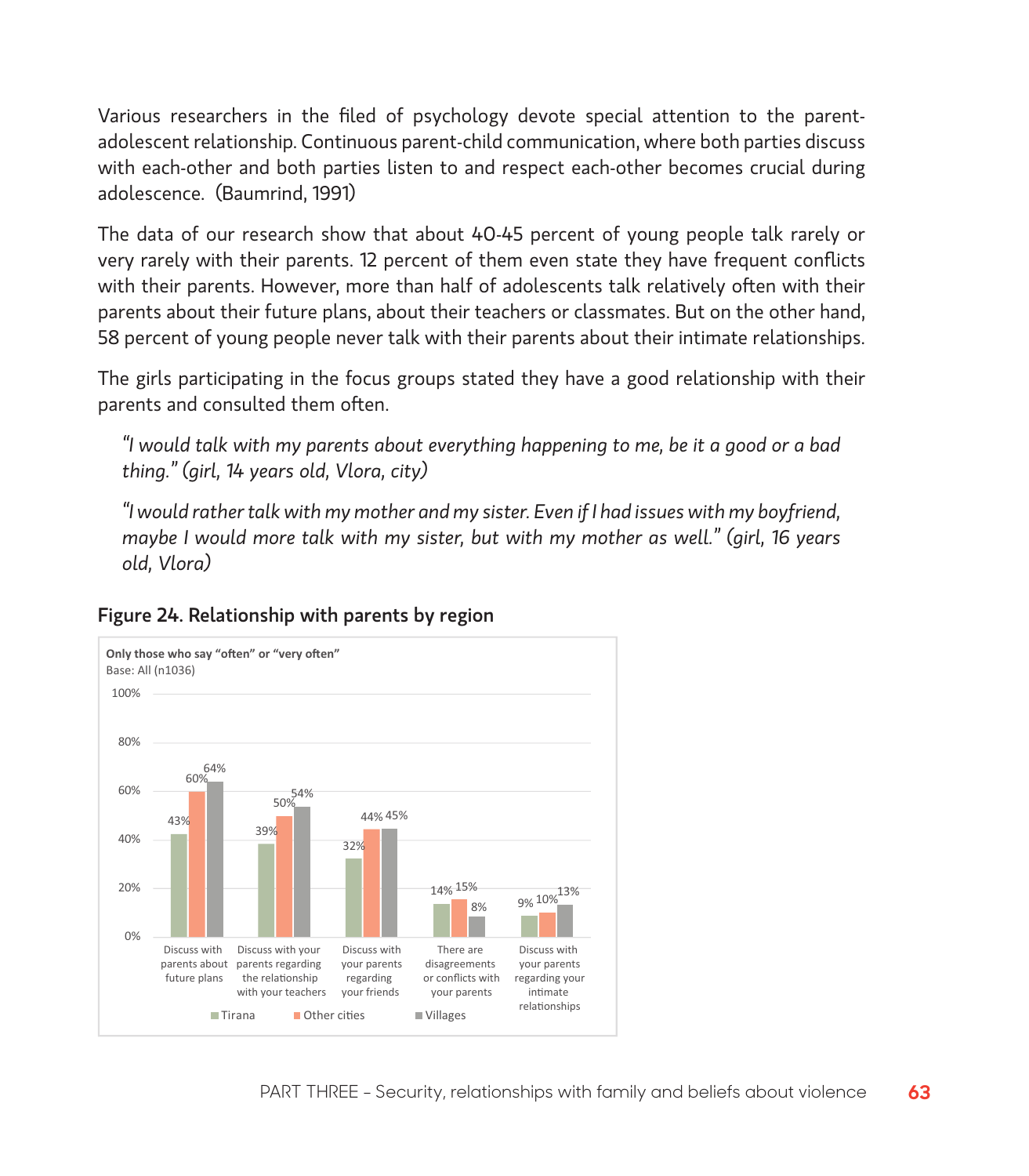The above figure shows the results of a combination of variables to see how the relationship with parents was, by regions, taking into account Tirana, other cities and rural areas. Young people living in Tirana seem to communicate less frequently with their parents than their mates in other cities or villages regarding issues such as the future, friends and teachers. Whereas intimate relationships continue to remain a taboo for all the youth regardless of their location. Only about 13 percent of them talk with their parents about their intimate relationships. Young people living in the other cities display slight differences from those living in the rural areas, but the youth of Tirana show significant differences from their mates when discussing the above mentioned topics, with about 12 - 13 percent less than the overall average, in almost all the questions.



#### Figure 25. Frequency of communications with parents

The results for the same questions were also compared between boys and girls. The data show that there are big gender differences in the parent-adolescent nature of communication. Hence, girls communicate with their parents about future plans as frequently as boys, whereas with regards to issues such as the teachers and friends, the percentage of girls talking relatively more often with their parents is almost double the one of boys. On the other hand, conflictual relations with parents appear the same in girls as in boys, with 13 and 10 percent respectively. Intimate relationships appear to also be a taboo, although the percentage of girls talking with their parents about that is higher than that of boys.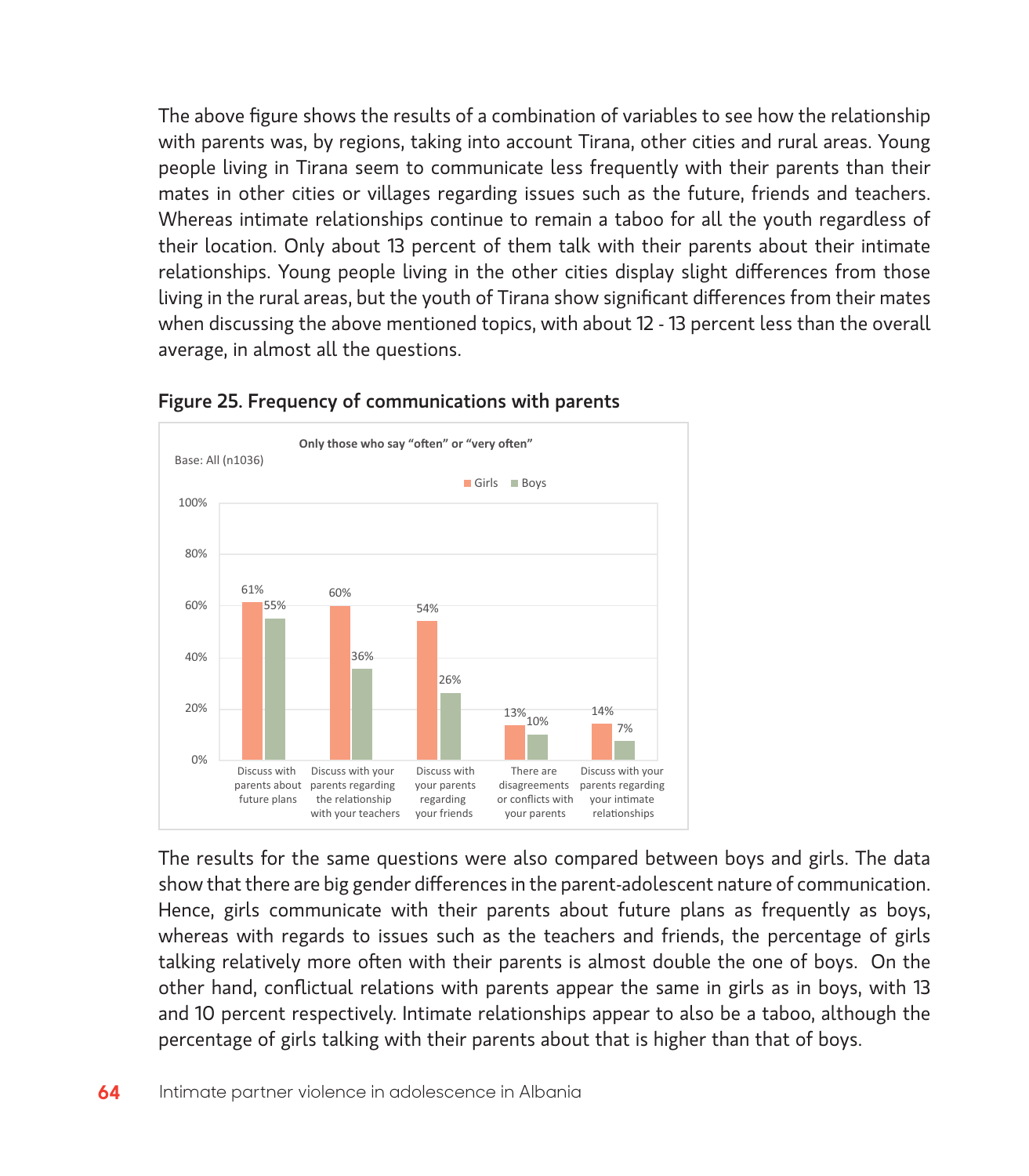# Adolescents' beliefs about violence

Young people participating in the study were asked about some perceptions related to the intimate partner violence. Initially, they were asked about their perception on what causes violence. Adolescents' perspective on violence is an important indicator on the presence of intimate partner violence among the youth (Reed et al, 2011; Temple et al, 2013). The way they think about this phenomenon increases or decreases the risk of IPV appearance (McDonell et al, 2010).

Based on these findings by international researchers, participants were asked whether or not they agreed with some of the causal factors of violence. 75 percent of the youth agreed or totally agreed with the statement that the use of alcohol and drugs cause violence, versus 24 percent who were against or totally against this statement. This finding is also supported by other researches which point out that especially the use of alcohol is one of the factors having the highest impact in the appearance of risky behaviour such as the intimate partner violence (Rothman et al, 2012).



#### Figure 26. Young people's belief regarding the causes of violence

As many feminist theories point out that gender inequality and sexism within patriarchal societies are the main causes of IPV (Bell and Naugle, 2008), the data of this study also indicate that 73 percent of participants totally agreed with the statement that violence is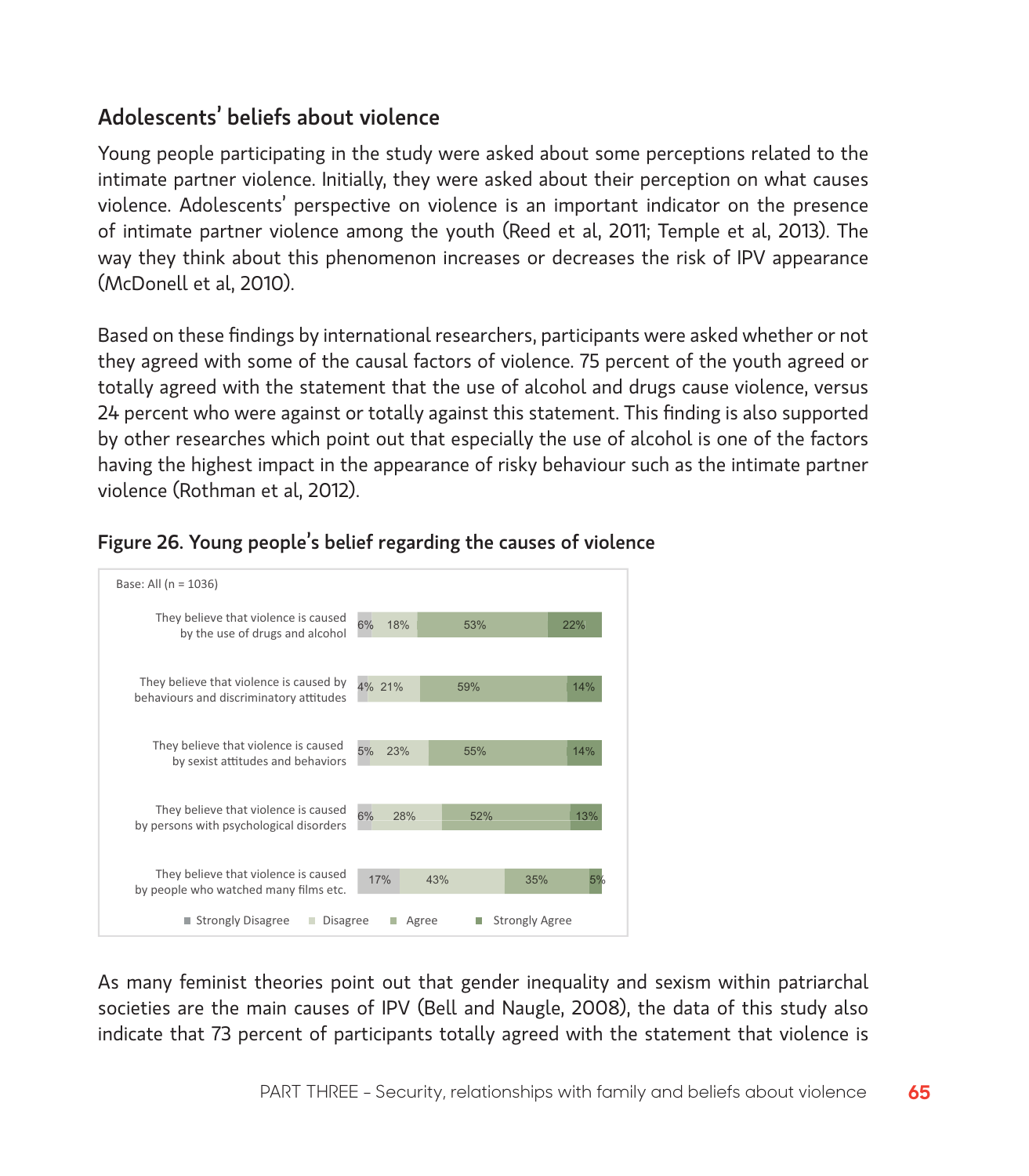caused by discriminating behaviour and attitudes (M=2.8), 69 percent were of the opinion that violence is caused by sexism (M=2.8) and about 65 percent believed that violent persons have psychological issues (M=2.7). A smaller percentage, 40 percent of them (M=2.7), believed that exposure to violent movies, musical videos and TV programmes with violent content increases the probability for violent behaviour.

The study revealed that the vast majority of young people have a negative attitude towards violence. Nevertheless, 77 percent of them agreed with the statement that violence is acceptable when used for self-defence (M=3.0), whereas 61 percent agree and totally agree with the statement that there is no justification for using violence against another person (M=2.8). 75 percent of the young people state they are against and totally against the use of violence to get revenge against people who show disrespect (M=2.8) 88 percent of them disagree with the statement that violence is the only means to get whatever you want in  $l$ ife  $(M=1.5)$ .



#### Figure 27. Young peoples' attitudes about violent behaviour

The vast majority of Albanian youth think that violence may only be used for purposes of self-defence in cases of assault. But more than half of them state that violence may by no means be used in any other case. Furthermore, about 90% of the young people disagree with the statement that people may get anything they want in life through violence.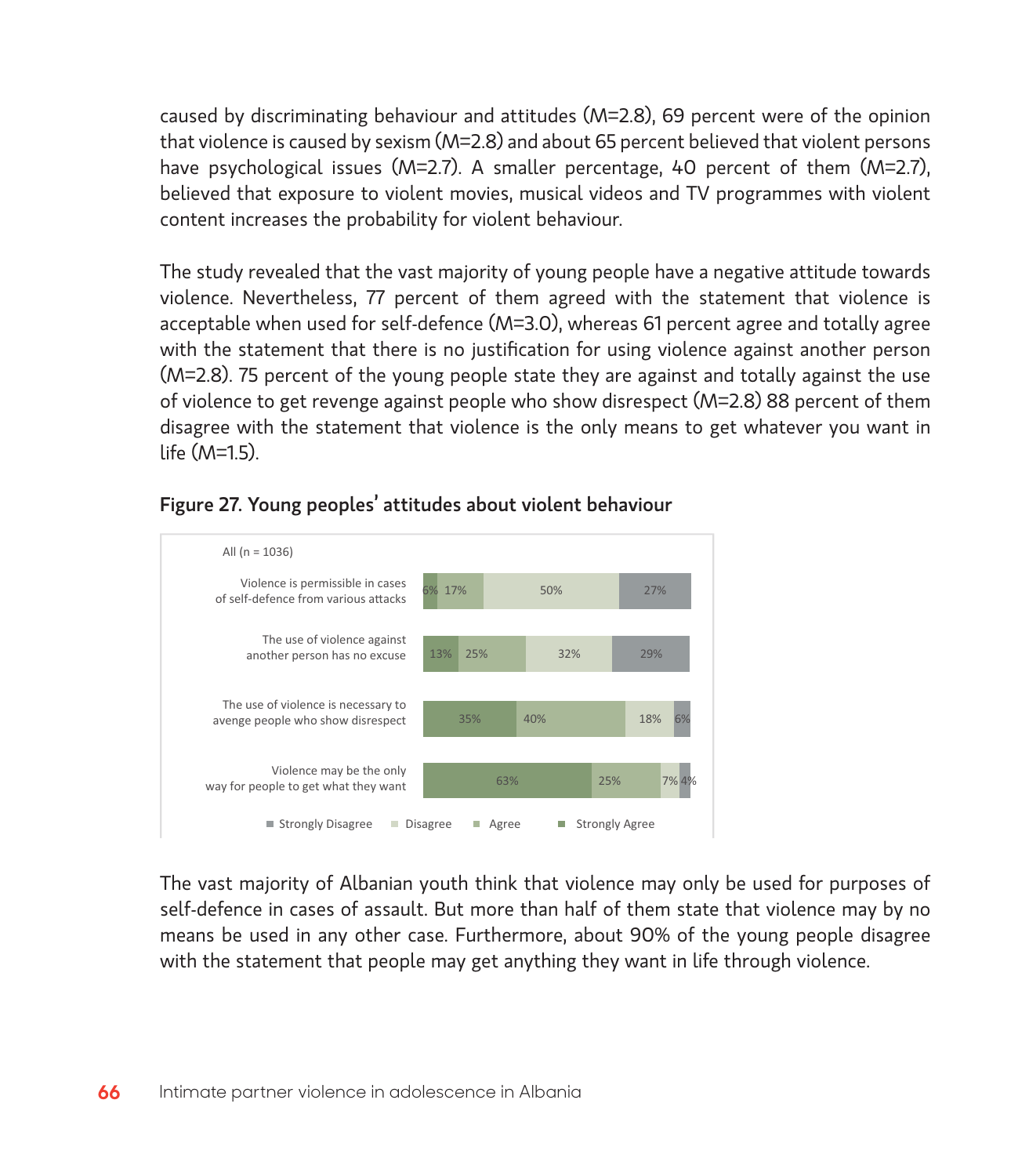# Young people's attitude towards violence against women and girls

Judging from the high level of violence against women and girls in the country, supported by national studies (UNDP and INSTAT, 2013), the young people were asked about their attitudes regarding this group.





82 percent believe that girls and women are more often victims of violence than boys and men. 52 percent of the young people see violence against women and girls as a very serious problem, 37 percent think it is somehow a problem, and only 9 percent of them do not see violence against women and girls as e problem in the community where they live.

The data were further grouped by gender and region. The analysis revealed that there were no differences in the perceptions of girls and boys participating in the study, on the importance of violence against women and girls in the community where they lived. Meanwhile, differences were noticed in the perceptions of young people from different regions.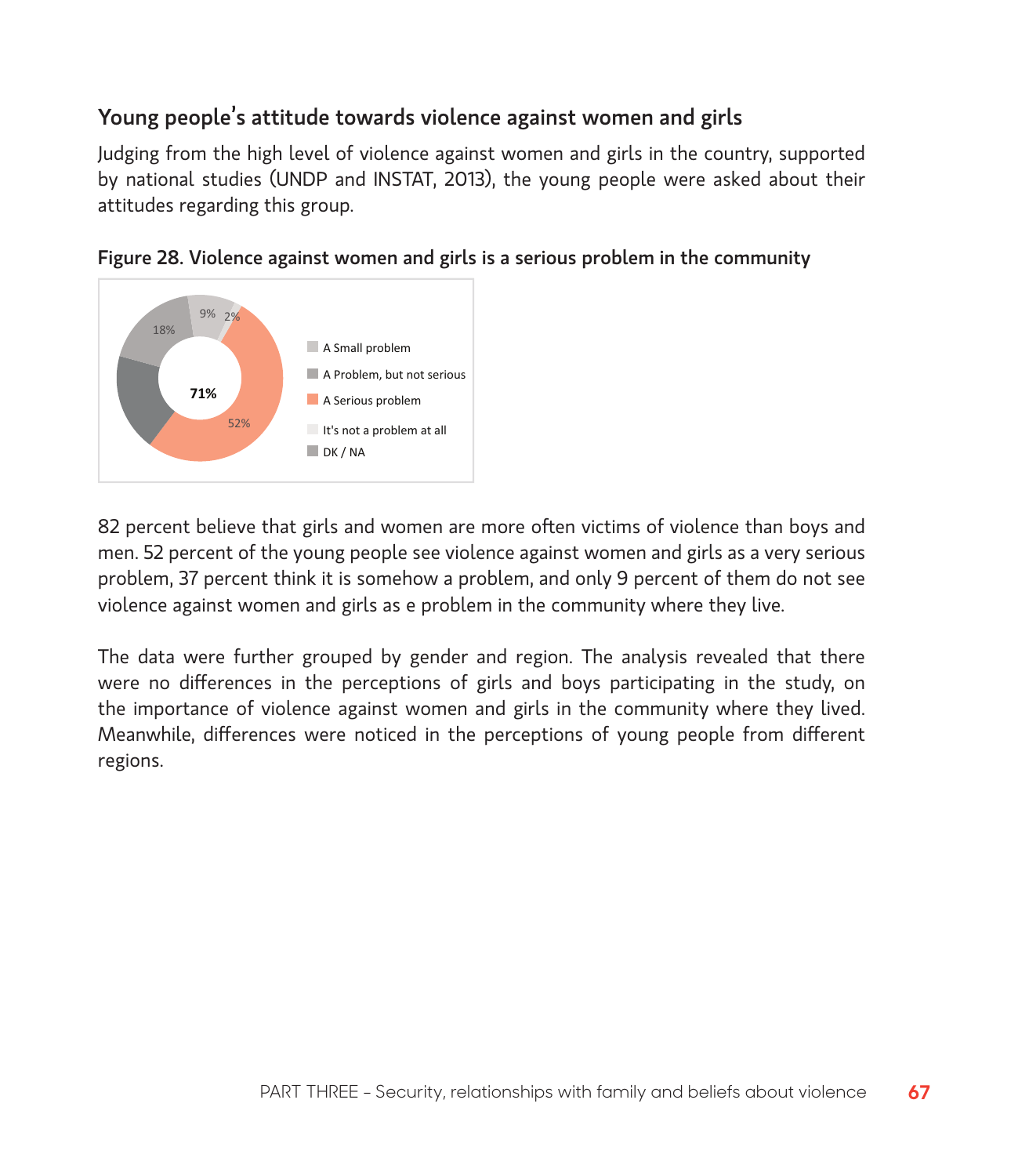

# Figure 29. 'Violence against women and girls is a serious problem in the community' belief.

A higher percentage of young people from Tirana were of the opinion that violence against women and girls was a serious problem (84 percent) compared with the young people from other cities (70 percent) and villages (66 percent). Furthermore, with regards to domestic violence, 92 percent of the young people believe that family members have no right to hurt or humiliate the other family members. However, 31 percent of them think that domestic violence is the problem of only that family where violence is occurring.

# Data provided by focus groups

Findings from the analysis of discussions in focus groups consisting of boys and girls revealed the same situation regarding community safety, and shared the same attitudes and beliefs towards violence.

With regards to community safety, the participating girls and boys stated that they feel safe in their community both during the day and at night. However, when asked about specific situations, the girls participants said they generally feel safe, but not as safe when they return home late in the evening along unlit roads, at building entrances or other dark places. There were no such comments among boys, in none of the focus groups.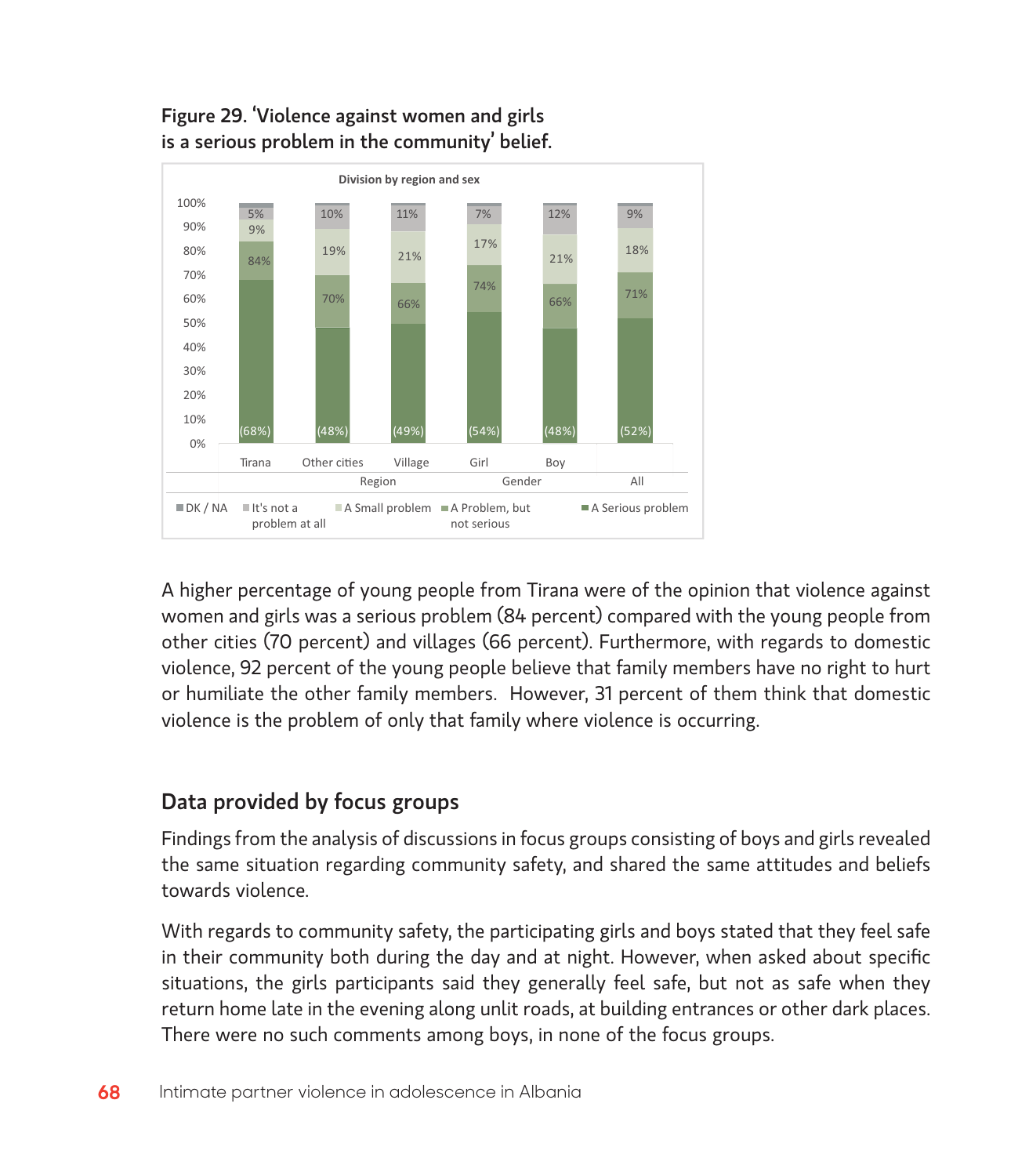*"I feel safe in my neighbourhood, however, when I return home late in the evening I am afraid walking along unlit roads, or at the building entrance... I am not afraid during the day" (girl, 17 years old, Vlora, city)*

*"I like going out with my girlfriends at the bars around Blloku on Friday or Saturday, as I think they are really lively, but my parents won't allow me, and they advice and inform me about various difficult situations my peers go through." (girl, 16 years old, Tirana).*

Participants in focus groups stated that there was violence in the community they lived in. However, there were people among them who believed that the violence level was not such a serious problem. They reported different cases well-known in the community, but also other cases less known in their community or their social circle. Participants believed that violence could be used in cases of self-defence, but they stated they were against violence and that it should not be used against girls. They also think parents should not use violence on their children, but more often than not parents use violence against their children.

*"Violence is present in Dibra families. There are boys and girls in our schools who I believe are battered at home, because they have bruises." (Peshkopi, boy 18 years old)*

"*I do not think I may provide a generalised judgement. Personally, I do not see it as a really serious problem. I think there is a lot of attention towards women and girls by institutions, awareness campaigns have been organised that have somehow strengthened women and have made them more capable of reacting. Maybe more violence exists in the remote areas, whereas here it does not seem to be much of a problem. (girl, 15 years old, Lezha, city)*

*"The use of social media is also a means of violence. Somebody may open a fake account and damage the person in question. The attitude towards victims of violence is also discriminatory. Even on the social networking sites, people search for the fault in women and girls and the reason for abuse they gave to boys and men. In various cases of violence in Lezha, the community blames the women." (girl, 16 years old, Lezha, city)*

Some of the participants saw violence against women and girls as somehow widespread in their communities. They mainly spoke about physical and psychological violence. Despite the identification of interventions made by the civil society organisations regarding women empowerment, some of them considered violence as a phenomenon occurring mainly in the isolated rural areas.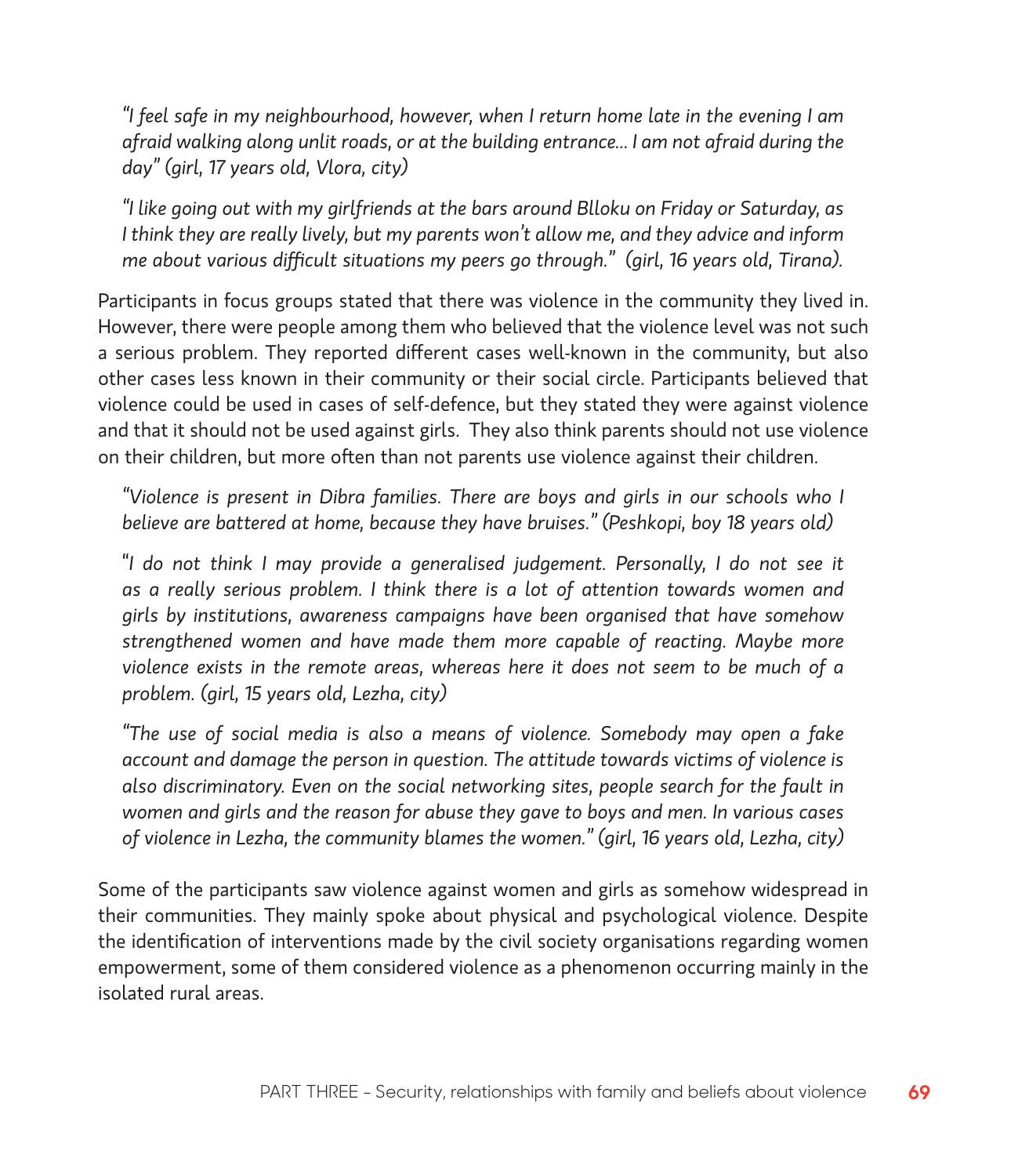*"To my opinion, it is a serious problem. But none of us is able to make an appropriate assessment, for as long as we have not experienced violence ourselves. Physical violence exists especially among the boys, whereas among girls the psychological violence is more dominant. I have witnessed forms of psychological violence, social isolation and bullying." (girl, 17 years old, Lezha, city). Some of the girls form Tirana shared the same opinion.* 

*"Women and girls are judged, and they are expected to be more of a family and work supporters rather than life protagonists. Given that women and girls are prejudged more, this may contribute to increased levels of violence against them. Prejudgement and discrimination against women may make a woman feel incapable and have poor self-esteem. Lack of self-esteem makes her more exposed to violence." (girl, 18 years old, Vlora, city)*

*"The community has a big influence on people's behaviour. Our society expects girls to stay at home and do the housework, and it is very difficult to do otherwise within this community. Mothers themselves influence their girls to adjust to the community's expectations. (girl, 17 years old, Lezha, city).*

*"It seems to me that both genders prejudge each-other. Due to the inferior position girls and women are left in the society, they are seen more as an object, and often as a sexual object. This makes the girl more exposed to violence. It seems to me this is the reason why women judge men also, and they do not feel safe. Every year, we organise a show in our school against gender-based violence." (girl, 17 years old, Lezha, city).*

Focus groups participants also expressed their intolerance to violence as a mode of interaction. Despite the fact that they reported numerous cases of domestic violence and intimate partner violence, they were against any form of violence.

*"To my opinion, violence is a breach of human rights, nobody has the right to hurt another person for any kind of reason. (girl, 16 years old, Lezha, city).*

*"Violence should be used for self-defence, however, I am against violence and I think it should not be used against women or girls." (boy, 18 years old, Peshkopi).*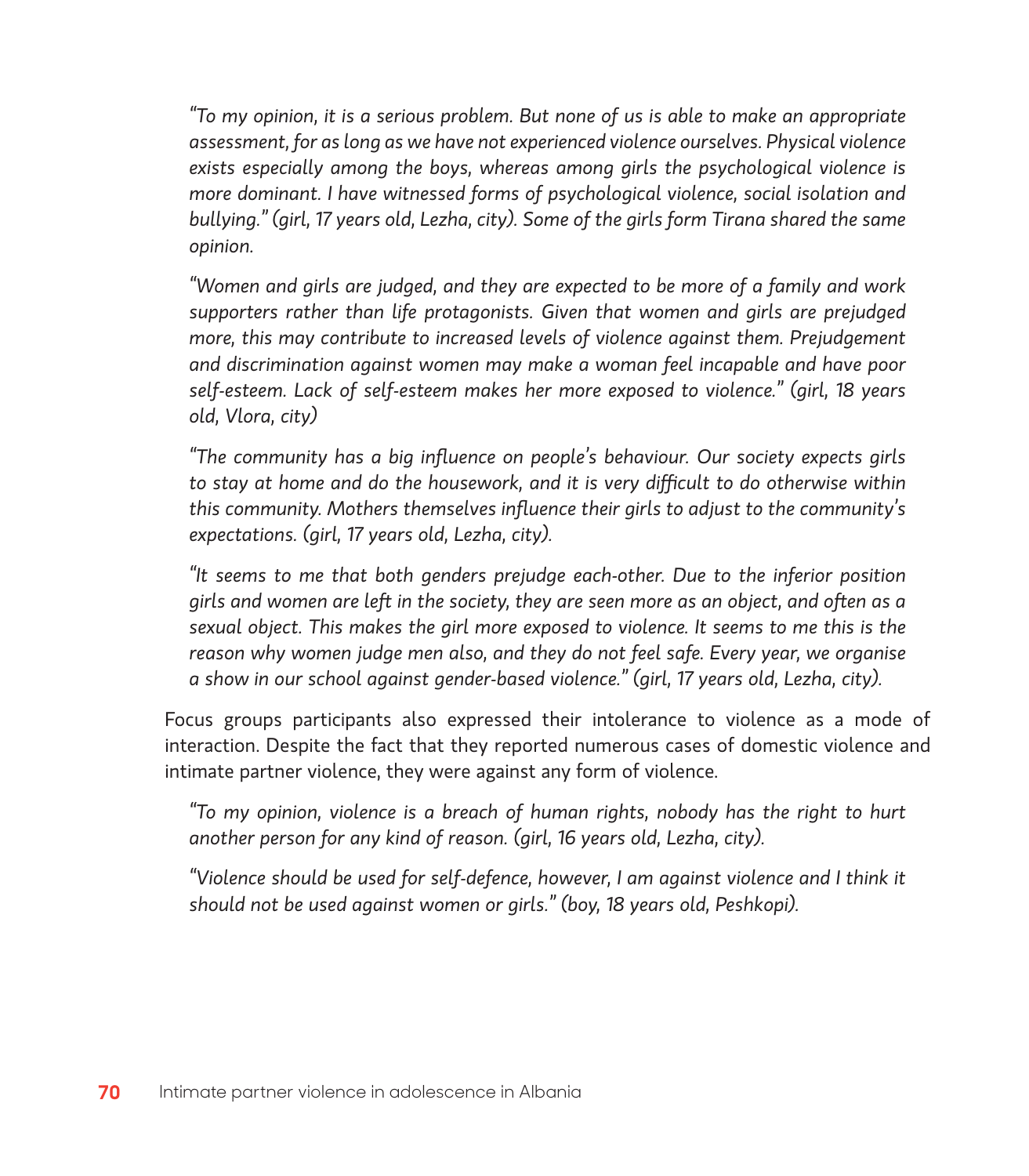# Discussions, reflections and suggestions on intimate partner violence in adolescence in the Albanian society

# Discussions, reflections and suggestions related to intimate partner violence among adolescents

The research study findings indicate that intimate partner violence during adolescence is rooted deep into the family and the young people's experiences of exposure to violence during their life. Findings speak clearly of a strong correlation between experiencing domestic violence and accepting and/or exercising it by the young people themselves when they enter into intimate relationships. The connection between people who have experienced domestic violence and their involvement in IPV was visibly alarming and the figures are nearly the same as in other Albanian and international surveys related to violence against women and girls. Young people who had been exposed to domestic violence were more likely to be victims or perpetrators in their intimate relationships.

Although young people were not tolerant towards violent sexual and physical behaviour and a number of controlling behaviours by their partners, it could be noticed that a large part of them considered the controlling behaviour as acceptable, both as regards the social networking sites and determining who the partner may socialize with. They further believed that discriminating attitudes, norms and behaviour were among the main causes of IPV. Young people who had been in an intimate relationship were more receptive to violent behaviour compared with those who had never been in an intimate relationship. As compared to girls, boys spoke less of a violent experience.

Peers, parents and the psychologist were the persons whom young people would share an experience of physical, psychological and sexual violence with. The percentage of young people who would ask for help decreased significantly among young people who had been or were currently in an intimate relationship as compared with the others who had never been in an intimate relationship before.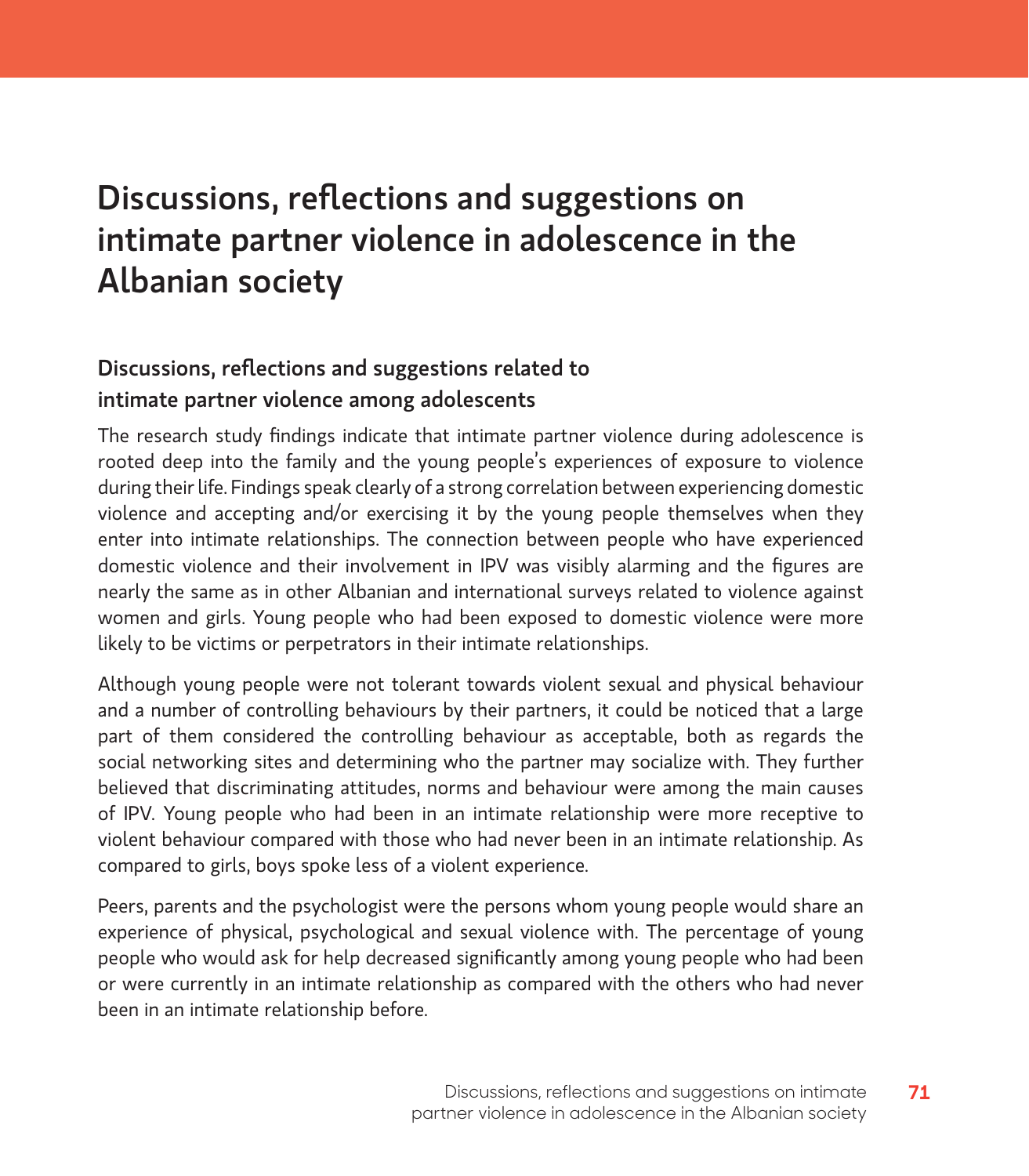About half of young people who had had sexual intercourse used no protection during sex, with girls more often than boys. This really concerning data is an indicator of the poor level of sexual education among the Albanian youth. Furthermore, according to the witnesses provided by the focus groups, the risk for sexually transmitted diseases and unintended pregnancies is ever present in the young people's life. Unintended pregnancy was not included as a question in the questionnaire, but rather in the girls' focus groups and they revealed numerous cases of their friends, who in the majority of cases had an abortion in private clinics.

At the age of about 13-14 years old, a part of adolescents start to consume alcohol, tobacco and a small percentage of them use various narcotics. What is concerning is the fact that young people who reported to have used tobacco, alcohol and narcotics in the last 12 months also constituted a higher percentage of IPV victims and perpetrators compared with young people who had not used substances in the last 12 months.

The data also indicated that the parent-adolescent relationship was dominated by parental control. Young people talk more often with their parents about their future plans rather than their intimate relationships. Girls talk more often with their parents than boys.

Young people feel safe in their neighbourhood, however, only half of them would stop to give information to a stranger during the night.

The above data, and especially the fact that 22 percent of the young people who had ever been in an intimate relationship report to have been victimized, recall for urgent adoption of strategies and policies so as to avoid this phenomenon with major personal, domestic and social consequences. The data further indicate the urgency of sexual education with regards to the use of protective measures. But discussions related to the unwanted abortions ring an alarm bell on the failure of the Albanian state to monitor the private clinics throughout Albania.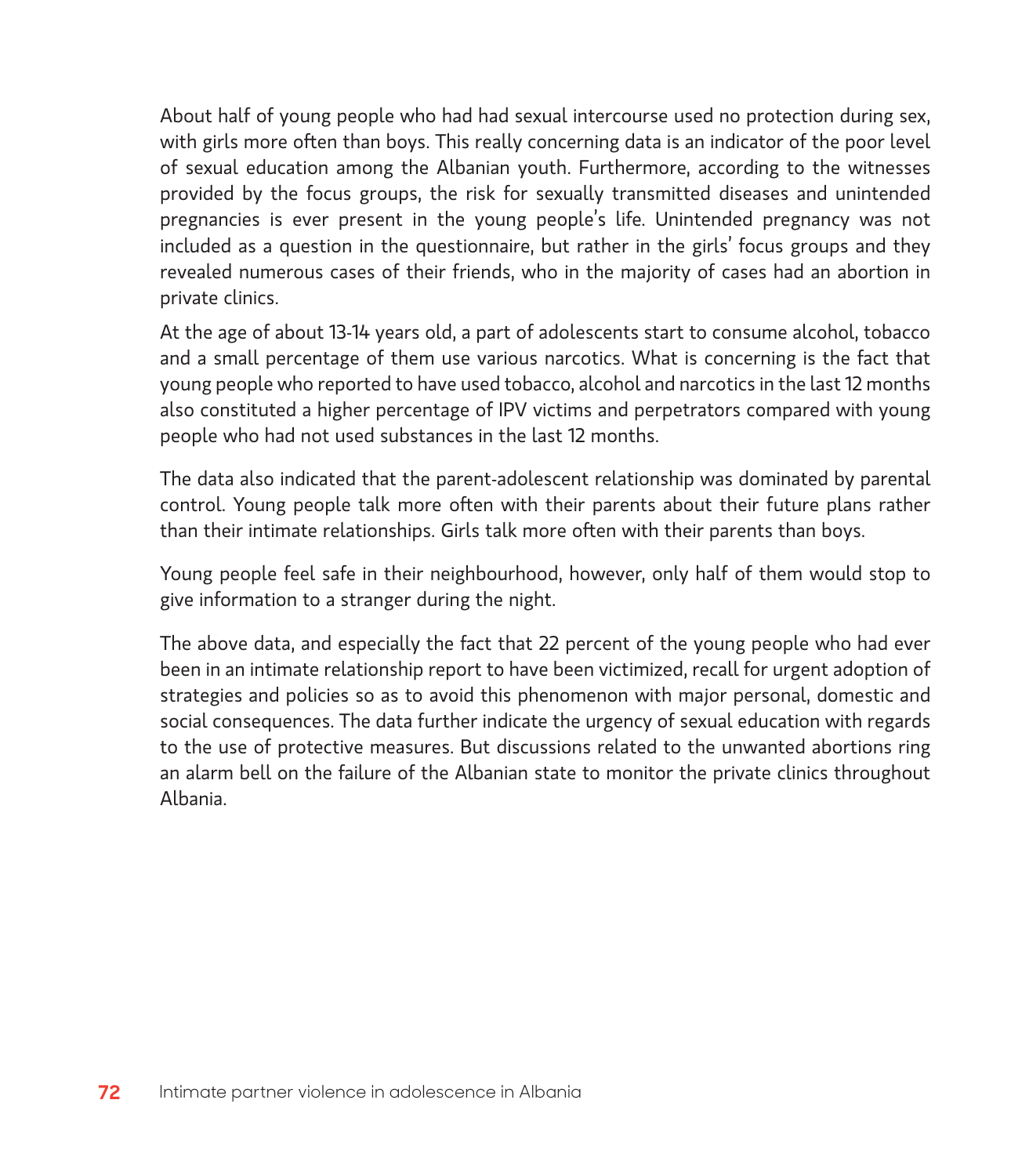## Suggestions for action regarding intimate partner violence among adolescents in the Albanian society

#### *Suggestions for deeper scientific research*

The issue of intimate partner violence must be studied at all its dimensions and the age groups it affects. The strong interrelation between the domestic violence experienced in the family and the intimate partner violence during adolescence is an important aspect which must be analysed and addressed. Vulnerable and marginalised groups must be studied with priority, also based on their actions, such as school drop out and early marriages. Other longitudinal studies which analyse the experiences of victims of intimate partner violence would enrich the information framework necessary to better understand their impact on the young people's life. Moreover, the state institutions, the academy and the civil society organisations must take on a greater responsibility in the avoidance of domestic violence and teenage dating violence.

#### *Suggestions for Policies, Laws and Strategies*

IPV is a preventable phenomenon. Intimate partner violence in adolescence may be a risk factor for future domestic violence. The focus of the studies so far has been the domestic violence and its impact on women and children. Intimate partner violence among young people is an issue not yet studied thoroughly. While intimate partner violence is a crime being reported by both the victims and the police, the intimate partner violence among adolescence almost goes unreported.

May intervention be done through early prevention? Parents are among the main actors who must become aware of what adolescents are experiencing and should treat such phenomenon as a serious problem for the future of their children. Adolescents do not want to report or talk about IPV neither.

The entire Albanian society must understand the importance of IPV and must develop programmes which prevent such behaviour. It is of high importance for such phenomenon to be treated in the light of social and economic factors or the norms present in the Albanian society. By handling intimate partner violence and discussing the issue as a society, we may prevent not only IPV but domestic violence as well. It is about time not only for the researchers but also for policy-makers to give priority and include the measures for the prevention of IPV during adolescence in their agendas. The data of the survey showed that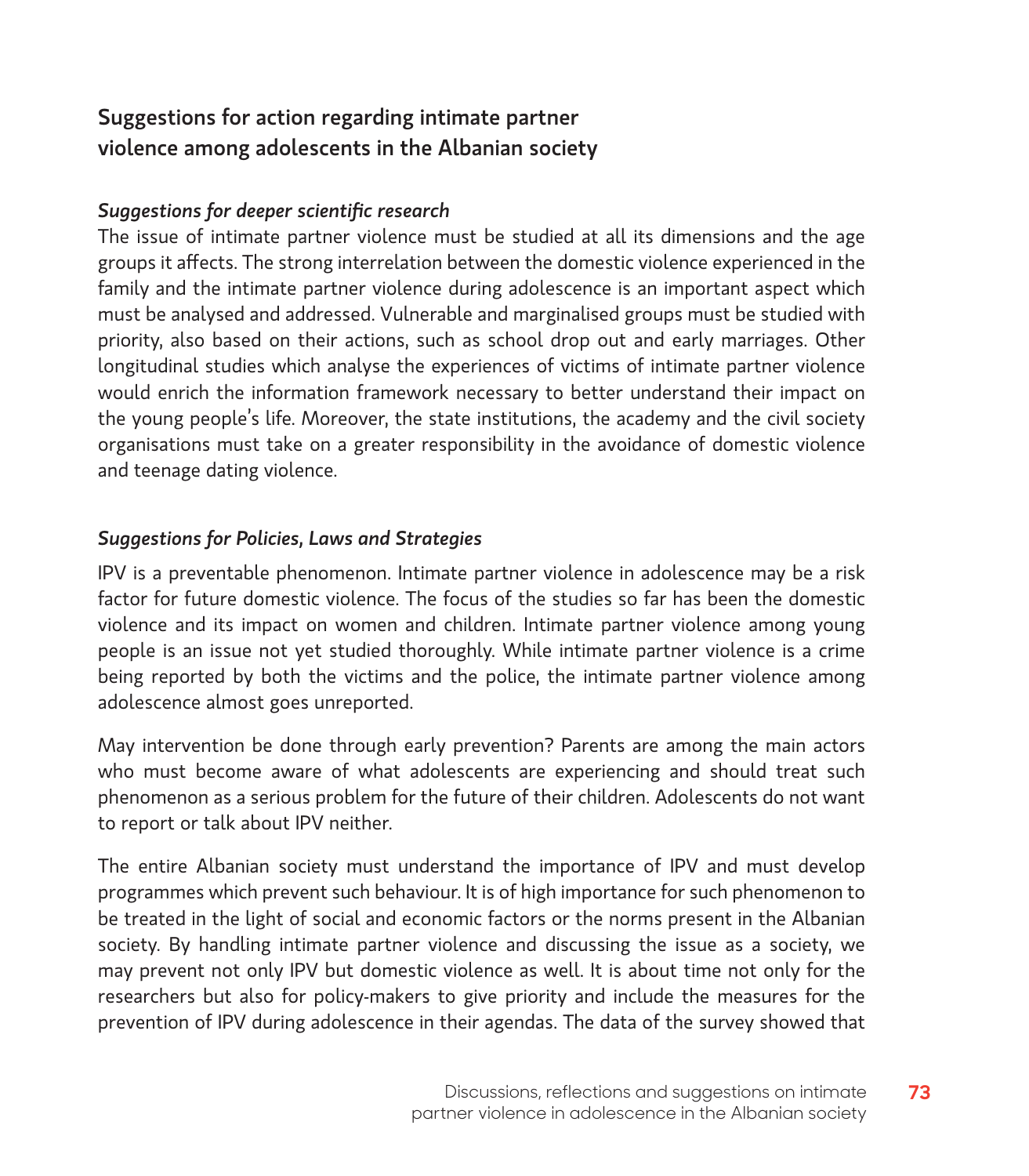IPV is a serious problem happening during adolescence and involves a large number of young people, and as such requires public attention at national level.

The policies and practices developed in this respect may influence not only schools, but also the youth organisations in order to promote and support the development of healthy relationships based on respect and dignity. Laws and policies can provide the foundation for a comprehensive approach to intimate partner violence. While a great number of laws and policies against domestic violence and violence against women are in place, implementation is still lagging behind. The situation is even more alarming when it comes to laws and policies against IPV in our country. Measures to strengthen effective implementation should include training of officials who handle cases of domestic violence, but also IPV cases at all ages, including among adolescents, setting up mechanisms for impact monitoring and assessment, as well as ensuring the best accountability and coordination. Committing adequate human and financial resources is also essential. Moreover, laws and policies can often play a positive role in changing attitudes and behaviours in the long term, especially when they are accompanied by complementary strategies such as awareness-raising on ending violence. Once laws are in place, they convey a strong message that violence against women or the IPV is not tolerated and that it is the right of every woman to live free of violence and protected by the state.

# Proposals for strategies for the avoidance of IPV based on the best international practices

1. Prevention strategies focused on schools are necessary for the prevention of a number of factors contributing to the development of abusive behaviour among adolescents. This includes working directly with adolescents, including people who have an influence on adolescents, the use of media and communication channels. The school personnel is in continuous contact with the students, hence they should be the first to receive training and acquire the knowledge for handling different cases. The school personnel must prepare a safety, protection and counselling plan for adolescents in their school. Prevention programmes shall be integrated into special curricula and in extra-curricular classes. All such strategies must be tailor-made based on the ages and the socio-cultural context. The psycho-social school services must be strengthened, by increasing the number of psychologists and social workers with the aim of extending the psycho-social services provided not only to adolescents who seek help themselves, but also to handle the cycle of violence overall, especially among those who do not report it. An important preventive role at school is also played by teachers and other workers who may identify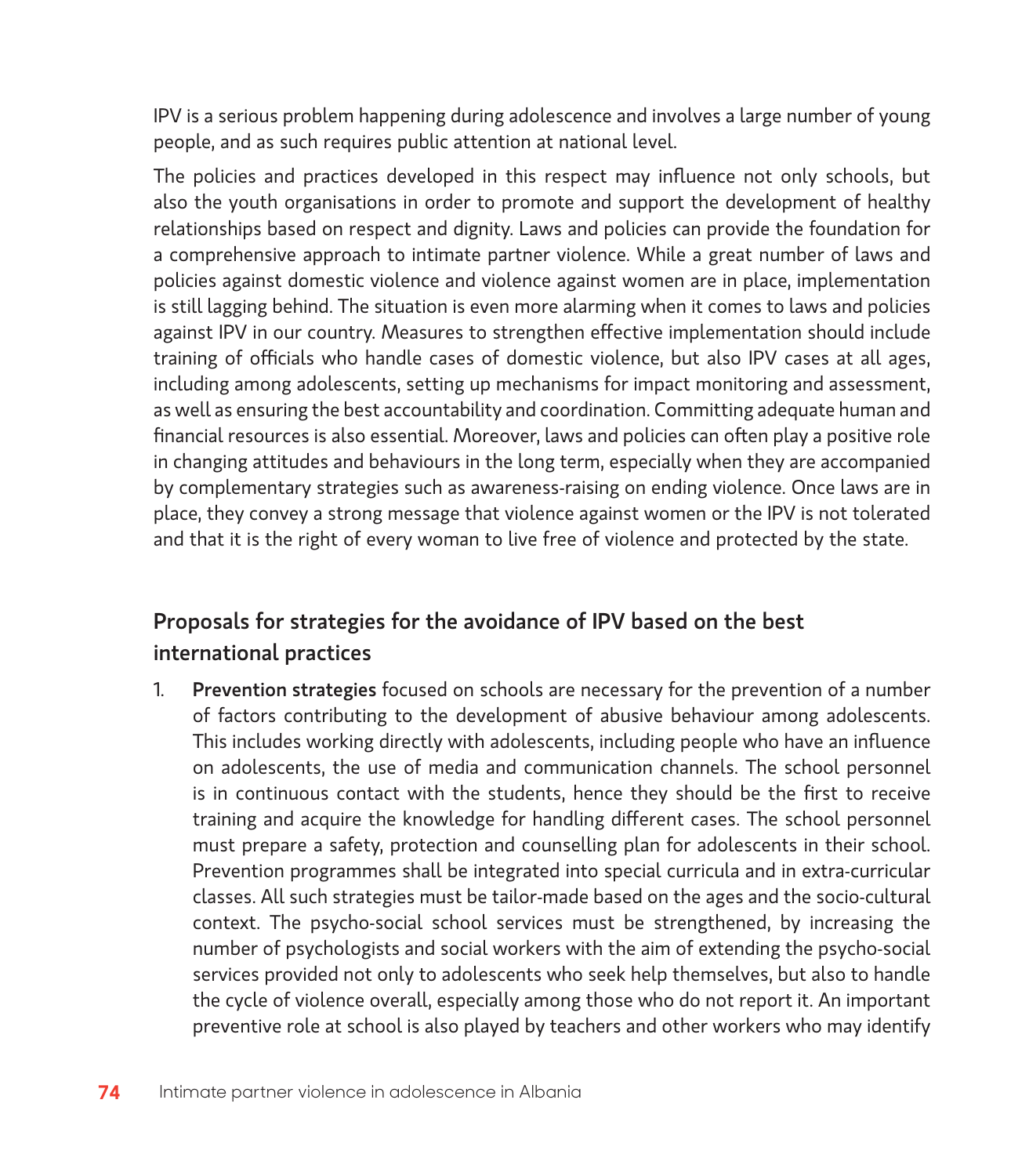various cases of young people involved in IPV, by monitoring their behaviour and providing help as appropriate.

- 2. Strategies that may be applied as of secondary school. Preadolescence is a period which may be used for developing healthy relationships, whereas adolescents are curious and start to explore the first intimate relationships or read about them. As a result, during this phase it is suggested to provide a strong support through various modules which should be treated during classes or in the meetings with the school psychologist. Such education would precede the risk factors which may lead to the development of violent behaviour.
- 3. Youth inclusion, strengthening leadership. The young people's voice is highly critical for a successful prevention of intimate partner violence. Young people have influence over their peers, especially the elder toward the younger ones. Social media is a possible platform for young people inclusion. Hence, the schools may create a space on the social networking sites for the young people who want to write about issues that concern them. Certain young people are strong advocates of issues that affect their lives, sometimes preaching good behaviour to adults as well. By treating young people as future leaders, they will develop capacities for inter-generational partnerships and positive changes in the community.
- 4. Involvement of parents and the community in schools. Parents or caregivers serve as a primary force and a role model to their children. Through their actions, they also affect local policies and the legislation. As a matter of fact, parents should be involved in many issues at school, not only regarding IPV. Parents' inclusion should be done through a special protocol, and should not be fictitious. Not only academic achievements should be discussed with parents, but also issues regarding the psycho-social development especially during the transition from secondary school to high school.
- 5. More data on IPV among adolescents are needed in order to prevent the phenomenon. In order to address IPV as a priority of public education and health and to advocate more the IPV prevention programs and policies, reliable data are needed on various issues related to this phenomenon, such as IPV prevalence and the dynamics in different regions; in-depth study of the impact of domestic violence and intimate partner violence in adolescence; the role of parental control in IPV prevention; measuring the opinions of parents and caregivers in relation to IPV. The data of this survey constitute a very good starting point for initiating the first preventive interventions, since most of the findings enable in-depth studies for other issues.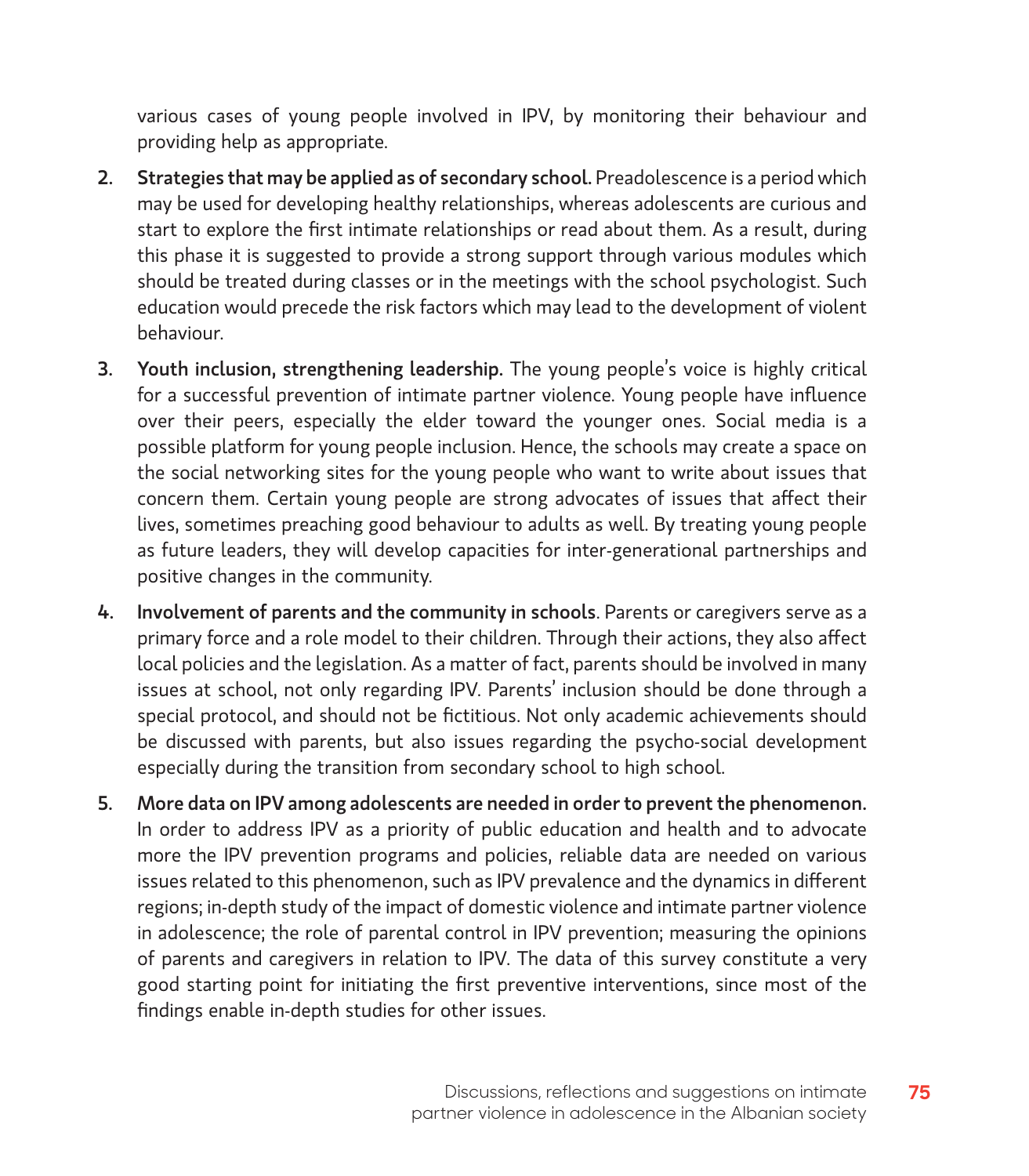- 6. Amendment of IPV-related policies at local level is possible. Members of the National Referral Mechanism (NRM) can play a key role in the IPV prevention. Given that the educational system representatives are part of the NRM, they must bring to NRM meetings concrete ideas and plans with regards to IPV prevention as well as know-how on the connection between IPV and domestic violence. Adolescents who are victims of domestic violence must be provided with orientation services at school by social workers and psychologists. IPV should receive a different consideration and should not be treated as bullying or sexual harassment. The change in local policies may start by making small steps such as, for example, informing policy-makers about this phenomenon and the current attempts to handle this issue. However, NRM provides an ideal platform for handling IPV, as it would prevent domestic violence which is the scope of NRM activity.
- 7. The amendment of policies nationwide is also necessary. Having in mind the difficult climate of the state budget, a strong political agenda and an extended coalition of allies against violence is necessary to succeed in the fight against IPV and further on, against domestic violence. Some of the international goals, such as the preparation of a resource package focused at IPV prevention easily accessible by schools, may be achieved through advocating at central and local level. The Ministry of Education and Youth should not remain indifferent to such phenomenon, but should take appropriate measures simultaneously with the academic aspects.
- 8. A holistic approach may link the IPV prevention to other political issues. Whereas the relevant policies and laws for the prevention or punishment of intimate partner violence and abuse among adolescents are missing and are necessary, it is yet believed that such policies would be insufficient for IPV prevention. The holistic approach emphasizes the importance of a safe and all-inclusive learning environment where respectful, equal and non-violent behaviours are taught and modelled. This positive approach links the IPV prevention to other educational initiatives such as the promotion of positive behavioural support and socio-emotional learning based on the experience of the developed countries.

Adolescence is a period of exploration, transition and social development and the prevention programmes should be adapted to this context. These programmes further aim at changing the violent behaviours and not merely the attitudes to IPV. Adolescents constitute a neglected group from the gender and socio-emotional perspective, though it is an important period in a person's life. Longitudinal studies need to be conducted for the development of effective prevention programmes, especially as regards the IPV risk factors among adolescents.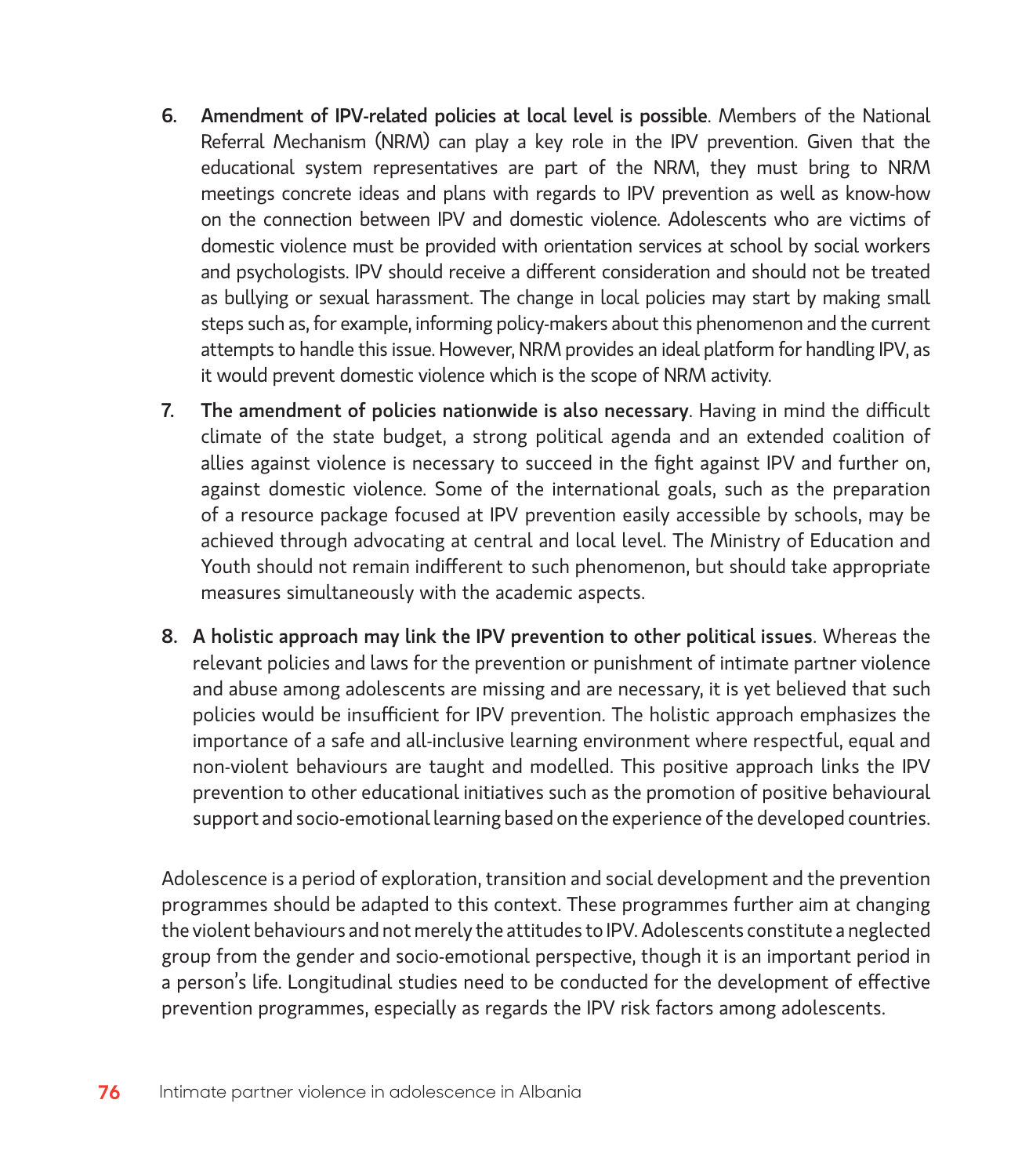A number of prevention and intervention programmes are in place in the developed countries, which provide an opportunity to develop life skills and promote healthy, nonviolent relationships. A large part of these programmes aim at changing and improving the IPV-related knowledge, attitudes and behaviours, focusing on making the young people able to establish good interpersonal relationships. These programmes are applied at family, school or community level. Especially those programmes of the developed countries applied at school level and focusing mostly on young people and their peers and aiming at altering not only the attitudes, but also IPV related behaviours, have resulted highly successful.

#### *Various social programmes that should start as of 7th or 8th grade*

Involvement in psycho-social programmes promotes expectations for a mutually respective, mutually caring, non-violent relationship. Successful programmes not only provide the skills to establish safe and healthy relationships, but also provide numerous possibilities to practice and reinforce such skills. These programmes are implemented in schools in countries such as the United States of America, Sweden, etc.

*But why should schools react towards IPV?* Firstly, the school is an environment where the perpetrator and the victim interact with each-other more than in any other environment. Secondly, the school has the duty to protect its students against any type of violence that may threaten them. Thirdly, the school is able to address the adolescents' abusive behaviour more than any other institution. Last but foremost, the school possess all the authority necessary to implement rules and policies towards the students' behaviours, with a view of protecting them and its staff. Above all, schools must make efforts to promote healthy relationships and prevent IPV among adolescents, with a view to enhancing young people's health and guaranteeing safety and academic achievements.

Healthy relationship programmes for couples focus on improving relationship dynamics and individual well-being by improving communication, conflict management and emotional regulation skills. Provision of trainings on sexually transmitted diseases and contraception methods to avoid sexually transmitted diseases and unintended pregnancy is very important.

The programmes suggested below have been taken from the publication: Preventing Intimate Partner Violence across the lifespan: A Technical Package of Programs, Policies, and Practices, developed in 2017 by Niolon, Kearns, Dills, Rambo, Irving, Armstead, Gilbert.

One socio-emotional program with evidence of effectiveness is *Safe Dates*, focused on the promotion of healthy relationships and the prevention of IPV. This programme is originally developed for 8th and 9th graders, with 10 sessions of classroom discussions. The program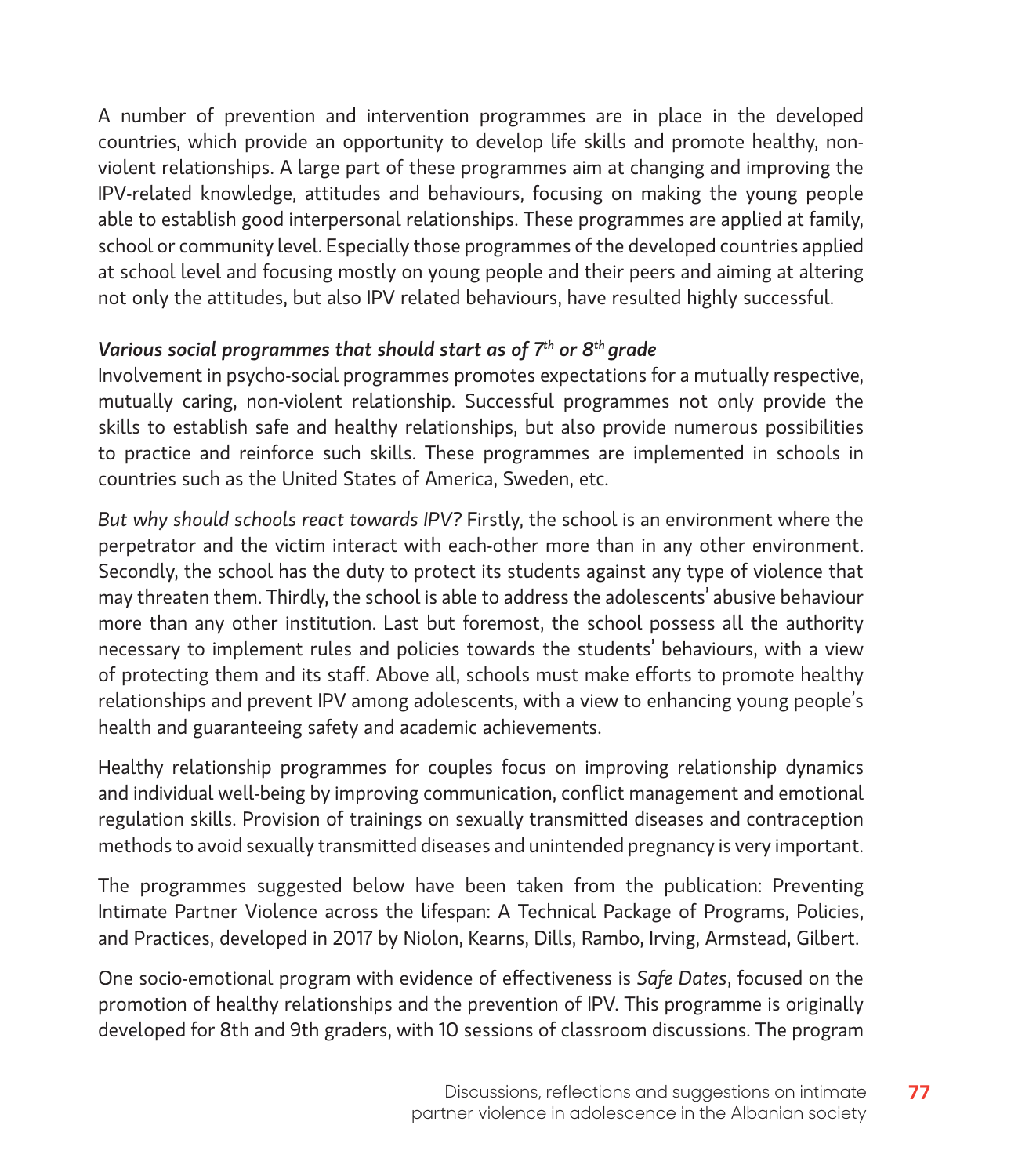offers opportunities for students to learn and practice skills related to conflict resolution, positive communication, and managing anger.

Another example is the programme *The fourth strategy*, dedicated to adolescents healthy relationships. The program is named "The Fourth Strategy" to indicate that teaching youth about relationships is as important as teaching them the basic school topics such as reading, writing and arithmetic. This 21-session manualized curriculum focuses on: personal safety and injury prevention; healthy growth and sexuality, and substance abuse. These programmes are accompanied by awareness raising on IPV among adolescents.

Another programme for prevention of IPV among adolescents is also *the Healthy Relationship Programme* which is based on two principles: 1) Everyone deserves to feel safe and respected in an intimate relationship, and 2) there is no excuse to violence, never. This programme is provided to 7th-12-thgraders. This programme initially addresses some questions to students of secondary schools, asking them about what a healthy friendship or relationship means to them. Afterwards, students learn about the difference between flirting and sexual abuse and the importance of imposing boundaries. Whereas high school students are presented with a broader picture of IPV and its prevention. The knowledge about sexual harassment and sexual attack are part of this programme curricula. Young people should be supported by all possible means in order to prevent IPV. They should be involved early in discussions that explain the concept of love so as to impose a new norm on what constitutes a healthy relationship. This programme requires students to look into traditional gender stereotypes and the role they play in IPV perpetration.

Possible results that may be achieved through such programmes are:

- Increased use and preservation of healthy relationship skills;
- Reductions in perpetration of physical, sexual and emotional IPV;
- Reductions in perpetration of peer violence, including bullying;
- Reductions in high-risk sexual behaviours;
- Reductions in attitudes that accept violence in relationships;
- Development of critical thinking about gender roles, stereotypes, media and the manner how these affect intimate relationships;
- Development and use of the means (such as online service lines) to help victimized or perpetrator friends;
- Increases in relationship satisfaction and well-being;
- Reductions in substance abuse;
- Reductions in weapon-carrying.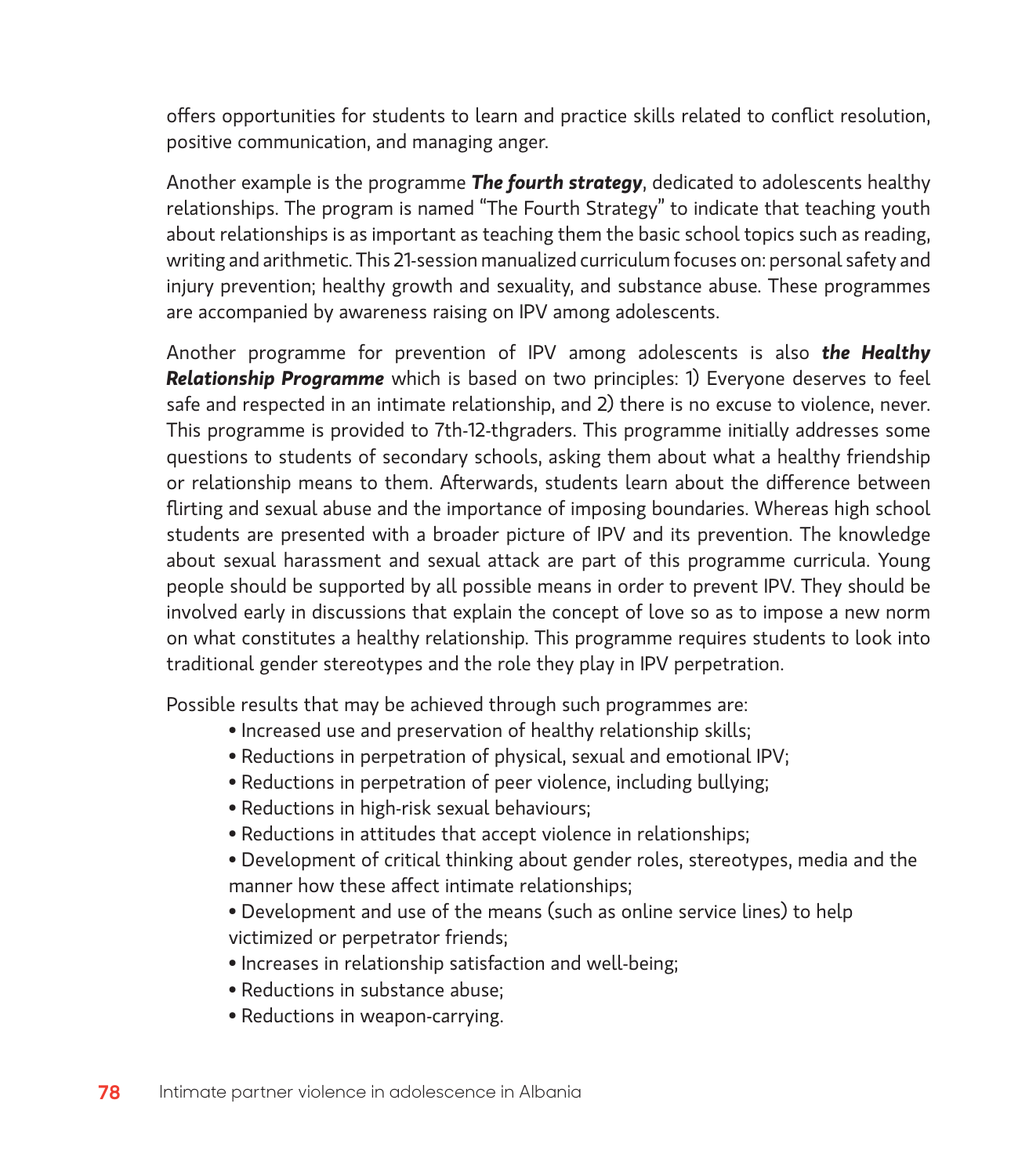#### *Engagement of positive examples and people*

Promoting positive relationship expectations by condemning violent and unhealthy relationship behaviours among adolescents and young adults are critical to the prevention of IPV. Trusted adults and peers are important influencers in the adolescents and young adults' lives. Beliefs and attitudes about the acceptability of violence and about gender equity are predictive of IPV perpetration. Given that peers are the first source of support for young people in case of intimate partner violence, the provision of trainings for young people, with the aim of not only raising self-awareness, but also helping their friends in need, would provide support for the IPV victims. Peer training is conducted for the purpose of supporting and orienting perpetration cases towards supporting services. The data indicate how perpetrators and victims pertain to the same psycho-social context, hence they come from violent families and environments. There are a number of approaches that seek to influence the social context within which partner violence occurs by engaging influential adults and peers.

#### Men and boys as allies in prevention.

These approaches target men and boys and encourage them to be part of efforts to prevent IPV, including teenage dating violence. These approaches not only encourage men and boys to promote social norms that reduce their own risk for future perpetration, but also support potential victims by intervening and speaking out. These approaches often target men in peer groups, such as athletic teams or other types of teams.

Family-based programs seek to involve parents and other caregivers in prevention of IPV. These programs operate on the premise that the family is central to the development of norms and values, and therefore amenable to interventions that promote acceptable behaviour. These approaches are designed to improve parental awareness and knowledge about IPV, change parental attitudes about the acceptability of IPV, as well as improve parent communication skills around IPV.

Potential outcomes of these programs

- Reductions in perpetration of IPV.
- Increase in parental/caregiver efficacy in resolving teen relationship conflicts and engaging in rule setting.
- Reductions in acceptance of intimate partner violence among adolescents.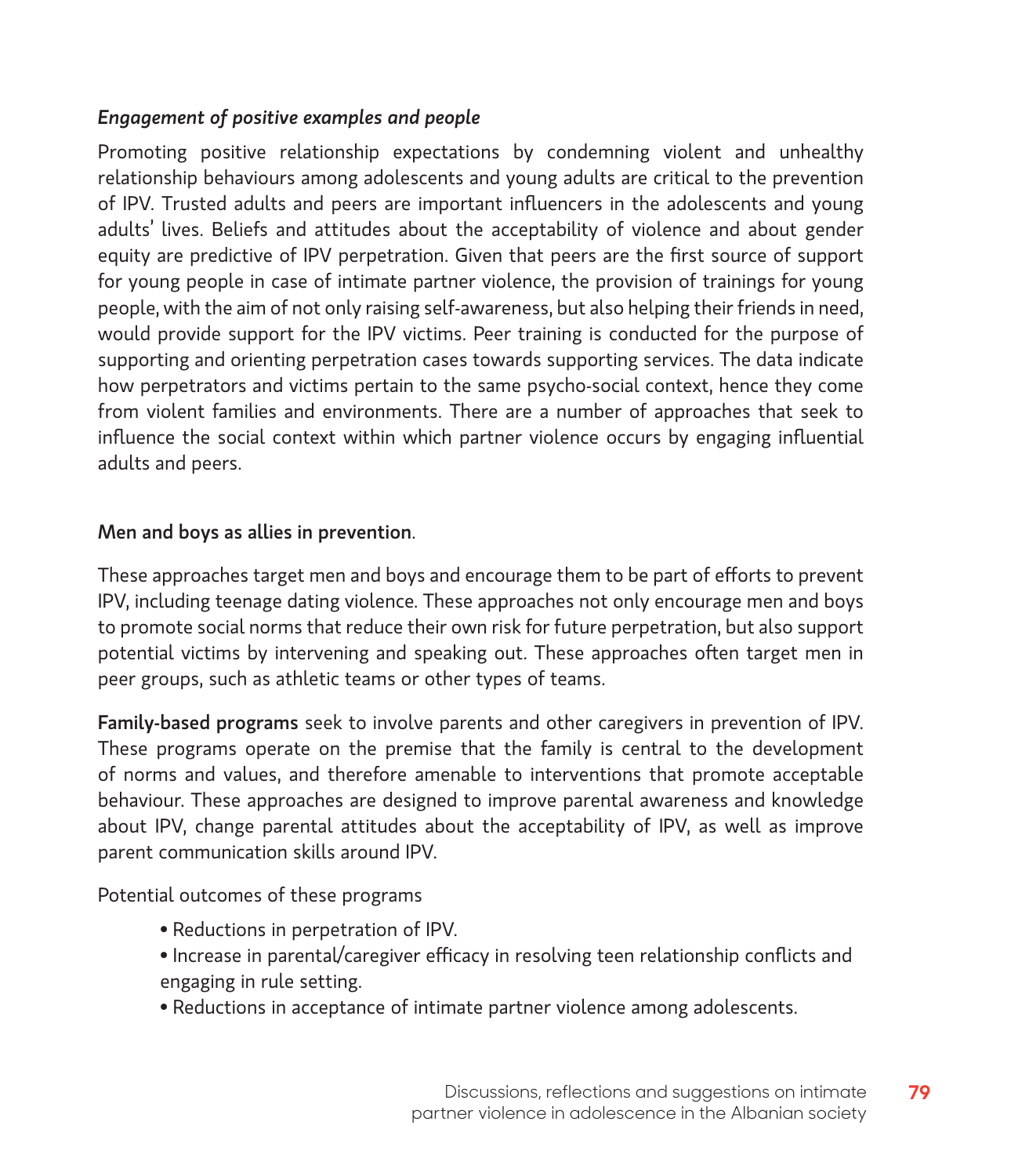# **References**

- Ackard, D. M., & Neumark-Sztainer, D. (2002). Date violence and date rape among adolescents: Associations with disordered eating behaviors and psychological health. *Child abuse & neglect*, *26*(5), 455-473.
- Albanian Women Empowerment Network. 'Report on the Implementation of the Council of Europe Convention on Preventing and Combating Violence Against Women and Domestic Violence in Albania,' December 2016.

Received from: http://awenetwork.org/wp-content/uploads/2017/01/ DraftIstanbulConvention-Monitoring-Report-1-1.pdf.

- Albanian Helsinki Committee. (2017). Report on the situation of respect for human rights and freedoms in Albania during 2016.
- Available at http://ahc.org.al/wpcontent/uploads/2017/04/Albanian\_2016\_Human-Rights- Report\_ AHC\_ENG.pdf.
- Allison, B. N., & Schultz, J. B. (2004). Parent-adolescent conflict in early adolescence. *Adolescence*, *39*(153), 101-120.
- Archer, J. (2006). Cross-cultural differences in physical aggression between partners: A social role analysis. *Personality and social psychology revie*w*, 10*, 133-153.
- Banyard, V. L., & Cross, C. (2008). Consequences of teen dating violence: Understanding intervening variables in ecological context. *Violence against* w*omen*, *14*(9), 998-1013.
- Billy, J. O., Brewster, K. L., & Grady, W. R. (1994). Contextual effects on the sexual behavior of adolescent women. *Journal of marriage and the family*, 387-404.
- Brendgen, M., Vitaro, F., Tremblay, R. E., & Wanner, B. (2002). Parent and peer effects on delinquencyrelated violence and dating violence: A test of two mediational models. *Social development, 11*(2), 225–244.
- Bell, K. M., & Naugle, A. E. (2008). Intimate partner violence theoretical considerations: Moving towards a contextual framework. *Clinical psychology review*, *28*(7), 1096-1107.
- Ben-Arieh, A., McDonell, J., & Attar-Schwartz, S. (2009). Safety and home–school relations as indicators of children well being: whose perspective counts? *Social indicators wresearch*, *90*(3), 339-349.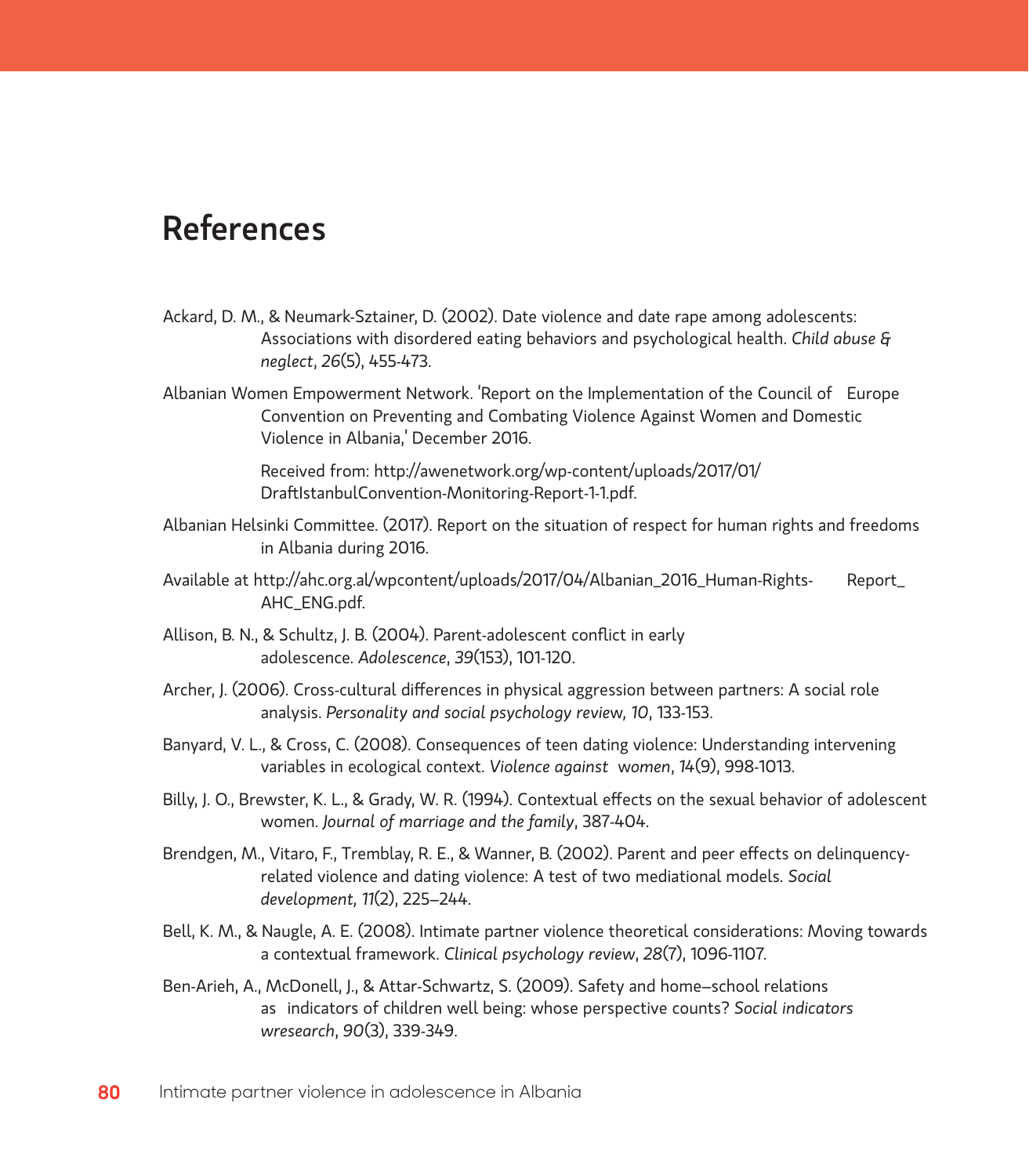- Black, B. M., Tolman, R. M., Callahan, M., Saunders, D. G., & weisz, A. N. (2008). when will adolescents tell someone about dating violence victimization? *Violence against women, 14*(7), 741- 758.
- Breiding, M. J. (2014). Prevalence and characteristics of sexual violence, stalking, and intimate partner violence victimization—National Intimate Partner and Sexual Violence Survey, United States, 2011. *Morbidity and mortality* w*eekly report. Surveillance summaries (washington, DC: 2002)*, *63*(8), 1.
- Brooks-Russell, A., Foshee, V. A., & Ennett, S. T. (2013). Predictors of latent trajectory classes of physical dating violence victimization. *Journal of youth and adolescence*, *42*(4), 566-580.
- Buka, S.L., Stichick, T.L., Birdthistle, I., Earls, F.J. (2001). Youth exposure to violence: prevalence, risks, and consequences. *American journal of orthopsychiatry*, 71, 298–310.
- Caldwell, J. E., Swan, S. C., & woodbrown, V. D. (2012). Gender differences in intimate partner violence outcomes. *Psychology of violence*, *2*(1), 42.
- Centers for Disease Control and Prevention, National Center for Injury Prevention and Control (2000). *Dating violence*. Available at www.cdc.gov/ncipc/factsheets/datviol.htm.
- Coker, A. L., McKeown, R. E., Sanderson, M., Davis, K. E., Valois, R. F., & Huebner, E. S. (2000). Severe dating violence and quality of life among South Carolina high school students. *American journal of preventive medicine*, *19*(4), 220-227.
- Cornelius, T. L., Shorey, R. C., & Kunde, A. (2009). Legal consequences of dating violence:

A critical review and directions for improved behavioral contingencies. *Aggression and violent behavior, 14*, 194−204.

- Cubbin, C., Santelli, J., Brindis, C. D. and Braveman, P. (2005). Neighborhood context and sexual behaviors among adolescents: Findings from the National Longitudinal Study of Adolescent Health. *Perspectives on sexual and reproductive health*, *37*(3), 125-134.
- Draucker, C. B., & Martsolf, D. S. (2010). The role of electronic communication technology in adolescent dating violence. *Journal of child and adolescent psychiatric nursing*, *23*(3), 133-142.
- Dobash, R. E., & Dobash, R. P. (1977). Wives: The appropriate victims of marital violence. *Victimology*.
- Dobash, R. P., & Dobash, R. E. (2004). Women's Violence to Men in Intimate Relationships:

Working on a Puzzle. *British journal of criminology, 44*(3), 324-349.

- Dutton, M. A., & Goodman, L. A. (2005). Coercion in intimate partner violence: Toward a new conceptualization. *Sex roles*, *52*(11-12), 743-756.
- Exner-Cortens, D., Eckenrode, J., & Rothman, E. (2013). Longitudinal association's between teen dating violence victimization and adverse health outcomes. *Pediatrics*, *131*(1), 71-78.

European Asylum Support Office. (2016). Albania Country Focus.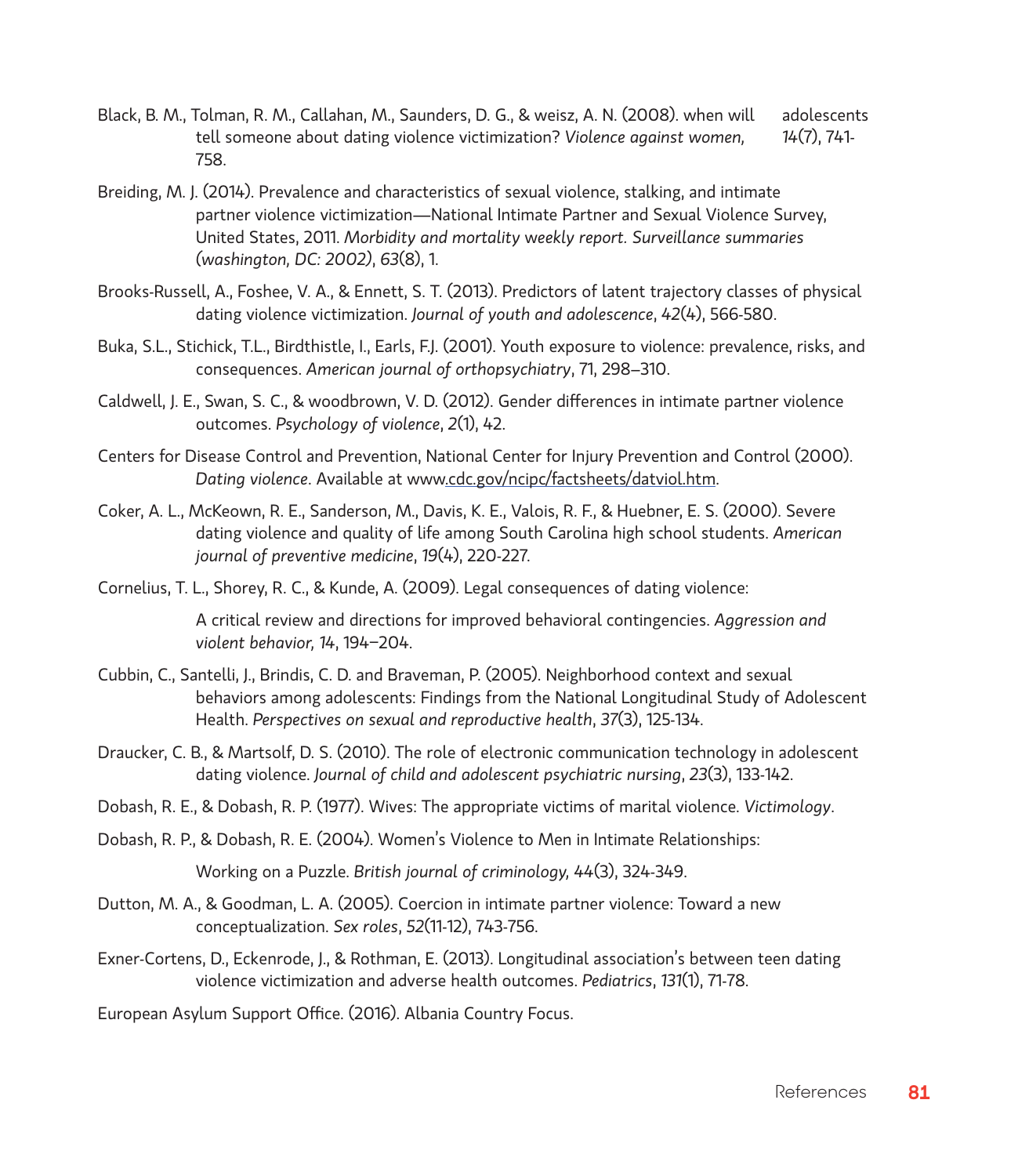- Available at http://www.ecoi.net/file\_upload/2162\_1479371057\_easo-coi-albania-country-focus-finalfinal201611.pdf.
- Fincham, F. D., Cui, M., Braithwaite, S., & Pasley, K. (2008). Attitudes toward intimate partner violence in dating relationships. *Psychological assessment*, *20*(3), 260.
- Finkel, E. J., & Eckhardt, C. I. (2013). Intimate partner violence. *The Oxford handbook of close relationships*, 452-474.
- Finkelhor, D., Turner, H., Ormrod, R., & Hamby, S. L. (2009). Violence, abuse, and crime exposure in a national sample of children and youth. *Pediatrics*, *124*(5), 1411-1423.
- Finkelhor, D., Turner, H., Hamby, S. L., & Ormrod, R. (2011). Polyvictimization: Children's Exposure to Multiple Types of Violence, Crime, and Abuse. *National survey of children's exposure to violence*.
- Forke, C. M., Myers, R. K., Fein, J. A., Catallozzi, M., Localio, A. R., Wiebe, D. J., & Grisso, J. A. (2018). Witnessing intimate partner violence as a child: How boys and girls model their parents' behaviors in adolescence. *Child abuse & neglect*, *84*, 241-252.
- Foshee, V. A., Bauman, K. E., & Linder, G. F. (1999). Family violence and the perpetration of adolescent dating violence: Examining social learning and social control processes. *Journal of marriage and the family*, 331-342.
- Foshee, V. A., & Reyes, H. L. M. (2012). Adolescent dating abuse: Prevalence, Consequences, and Predictors. In J. R. Levesque (Ed.), *Encyclopedia of adolescence*. New York, NY: Springer Publishers.
- Fry, D. A., Messinger, A. M., Rickert, V. I., O'Connor, M. K., Palmetto, N., Lessel, H., &

Davidson, L. L. (2014). Adolescent relationship violence: Help-seeking and help-giving behaviors among peers. *Journal of urban health, 91*(2), 320-334.

- Garthe, R. C., Sullivan, T. N., & McDaniel, M. A. (2017). A meta-analytic review of peer risk factors and adolescent dating violence. *Psychology of violence*, *7*(1), 45.
- Grych, J., & Swan, S. (2012). Toward a more comprehensive understanding of interpersonal violence: Introduction to the special issue on interconnections among different types of violence. *Psychology of violence*, *2*(2), 105.
- Goncy, E. A., Sullivan, T. N., Farrell, A. D., Mehari, K. R., & Garthe, R. C. (2017). Identification of patterns of dating aggression and victimization among urban early adolescents and their relations to mental health symptoms. *Psychology of violence*, *7*(1), 58.
- Haarr, R. N. (2013). *Dhuna në familje në Shqipëri: vrojtim kombëtar me bazë popullatën*. Instituti i Statistikave (INSTAT) Shqipëri.

Available at http://www.instat.gov.al/media/2618/dhuna\_ne\_familje\_ne\_shqiperi\_2013.pdf

Hébert, M., Van Camp, T., Lavoie, F., Blais, M., & Guerrier, M. (2014). Understanding the hesitancy to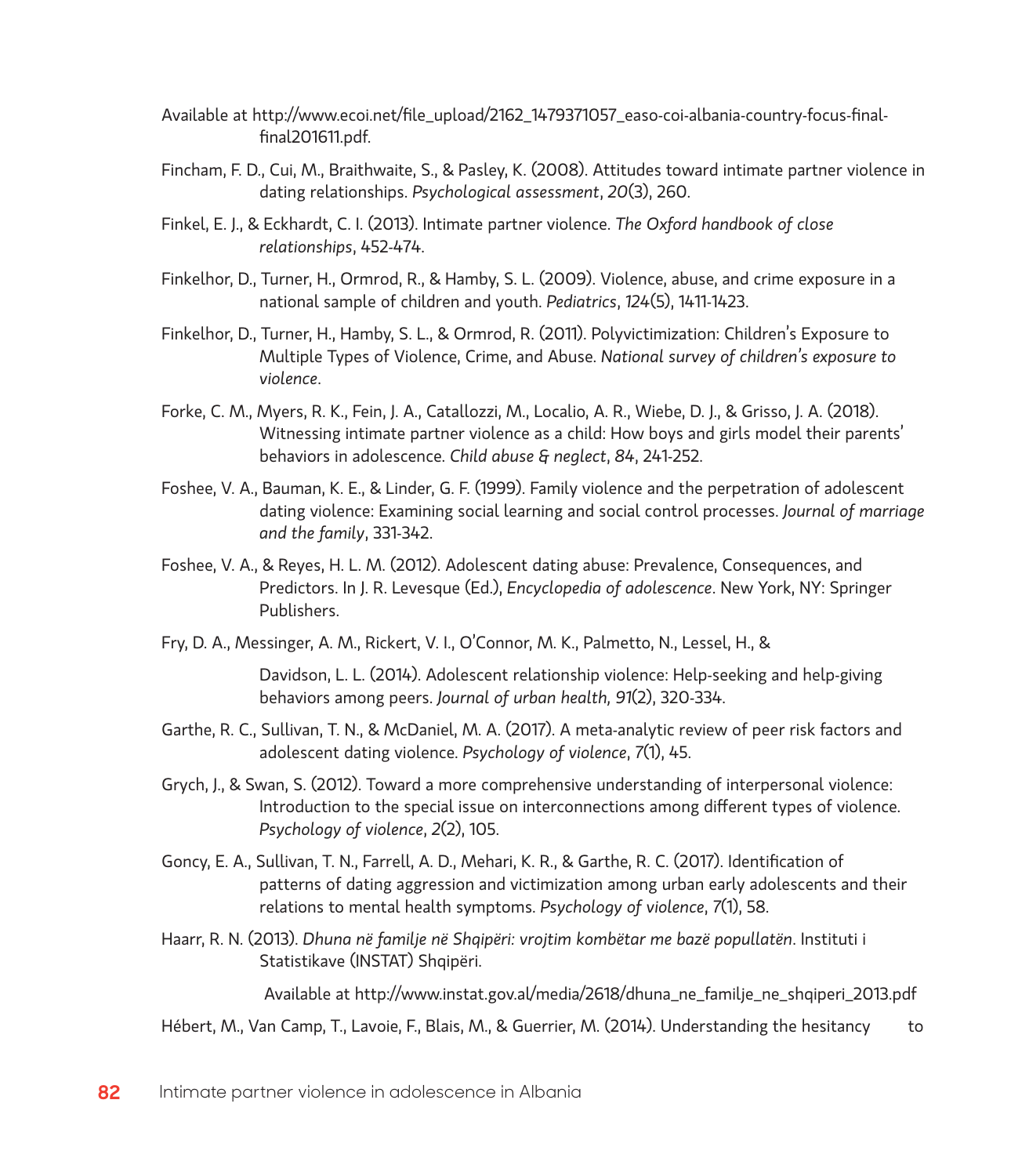disclose teen dating violence: Correlates of self-efficacy to deal with teen dating violence. *Temida: casopis o viktimizaciji, ljudskim pravima i rodu*, *17*(4), 43.

- Hess, C. & Rosario, A. (2018). Dreams Deferred: A Survey on the Impact of Intimate Partner Violence on Survivors' Education, Careers, and Economic Security. The Institute for Women's Policy Research.
- Herrera, V. M., & McCloskey, L. A. (2001). Gender differences in the risk for delinquency among youth exposed to family violence. *Child abuse & neglect*, *25*(8), 1037-1051.
- Holmbeck, G. N. (2018). A model of family relational transformations during the transition to adolescence: Parent–adolescent conflict and adaptation. In *Transitions through adolescence* (pp. 167-199). Psychology Press.
- Holtzworth-Munroe, A., & Meehan, J. C. (2004). Typologies of Men Who Are Maritally Violent: Scientific and Clinical Implications. *Journal of interpersonal violence, 19*(12), 1369-1389.
- Hornor, G. (2005). Domestic violence and children. *Journal of pediatric healthcCare*, *19*(4), 206-212.
- Hickman, L. J., Jaycox, L. H., & Aronoff, J. (2004). Dating Violence Among Adolescents: Prevalence, Gender Distribution, and Prevention Program Effectiveness. *Trauma, violence, & abuse, 5*(2). 123-142.
- IDRA & UNwomen. (2018). Raport mbi ngacmimin seksual dhe llojet e tjera të dhunës me bazë gjinore në hapësirat publike në Shqipëri.
- Johnson, M. P., Leone, J. M., & Xu, Y. (2014). Intimate terrorism and situational couple violence in general surveys: Ex-spouses required. *Violence against women*, *20*(2), 186-207.
- Jouriles, E. N., & McDonald, R. (2015). Intimate partner violence, coercive control, and child adjustment problems. *Journal of interpersonal violence*, *30*(3), 459-474.
- Kinsfogel, K. M., & Grych, J. H. (2004). Interparental conflict and adolescent dating relationships: integrating cognitive, emotional, and peer influences. *Journal of family psychology*, *18*(3), 505.
- Leone, J. M., Johnson, M. P., Cohan, C. L., & Lloyd, S. E. (2004). Consequences of Male

Partner Violence for Low-Income Minority Women. *Journal of marriage and family, 66*(2), 472-490.

- Lewis, S. F., & Fremouw, W. (2001). Dating violence: A critical review of the literature. *Clinical psychology review*, *21*(1), 105-127.
- Lichter, E. L., & McCloskey, L. A. (2004). The effects of childhood exposure to marital violence on adolescent gender-role beliefs and dating violence. *Psychology of women quarterly, 28*(4), 344–357.
- Lynch, M. (2002). The culture of control: Crime and social order in contemporary society. *PoLAR: Political and Legal Anthropology Review*, *25*(2), 109-112.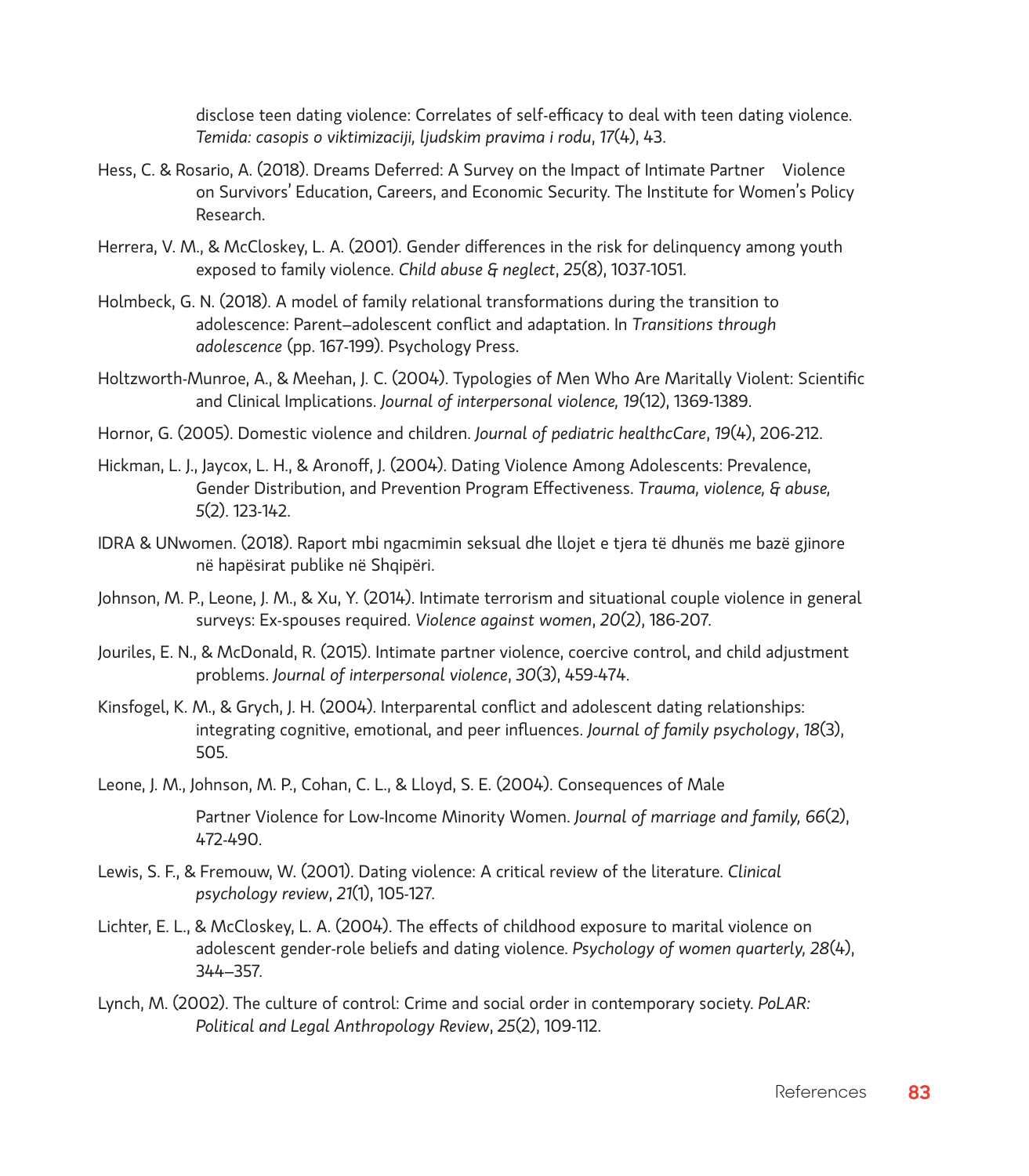- Molidor, C., & Tolman, R. M. (1998). Gender and contextual factors in adolescent dating violence. *Violence against women*, *4*(2), 180-194.
- Makepeace, J. M. (1987). Social factors and victim offender differences in courtship violence. *Family relations, 36*(1), 87-91.
- McDonell, J. R. (2007). Neighborhood characteristics, parenting, and children's safety. *Social Indicators Research*, *83*(1), 177-199.
- McDonell, J., Ott, J., & Mitchell, M. (2010). Predicting dating violence victimization and perpetration among middle and high school students in a rural southern community. *Children and youth services revie*w, *32*(10), 1458-1463.
- Molnar, B. E., Gortmaker, S. L., Bull, F. C., & Buka, S. L. (2004). Unsafe to play? Neighborhood disorder and lack of safety predict reduced physical activity among urban children and adolescents. *American journal of health promotion*, *18*(5), 378-386.
- Mulford, C., & Giordano, P. C. (2008). Teen dating violence: A closer look at adolescent romantic relationships. *National institute of justice journal*, *261*(1), 31-40.
- Network, O. D. V. (2013). Teen dating violence. *Retrieved August, 20, 2018.*
- O'Keefe, M. (2005). Teen dating violence: A review of risk factors and prevention efforts. *National Electronic Net*w*ork on violence against* w*omen*, *1*, 1-5.
- O'Keeffe K., Brockop K. & Chew, E. (1986). Teen Dating Violence. *Social Work, 31*, 465-468.
- Pinchevsky, G. M., & wright, E. M. (2012). The impact of neighborhoods on intimate partner violence and victimization. *Trauma, violence, & abuse*, *13*(2), 112-132.
- Powers, J., & Kerman, E. (2006). Teen dating violence. *Ithaca: Cornell University*.
- Reed, E., Silverman, J. G., Raj, A., Decker, M. R., & Miller, E. (2011). Male perpetration of teen dating violence: associations with neighborhood violence involvement, gender attitudes, and perceived peer and neighborhood norms. *Journal of urban health*, *88*(2), 226-239.
- Riggs, D. R., & O'Leary, K. D. (1989). Theoretical model of courtship aggression. In M. A. Pirog-Good & J. E. Stets (Eds.), Violence in dating relationships: Emerging social issues (pp. 53–71). NewYork: Praeger.
- Riggs, D. R., & O'Leary, K. D. (1996). Aggression between heterosexual dating partners: An examination of a causal model of courtship aggression. *Journal of interpersonal violence, 11*, 519–540.
- Roberts, T. A., Klein, J. D., & Fisher, S. (2003). Longitudinal effect of intimate partner abuse on high-risk behavior among adolescents. *Archives of pediatrics & adolescent medicine*, *157*(9), 875-881.
- Sardinha L, Nájera Catalán HE (2018) Attitudes towards domestic violence in 49 low- and middle-income countries: A gendered analysis of prevalence and country-level correlates. *PloSone*, *13*(10), e0206101.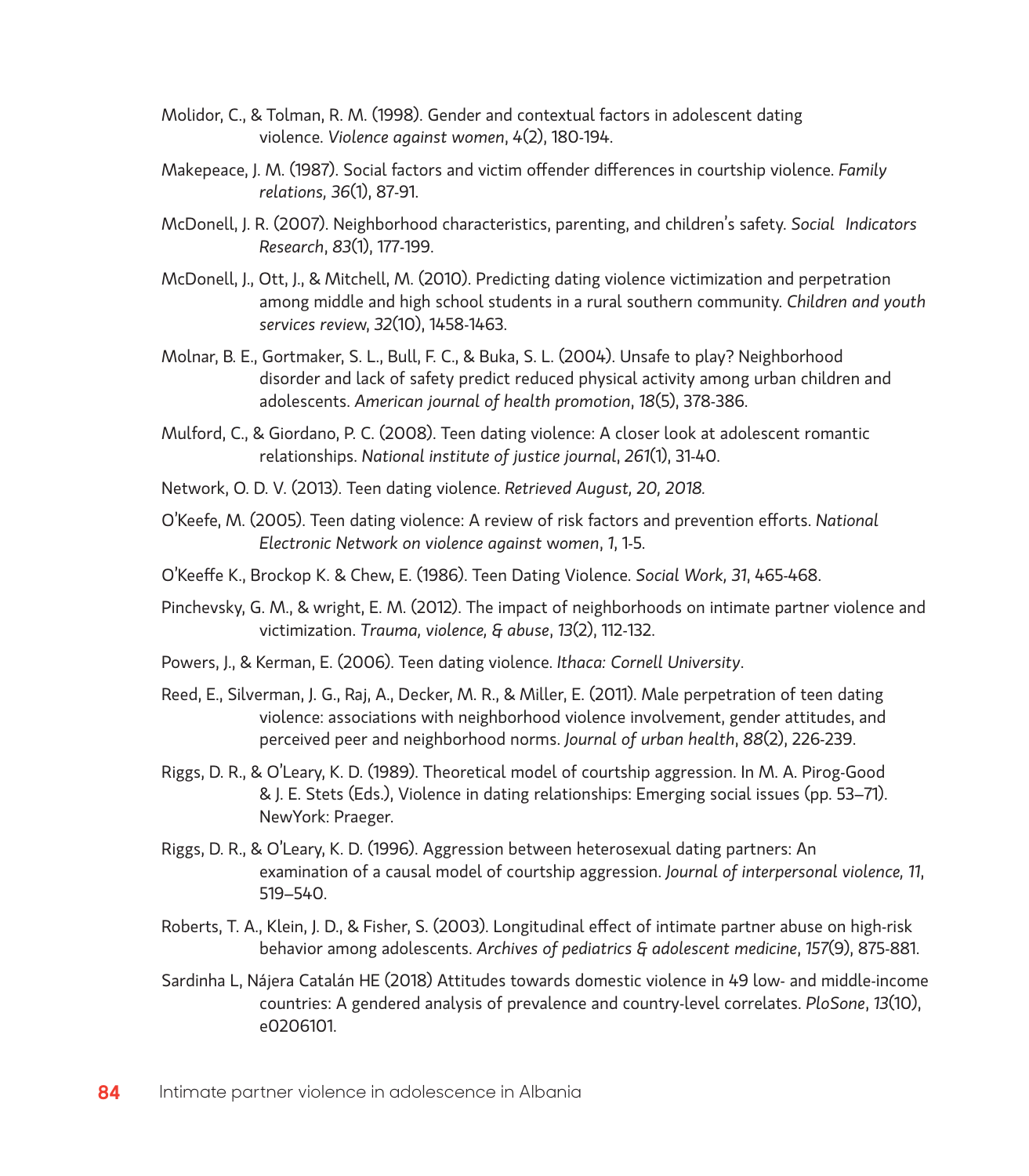- Shamir, H., Schudlich, T. D., & Cummings, E. M. (2001). Marital conflict, parenting styles, and children's representations of family relationships. *Parenting: science and practice, 1*, 123–151.
- Smith P. H., white, J. w., Holland, L. J. (2003). A longitudinal perspective on dating violence among adolescent and college-age women. *American journal of public health, 93*, 1104–1109.
- Straus, M. A. (2017). The national family violence surveys. In *Physical violence in American families* (pp. 3-16). Routledge.
- Straus, M. A. (2008). Bucking the tide in family violence research. Trauma, *violence, & abuse, 9*, 191-213.
- Tapert, S. F., Aarons, G. A., Sedlar, G. R., & Brown, S. A. (2001). Adolescent substance use and sexual risk-taking behavior. *Journal of adolescent health*, *28*(3), 181-189.
- Temple, J. R., Freeman, D. (2011). Dating violence and substance use among ethnically diverse adolescents. *Journal of interpersonal violence, 26*, 701–718.
- Temple, J. R., Shorey, R. C., Tortolero, S. R., wolfe, D. A., & Stuart, G. L. (2013). Importance of gender and attitudes about violence in the relationship between exposure to interparental violence and the perpetration of teen dating violence. *Child abuse & neglect*, *37*(5), 343-352.
- The Group of Experts on Action against Violence against Women and Domestic Violence (GREVIO). (2017). Evaluation Report on legislative and other measures giving effect to the provisions of the Council of Europe Convention on Preventing and Combating Violence against Women and Domestic Violence (Istanbul Convention).

https://rm.coe.int/grevio-first-baselinereport-on-albania/16807688a7

- UNICEF (2018). The Connection- Intimate partner violence and violence against children in Eastern Europe and Central Asia
- Vezina, J., & Hebert, M. (2007). Risk factors for victimization in romantic relationships of young women: A review of empirical studies and implications for prevention. *Trauma, violence, & abuse*, *8*(1), 33-66.
- Wekerle, C., Leung, E., Wall, A. M., MacMillan, H., Boyle, M., Trocme, N., & Waechter, R. (2009). The contribution of childhood emotional abuse to teen dating violence among child protective services-involved youth. *Child abuse & neglect*, *33*(1), 45-58.
- wincentak, K., Connolly, J., & Card, N. (2017). Teen dating violence: A meta-analytic review of prevalence rates. *Psychology of violence*, *7*(2), 224.
- world Health Organization. (2012). Understanding and addressing violence against women: intimate partner violence.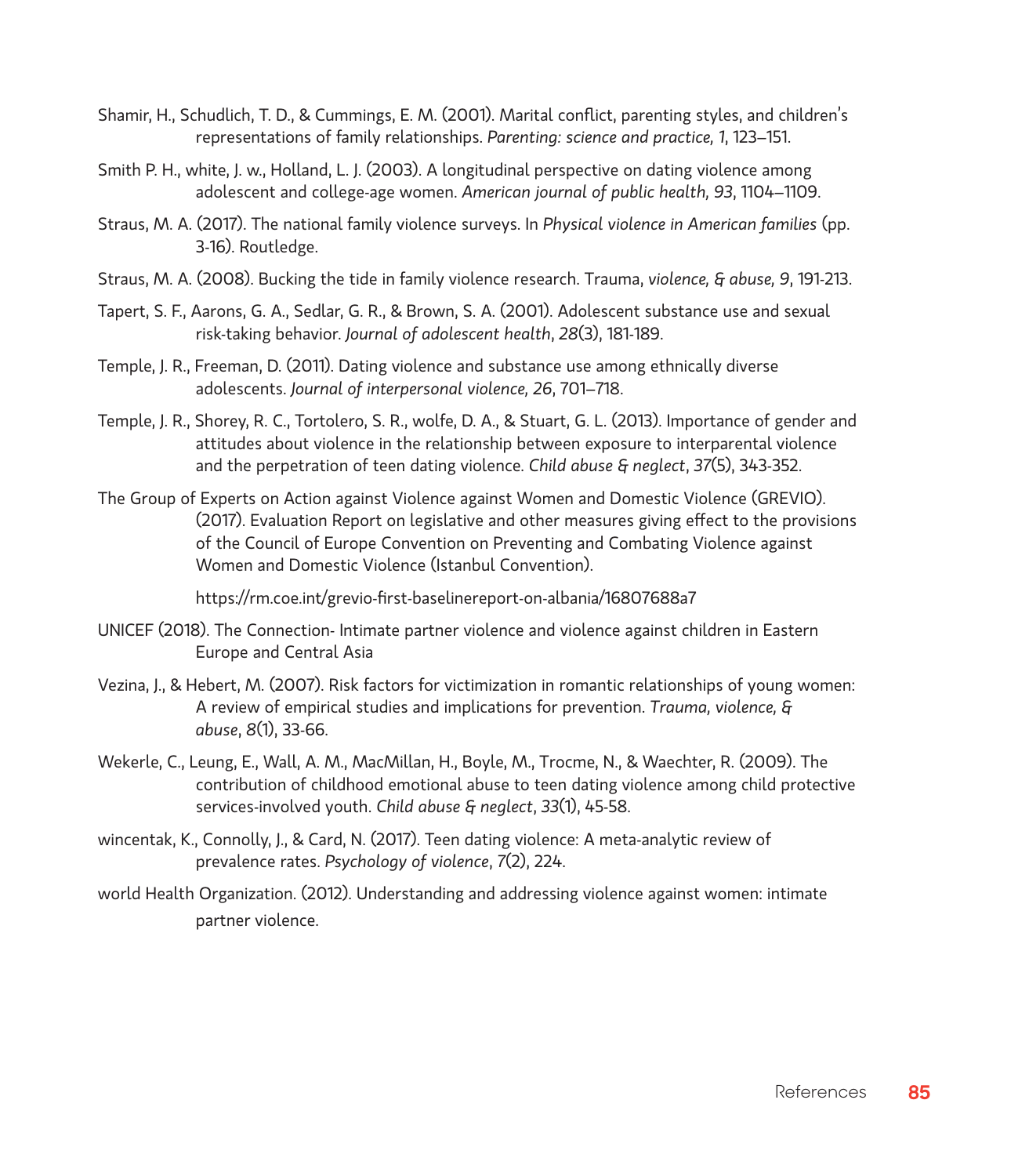#### Website:

https://eige.europa.eu/rdc/eige-publications/role-police-administrative-data-collection-intimate-partnerviolence

https://www.nap.edu/read/5127/chapter/5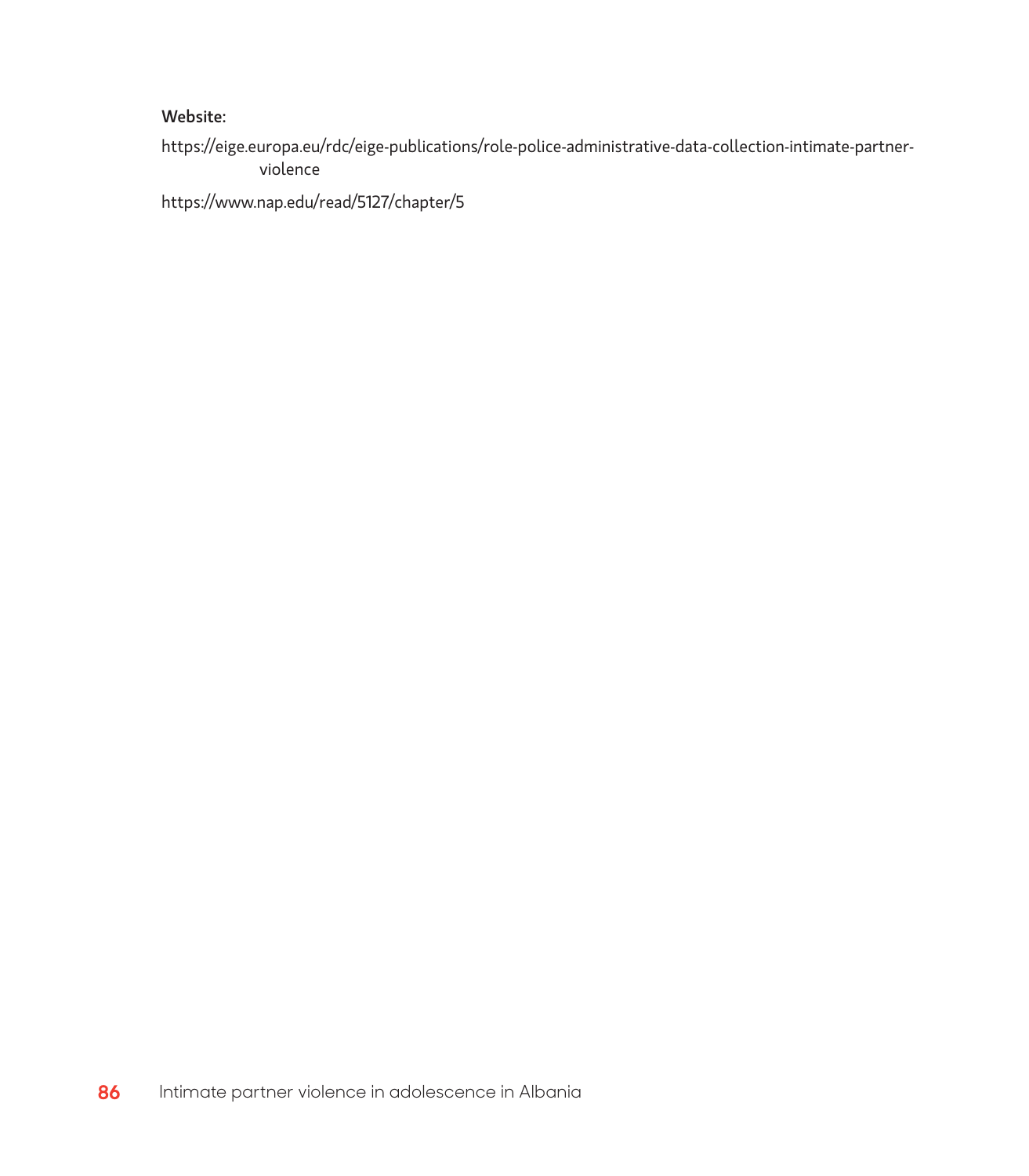# Appendices

### Gender concepts used in this study

Verbal violence or Verbal abuse is defined as excessive and improper use of the privilege. Verbal abuse is the excessive use of language to undermine someone's dignity and security through insults and humiliation, in a sudden or repeated manner.

A few examples include: Aggressive outburst of anger, hooting, insults, invectives, innuendoes, teasing, scolding, screaming, threats, minimising and mocking the person, ordering to show control, working behind their back, refusal to share ideas, feelings, intimacy, thoughts and dreams with the partner.

Intimate Partner Violence (IPV) is one of the most common forms of violence against women and girls and includes physical, sexual, and emotional abuse and controlling behaviours by an intimate partner. IPV occurs in all settings and among all socio-economic, religious and cultural groups. The overwhelming global burden of IPV is borne by women and girls, although sometimes they can be violent in relationships with men.

Physical violence (or physical abuse) consists in slapping, stabbing, kicking, hitting using various objects, pushing, beating, throwing, biting, pinching, choking, burning, confining, threatening with a knife or other weapon, refusal to help the woman when she is pregnant or sick, attempt to murder or murder.

Sexual violence (or sexual abuse) according to the Council of Europe Convention on preventing and combating violence against women and domestic violence<sup>4</sup> means engaging in non-consensual vaginal, anal or oral penetration of a sexual nature of the body of another person with any bodily part or object; engaging in other non-consensual acts of a sexual nature with a person; causing another person to engage in non-consensual acts of a sexual nature with a third person.

Emotional violence (or emotional/psychological abuse) includes behaviour aimed at persecuting

<sup>4</sup> https://rm.coe.int/168064d3f6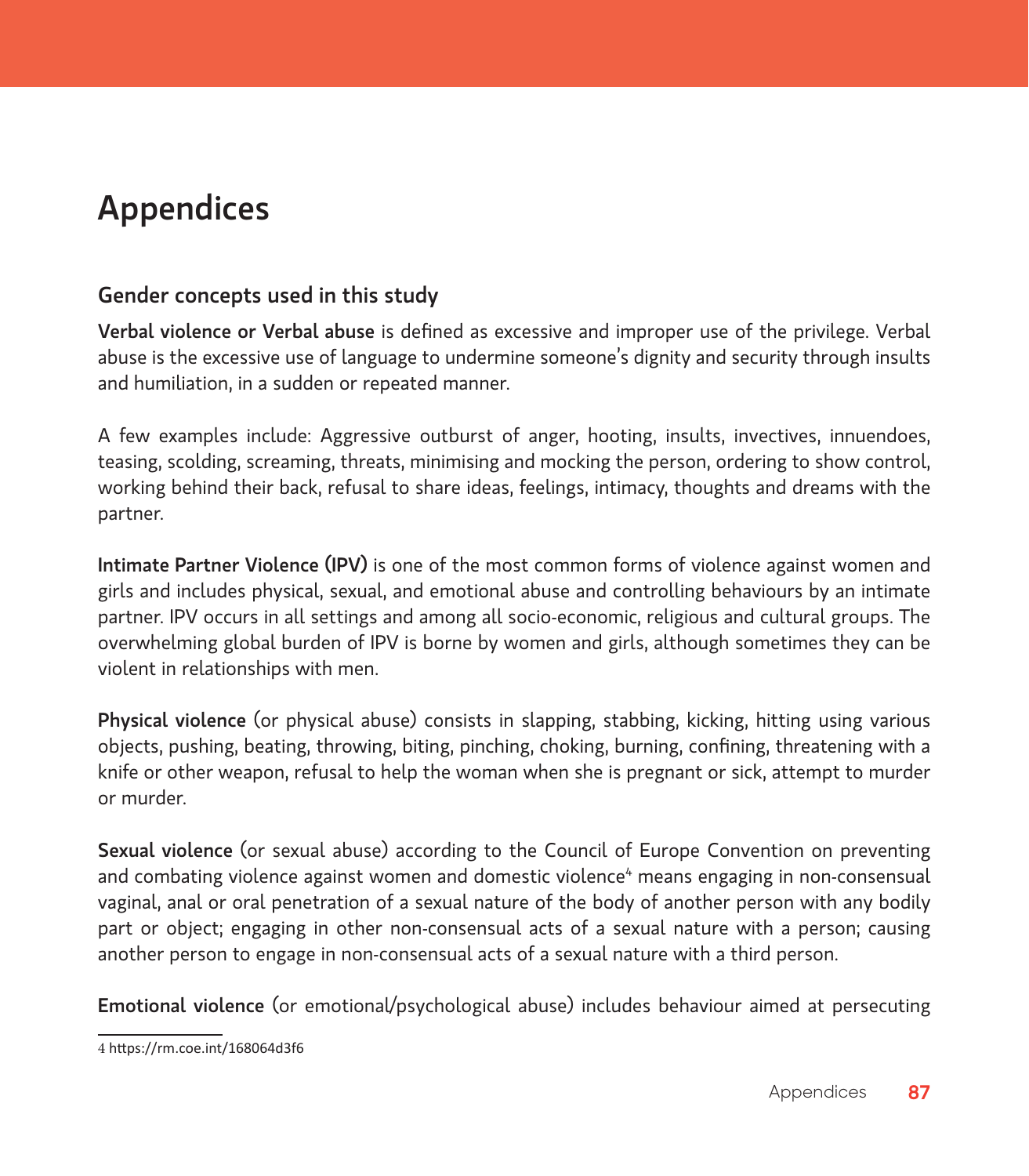and intimidating the victim. Such behaviour consist in constant criticism towards the spouse or partner, ignoring her/his feelings, constant rejection of her/his opinion, public or private shaming and humiliation, threatening the spouse/partner for betrayal, threatening for abuse and abandonment, threatening to take away the children, isolation, verbal assault, continuous jealousy signs, hiding financial resources, confining at home without a job, constant insults and name-calling.

Economic violence (economic abuse) involves behaviours aimed at denying the individual's right to have and enjoy economic independence. Some of these behaviours include: denial of cash, denial of food and basic needs, refusal to contribute financially, isolation of persons, obligation to terminate employment or not to be employed, a situation which aims to increase control and power over the spouse or partner.

Digital violence: Digital abuse is the use of technologies such as texting and social networking to bully, harass, stalk or intimidate a partner. Often this behaviour is a form of verbal or emotional abuse perpetrated online.

Examples of partner digital abuse include:

- Tells you who you can or can't be friends with on social networking sites.
- Sends you negative, insulting or even threatening emails,

Facebook messages, tweets, insta or other messages online.

- Uses social networking sites to keep constant tabs on the partner.
- Puts you down in their status updates, etc.
- Sends you unwanted, explicit pictures and/or demands the partner to send some in return.
- • Pressures you to send explicit video. .
- Steals or insists to be given your passwords.
- Constantly texts you and makes you feel like you can't be separated from your phone for fear that you will be punished.
- Looks through the partner's phone frequently, checks up on your pictures, texts and outgoing calls.
- Tags the partner in different pictures on the social networking sites without the partner's consent.
- Uses any type of technology to monitor the partner.

Dangerous activities. Includes a number of behaviours or participation in dangerous activities that harm the health, but also the well-being of an individual. For example, the use of tobacco, alcohol, or illicit drugs, involvement in violent behaviour during sexual activity.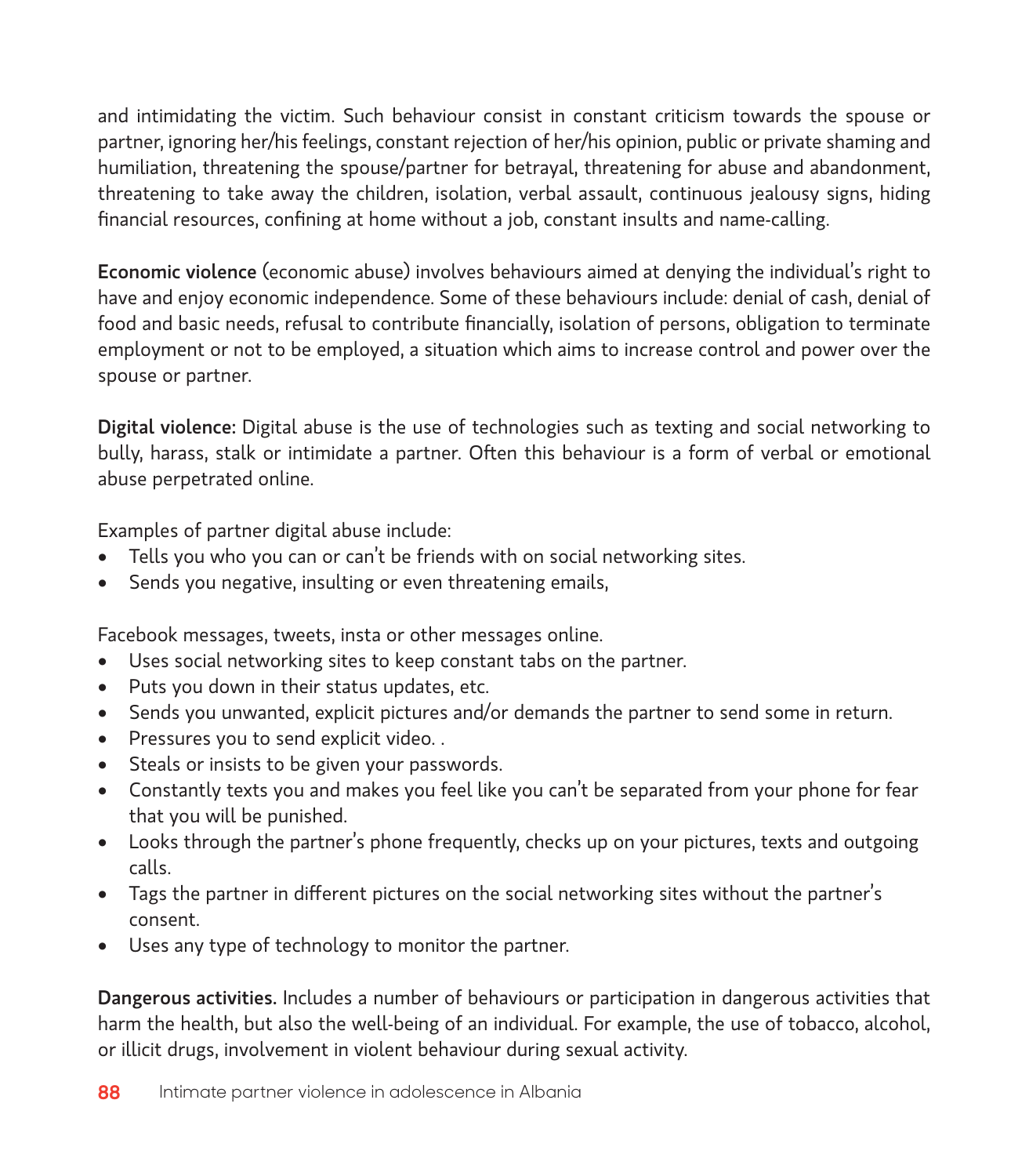# **Questionnaire**

### Survey on violence in intimate relationships among the Albanian adolescents aged 16 – 19 years

|                             | [To be completed by the interviewer] |
|-----------------------------|--------------------------------------|
| Serial Number               |                                      |
| Name of school              |                                      |
| School code (4-digit)       |                                      |
| School location             | 1) City<br>2) Village                |
| Name of the city or village |                                      |
| District (1-12)             |                                      |
| <b>District Name</b>        |                                      |
| Date of Interview           | '2018                                |
| Name of interviewer         |                                      |

Please do not write your name on this questionnaire. Hand this over to your interviewer upon completion.

Is the house you live in located in the city or village? How long do you have to walk/travel to get to school?

| 1) City<br>2) Village |  |
|-----------------------|--|
| minutes               |  |

#### Dear participant to the questionnaire

This survey is conducted by the Albanian Women Empowerment Network (AWEN), in the framework of the programme "Protection and Promotion of Women Rights in Albania", with the financial support of the Swedish Government. You must complete the questionnaire yourself, by reading the questions carefully. For specific terms, you should read the explanations in italics. Circle the respective codes for each answer.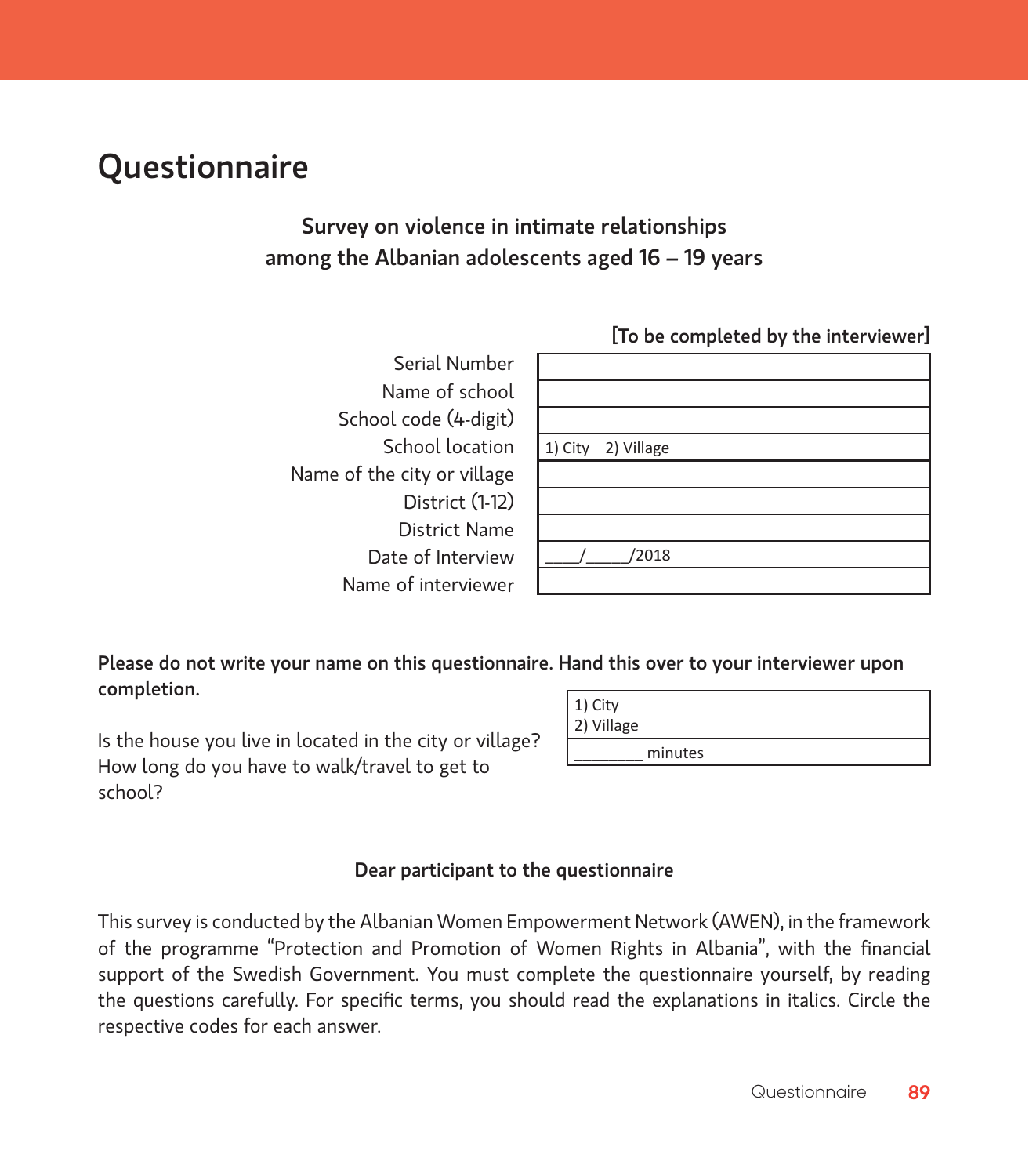#### SECTION A. ON SAFETY

*In this section you will find some perceptions of your neighbourhood. Please indicate how much you agree:*

|     |                                                                                                  | Totally<br>against | Against | Agree     | Totally<br>Agree |
|-----|--------------------------------------------------------------------------------------------------|--------------------|---------|-----------|------------------|
| A1. | My neighbourhood is a safe place to live in                                                      | D1                 | 72      | <b>⊡3</b> | 74               |
| A2. | I feel safe in my house at night                                                                 | E1                 | 22      | <b>⊡3</b> | ි4               |
| A3. | I feel safe when spending time in the<br>neighbourhood during the day                            | E1                 | P2      | ⊡3        | 74               |
| A4. | If someone would stop me overnight to<br>ask for something, I would stop to answer               | 21                 | P2      | <b>⊡3</b> |                  |
| A5. | Most of criminal activities are carried out<br>by persons living outside the neighbour-<br>hood. | P1                 | P2      | P3        | $\mathbb{E}14$   |
| A6. | I feel safe                                                                                      | 21                 | P2      | ⊡3        | ව4               |
| A7. | My school is a safe place                                                                        | P1                 | 72      | 卪3        | P4               |

#### SECTION B. YOUR PERSPECTIVE ON VIOLENCE

*Listed below you will find different perspectives on the causes of violence or instigators of violent behaviour. We are interested in your attitudes. Please tell us how much you Agree or not with each of them, by putting x in one of the boxes in each line.* 

|                  |                                                                                        | Totally<br>against | Against | Agree     | Totally<br>Agree |
|------------------|----------------------------------------------------------------------------------------|--------------------|---------|-----------|------------------|
| B1.              | Violence may be the only way for people to get what<br>they want in life               | 21                 | 2       | <b>23</b> | 74               |
| B <sub>2</sub> . | The main causes of violence are the use of alcohol and<br>drugs.                       | P <sub>1</sub>     | 2       | <b>23</b> | $\overline{2}$ 4 |
| B <sub>3</sub> . | Violence is permissible in cases of self-defence from<br>various attacks.              | 21                 | 2       | <b>23</b> | $\overline{2}$ 4 |
| B4.              | Girls/women are violated more than boys/men.                                           | R <sub>1</sub>     | 72      | 73        | $\overline{2}$ 4 |
| <b>B5</b>        | Violence against women or girls is often caused by sexist<br>attitudes and behaviour   | P <sub>1</sub>     | 72      | 23        | 74               |
| B6.              | Most violent acts are committed by persons having<br>psychological disorders.          | 21                 | 2       | <b>23</b> | $\overline{2}$ 4 |
| B7.              | The use of violence is necessary to get revenge against<br>people who show disrespect. | 21                 | 2       | <b>23</b> | 24               |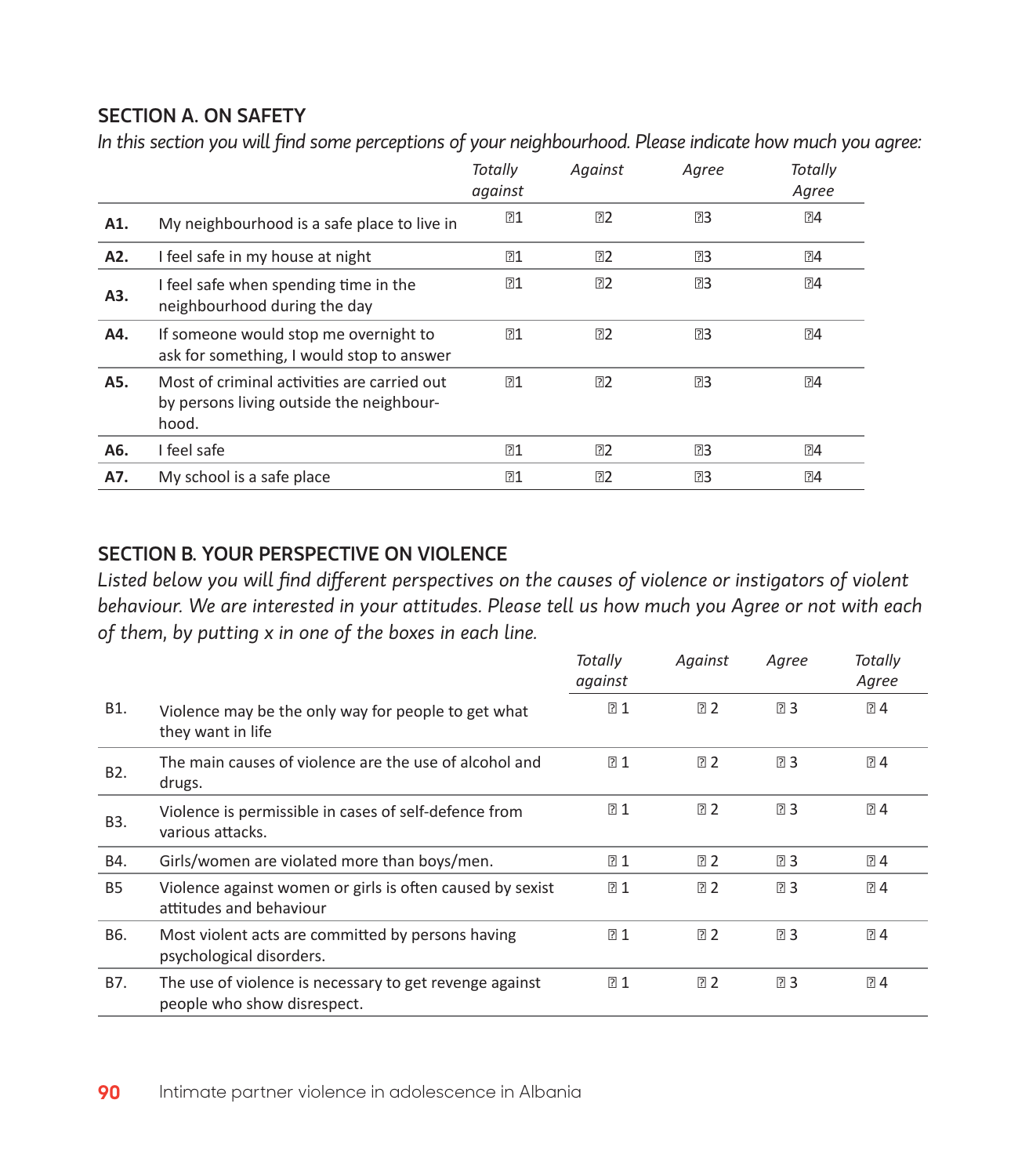|                   |                                                                                                                                          | Totally<br>against | Against | Agree     | Totally<br>Agree |
|-------------------|------------------------------------------------------------------------------------------------------------------------------------------|--------------------|---------|-----------|------------------|
| <b>B8.</b>        | Discriminating behaviour and attitudes (separate<br>explanation) are one of the main causes of violence in<br>our country.               | 21                 | ⊡ 2     | <b>23</b> | 24               |
| B9.               | There is no justification for using violence against<br>another person.                                                                  | P <sub>1</sub>     | 72      | 23        | 74               |
| B10.              | Violence is usually exercised by persons who watch a lot<br>of movies, musical videos or violent TV shows, or who<br>play violent games. | R <sub>1</sub>     | 72      | 73        | 74               |
| B11.              | Domestic violence is the problem of only that family<br>where violence is occurring.                                                     | 21                 | 72      | <b>23</b> | 74               |
| B <sub>12</sub> . | Family members have the right to hurt or humiliate you.                                                                                  | 21                 | ⊡ 2     | ⊡ 3       | 24               |

#### SECTION C. YOUR EXPERIENCE WITH VIOLENCE

*Below herein you will find some questions related to any possible approaches or experiences you might have had. Circle the number which according to you answers the question best.* 

- C1. Violence against women and girls is a serious problem in your community? Please circle one number.
	- 1 = Serious problem
	- 2 = A problem, but not serious
	- 3 = Somehow a problem
	- 4 = Not a problem at all
- C2. Has any of your friends that you know personally at school or neighbourhood ever been violated by the partner or ex partner (ex boyfriend/boyfriend, ex fiancée/fiancée, ex husband/ husband)?
	- $1 = Y_{\text{PS}}$  $2 = No$
- C2Y If Yes, what form of violence? [You may circle more than one answer]
	- A. Verbal violence
	- B. Physical violence
	- C. Sexual violence
	- D. Psychological violence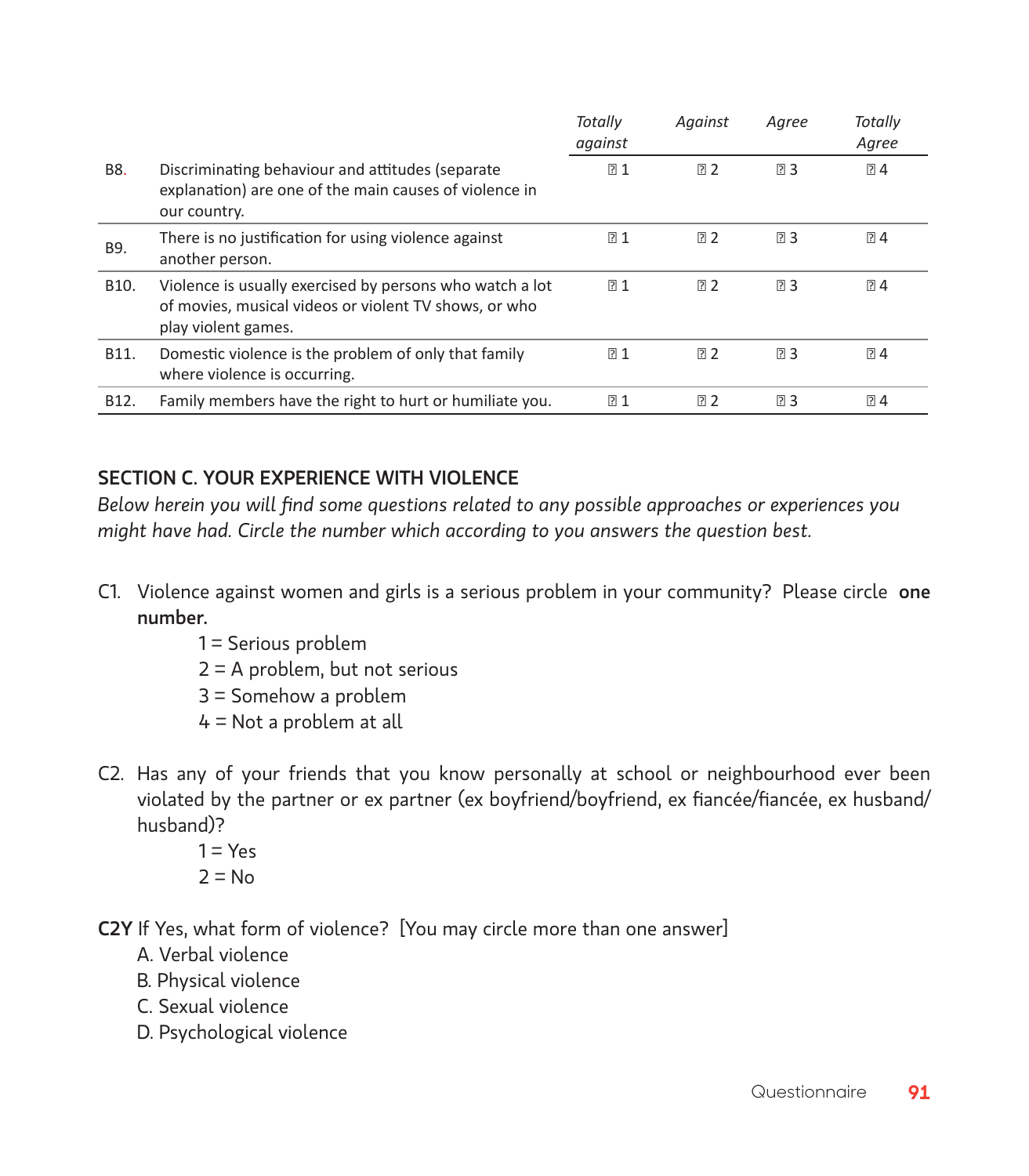E. Economic violence

- F. Digital violence/Social networks/Online games
- Y. Other
- C3. Was any of the girls you know personally violated by her family members?  $1 = Y_{PS}$   $2 = N_Q$
- C3Y. If Yes, what form of violence?

[You may circle more than one answer]

- A. Verbal violence
- B. Physical violence
- C. Sexual violence
- D. Psychological violence
- E. Economic violence
- F. Digital violence
- Y. Other
- C4. Have you ever known a boy who you suspect might have been violent on his partner or ex partner?

 $1 = Y_{\text{PS}}$   $2 = N_{\Omega}$ 

C5. Has any of the boys you personally know at school or neighbourhood ever been violated by his partner or ex partner (ex girlfriend/girlfriend, ex fiancée/fiancée, ex wife/wife)?

 $1 = Y_{PS}$   $2 = N_Q$ 

- C6. Was any of the boys you know personally violated by his family members?  $1 = Y_{PS}$   $2 = N_Q$
- C7. Have you ever known a girl or a woman who you suspect might have been violent on her partner or ex partner?

 $1 = Y_{PS}$   $2 = N_Q$ 

C8. If you knew a person who is in an abusive relationship, would you tell an adult about that?  $1 = Y_{PS}$   $2 = N_Q$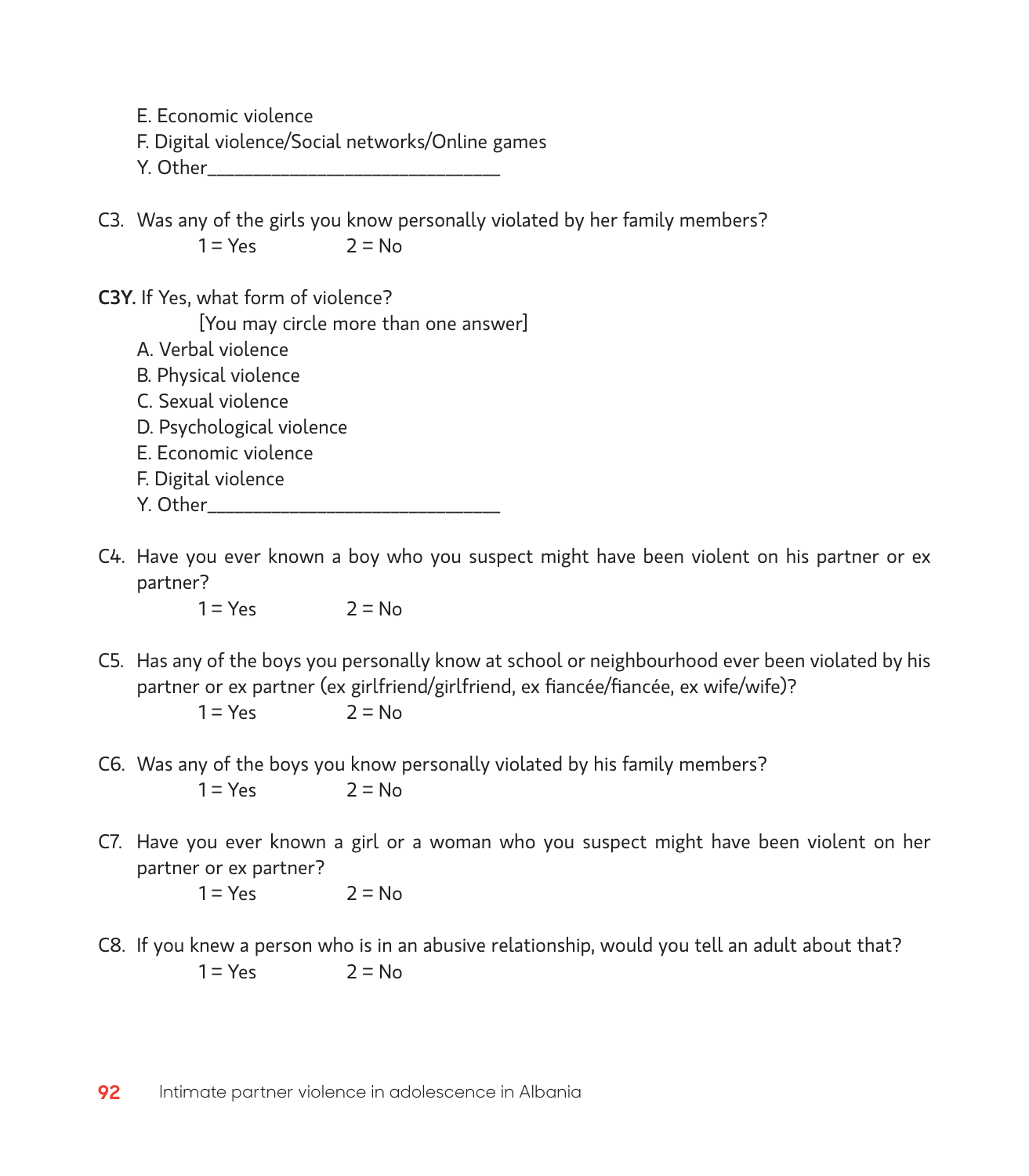C9. Are you currently in an intimate relationship?

- 1) Yes, a girl
- 2) Yes, a boy
- $3)$  No
- 4) I refuse to answer

#### Section D. YOUR EXPERIENCE WITH INTIMATE RELATIONSHIPS (Keep in mind that no one will know about your answers) If you have never had sexual intercourse, mark here O and pass on to section E

D1. How old were you when you first had sexual intercourse? Check only one box.

| 11 or earlier   | 12<br>-- | $\sim$<br>ᅩ | 14              | $\sim$<br>ᅩ | $\sim$ | <u>_</u> | or later |
|-----------------|----------|-------------|-----------------|-------------|--------|----------|----------|
| $\overline{21}$ | 2        | 03          | $\overline{2}4$ | 25          | 26     | 87       | ි8       |

D2. In your life, how many persons have you had sex with? Check only one box.

| 1 person 2 persons 3 persons 3 4 persons 3 5 persons |  | 6 or more persons |
|------------------------------------------------------|--|-------------------|
|                                                      |  |                   |

D3. In the last 12 month, how many persons have you had sex with? Check only one box.

| No one | 1 person | persons | persons | 4 persons | persons | 6 or more persons |
|--------|----------|---------|---------|-----------|---------|-------------------|
|        |          |         |         |           |         |                   |

D4. Did you use alcohol or narcotics before having sex your last time?

1 - No 2 - Yes

D5. Did you or your partner use a condom the last time you had sex?

1 - No 2 - Yes

- D6. What method did you or your partner use the last time you had sex to prevent pregnancy? [You may circle more than one answer]
	- A. No method
	- B. Withdrawal
	- C. Contraceptives
	- D. Some other methods
	- E. Condoms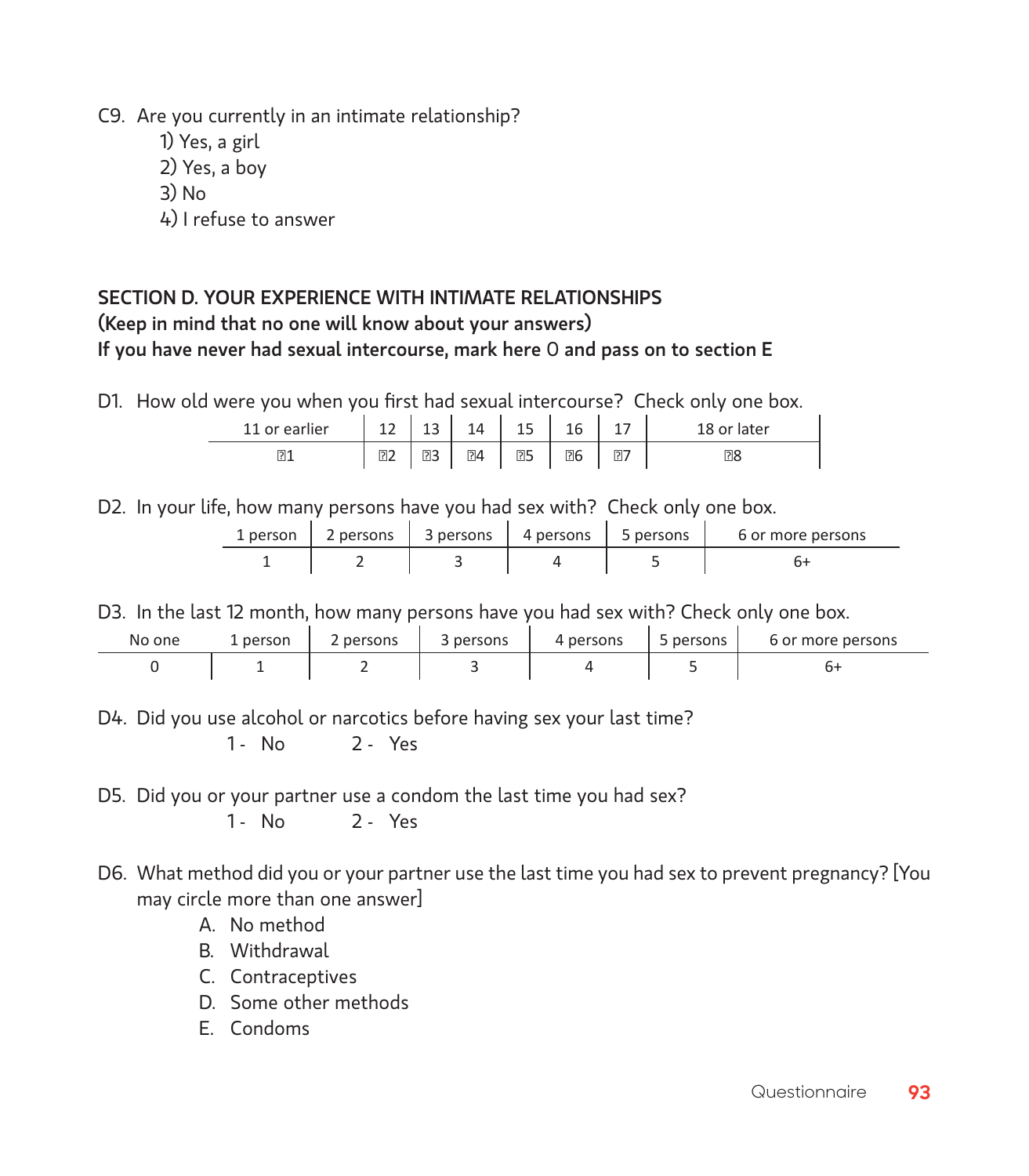- F. Injection
- G. Other \_\_\_\_\_\_\_\_\_\_\_\_\_\_\_\_\_
- Z. I am not sure
- D7. Have you ever had an abortion or obliged your partner to have an abortion?

1 - No 2 - Yes

D8. Haw many times have you been or have you got someone pregnant?

- 0) 0 times;
- 1) 1 time;
- 2) 2 times;
- 3) 3 or more times

#### SECTION F. YOUR EXPERIENCE WITH INTIMATE PARTNER VIOLENCE

*Have you ever experienced any of the following behaviours during the time you were in an intimate relationship with someone? If yes, indicate whether this has happened in the last 12 months? Please check only one box in each line.* 

|                  |                                                                                                                           | Yes | No  |
|------------------|---------------------------------------------------------------------------------------------------------------------------|-----|-----|
| F1.              | Have you ever felt threatened, humiliated or controlled by a partner in an intimate relationship?                         | 21  | ? 2 |
|                  | F1Y. If yes, has this happened in the last 12 months?                                                                     | 21  | 2   |
| F <sub>2</sub> . | Have you been hit, slapped, kicked, or otherwise physically hurt by your partner when you were<br>together or afterwards? | 21  | 72  |
|                  | F2Y. If yes, has this happened in the last 12 months?                                                                     | 21  | ⊡ 2 |
| F3.              | Has any of your partners ever made you touch the intimate parts of their body when you did not<br>want that?              | 21  | 2   |
|                  | F3Y. If yes, has this happened in the last 12 months?                                                                     | 21  | ⊡ 2 |
| F4.              | Have you ever been forced by a partner to have sex when you did not wish to do so?                                        | 21  | 2   |
|                  | F4Y. If yes, has this happened in the last 12 months?                                                                     | 21  | ⊡ 2 |
| F5.              | Have you ever yelled at, humiliated or threatened you boyfriend/girlfriend in order to have your<br>request fulfilled?    | 71  | 72  |
|                  | F5Y. If yes, has this happened in the last 12 months?                                                                     | 21  | q   |
| F6.              | Have you ever hit, slapped, kicked, or otherwise physically hurt your partner?                                            | 21  | 2   |
|                  | F6Y. If yes, has this happened in the last 12 months?                                                                     | 21  | ⊡ 2 |
| F7.              | Have you ever made your partner touch the intimate parts of your body when he/she did not<br>want that?                   | 21  | 2   |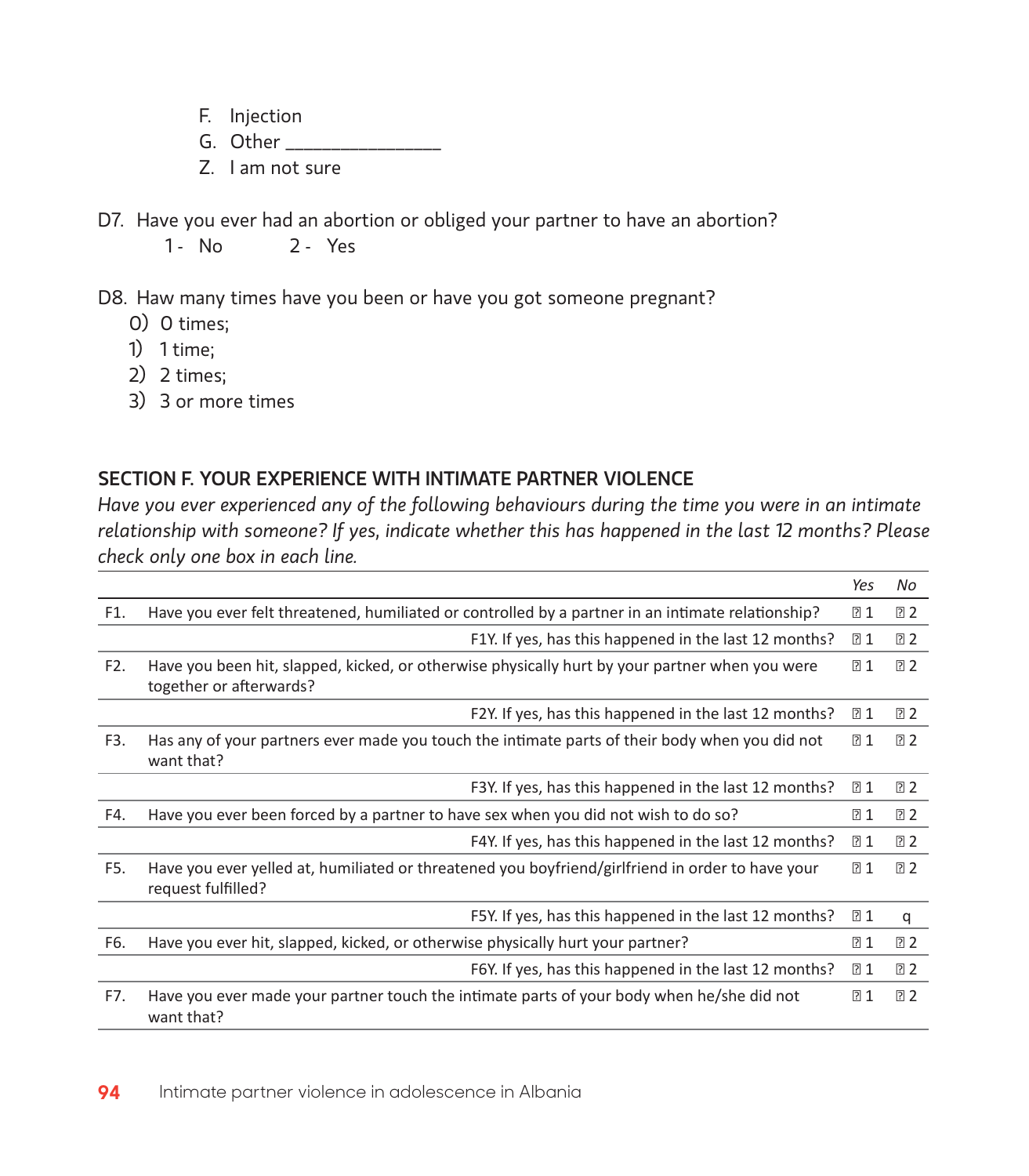|     |                                                                                      | Yes | No         |  |
|-----|--------------------------------------------------------------------------------------|-----|------------|--|
|     | F7Y. If yes, has this happened in the last 12 months? $\Box$ 1                       |     | ា 2        |  |
| F8. | Have you ever made your partner have sexual intercourse when he/she did not want to? |     |            |  |
|     | F8Y. If yes, has this happened in the last 12 months? $\Box$ 1                       |     | <b>R</b> 2 |  |

#### SECTION E. YOUR PERCEPTIONS TOWARDS BEHAVIOUR IN INTIMATE RELATIONSHIPS

*Below herein you will find a list of things that can happen in an intimate relationship.* 

|      |                                                      | Absolutely   |              | Somewhat   |                  | Totally ac- |
|------|------------------------------------------------------|--------------|--------------|------------|------------------|-------------|
|      |                                                      | unacceptable | Unacceptable | acceptable | Acceptable       | ceptable    |
| E1.  | Set offensive nicknames to<br>your partner           | 21           | 2            | 23         | 24               | 25          |
| E2.  | To laugh at the clothes<br>worn or the way they look | 21           | 2            | 23         | 24               | 25          |
| E3.  | Determine in whose<br>accompany to be                | 21           | 2            | 23         | 24               | 25          |
| E4.  | Damage personal<br>belongings of the partner         | 71           | 2            | 23         | 24               | 25          |
| E5.  | Impose on how to act                                 | 21           | 72           | 73         | 74               | 25          |
| E6.  | To strongly shake or push                            | 21           | 2            | 73         | $\overline{2}$ 4 | 25          |
| E7.  | To slap or hit                                       | 21           | 2            | 23         | 24               | 25          |
| E8.  | Ignore or refuse to talk to<br>them.                 | 21           | 2            | 23         | 24               | 25          |
| E9.  | To shout out at him/her<br>when you are alone        | 21           | 2            | 23         | 24               | 25          |
| E10. | Yell at him/her in public<br>places                  | 21           | 2            | 23         | 24               | 25          |
| E11. | To persecute and harass<br>constantly                | 21           | 2            | 23         | 24               | 25          |
| E12. | To put pressure for having a<br>sexual act           | 21           | 2            | 23         | 24               | 25          |
| E13. | Force to commit a sexual<br>act                      | 21           | 2            | 23         | 24               | 25          |
| E14. | Control activity on social<br>networks               | 21           | 2            | 23         | 24               | 25          |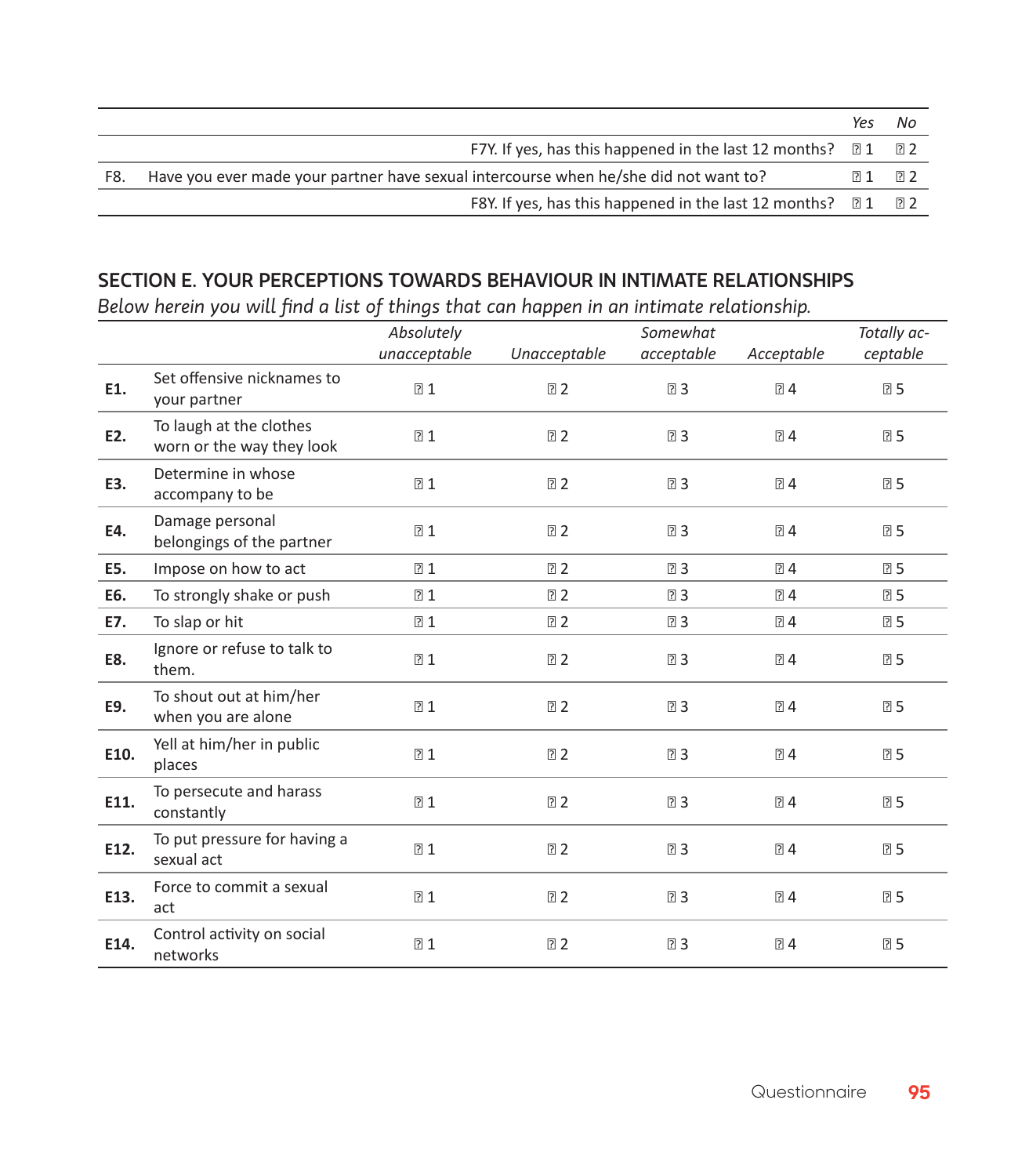#### SECTION G. YOUR EXPERIENCE WITH SMOKING, ALCOHOL AND DRUGS

*Below herein you will find some questions regarding the consumption of tobacco, alcohol and drugs.*

| How old were you when |                                                                  | Never | 10 or younger<br>than 10 years<br>old | 11 | 12 | 13  | 14           | 15 | 16 | 17 or over<br>vears old |
|-----------------------|------------------------------------------------------------------|-------|---------------------------------------|----|----|-----|--------------|----|----|-------------------------|
| G1.                   | Smoked a cigarette, even if one<br>single puff?                  |       |                                       | 3  | 4  |     | -6           |    | 8  | 9                       |
| G2.                   | Had more than one or two sips<br>of beer, wine or other alcohol? |       |                                       |    | 4  | .5. | -6           |    | 8  | 9                       |
| G3.                   | Had weed/ marijuana?                                             |       |                                       |    |    |     | $\mathsf{h}$ |    | 8  | 9                       |

*Have you ever done the following in the last 12 months? (Check one box for each line)* 

|      |                                                                           | Yes | No             |
|------|---------------------------------------------------------------------------|-----|----------------|
| G4.  | Smoked cigarettes?                                                        | P1  | 72             |
| G5.  | Consumed more than 1 or 2 glasses of wine, beer or other type of alcohol? | P1  | 72             |
| G6.  | Consumed a lot of alcohol (have got drunk or)?                            | P1  | 72             |
| G7.  | Smoked cannabis?                                                          | P1  | 72             |
| G8.  | Used any other narcotics?                                                 | P1  | 72             |
| G9.  | Forced to have sex without your consent?                                  | 71  | 72             |
| G10. | Arrested by the police?                                                   | P1  | R <sub>2</sub> |

G11. How often have you smoked in the last months? Circle an option.

- 1. None, I don't smoke
- 2. Less than one cigarette a day
- 3. Up to 5 cigarettes a day
- 4. About half a pack (10 cigarettes) a day
- 5. About a pack (20 cigarettes) a day
- 6. About one a half packs a day (30 cigarettes)
- 7. Two packs (40 cigarettes) a day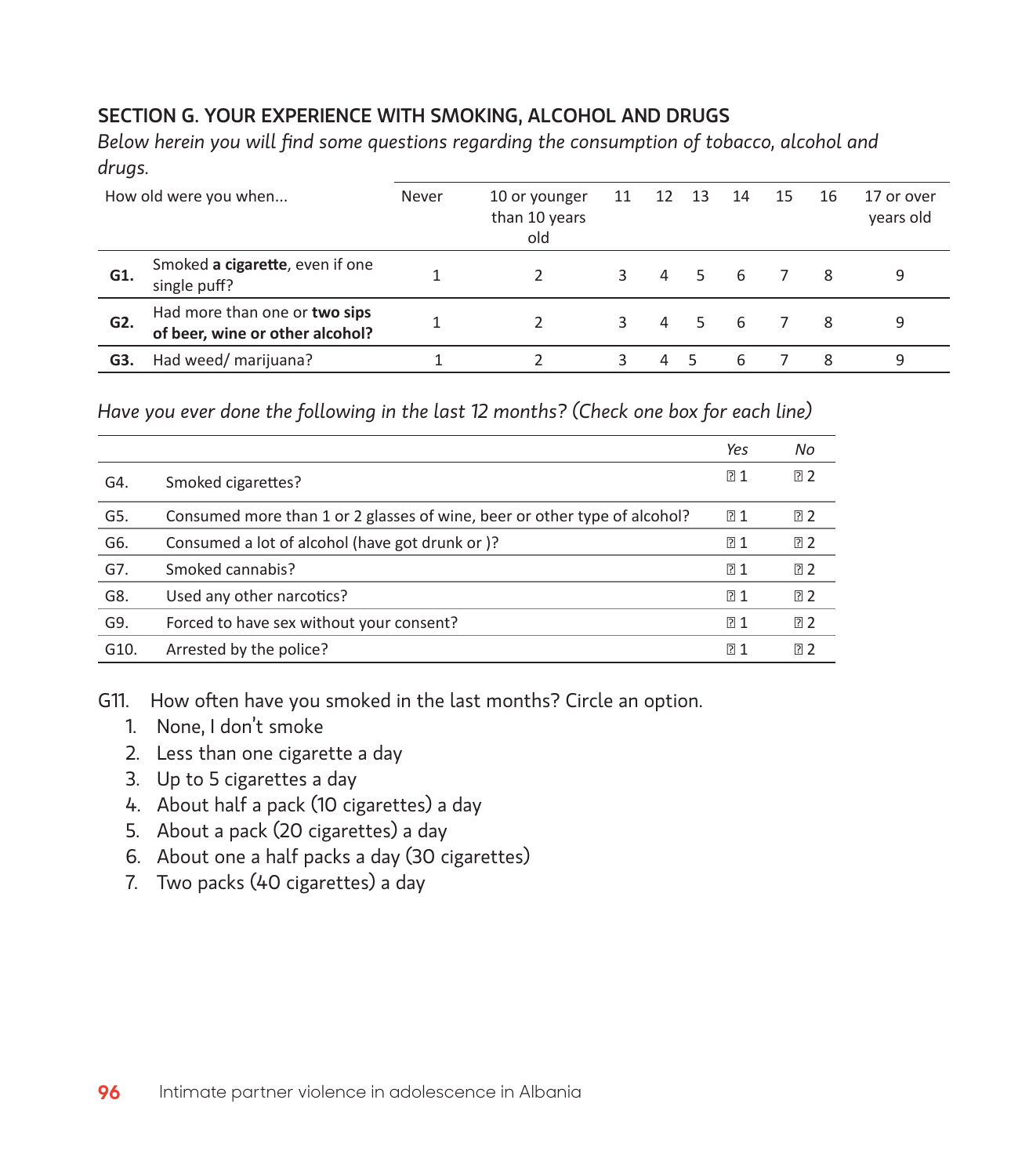#### SECTION H. Family and friends

*Think about a boy/girl or group of friends who you stay with. Can you tell us whether they...*

|                  |                                                |                 |                | <i><b>Occasionally</b></i> |              |
|------------------|------------------------------------------------|-----------------|----------------|----------------------------|--------------|
|                  |                                                | Not at all true | Rarely true    | true                       | Totally true |
| H1.              | Get into trouble (dangerous activities)        | 21              | 72             | 23                         | 24           |
| H <sub>2</sub> . | Try to do the right thing.                     | $P_1$           | 72             | ⊡ 3                        | 74           |
| H3.              | Have a good performance at school              | P1              | 72             | 23                         | 74           |
| H3.              | Understand when you say no about<br>something. | P <sub>1</sub>  | R2             | "                          | 74           |
| H4.              | Understand when you say no about<br>something. | 71              | R <sub>2</sub> | 卪3                         | 74           |

*Although it may have never happened in your family, do you think the following actions are sufficient to contact the police or other authorities? Check only one of the boxes in each line.*

|     |                                                                            | Yes  | No   |
|-----|----------------------------------------------------------------------------|------|------|
| H5. | Hitting a family member to the point of requiring medical assistance       | 1ิ 1 | 卪2   |
| H6. | Be forced to have sexual intercourse against their wish, even if only once | 1? 1 | 日 2  |
| H7. | Continuous kicking, punching, hitting or slapping                          | 1? 1 | 19 2 |
| H8. | Even if just one slap, punch, hit or kick                                  | 1ิ 1 | 19 2 |
| H9. | Set offensive nicknames to your partner or continuous insult               | 1? 1 | 17 フ |

#### *Please answer to the following statements*

|      |                                                                                                       | Yes | No         |
|------|-------------------------------------------------------------------------------------------------------|-----|------------|
| H10. | My parents want to know when I go out with friends and who they are.                                  |     | 日2         |
|      | H11. In my free time out of the house, my parents know who I am with and where.                       |     | <b>P</b> 2 |
| H12. | My parents want me to tell them where I am if I won't be going back home immediately after<br>school. |     | <b>R</b> 2 |

#### How often does it happen?

|      |                                                                           | Never          | Very rarely<br>(several<br>times a<br>year) | Rarely<br>(several<br>times a<br>month) | Often<br>$2 - 3$<br>times a<br>week | Very often<br>Almost every<br>day |
|------|---------------------------------------------------------------------------|----------------|---------------------------------------------|-----------------------------------------|-------------------------------------|-----------------------------------|
| H13. | How often do you have<br>disagreements or conflicts with<br>your parents? | 21             | 72                                          | 73                                      | $P_1$ 4                             | 25                                |
| H14. | How often do you talk with your<br>parents about your future plans?       | R <sub>1</sub> | 72                                          | 73                                      | $\overline{2}$ 4                    | 25                                |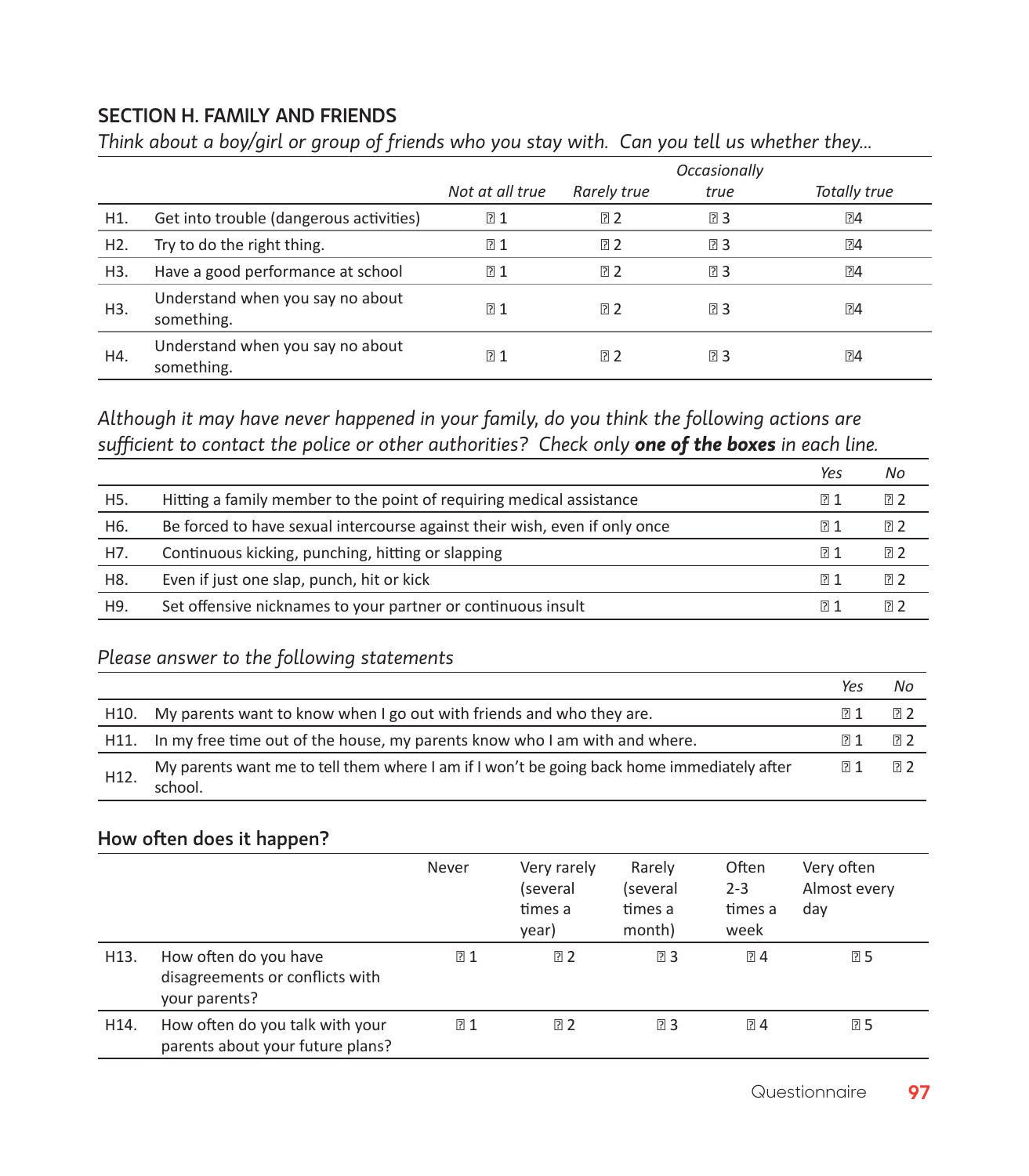| H15. | How often do you talk with your<br>parents about your friends?                            | $[2]$ 1 | 72             | <b>PB</b> 3 | $R_1$ | 05         |
|------|-------------------------------------------------------------------------------------------|---------|----------------|-------------|-------|------------|
| H16. | How often do you talk with your<br>parents about your relationship<br>with your teachers? | ? ⊡     | 72             | <b>P</b> 3  | $R_1$ | <b>Q5</b>  |
| H17. | How often do you talk with your<br>parents about your intimate<br>relationships?          | । পি    | R <sub>2</sub> | <b>PB</b> 3 | $R_1$ | <b>P</b> 5 |

#### SECTION J. YOUR FAMILY

*Below herein you will find some questions on your experiences with your family. Check one box for each line.*

|     |                                                                                                                                                                    | Yes | No             |
|-----|--------------------------------------------------------------------------------------------------------------------------------------------------------------------|-----|----------------|
| J1. | Have you ever been afraid your family members could put your life at risk?                                                                                         | R1  | ার $2$         |
|     | J1Y. If yes, has this happened in the last 12 months?                                                                                                              | R1  | ার $2$         |
| J2. | Have you ever seen your family members while being persecuted, abused,<br>hit with an object or threatened with a weapon by an ex partner or a current<br>partner? | ি 1 | R <sub>2</sub> |
|     | J2Y If yes, has this happened in the last 12 months?                                                                                                               | ি 1 | <u>য় 2</u>    |
| J3  | Do you know whether any of your family members has been sexually abused?                                                                                           | R1  | R2             |
|     | J3Y. If yes, has this happened in the last 12 months?                                                                                                              | ি 1 | R <sub>2</sub> |

*Although it may have never happened in your family, do you think the following actions are sufficient to contact the police or other authorities? Check only one of the boxes in each line.*

|     |                                                                                     | Yes          | Νo          |
|-----|-------------------------------------------------------------------------------------|--------------|-------------|
| J4. | Swearing or making offensive comments                                               | া?           | ี ⊠ 2       |
| J5. | Slapping, punching, kicking or hitting                                              | <u>য়ি</u> 1 | <b>P</b> 2  |
| J6. | Slapping, punching, kicking or hitting to the point of requiring medical assistance | 1? 1         | <u>য় 2</u> |
| J7. | Forcing to have sexual intercourse                                                  |              | R2          |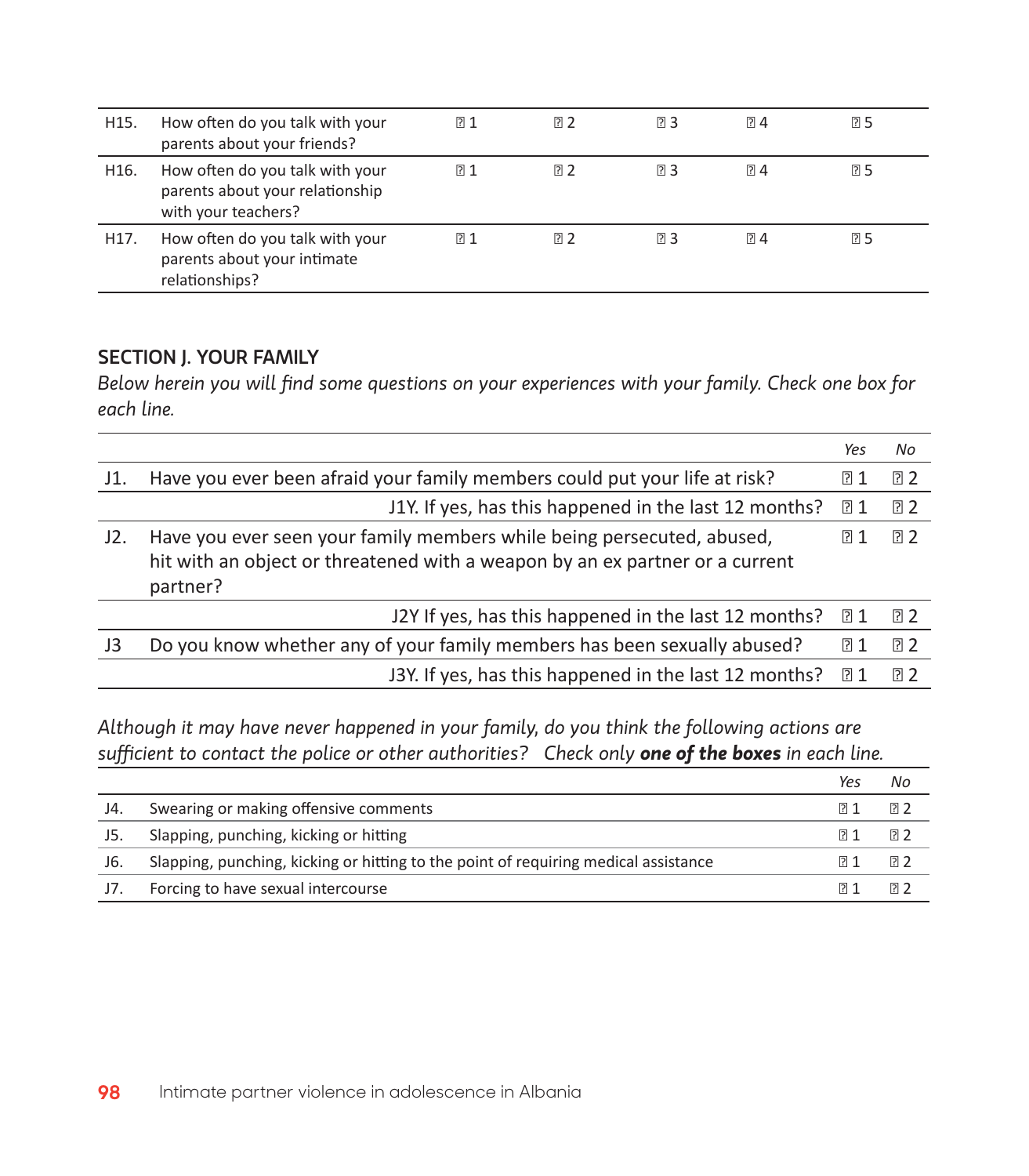#### SECTION K. YOUR BELIEFS AND ATTITUDES

*Below herein there are some statements regarding certain situations that may happen in life.* 

|                  |                                                                                 | Totally<br>against | Somehow<br>against | Somehow<br>agree | Totally<br>Agree |
|------------------|---------------------------------------------------------------------------------|--------------------|--------------------|------------------|------------------|
| K1.              | When I make plans, I am sure I may realise them.                                | 21                 | 2                  | <b>23</b>        | 24               |
| K <sub>2</sub> . | I find it difficult to make new friends.                                        | 21                 | 2                  | <b>23</b>        | 24               |
| K3.              | I set important goals for myself, but rarely reach<br>them.                     | 71                 | ⊡ 2                | 23               | 24               |
| K4.              | Failure makes me try harder.                                                    | 21                 | <b>22</b>          | <b>23</b>        | 24               |
| K5.              | I feel insecure about my ability to do things.                                  | 21                 | <b>22</b>          | <b>23</b>        | ි 4              |
| K7.              | I am a conscientious person.                                                    | 21                 | 2                  | 23               | 24               |
| K8.              | I have friends because I am capable of making new<br>friends                    | 71                 | 72                 | 23               | 24               |
| K9.              | I give up easily.                                                               | 21                 | 72                 | 23               | 24               |
| K10.             | I do not feel able to solve most of the problems I<br>come across with in life. | 71                 | 72                 | 73               | 24               |

#### SECTION L. GETTING HELP

L1. If the person you are in an intimate relationship with is *threatening, humiliating or trying to control you*, what are the chances you tell: *Please check only one box in each line.* 

|    |                                           | Not at all likely | A little       | Somehow | Very likely      |
|----|-------------------------------------------|-------------------|----------------|---------|------------------|
| а. | one of your parents                       | 21                | 72             | 73      | 24               |
| b. | a friend                                  | P <sub>1</sub>    | 72             | 73      | ි 4              |
|    | a doctor                                  | 71                | 日2             | 73      | R34              |
| d. | a teacher                                 | 21                | 72             | 73      | R34              |
| e. | a representative of your religious belief | P <sub>1</sub>    | P <sub>2</sub> | 73      | $\overline{2}$ 4 |
|    | a psychologist or adviser                 | 71                | 日2             | 73      | R34              |
| g. | another adult                             | P1                | R <sub>2</sub> | 73      | R34              |

L2. If the person you are in an intimate relationship with is *physically hurting/abusing you*, what are the chances you tell...? *Please check only one box in each line.* 

|    |                          | Not at all likely | A little Somehow | Very likely    |
|----|--------------------------|-------------------|------------------|----------------|
| а. | one or both your parents | ात्र              | চা               | $\mathbb{R}$ 4 |
| b. | a friend                 | ิ ค               | 7                | $\mathbb{R}$ 4 |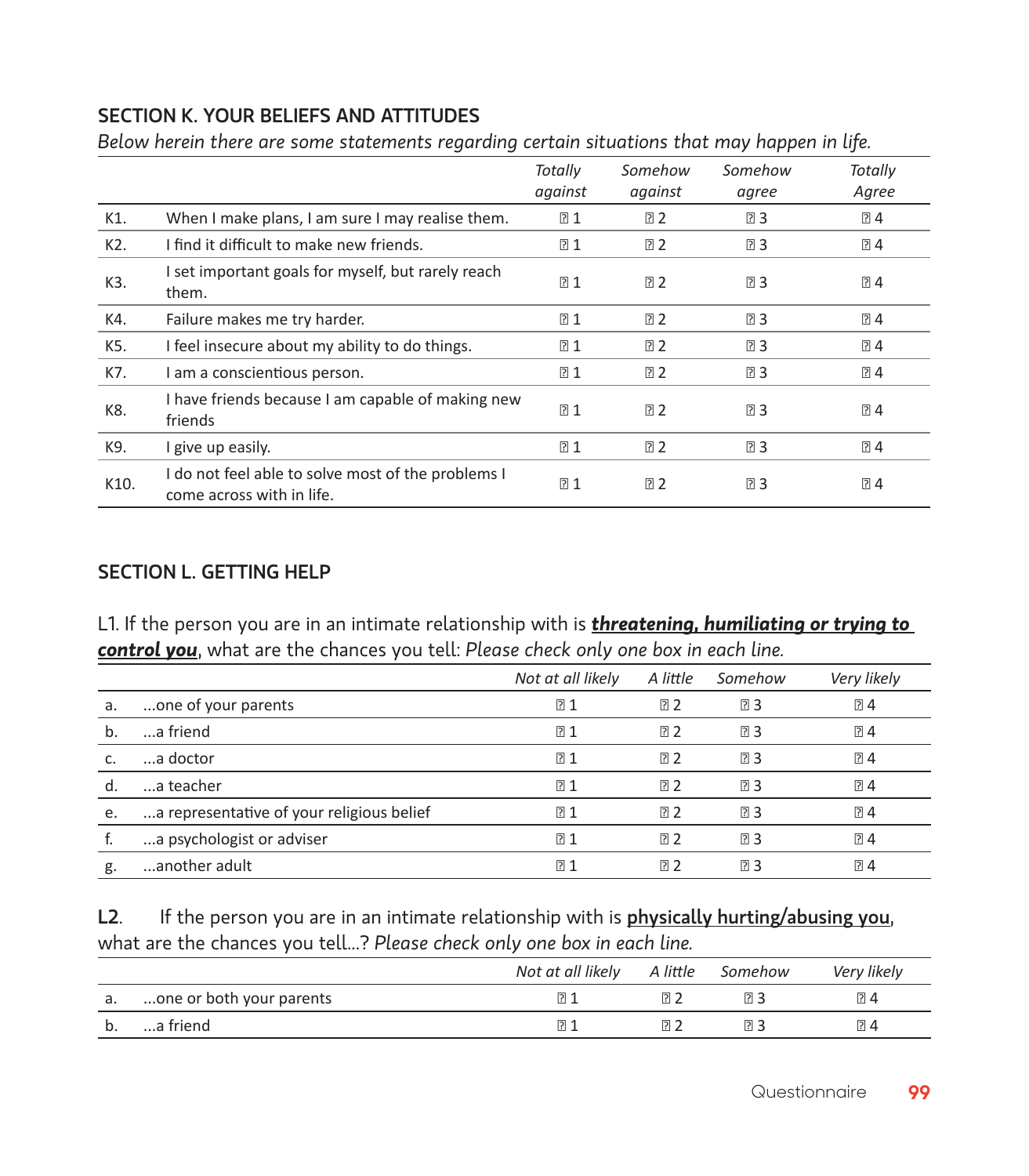|    |                                           | Not at all likely | A little | Somehow | Very likely    |
|----|-------------------------------------------|-------------------|----------|---------|----------------|
|    | a doctor                                  | P <sub>1</sub>    | 日2       | 73      | $R_1$          |
| d. | a teacher                                 | P <sub>1</sub>    | 日2       | 73      | 24             |
| e. | a representative of your religious belief | $\overline{R}$ 1  | 日2       | 코 3     | $R_1$          |
|    | a psychologist or adviser                 | $\overline{R}$ 1  | 17 7     | 73      | $R_1$          |
| g. | another adult                             | P1                | 171 2    | R3      | $\mathbb{R}$ 4 |

L3. If the person you are in an intimate relationship with is forcing you to have sexual intercourse without your consent, what are the chances you tell...: *Please check only one box in each line.* 

|    |                                           | Not at all likely | A little | Somehow | Very likely      |
|----|-------------------------------------------|-------------------|----------|---------|------------------|
| a. | one or both your parents                  | 71                | 72       | 卪3      | 74               |
| b. | a friend                                  | 21                | R2       | 23      | 24               |
| c. | a doctor                                  | 71                | ⊡ 2      | "       | 24               |
| d. | a teacher                                 | 71                | 72       | 卪3      | 74               |
| e. | a representative of your religious belief | P <sub>1</sub>    | R2       | 卪3      | $\overline{2}$ 4 |
| f. | a psychologist or adviser                 | 71                | 72       | 73      | $\overline{2}$ 4 |
| g. | another adult                             | 71                | 72       | 73      | R <sub>2</sub>   |

#### SECTION M. DEMOGRAPHIC INFORMATION

M1. How old are you? \_\_\_\_\_\_\_\_\_\_\_\_\_\_

- M2. Your gender
	- 1. Female
	- 2. Male
	- 3. Other
- M3. How would you describe yourself? Please circle one number
	- 1. Albanian (Born in Albania)
	- 2. Albanian (Born outside Albania, e.g. Italy, Greece, UK)
	- 3. Roma
	- 4. Egyptian
	- 5. Other: Specify \_\_\_\_\_\_\_\_\_\_\_\_\_\_\_\_\_\_\_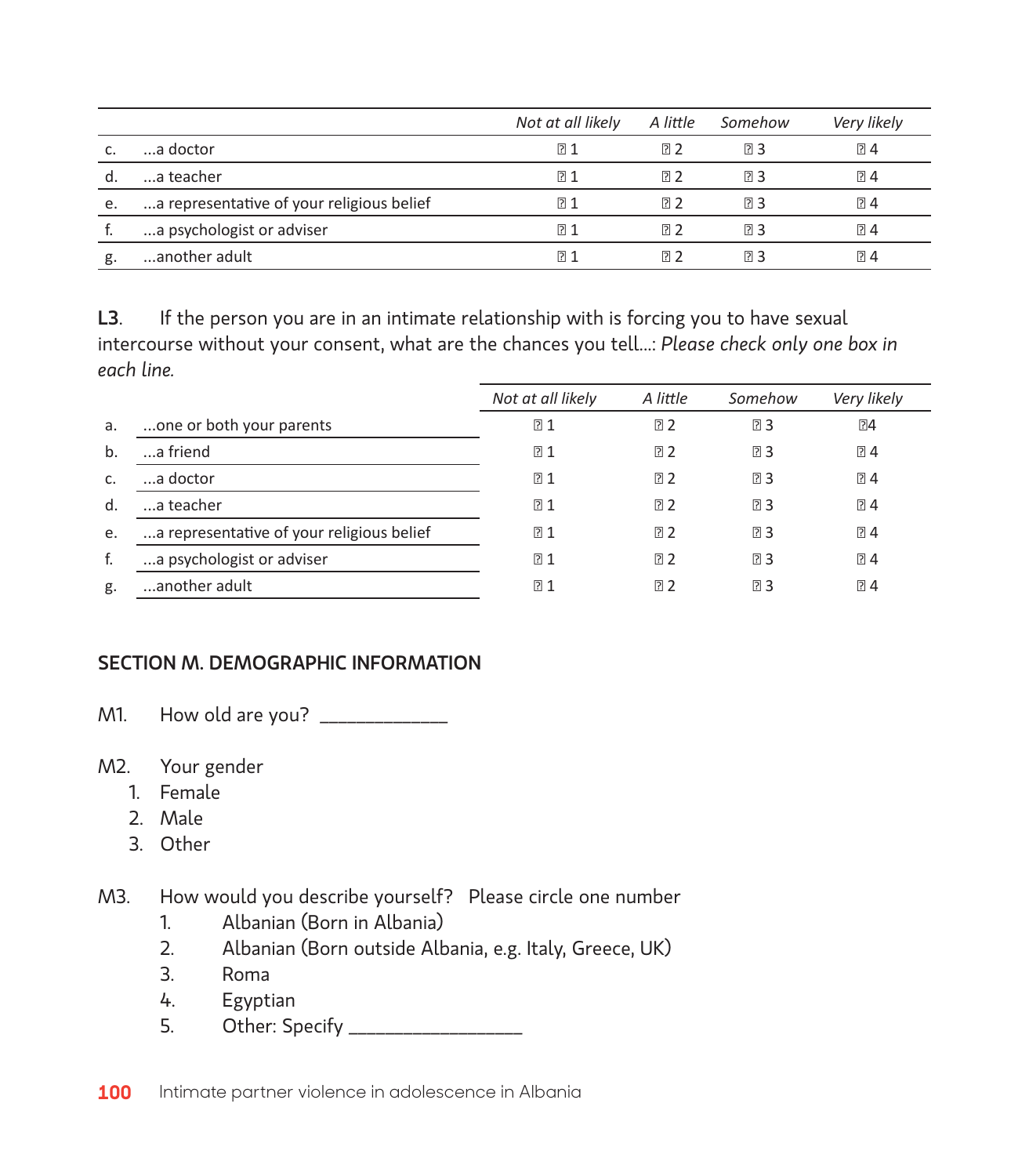M4. Who are you currently living with? Please circle all the possible options:

- A. Mother
- B. Father
- C. Grandparents
- D. Stepmother or my father's partner
- E. Stepfather or my mother's partner
- F. Caregiver
- G. Caregiver
- H. Sisters or brothers
- I. Other (specify)

M5. How many times have you changed your place of living in the last 12 months? \_\_\_\_\_\_\_\_\_\_ times

M6. Which grade are you at? Please check only one box.

| $10th$ grade | $11th$ grade | $12th$ grade | 99   |
|--------------|--------------|--------------|------|
| 'ا⊂          |              |              | ঢ়া⊿ |

M7. What is your grades average for the current academic year? Please circle only one of the options.

| Lower than 6 | <b>6</b><br>- 11 | $1 - 8$ |  |
|--------------|------------------|---------|--|
|              |                  |         |  |

M8. How many days were you absent from school during the last academic year?

- 1. Less than 3 days
- 2.  $3 7$  days
- 3. 7 10 days
- 4. More than 10 days
- M9. Have you had any attendance issues during the last academic year?
	- $1 = Yes$
	- $2 \equiv N_0$
	- $3 = 1$  don't know
- M10 Have you had any disciplinary issues during the last academic year?  $1 = Yes$